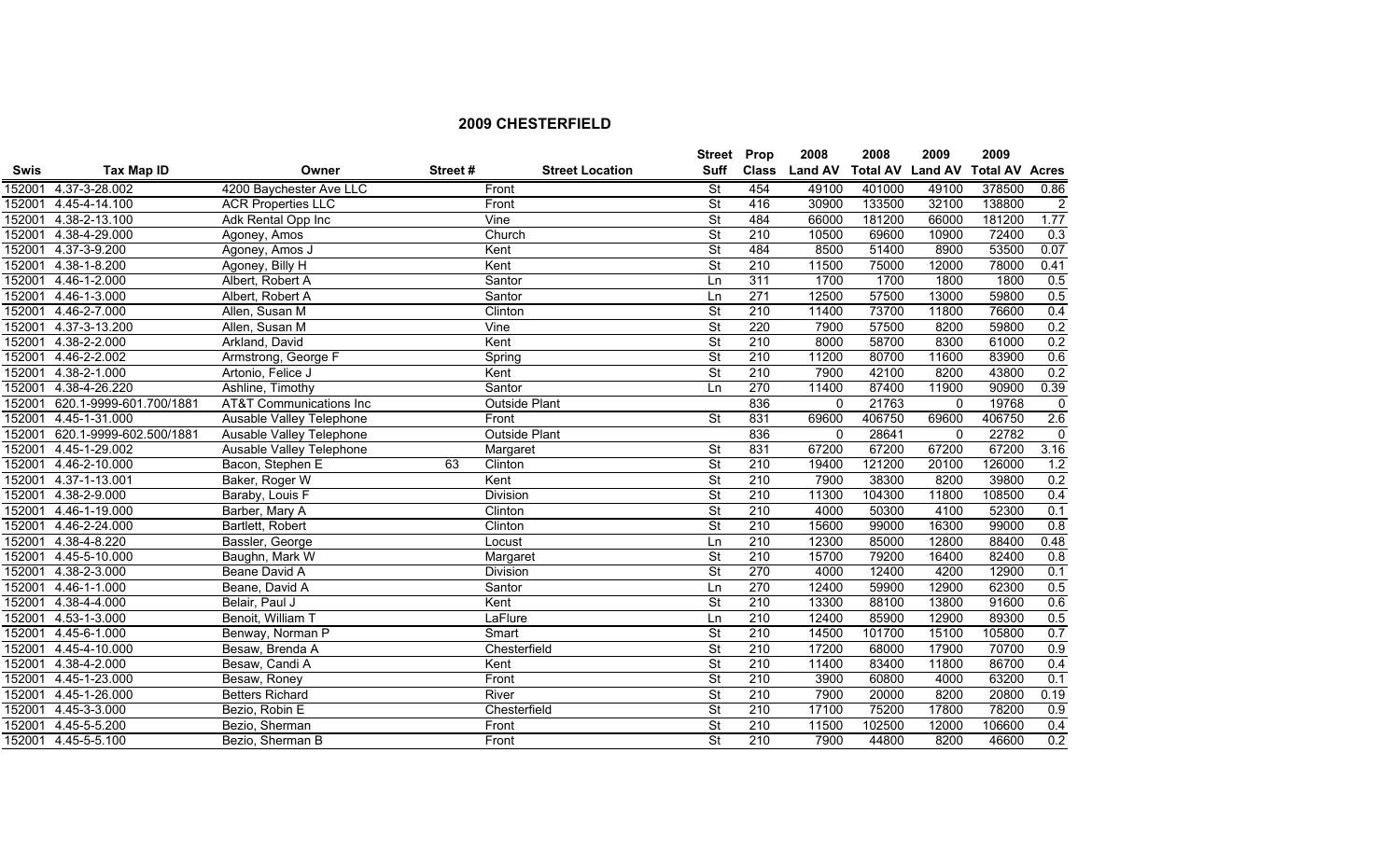|             |                      |                           |             |                        | <b>Street Prop</b>       |                  | 2008           | 2008                    | 2009  | 2009                  |                |
|-------------|----------------------|---------------------------|-------------|------------------------|--------------------------|------------------|----------------|-------------------------|-------|-----------------------|----------------|
| <b>Swis</b> | <b>Tax Map ID</b>    | Owner                     | Street#     | <b>Street Location</b> | <b>Suff</b>              | <b>Class</b>     | <b>Land AV</b> | <b>Total AV Land AV</b> |       | <b>Total AV Acres</b> |                |
| 152001      | $4.38 - 1 - 14.112$  | Blaise, Andrew W          | Kent        |                        | <b>St</b>                | 210              | 17300          | 64700                   | 18000 | 67300                 | 0.92           |
| 152001      | 4.53-2-7.000         | Bloom, Rance M            | <b>Bens</b> |                        | <b>Ln</b>                | 210              | 11400          | 65300                   | 11800 | 67900                 | 0.4            |
| 152001      | 4.37-1-9.000         | Boisseau, John            |             | Beach                  | $\overline{\mathsf{St}}$ | 220              | 4000           | 82000                   | 4200  | 85300                 | 0.1            |
| 152001      | 4.45-1-5.000         | Bombard, Roger            |             | LaFlure                | Ln                       | 311              | 1000           | 1000                    | 1000  | 1000                  | 0.4            |
| 152001      | 4.45-1-8.000         | Bombard, Roger G          |             | Margaret               | $\overline{\mathsf{St}}$ | 260              | 12800          | 32900                   | 12800 | 32900                 | 0.54           |
| 152001      | 4.45-2-6.003         | Booth, Nancy              |             | Spring                 | $\overline{\mathsf{St}}$ | 210              | 15200          | 45700                   | 15800 | 47500                 | 1.3            |
| 152001      | 4.38-4-18.000        | Bordeau, Gloria           | Pond        |                        | $\overline{\mathsf{St}}$ | 311              | 10300          | 72100                   | 10700 | 75000                 | 0.3            |
| 152001      | 4.38-4-22.000        | Bordeau, Shelly A         |             | Santor                 | Ln                       | 311              | 12400          | 12400                   | 12900 | 12900                 | 0.4            |
| 152001      | 4.37-2-7.000         | Bosley, Daniel A          | Front       |                        | $\overline{\mathsf{St}}$ | 481              | 20000          | 112200                  | 20000 | 125000                | 0.13           |
| 152001      | 4.38-1-1.000         | Botsford, Suellen         | Kent        |                        | $\overline{\mathsf{St}}$ | 210              | 6900           | 74900                   | 7200  | 77900                 | 0.3            |
| 152001      | 4.53-2-15.000        | <b>Bottling Group LLC</b> | <b>Bens</b> |                        | Ln                       | 330              | 13000          | 13000                   | 13500 | 13500                 | $\overline{1}$ |
| 152001      | 4.53-2-16.000        | <b>Bottling Group LLC</b> | Front       |                        | <b>St</b>                | 330              | 14900          | 14900                   | 15500 | 15500                 | 2.1            |
| 152001      | 4.38-4-3.000         | Bowlen, Neil W            | Kent        |                        | <b>St</b>                | 210              | 12500          | 68000                   | 13000 | 70700                 | 0.5            |
| 152001      | 4.45-4-3.000         | Boynton, Michael          |             | Chesterfield           | $\overline{\mathsf{St}}$ | 210              | 13600          | 28500                   | 14100 | 29600                 | 0.6            |
| 152001      | 4.45-4-19.000        | Boynton, Sheldon Jr       | Front       |                        | $\overline{\mathsf{St}}$ | 210              | 15400          | 83400                   | 16000 | 86700                 | 0.78           |
| 152001      | 4.38-3-14.000        | <b>Bresette Maurice D</b> |             | Church                 | $\overline{\mathsf{St}}$ | 210              | 7900           | 60500                   | 8200  | 62900                 | 0.2            |
| 152001      | 4.46-1-10.000        | Bresette, Richard B       |             | Clinton                | $\overline{\mathsf{St}}$ | 210              | 12400          | 98100                   | 12900 | 102000                | 0.5            |
| 152001      | 4.46-2-21.000        | Bressette, John           |             | Clinton                | $\overline{\mathsf{St}}$ | 210              | 14600          | 76400                   | 15200 | 79500                 | 0.73           |
| 152001      | 4.54-1-6.000         | <b>Brown Carrie B</b>     |             | Chesterfield           | $\overline{\mathsf{St}}$ | 210              | 19800          | 94300                   | 20600 | 98100                 | 1.39           |
| 152001      | 4.45-7-7.000         | <b>Brown Family</b>       |             | LaFlure                | Ln                       | 210              | 11500          | 103200                  | 11900 | 107300                | 0.4            |
| 152001      | 4.37-2-5.200         | Brown, Carrie             | Front       |                        | $\overline{\mathsf{St}}$ | 481              | 1700           | 67500                   | 1800  | 70200                 | 0.03           |
| 152001      | 4.45-6-6.200         | Brown, Michael J          |             | Margaret               | <b>St</b>                | 484              | 17200          | 33400                   | 17900 | 34700                 | 0.4            |
| 152001      | 4.45-1-9.000         | Brunk, Philip             | River       |                        | $\overline{\mathsf{St}}$ | $\overline{210}$ | 18800          | 59300                   | 19600 | 61700                 | 1.07           |
| 152001      | 4.37-3-5.000         | Buck JC Inc               | Kent        |                        | $\overline{\mathsf{St}}$ | 436              | 6100           | 61500                   | 6400  | 64000                 | 0.1            |
| 152001      | 4.38-4-9.000         | Buckley, Wayne            |             | Locust                 | Ln                       | 270              | 10500          | 23000                   | 10900 | 23900                 | 0.3            |
| 152001      | 4.37-1-21.000        | Calkins, Donald S         |             | Beach                  | $\overline{\mathsf{St}}$ | 210              | 7900           | 90600                   | 8200  | 94200                 | 0.2            |
| 152001      | 4.37-2-18.000        | Calkins, Wayne R          | Front       |                        | <b>St</b>                | 210              | 10500          | 67300                   | 10900 | 70000                 | 0.3            |
| 152001      | 4.54-1-13.000        | Camp, Robert              | <b>Bens</b> |                        | $\overline{\ln}$         | 270              | 4100           | 27400                   | 4300  | 28500                 | 0.1            |
| 152001      | 4.53-2-12.100        | Carron, Marcia            | <b>Bens</b> |                        | Ln                       | 270              | 15800          | 40400                   | 16400 | 42000                 | 0.8            |
| 152001      | 4.45-1-24.000        | Carter Jack E             | River       |                        | $\overline{\mathsf{St}}$ | 210              | 4000           | 26400                   | 4200  | 27500                 | 0.1            |
| 152001      | 4.38-3-13.000        | Casey, John S             |             | Division               | $\overline{\mathsf{St}}$ | 210              | 8000           | 62700                   | 8300  | 65200                 | 0.2            |
| 152001      | 4.37-3-14.000        | Chandler, Sharon M        | Vine        |                        | $\overline{\mathsf{St}}$ | 210              | 7900           | 64700                   | 8200  | 67300                 | 0.2            |
| 152001      | 4.45-1-30.000        | Christian, John A         | River       |                        | $\overline{\mathsf{St}}$ | 270              | 13300          | 27600                   | 13800 | 28700                 | 0.6            |
| 152001      | 4.45-1-21.000        | Clark, Alice L            | Front       |                        | <b>St</b>                | 220              | 7900           | 83000                   | 8200  | 86300                 | 0.2            |
| 152001      | 4.45-3-4.000         | Clark, Cathryn M          |             | Chesterfield           | $\overline{\mathsf{St}}$ | 210              | 19400          | 54000                   | 20200 | 56200                 | 1.12           |
| 152001      | 4.45-6-9.000         | Clark, Theodore R         |             | Margaret               | $\overline{\mathsf{St}}$ | 270              | 14500          | 58900                   | 15100 | 61300                 | 0.7            |
|             | 152001 4.38-3-11.100 | Clodgo, Anita             |             | Church                 | <b>St</b>                | 210              | 7900           | 83600                   | 8200  | 86900                 | 0.2            |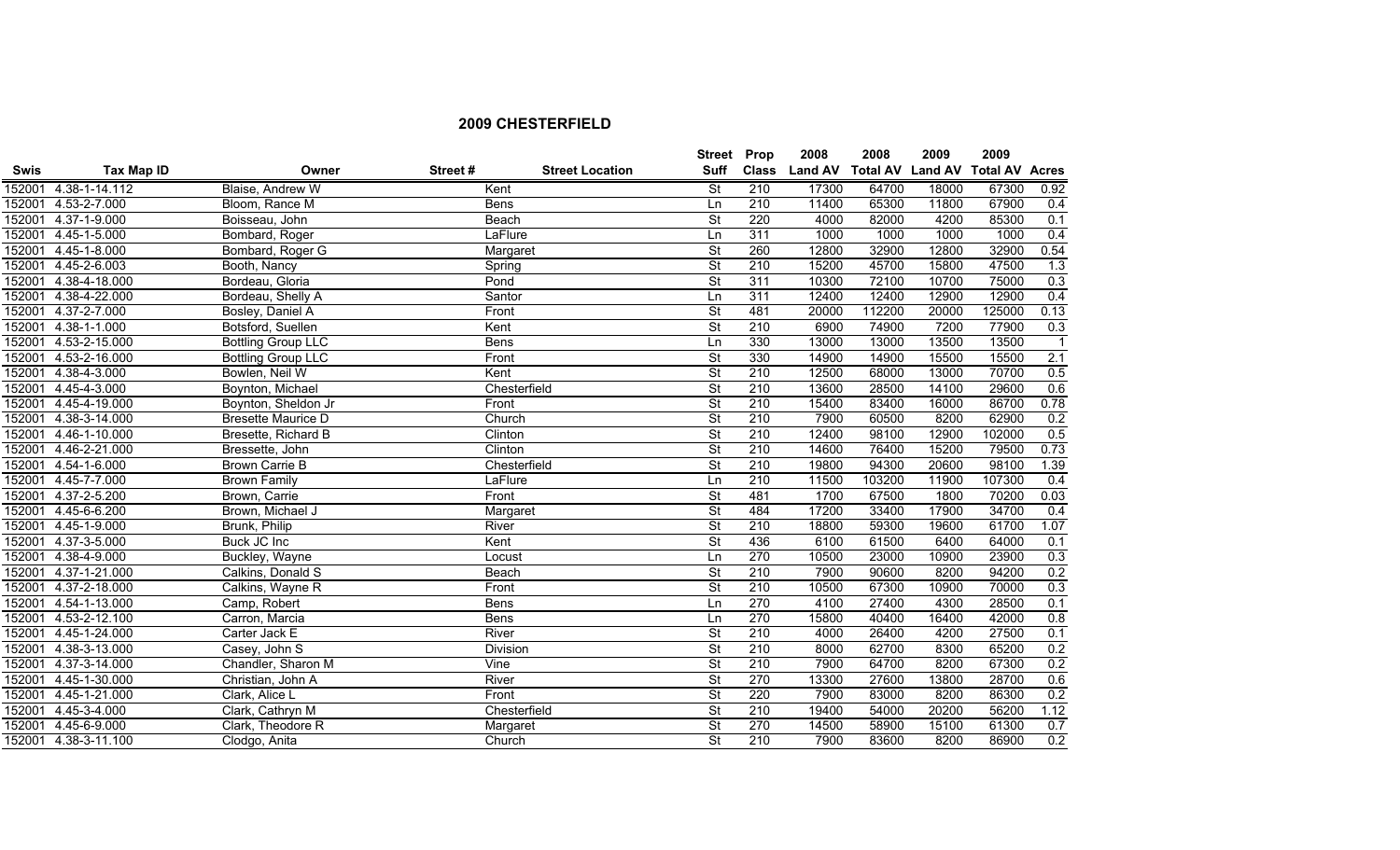|             |                     |                         |         |                        | <b>Street Prop</b>       |                  | 2008           | 2008                    | 2009  | 2009                  |                |
|-------------|---------------------|-------------------------|---------|------------------------|--------------------------|------------------|----------------|-------------------------|-------|-----------------------|----------------|
| <b>Swis</b> | Tax Map ID          | Owner                   | Street# | <b>Street Location</b> | Suff                     | <b>Class</b>     | <b>Land AV</b> | <b>Total AV Land AV</b> |       | <b>Total AV Acres</b> |                |
| 152001      | 4.46-2-14.001       | Clodgo, Joann           |         | Chesterfield           | <b>St</b>                | 270              | 13500          | 48200                   | 14000 | 50100                 | 0.6            |
| 152001      | 4.38-3-11.200       | Clodgo, Kathleen A      |         | <b>Division</b>        | $\overline{\mathsf{St}}$ | 311              | 8000           | 16700                   | 8400  | 17400                 | 0.2            |
| 152001      | $4.38 - 3 - 12.000$ | Clodgo, Kathleen A      |         | Church                 | <b>St</b>                | 210              | 12300          | 47900                   | 12800 | 49800                 | 0.49           |
| 152001      | 4.46-2-15.000       | Clodgo, Leon H          | 51      | Clinton                | $\overline{\mathsf{St}}$ | 210              | 18900          | 75400                   | 19600 | 78400                 | 1.1            |
| 152001      | 4.38-3-3.000        | Clodgo, Marjorie Anna   |         | Division               | $\overline{\mathsf{St}}$ | 210              | 10600          | 64200                   | 11100 | 66800                 | 0.53           |
| 152001      | 4.45-1-7.000        | Colegrove, Frederick C  |         | River                  | $\overline{\mathsf{St}}$ | 210              | 14300          | 67800                   | 14900 | 70500                 | 0.7            |
| 152001      | 4.38-1-14.120       | Coleman Gail C          |         | Kent                   | $\overline{\mathsf{St}}$ | 210              | 5600           | 42100                   | 5800  | 43800                 | 0.14           |
| 152001      | 4.38-3-10.000       | Colozza Christopher C   |         | Church                 | $\overline{\mathsf{St}}$ | 210              | 11700          | 70800                   | 12100 | 73600                 | 0.5            |
| 152001      | 4.38-4-12.200       | Cook, Heidi             |         | Santor                 | Ln                       | 311              |                |                         | 44300 | 44300                 | 9.45           |
| 152001      | 4.38-4-6.002        | Cook, Heidi A           |         | Church                 | $\overline{\mathsf{St}}$ | 210              | 13400          | 67300                   | 13900 | 70000                 | 0.4            |
| 152001      | 4.45-6-15.000       | Cook, Susan L           |         | Margaret               | $\overline{\mathsf{St}}$ | 270              | 13800          | 58300                   | 14300 | 60600                 | 0.62           |
| 152001      | 4.53-1-1.000        | Corbett Gerald E        |         | LaFlure                | Ln                       | 210              | 11500          | 79600                   | 12000 | 82800                 | 0.4            |
| 152001      | 4.45-1-13.000       | Correa, Jose            |         | River                  | $\overline{\mathsf{St}}$ | 311              | 1400           | 1400                    | 1500  | 1500                  | 0.66           |
| 152001      | 4.46-1-16.000       | Costin, Thomas J        |         | Clinton                | $\overline{\mathsf{St}}$ | 270              | 12400          | 67300                   | 12900 | 70000                 | 0.5            |
| 152001      | $4.38 - 1 - 8.100$  | Craig, Ronald D         |         | Kent                   | $\overline{\mathsf{St}}$ | 311              | 14100          | 14100                   | 14700 | 14700                 | 1.3            |
| 152001      | 4.45-1-19.000       | Crowningshield, Bruce D |         | River                  | $\overline{\mathsf{St}}$ | 210              | 4000           | 40200                   | 4200  | 41800                 | 0.1            |
| 152001      | 4.54-1-14.100       | Cumber, Tabitha         |         | Bens                   | Ln                       | 312              | 1200           | 2400                    | 1300  | 2400                  | 0.39           |
| 152001      | 4.54-1-14.200       | Cumber, Tabitha         |         | Chesterfield           | $\overline{\mathsf{St}}$ | 210              | 11300          | 35400                   | 11700 | 35400                 | 0.39           |
| 152001      | 4.45-3-5.000        | Cumm, Terrance H        |         | Chesterfield           | $\overline{\mathsf{St}}$ | 210              | 13300          | 64500                   | 13900 | 67100                 | 0.6            |
| 152001      | 4.38-3-5.001        | Cumm, Theodore R        |         | Division               | $\overline{\mathsf{St}}$ | 220              | 8000           | 58000                   | 8300  | 60300                 | 0.2            |
| 152001      | 4.45-1-28.000       | Dadds, William R        |         | River                  | $\overline{\mathsf{St}}$ | 270              | 7900           | 30100                   | 8200  | 31300                 | 0.2            |
| 152001      | 4.37-2-2.000        | Dake Bros Inc           |         | Main                   | <b>St</b>                | 438              | 6000           | 30500                   | 6200  | 31700                 | 0.1            |
| 152001      | 4.37-2-3.000        | Dake Bros Inc           |         | Front                  | $\overline{\mathsf{St}}$ | 330              | 4000           | 4000                    | 4200  | 4200                  | 0.1            |
| 152001      | 4.37-2-4.200        | Dake Bros Inc           |         | Front                  | $\overline{\mathsf{St}}$ | 486              | 7500           | 148400                  | 7800  | 154300                | 0.05           |
| 152001      | 4.38-4-28.000       | Darling, Nancy A        |         | Church                 | $\overline{\mathsf{St}}$ | 210              | 14500          | 66900                   | 15100 | 69600                 | 0.7            |
| 152001      | 4.45-5-7.000        | DAscoli, Joanna B       |         | Front                  | $\overline{\mathsf{St}}$ | 210              | 18600          | 69800                   | 19400 | 72600                 | $\overline{1}$ |
| 152001      | 4.46-2-20.200       | Dashnaw, Wayne N        |         | Clinton                | $\overline{\mathsf{St}}$ | 311              | 10500          | 10500                   | 10900 | 10900                 | 0.3            |
| 152001      | 4.46-2-19.000       | Dashnaw, Wayne N        |         | Clinton                | $\overline{\mathsf{St}}$ | 210              | 11500          | 90600                   | 11900 | 94200                 | 0.4            |
| 152001      | 4.46-1-11.000       | DeGroat, Robert E       |         | Clinton                | $\overline{\mathsf{St}}$ | 210              | 10400          | 74600                   | 10800 | 77600                 | 0.3            |
| 152001      | 4.45-7-3.000        | Delumyea, Francis G     |         | Smart                  | $\overline{\mathsf{St}}$ | 210              | 11500          | 74600                   | 11900 | 96700                 | 0.4            |
| 152001      | 4.45-1-17.000       | Deneale, Richard J      |         | Front                  | $\overline{\mathsf{St}}$ | 411              | 10500          | 42100                   | 11000 | 63800                 | 0.3            |
| 152001      | 4.37-2-16.000       | Dennett, Paul           |         | Clinton                | $\overline{\mathsf{St}}$ | $\overline{210}$ | 10500          | 53600                   | 10900 | 55700                 | 0.1            |
| 152001      | $4.38 - 1 - 4.000$  | Dennett, Paul F         |         | Kent                   | $\overline{\mathsf{St}}$ | 210              | 17100          | 79800                   | 17800 | 83000                 | 0.9            |
| 152001      | 4.38-4-21.000       | Derenberger, Judith A   |         | Santor                 | Ln                       | 210              | 8000           | 64200                   | 8400  | 66800                 | 0.2            |
| 152001      | 4.38-4-17.000       | Desautels, Paul R       |         | Pond                   | $\overline{\mathsf{St}}$ | 210              | 10400          | 95300                   | 10800 | 99100                 | 0.3            |
| 152001      | 4.37-4-3.200        | Desorcie, Marshia E     |         | Clinton                | $\overline{\mathsf{St}}$ | 311              | 2400           | 2400                    | 2500  | 2500                  | 0.24           |
|             | 152001 4.37-4-4.000 | Desorcie, Marshia E     |         | Clinton                | <b>St</b>                | 210              | 8000           | 74900                   | 8300  | 77900                 | 0.2            |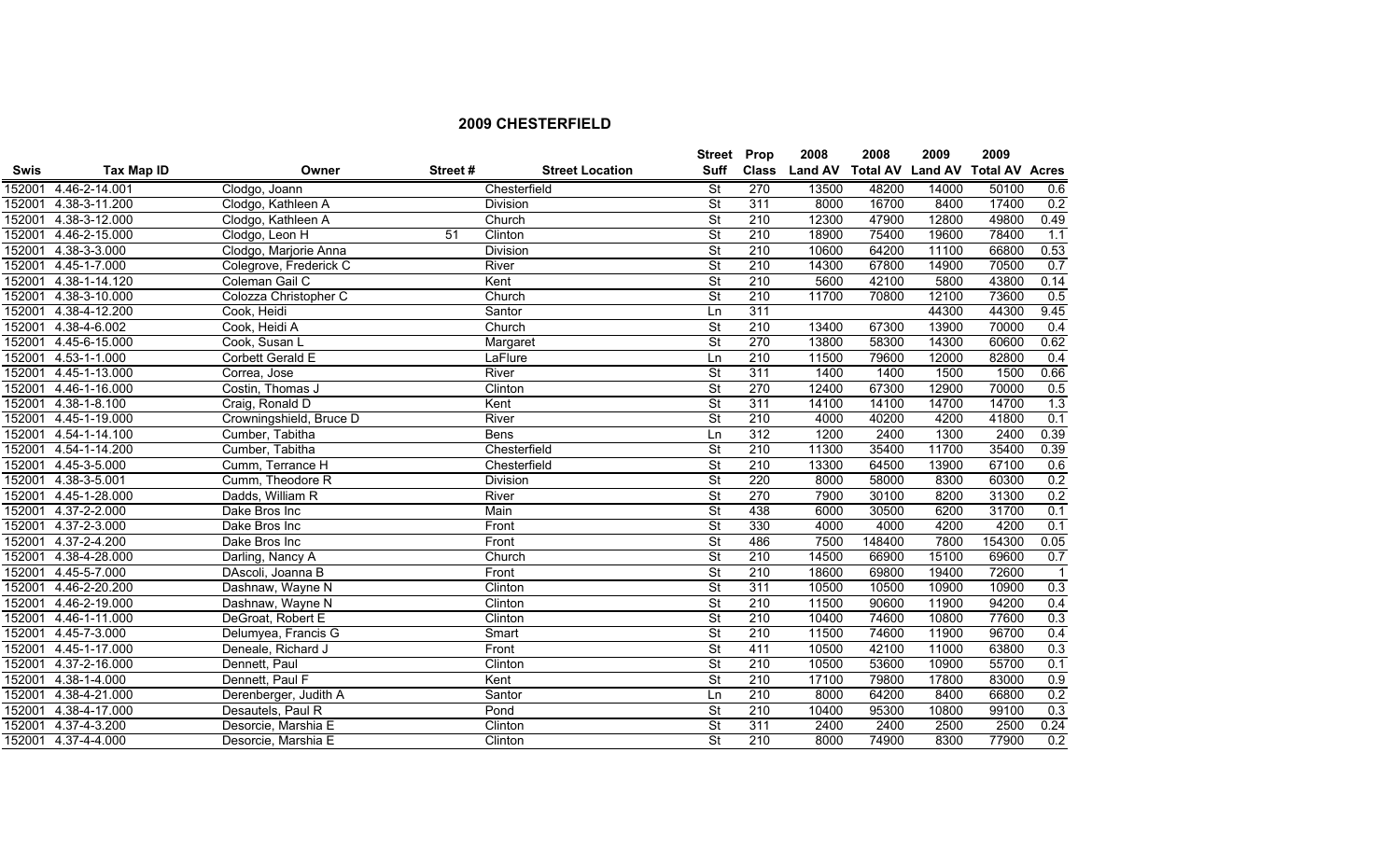|             |                      |                                    |         |                        | <b>Street Prop</b>       |                  | 2008           | 2008                    | 2009  | 2009                  |      |
|-------------|----------------------|------------------------------------|---------|------------------------|--------------------------|------------------|----------------|-------------------------|-------|-----------------------|------|
| <b>Swis</b> | <b>Tax Map ID</b>    | Owner                              | Street# | <b>Street Location</b> | <b>Suff</b>              | <b>Class</b>     | <b>Land AV</b> | <b>Total AV Land AV</b> |       | <b>Total AV Acres</b> |      |
| 152001      | 4.45-1-32.000        | Desotell, Floyd                    |         | River                  | <b>St</b>                | $\overline{210}$ | 6900           | 60600                   | 7200  | 63000                 | 0.53 |
| 152001      | 4.45-1-33.000        | Desotell, Floyd                    |         | River                  | $\overline{\mathsf{St}}$ | 433              | 7600           | 38200                   | 7900  | 39700                 | 0.42 |
| 152001      | 4.45-5-11.000        | Devins, Jeremy W                   |         | Margaret               | <b>St</b>                | 210              | 11900          | 112400                  | 12400 | 116900                | 0.5  |
| 152001      | 4.45-7-4.000         | Dixon, Andrew M                    |         | Smart                  | $\overline{\mathsf{St}}$ | 210              | 11400          | 107300                  | 11900 | 111600                | 0.4  |
| 152001      | 4.45-1-1.000         | Dixon, Andrew M                    |         | LaFlure                | Ln                       | 311              | 6800           | 6800                    | 7100  | 7100                  | 3.6  |
| 152001      | 4.37-3-13.100        | <b>DND Properties LLC</b>          |         | Vine                   | $\overline{\mathsf{St}}$ | 484              | 13800          | 42900                   | 13800 | 42900                 | 0.2  |
| 152001      | 4.38-3-2.000         | Dobbs, Gerald                      |         | Church                 | $\overline{\mathsf{St}}$ | 210              | 10600          | 69200                   | 11100 | 72000                 | 0.3  |
| 152001      | 4.38-2-11.000        | Dooley, John                       |         | Kent                   | $\overline{\mathsf{St}}$ | 210              | 12400          | 76700                   | 12900 | 79800                 | 0.5  |
| 152001      | 4.46-2-20.100        | Douglas, Michelle L                |         | Clinton                | $\overline{\mathsf{St}}$ | 210              | 9100           | 62800                   | 9500  | 65300                 | 0.23 |
| 152001      | 4.37-4-1.000         | Douglas, Reginald F                |         | Vine                   | $\overline{\mathsf{St}}$ | 210              | 3900           | 45500                   | 4000  | 47300                 | 0.1  |
| 152001      | 4.54-1-4.000         | Doyle, Richard K                   |         | Chesterfield           | $\overline{\mathsf{St}}$ | 311              | 19800          | 19800                   | 20600 | 20600                 | 1.4  |
| 152001      | 4.37-3-23.000        | Ducatte, Dorothy                   |         | Front                  | $\overline{\mathsf{St}}$ | 230              | 19100          | 97300                   | 19900 | 101200                | 1.1  |
| 152001      | 4.37-4-2.120         | Duntley, Russell                   |         | Vine                   | <b>St</b>                | 311              | 15600          | 15600                   | 16200 | 16200                 | 0.86 |
| 152001      | 4.45-2-5.000         | Durland, Tammy T                   |         | Spring                 | $\overline{\mathsf{St}}$ | 210              | 11500          | 80500                   | 11900 | 83700                 | 0.4  |
| 152001      | 4.53-2-6.200         | Dzik, Walter J Jr                  |         | Morrow                 | $\overline{\mathsf{Ln}}$ | 270              | 8100           | 16800                   | 8500  | 17500                 | 0.2  |
| 152001      | 4.38-4-5.100         | Easter, Thomas W                   |         | Locust                 | Ln                       | 210              | 10400          | 83100                   | 10800 | 86400                 | 0.3  |
| 152001      | 4.45-7-8.000         | Eloranto, Jeffrey L                |         | LaFlure                | Ln                       | 210              | 11400          | 108300                  | 11800 | 112600                | 0.4  |
| 152001      | 4.37-3-22.000        | <b>Episcopal Congregation</b>      |         | Clinton                | $\overline{\mathsf{St}}$ | 620              | 12000          | 111900                  | 12500 | 116400                | 0.2  |
| 152001      | 4.53-2-6.110         | <b>Essex County</b>                |         | Morrow                 | Ln                       | 210              | 13100          | 22800                   | 13600 | 23700                 | 0.56 |
| 152001      | $4.53 - 2 - 1.200$   | <b>Essex County Facilities Inc</b> |         | Morrow                 | Ln                       | 614              | 29200          | 313000                  | 30300 | 325500                | 3.12 |
| 152001      | 4.46-2-26.200        | Everist, Penny                     |         | Clinton                | $\overline{\mathsf{St}}$ | 270              | 20400          | 45200                   | 21200 | 47000                 | 0.25 |
| 152001      | 4.45-1-10.000        | Feigenbaum, Judy R                 |         | River                  | $\overline{\mathsf{St}}$ | 210              | 12800          | 84300                   | 13300 | 87700                 | 0.52 |
| 152001      | 4.54-1-7.000         | Finnegan, Carolyn A                |         | Chesterfield           | $\overline{\mathsf{St}}$ | $\overline{210}$ | 7900           | 46100                   | 8200  | 47900                 | 0.2  |
| 152001      | 4.53-1-2.000         | Finnegan, Tonia M                  |         | LaFlure                | Ln                       | 210              | 13500          | 76400                   | 14100 | 79500                 | 0.6  |
| 152001      | 4.38-2-14.001        | Finney, Gary B                     |         | Clinton                | $\overline{\mathsf{St}}$ | 210              | 17200          | 83300                   | 17900 | 86600                 | 0.9  |
| 152001      | 4.37-2-5.100         | Fiske, Robert A                    |         | Front                  | $\overline{\mathsf{St}}$ | 481              | 3800           | 44600                   | 4000  | 46400                 | 0.03 |
| 152001      | 4.46-2-27.000        | Ford, Donald E                     |         | Port Douglas           | Rd                       | 311              | 19300          | 19300                   | 20100 | 20100                 | 6.1  |
| 152001      | $4.37 - 2 - 9.000$   | Foster, Willie                     |         | Front                  | <b>St</b>                | 481              | 12000          | 96200                   | 12400 | 100000                | 0.2  |
| 152001      | 4.38-4-10.002        | Frank, James W                     |         | Locust                 | Ln                       | 270              | 12800          | 57500                   | 13300 | 59800                 | 0.53 |
| 152001      | 4.46-2-23.000        | Frazier, Shelley L                 |         | Clinton                | $\overline{\mathsf{St}}$ | 270              | 12400          | 40600                   | 12900 | 42200                 | 0.5  |
| 152001      | 4.38-1-13.000        | Friedrich, Gary B                  |         | Kent                   | $\overline{\mathsf{St}}$ | 210              | 10300          | 52300                   | 10700 | 54400                 | 0.3  |
| 152001      | 4.37-2-23.000        | Friends Of Keeseville Inc          |         | Mill                   | $\overline{\mathsf{St}}$ | 449              | 8200           | 127400                  | 8500  | 132500                | 0.17 |
| 152001      | 4.37-3-7.100         | Front Street Fellowship Inc        |         | Front                  | $\overline{\mathsf{St}}$ | 330              | 6400           | 6400                    | 6700  | 6700                  | 0.13 |
| 152001      | 4.37-3-21.001        | Front Street Fellowship Inc        | 1724    | Front                  | $\overline{\mathsf{St}}$ | 620              | 26200          | 81800                   | 27300 | 85100                 | 0.4  |
| 152001      | 4.45-6-14.000        | Furnia, Patrick E                  |         | Front                  | $\overline{\mathsf{St}}$ | 210              | 7900           | 25300                   | 8200  | 26300                 | 0.16 |
| 152001      | 4.45-5-12.000        | Galarneau, Earl                    |         | Margaret               | $\overline{\mathsf{St}}$ | 210              | 12400          | 48600                   | 12900 | 50500                 | 0.5  |
|             | 152001 4.38-4-25.001 | Galarneau, Michael C               |         | Locust                 | Ln                       | 210              | 11500          | 102400                  | 12000 | 106500                | 0.4  |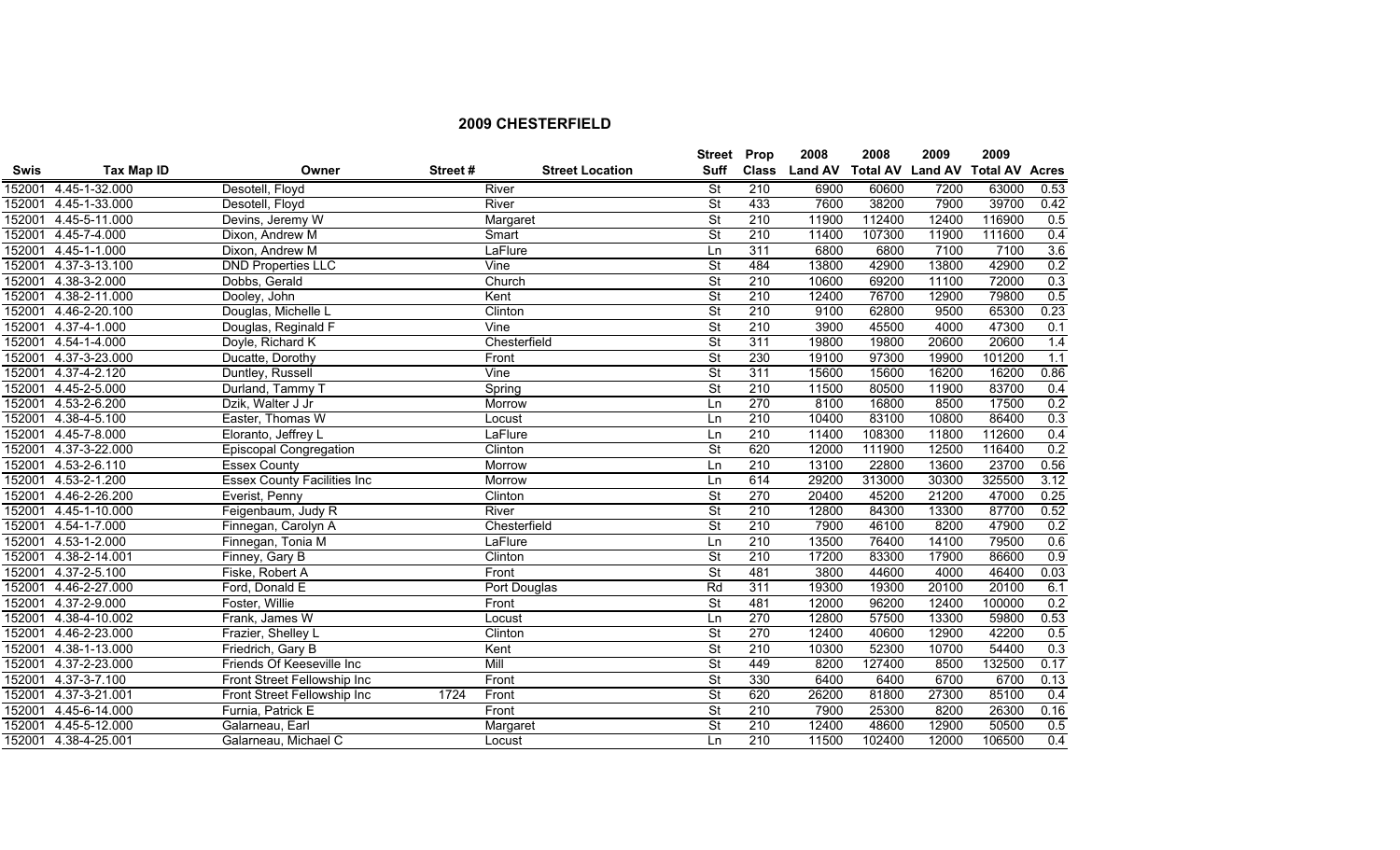|             |                     |                      |         |                        | <b>Street Prop</b>       |     | 2008          | 2008                    | 2009  | 2009                  |                |
|-------------|---------------------|----------------------|---------|------------------------|--------------------------|-----|---------------|-------------------------|-------|-----------------------|----------------|
| <b>Swis</b> | <b>Tax Map ID</b>   | Owner                | Street# | <b>Street Location</b> | <b>Suff</b>              |     | Class Land AV | <b>Total AV Land AV</b> |       | <b>Total AV Acres</b> |                |
| 152001      | 4.54-1-5.000        | Gallo, Caroline A    |         | Chesterfield           | <b>St</b>                | 311 | 1400          | 1400                    | 1500  | 1500                  | 0.65           |
| 152001      | 4.45-6-3.000        | Ganter, Erin R       |         | Smart                  | $\overline{\mathsf{St}}$ | 210 | 11500         | 79200                   | 12000 | 82400                 | 0.4            |
| 152001      | 4.38-3-16.000       | Goff, James          |         | Church                 | $\overline{\mathsf{St}}$ | 210 | 13400         | 75800                   | 13900 | 78800                 | 0.6            |
| 152001      | 4.37-3-3.000        | Goff, James W        |         | Front                  | $\overline{\mathsf{St}}$ | 481 | 4000          | 19200                   | 4200  | 20000                 | 0.1            |
|             | 152001 4.37-3-2.000 | Goff, James W        |         | Front                  | $\overline{\mathsf{St}}$ | 411 | 7400          | 93000                   | 7700  | 96700                 | 0.1            |
| 152001      | 4.37-1-23.000       | Gonzalez, Fernando   |         | Kent                   | St                       | 210 | 10800         | 158800                  | 11300 | 165200                | 0.4            |
| 152001      | 4.46-1-4.000        | Gordon, Gail F       |         | Santor                 | Ln                       | 270 | 15700         | 59600                   | 16300 | 62000                 | 0.8            |
| 152001      | 4.54-1-15.000       | Goucher, Jerald E    |         | <b>Bens</b>            | Ln                       | 270 | 3900          | 20200                   | 4000  | 21000                 | 0.1            |
| 152001      | 4.38-1-14.200       | Gowan, Bruce L       |         | Kent                   | $\overline{\mathsf{St}}$ | 311 | 16100         | 16100                   | 16700 | 16700                 | $\overline{1}$ |
| 152001      | 4.38-4-27.000       | Greene, Susan M      |         | Church                 | $\overline{\mathsf{St}}$ | 411 | 17600         | 71100                   | 18300 | 73900                 | 0.4            |
| 152001      | 4.45-4-5.000        | Griffith, Nancy L    |         | Chesterfield           | $\overline{\mathsf{St}}$ | 210 | 14900         | 79100                   | 15500 | 82300                 | 0.75           |
| 152001      | $4.53 - 1 - 4.000$  | Grimett, William     |         | LaFlure                | Ln                       | 210 | 12500         | 127400                  | 13000 | 132500                | 0.5            |
| 152001      | 4.46-1-6.000        | Guimond Gregg H      |         | Clinton                | <b>St</b>                | 210 | 8000          | 90300                   | 8300  | 93900                 | 0.2            |
| 152001      | 4.38-4-24.002       | Guimond, Leonard H   |         | Church                 | $\overline{\mathsf{St}}$ | 210 | 13500         | 94100                   | 14100 | 97900                 | 0.53           |
| 152001      | 4.37-2-14.000       | Hamilton, Robert R   |         | Clinton                | $\overline{\mathsf{St}}$ | 483 | 16600         | 146900                  | 17300 | 152800                | 0.3            |
| 152001      | 4.37-2-25.100       | Hamilton, Robert R   | Mill    |                        | $\overline{\mathsf{St}}$ | 311 | 2100          | 2100                    | 2200  | 2200                  | 0.07           |
| 152001      | 4.45-4-4.000        | Hamilton, Robert T   |         | Chesterfield           | $\overline{\mathsf{St}}$ | 210 | 16700         | 105700                  | 17300 | 109900                | 0.87           |
| 152001      | 4.45-1-11.300       | Hanley, Robert       |         | River                  | $\overline{\mathsf{St}}$ | 210 | 20300         | 59100                   | 21100 | 61500                 | 1.88           |
| 152001      | 4.45-1-4.000        | Hanley, Robert       |         | River                  | $\overline{\mathsf{St}}$ | 311 | 1200          | 1200                    | 1200  | 1200                  | 0.55           |
| 152001      | 4.46-2-31.000       | Harfield, Arden Rock |         | Chesterfield           | $\overline{\mathsf{St}}$ | 210 | 12500         | 42700                   | 13000 | 44400                 | 0.5            |
| 152001      | 4.45-1-27.002       | Hart, Augustine J    |         | Front                  | $\overline{\mathsf{St}}$ | 220 | 10500         | 62700                   | 10900 | 65200                 | 0.34           |
| 152001      | 4.38-4-7.003        | Hathaway, Richard A  |         | Locust                 | Ln                       | 270 | 26100         | 86400                   | 27200 | 89900                 | 1.3            |
| 152001      | 4.38-4-1.000        | Hathaway, Roger A    |         | Kent                   | $\overline{\mathsf{St}}$ | 210 | 10500         | 81100                   | 10900 | 84300                 | 0.3            |
| 152001      | 4.37-1-14.000       | Hess, Carl F         |         | Beach                  | $\overline{\mathsf{St}}$ | 312 | 700           | 8500                    | 700   | 8800                  | 0.2            |
| 152001      | 4.37-1-10.000       | Hess, Carl F         |         | Beach                  | $\overline{\mathsf{St}}$ | 220 | 10700         | 101400                  | 11200 | 105500                | 0.3            |
|             | 152001 4.54-1-3.200 | Hilborne, Scott      |         | Chesterfield           | $\overline{\mathsf{St}}$ | 210 | 15100         | 111500                  | 15700 | 116000                | 0.77           |
| 152001      | 4.45-4-11.000       | House, Frederick J   |         | Chesterfield           | $\overline{\mathsf{St}}$ | 210 | 17100         | 59200                   | 17800 | 61600                 | 0.9            |
| 152001      | 4.45-1-18.000       | Hull, Gerald J       |         | Front                  | $\overline{\mathsf{St}}$ | 220 | 8000          | 56000                   | 8300  | 58200                 | 0.2            |
| 152001      | 4.45-5-6.000        | Hutchins, Heidi M    |         | Front                  | $\overline{\mathsf{St}}$ | 210 | 12500         | 87900                   | 13000 | 91400                 | 0.5            |
| 152001      | 4.46-1-13.000       | Johnson, Joseph      |         | <b>Bushey</b>          | Rd                       | 271 | 13400         | 96300                   | 14000 | 100200                | 0.6            |
| 152001      | 4.37-1-6.000        | Johnson, Steven M    |         | <b>Beach</b>           | $\overline{\mathsf{St}}$ | 210 | 7900          | 74500                   | 10500 | 77500                 | 0.2            |
| 152001      | 4.37-1-19.000       | Johnson, Tammy I     |         | Beach                  | $\overline{\mathsf{St}}$ | 210 | 8000          | 58600                   | 8300  | 60900                 | 0.2            |
| 152001      | 4.46-1-12.000       | Jones, Herbert W     |         | Clinton                | $\overline{\mathsf{St}}$ | 210 | 12400         | 72200                   | 12900 | 75100                 | 0.5            |
| 152001      | 4.53-2-12.200       | Joy, David A         |         | <b>Bens</b>            | Ln                       | 210 | 12600         | 97700                   | 13100 | 101600                | 0.52           |
| 152001      | 4.38-1-7.000        | K'ville Inc          |         | Kent                   | $\overline{\mathsf{St}}$ | 230 | 13300         | 79800                   | 13800 | 83000                 | 0.6            |
| 152001      | 4.37-3-11.000       | K'ville Inc          |         | Vine                   | <b>St</b>                | 411 | 12300         | 77600                   | 12800 | 80700                 | 0.2            |
|             | 152001 4.46-2-8.000 | Kauffman, Hilary M   |         | Clinton                | $\overline{\mathsf{St}}$ | 411 | 32300         | 110400                  | 33600 | 114800                | 2.6            |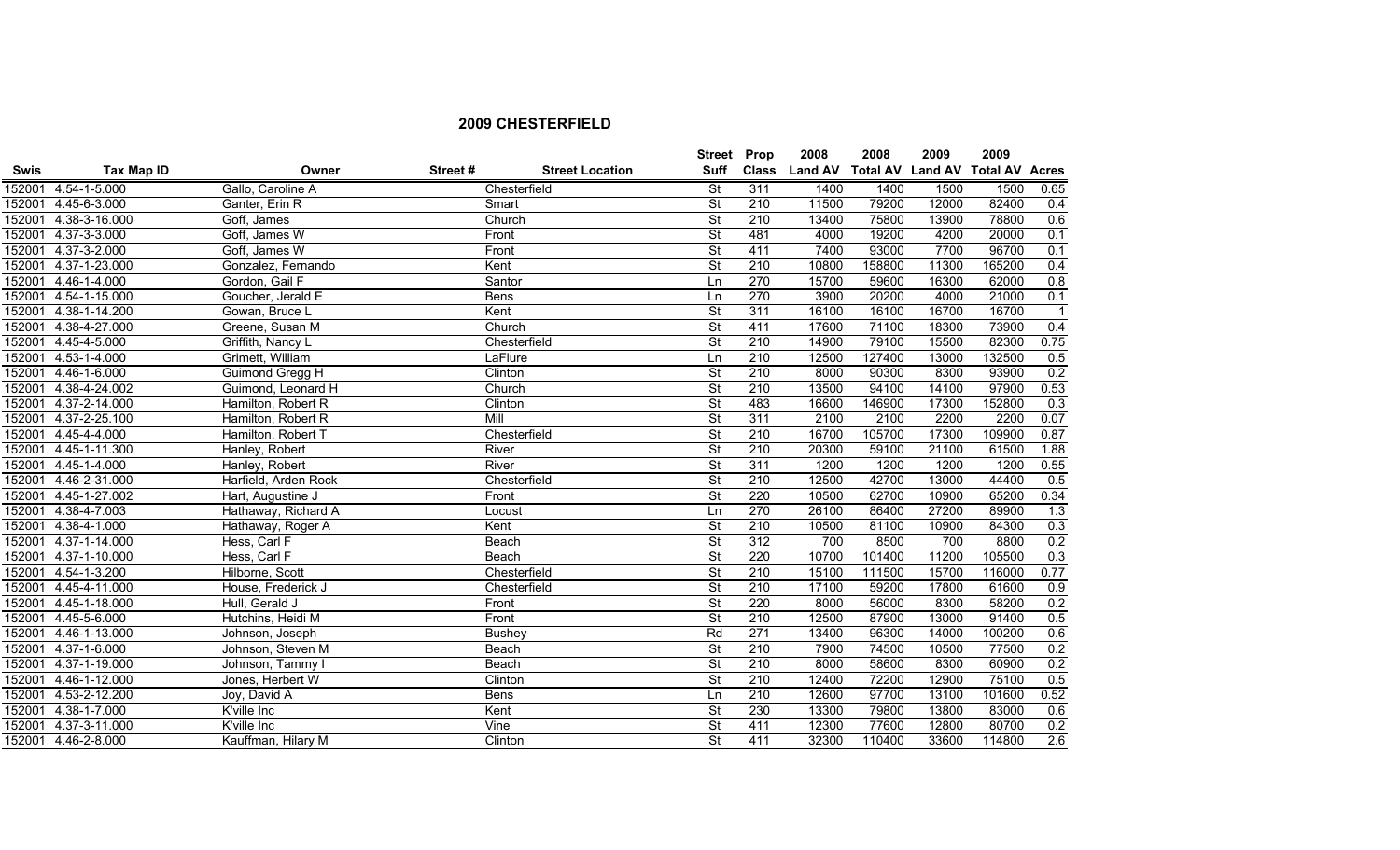|             |                      |                             |                 |                        | <b>Street</b>            | Prop             | 2008           | 2008                    | 2009  | 2009                  |                  |
|-------------|----------------------|-----------------------------|-----------------|------------------------|--------------------------|------------------|----------------|-------------------------|-------|-----------------------|------------------|
| <b>Swis</b> | Tax Map ID           | Owner                       | Street#         | <b>Street Location</b> | <b>Suff</b>              | <b>Class</b>     | <b>Land AV</b> | <b>Total AV Land AV</b> |       | <b>Total AV Acres</b> |                  |
| 152001      | 4.46-2-4.000         | Kaufman, Dennis             | Spring          |                        | <b>St</b>                | 210              | 10300          | 68400                   | 10700 | 71100                 | $\overline{0.3}$ |
| 152001      | 4.53-1-6.200         | Keefe, Leslie C             | LaFlure         |                        | Ln                       | 311              | 12800          | 12800                   | 13300 | 13300                 | 0.52             |
| 152001      | 4.45-3-2.000         | Keeseville Lodge #2072      | Elk             |                        | $\overline{\mathsf{St}}$ | 534              | 33500          | 237700                  | 34800 | 247200                | 4.9              |
| 152001      | 4.37-2-12.000        | Keeseville Methodist Church | Front           |                        | $\overline{\mathsf{St}}$ | 620              | 6500           | 155300                  | 6700  | 161500                | 0.1              |
| 152001      | 4.37-2-17.000        | Keeseville Methodist Church | Front           |                        | St                       | 220              | 10100          | 56500                   | 10500 | 58800                 | 0.43             |
| 152001      | 4.37-2-15.000        | Keeseville Methodist Church | River           |                        | $\overline{\mathsf{St}}$ | 311              | 3400           | 3400                    | 3500  | 3500                  | 0.07             |
| 152001      | 4.37-2-6.000         | Keeseville Public Library   | Front           |                        | St                       | 611              | 5500           | 87400                   | 5700  | 90900                 | 0.1              |
| 152001      | 4.38-4-19.000        | Kelly, Judith H             | Tony            |                        | Ln                       | 210              | 10300          | 94700                   | 10700 | 98500                 | 0.3              |
| 152001      | 4.38-3-4.000         | Keyser, Gary T              | Division        |                        | $\overline{\mathsf{St}}$ | 210              | 7900           | 72300                   | 8200  | 75200                 | 0.2              |
| 152001      | 4.37-3-1.000         | Khan, Chaudary S            | Front           |                        | <b>St</b>                | 432              | 13300          | 176900                  | 19400 | 184000                | 0.2              |
| 152001      | 4.45-2-4.000         | Kilbourne, Lincoln F        | Spring          |                        | <b>St</b>                | 210              | 15300          | 226000                  | 15900 | 235000                | 0.9              |
| 152001      | 4.45-2-3.000         | Kilbourne, Lincoln F        | Clinton         |                        | St                       | 210              | 13500          | 73600                   | 14000 | 76500                 | 0.6              |
| 152001      | 4.37-4-5.000         | Kilbourne, Lincoln F        | Clinton         |                        | <b>St</b>                | 210              | 10500          | 107800                  | 10900 | 100000                | 0.3              |
| 152001      | 4.45-6-13.100        | Kilbourne, Lincoln F        | Front           |                        | <b>St</b>                | 210              | 11500          | 67300                   | 12000 | 70000                 | 0.4              |
| 152001      | 4.37-3-10.000        | Killinger, Christine M      | Vine            |                        | St                       | 311              | 6800           | 6800                    | 7100  | 7100                  | 0.1              |
| 152001      | 4.45-7-5.000         | Klages, Richard J           | Smart           |                        | $\overline{\mathsf{St}}$ | 210              | 11400          | 78200                   | 12000 | 81300                 | 0.4              |
| 152001      | 4.38-1-2.000         | Knapp, Bradley G            | Kent            |                        | <b>St</b>                | 210              | 20500          | 80600                   | 21300 | 83800                 | $\overline{2}$   |
| 152001      | 4.38-4-26.100        | Kusy, Martin J              | Church          |                        | $\overline{\mathsf{St}}$ | 210              | 17400          | 82300                   | 18100 | 85600                 | 1.8              |
| 152001      | 4.37-3-24.000        | Kville Inc                  | Front           |                        | $\overline{\mathsf{St}}$ | 411              | 18300          | 97100                   | 19000 | 101000                | 0.4              |
| 152001      | 4.46-2-1.000         | Kville Inc                  | Spring          |                        | $\overline{\mathsf{St}}$ | 210              | 9000           | 90200                   | 9400  | 93800                 | 0.3              |
| 152001      | 4.45-4-15.000        | Lacey, Diedre E             | Front           |                        | $\overline{\mathsf{St}}$ | 210              | 15700          | 92200                   | 16300 | 95900                 | 0.8              |
| 152001      | 4.37-1-8.000         | Lacy, John E                | Beach           |                        | $\overline{\mathsf{St}}$ | 210              | 7900           | 82300                   | 8200  | 85600                 | 0.2              |
| 152001      | 4.45-4-12.100        | LaDuke, Wilbert J           | Morrow          |                        | Ln                       | 210              | 14800          | 56800                   | 15400 | 59100                 | 0.75             |
| 152001      | 4.45-7-1.000         | LaDuke, William E           | LaFlure         |                        | Ln                       | 210              | 12500          | 142400                  | 13000 | 148100                | 0.5              |
| 152001      | 4.45-1-3.000         | LaDuke, William E           | LaFlure         |                        | Ln                       | 311              | 1600           | 1600                    | 1700  | 1700                  | 0.8              |
| 152001      | 4.45-7-10.000        | LaDuke, William E           | LaFlure         |                        | Ln                       | 311              | 1000           | 1000                    | 1000  | 1000                  | 0.4              |
|             | 152001 4.46-2-9.000  | LaFountain, Robert E        | Clinton         |                        | $\overline{\mathsf{St}}$ | 210              | 11500          | 71300                   | 12000 | 74200                 | 0.4              |
| 152001      | 4.38-2-12.001        | Lafountain, Shirley A       | <b>Division</b> |                        | $\overline{\mathsf{St}}$ | 210              | 11400          | 52800                   | 11800 | 54900                 | 0.4              |
| 152001      | 4.38-4-20.000        | LaHart, Peter N Jr          | Tony            |                        | Ln                       | 210              | 16000          | 16000                   | 16600 | 76100                 | 0.2              |
| 152001      | 4.53-1-6.112         | Lambert Marilee A           | LaFlure         |                        | Ln                       | 270              | 12400          | 62200                   | 12900 | 64700                 | 0.5              |
| 152001      | 4.45-1-22.000        | LaMere, Michael H           | River           |                        | $\overline{\mathsf{St}}$ | $\overline{210}$ | 8200           | 53500                   | 8500  | 47500                 | 0.2              |
| 152001      | 4.45-6-4.000         | LaMountain, Jeffrey P       | Smart           |                        | $\overline{\mathsf{St}}$ | 210              | 11500          | 86800                   | 12000 | 90300                 | 0.4              |
| 152001      | 4.53-2-9.210         | LaPier, Michael J           | Mays            |                        | Ln                       | 311              | 100            | 100                     | 100   | 100                   | 0.29             |
| 152001      | 4.54-1-12.000        | LaPier, Michael J           | <b>Mays</b>     |                        | Ln                       | 270              | 7900           | 30800                   | 8200  | 32000                 | 0.2              |
| 152001      | 4.53-2-8.000         | LaPier, Reannon             | <b>Bens</b>     |                        | Ln                       | 270              | 600            | 600                     | 600   | 600                   | 0.2              |
| 152001      | 4.53-2-9.100         | LaPier, Reannon             | Mays            |                        | Ln                       | 270              | 7500           | 31000                   | 7800  | 32200                 | 0.19             |
|             | 152001 4.53-2-10.000 | LaPier, Reannon             | Mays            |                        | Ln                       | 311              | 600            | 600                     | 600   | 600                   | 0.2              |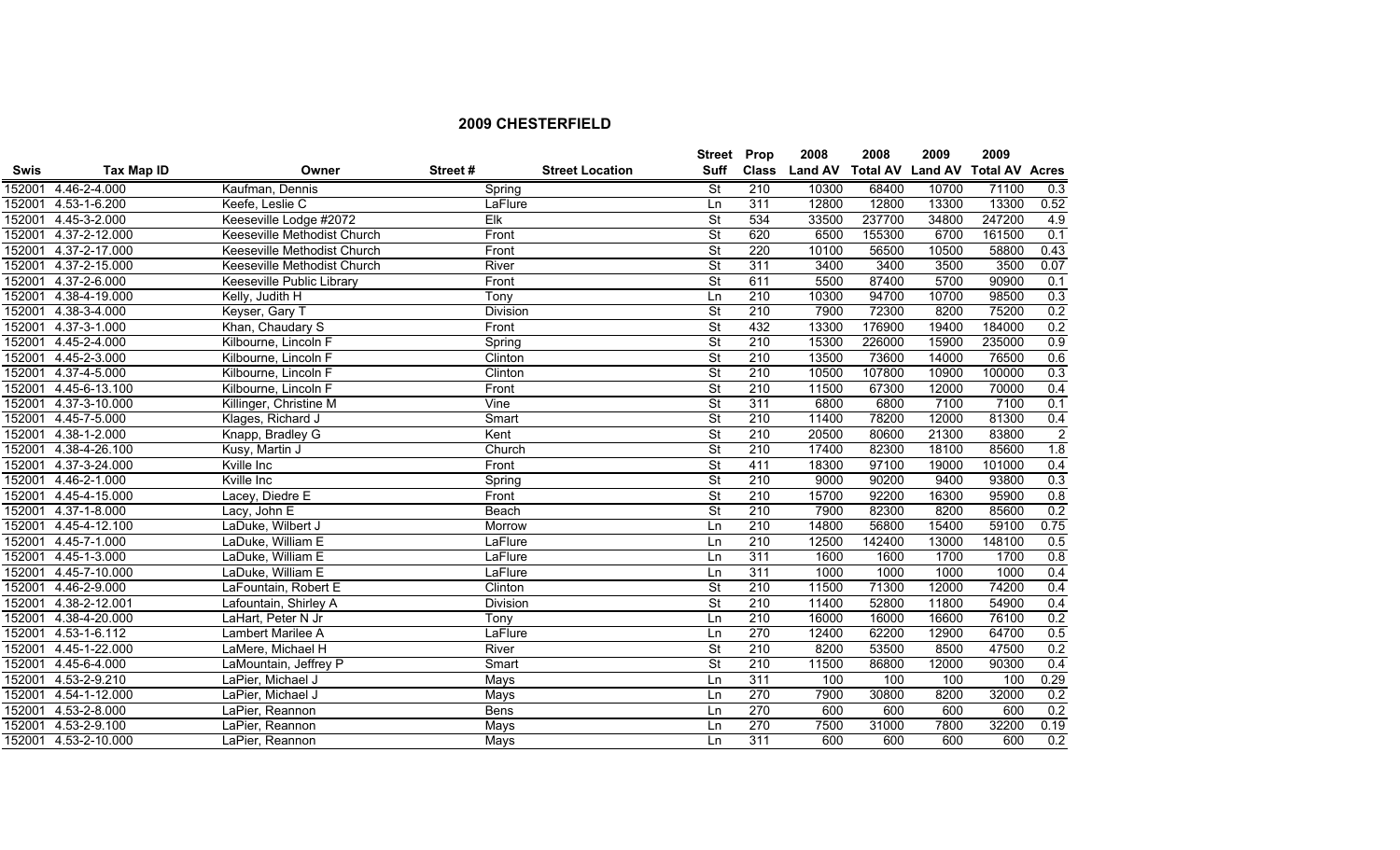|             |                             |                       |         |                        | <b>Street Prop</b>       |                  | 2008           | 2008                    | 2009  | 2009                  |                            |
|-------------|-----------------------------|-----------------------|---------|------------------------|--------------------------|------------------|----------------|-------------------------|-------|-----------------------|----------------------------|
| <b>Swis</b> | Tax Map ID                  | Owner                 | Street# | <b>Street Location</b> | Suff                     | <b>Class</b>     | <b>Land AV</b> | <b>Total AV Land AV</b> |       | <b>Total AV Acres</b> |                            |
| 152001      | 4.45-5-1.000                | LaRose, Thomas        |         | Margaret               | <b>St</b>                | 210              | 14300          | 63900                   | 14900 | 66500                 | 0.7                        |
| 152001      | 4.38-3-8.000                | Latourelle, Francis E |         | <b>Division</b>        | St                       | 210              | 10600          | 89800                   | 11000 | 93400                 | 0.3                        |
| 152001      | 4.38-3-6.002                | Latourelle, Mark F    |         | Church                 | <b>St</b>                | 210              | 11500          | 89600                   | 12000 | 93200                 | 0.4                        |
| 152001      | 4.38-3-15.000               | Lattrell, Timothy     |         | Church                 | $\overline{\mathsf{St}}$ | 210              | 13500          | 74600                   | 14100 | 77600                 | 0.6                        |
| 152001      | 4.46-2-5.000                | Lavarnway, Rodney L   |         | Spring                 | $\overline{\mathsf{St}}$ | 210              | 7900           | 42100                   | 8200  | 43800                 | 0.2                        |
|             | 152001 4.54-1-8.000         | Law, Stephen R        |         | Chesterfield           | $\overline{\mathsf{St}}$ | 210              | 14400          | 41900                   | 15000 | 43600                 | 0.7                        |
| 152001      | 4.45-6-5.000                | Lazzari, Martha       | 46      | Margaret               | $\overline{\mathsf{St}}$ | 210              | 10600          | 55800                   | 11000 | 58000                 | 0.3                        |
| 152001      | 4.45-1-25.000               | Lease, John J III     |         | Front                  | $\overline{\mathsf{St}}$ | 210              | 4100           | 51900                   | 4300  | 54000                 | 0.1                        |
| 152001      | 4.54-1-11.100               | LeClair, John J       |         | Chesterfield           | $\overline{\mathsf{St}}$ | 210              | 19000          | 68700                   | 19700 | 71400                 | $\overline{1}$             |
| 152001      | 4.38-1-11.000               | LeClerc, Franklyn     |         | Kent                   | $\overline{\mathsf{St}}$ | 210              | 14400          | 52200                   | 15000 | 54300                 | 0.7                        |
| 152001      | 4.53-2-13.000               | LeCuyer, Harvey       |         | <b>Bens</b>            | Ln                       | 270              | 12500          | 47300                   | 13000 | 49200                 | 0.5                        |
| 152001      | 4.38-4-16.000               | Ledwith, Sandra S     |         | Santor                 | Ln                       | 210              | 10400          | 77600                   | 10800 | 80700                 | 0.3                        |
| 152001      | 4.38-2-16.000               | LeFevre, Dorothy H    |         | Division               | <b>St</b>                | 210              | 12300          | 52700                   | 12800 | 54800                 | 0.5                        |
| 152001      | $\overline{4.38}$ -2-15.000 | LeFevre, Dorothy H    |         | Division               | $\overline{\mathsf{St}}$ | 312              | 12400          | 23800                   | 12900 | 24800                 | 0.5                        |
| 152001      | 4.45-1-14.000               | Lepard, Frank R       |         | <b>River</b>           | $\overline{\mathsf{St}}$ | 311              | 300            | 300                     | 300   | 300                   | 0.1                        |
| 152001      | 4.38-3-1.200                | Lessard, David        |         | Kent                   | $\overline{\mathsf{St}}$ | 312              | 1300           | 3800                    | 1400  | 4000                  | 0.03                       |
| 152001      | $4.38 - 3 - 1.100$          | Lessard, Keitha F     |         | <b>Division</b>        | $\overline{\mathsf{St}}$ | 210              | 10700          | 70200                   | 11100 | 73000                 | 0.32                       |
| 152001      | $4.45 - 7 - 2.000$          | Lloyd, Jeffrey S      |         | Smart                  | $\overline{\mathsf{St}}$ | 210              | 11300          | 138300                  | 11700 | 143800                | 0.4                        |
| 152001      | 4.37-3-18.000               | Long, Roger C         |         | Clinton                | $\overline{\mathsf{St}}$ | 210              | 4100           | 69500                   | 4300  | 72300                 | 0.1                        |
| 152001      | 4.37-3-25.000               | Long, Roger C         |         | Front                  | $\overline{\mathsf{St}}$ | 484              | 18800          | 367000                  | 19600 | 381700                | 0.7                        |
| 152001      | 4.38-2-13.200               | Long, Roger C         |         | Vine                   | $\overline{\mathsf{St}}$ | 481              | 10100          | 49900                   | 10500 | 51900                 | 0.2                        |
| 152001      | 4.53-1-8.000                | Loreman, Donald       |         | Front                  | St                       | 270              | 7900           | 24700                   | 8200  | 25700                 | 0.2                        |
| 152001      | 4.53-1-6.111                | Loreman, Donald E     |         | Front                  | $\overline{\mathsf{St}}$ | 483              | 31700          | 77900                   | 33000 | 81000                 | 2.3                        |
| 152001      | 4.53-1-6.120                | Loreman, Donald E Jr  |         | LaFlure                | Ln                       | 270              | 12200          | 55400                   | 12700 | 57600                 | 0.48                       |
| 152001      | 4.46-2-13.002               | Lucero, John D Jr     |         | Clinton                | $\overline{\mathsf{St}}$ | 210              | 13400          | 38600                   | 13900 | 40100                 | 0.73                       |
| 152001      | 4.46-2-12.000               | Lucero, John D Jr     |         | Clinton                | $\overline{\mathsf{St}}$ | 210              | 12400          | 48600                   | 12900 | 50500                 | 0.5                        |
|             | 152001 4.46-2-11.000        | Lucero, John D Jr     |         | Clinton                | $\overline{\mathsf{St}}$ | 210              | 19100          | 99100                   | 19900 | 99100                 | 1.1                        |
|             | 152001 4.45-6-12.000        | MacDonald, Kenneth    |         | Margaret               | $\overline{\mathsf{St}}$ | 210              | 13700          | 86400                   | 14300 | 89900                 | 0.62                       |
| 152001      | 4.37-3-15.000               | Madden, Keith C       |         | Vine                   | $\overline{\mathsf{St}}$ | 210              | 3900           | 59900                   | 4100  | 62300                 | 0.1                        |
| 152001      | 4.37-2-8.200                | Magro, Paolo          |         | Front                  | $\overline{\mathsf{St}}$ | 481              | 3800           | 71400                   | 4000  | 74300                 | 0.03                       |
| 152001      | 4.37-2-8.100                | Magro, Paolo          |         | Front                  | $\overline{\mathsf{St}}$ | 210              | 3800           | 71400                   | 4000  | 74300                 | 0.03                       |
| 152001      | $4.54 - 1 - 3.100$          | Majewski, Gary E      |         | Chesterfield           | $\overline{\mathsf{St}}$ | $\overline{210}$ | 18800          | 42600                   | 19500 | 44300                 | $\overline{\phantom{0}}$ 1 |
| 152001      | 4.45-4-1.000                | Marshall, David L     |         | Chesterfield           | $\overline{\mathsf{St}}$ | 210              | 20400          | 86500                   | 21300 | 90000                 | 1.9                        |
| 152001      | 4.53-2-4.000                | Martin Raymond C      |         | Morrow                 | Ln                       | 270              | 14600          | 44400                   | 15200 | 46200                 | 0.75                       |
| 152001      | 4.45-5-9.000                | Martin, Jerry A       |         | Margaret               | $\overline{\mathsf{St}}$ | 210              | 10600          | 95100                   | 11000 | 98900                 | 0.3                        |
| 152001      | 4.45-4-12.200               | Martin, John          |         | Morrow                 | Ln                       | 270              | 13700          | 65400                   | 14200 | 68000                 | 0.62                       |
|             | 152001 4.45-4-7.000         | Martin, Leonard A II  |         | Chesterfield           |                          | 270              | 11400          | 68100                   | 11800 | 70800                 | 0.4                        |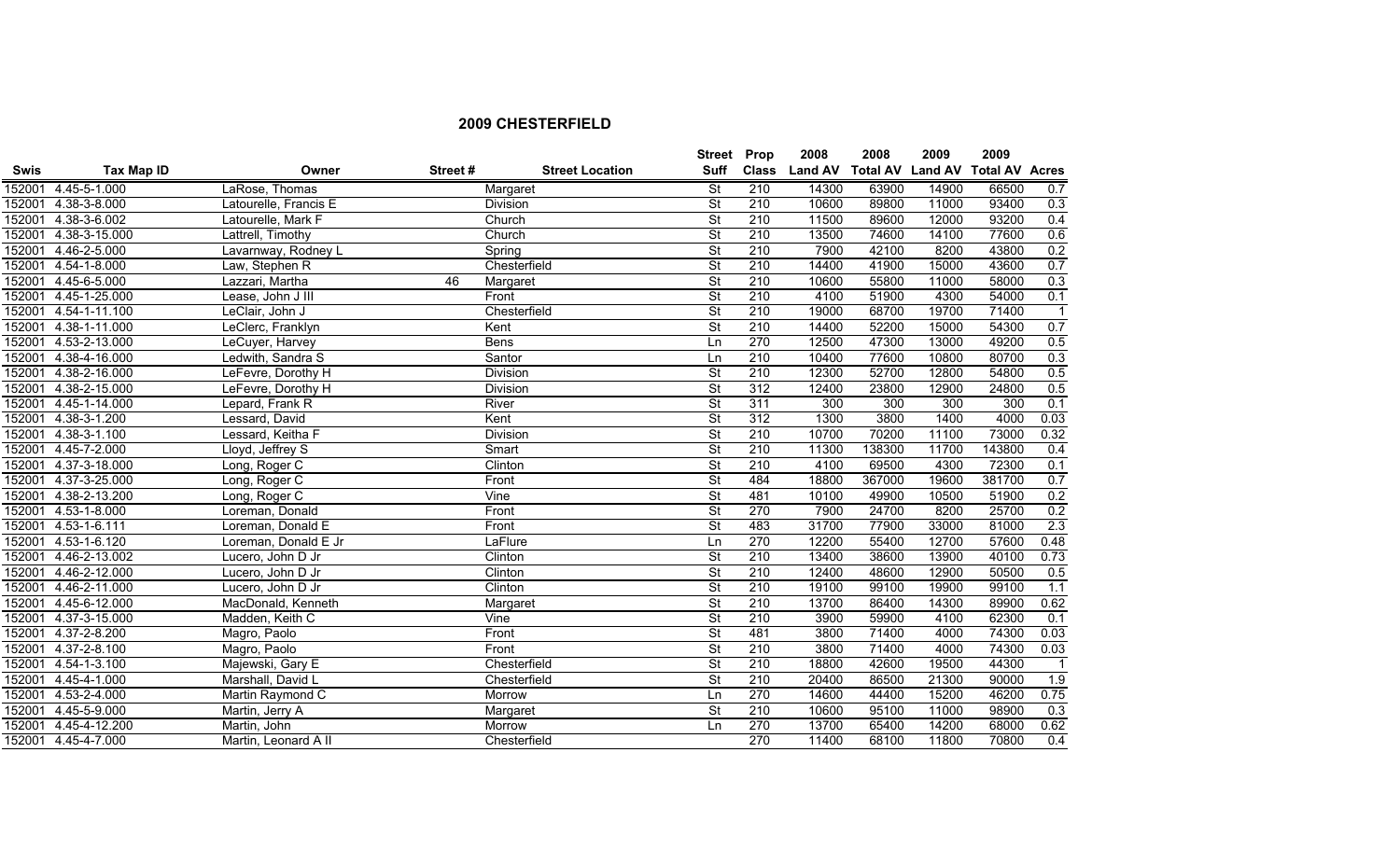|             |                     |                               |         |                        | <b>Street Prop</b>       |                  | 2008           | 2008            | 2009           | 2009                  |      |
|-------------|---------------------|-------------------------------|---------|------------------------|--------------------------|------------------|----------------|-----------------|----------------|-----------------------|------|
| <b>Swis</b> | <b>Tax Map ID</b>   | Owner                         | Street# | <b>Street Location</b> | <b>Suff</b>              | <b>Class</b>     | <b>Land AV</b> | <b>Total AV</b> | <b>Land AV</b> | <b>Total AV Acres</b> |      |
| 152001      | 4.53-2-5.200        | Martin, Raymond Jr            |         | <b>Bens</b>            | Ln                       | 270              | 6200           | 6200            | 13600          | 44700                 | 0.56 |
| 152001      | 4.38-1-15.000       | Marvin, Penny A               | Kent    |                        | $\overline{\mathsf{St}}$ | 270              | 14700          | 16100           | 15200          | 16700                 | 1.2  |
| 152001      | 4.37-1-18.000       | Matott, Dale A                |         | Beach                  | <b>St</b>                | 210              | 10500          | 77400           | 10900          | 80500                 | 0.3  |
| 152001      | 4.45-4-8.000        | Mazur, Laura J                |         | Chesterfield           | $\overline{\mathsf{St}}$ | 210              | 12500          | 92000           | 13000          | 95700                 | 0.5  |
| 152001      | 4.38-4-30.001       | McBreairty, Donald G Jr       |         | Church                 | $\overline{\mathsf{St}}$ | 210              | 11300          | 45700           | 11700          | 47500                 | 0.38 |
| 152001      | 4.37-2-13.000       | <b>Methodist Congregation</b> |         | Front                  | <b>St</b>                | 620              | 10000          | 294100          | 10400          | 305900                | 0.2  |
| 152001      | 4.45-4-6.000        | Mills, Lawrence W             |         | Chesterfield           | $\overline{\mathsf{St}}$ | 210              | 13400          | 102300          | 13900          | 106400                | 0.6  |
| 152001      | 4.46-2-6.000        | Moore Family Real Estate LLC  |         | Clinton                | $\overline{\mathsf{St}}$ | 210              | 10400          | 36500           | 10900          | 38000                 | 0.3  |
| 152001      | 4.38-2-6.000        | Moore Family Real Estate LLC  | Kent    |                        | $\overline{\mathsf{St}}$ | 311              | 2400           | 2400            | 2500           | 2500                  | 0.2  |
| 152001      | 4.38-2-5.000        | Moore Family Real Estate LLC  | Kent    |                        | <b>St</b>                | 311              | 2400           | 2400            | 2500           | 2500                  | 0.2  |
| 152001      | 4.38-3-18.000       | Moore Family Real Estate LLC  |         | <b>Division</b>        | <b>St</b>                | 210              | 5200           | 39900           | 5400           | 41500                 | 0.1  |
| 152001      | 4.38-3-17.000       | Moore Family Real Estate LLC  |         | Church                 | <b>St</b>                | 449              | 10500          | 15000           | 10900          | 15600                 | 0.5  |
| 152001      | 4.45-4-18.000       | Moore Family Real Estate LLC  |         | Front                  | <b>St</b>                | 210              | 12400          | 66700           | 12900          | 69400                 | 0.5  |
| 152001      | 4.37-3-4.100        | Moore, George                 | Kent    |                        | $\overline{\mathsf{St}}$ | 330              | 1400           | 1400            | 1000           | 1000                  | 0.1  |
| 152001      | 4.45-1-15.000       | Moore, George                 |         | River                  | <b>St</b>                | 330              | 300            | 300             | 300            | 300                   | 0.3  |
| 152001      | 4.46-1-18.000       | Moore, Gretchen M             |         | Clinton                | $\overline{\mathsf{St}}$ | 270              | 10500          | 42000           | 10900          | 43700                 | 0.3  |
| 152001      | 4.37-2-20.000       | Moore, Philip S               |         | River                  | <b>St</b>                | 220              | 10500          | 66700           | 11000          | 69400                 | 0.3  |
| 152001      | 4.37-2-19.000       | Moore, Philip S               | River   |                        | $\overline{\mathsf{St}}$ | 220              | 3900           | 84300           | 4100           | 87700                 | 0.03 |
| 152001      | 4.53-2-5.100        | Mooso Family Rev Trust        |         | <b>Bens</b>            | Ln                       | 311              | 13100          | 43000           | 6400           | 6400                  | 0.22 |
| 152001      | 4.38-4-26.210       | Mooso Trust                   |         | Santor                 | Ln                       | 270              | 11000          | 90600           | 11400          | 94200                 | 0.36 |
| 152001      | 4.54-1-11.200       | Moran, Caryn L                |         | Chesterfield           | $\overline{\mathsf{St}}$ | 270              | 18400          | 72400           | 19100          | 75300                 | 0.99 |
| 152001      | 4.54-1-10.000       | Morrow, Mark A                |         | Chesterfield           | <b>St</b>                | 210              | 12500          | 40400           | 13000          | 42000                 | 0.5  |
| 152001      | 4.46-2-16.017       | Morrow, Michael               |         | Clinton                | $\overline{\mathsf{St}}$ | $\overline{210}$ | 10500          | 100300          | 10900          | 104300                | 0.3  |
| 152001      | 4.38-2-17.000       | Morrow, Michael R             |         | Division               | <b>St</b>                | 210              | 13600          | 58300           | 14100          | 60600                 | 0.6  |
| 152001      | 4.45-1-2.000        | Morrow, Wallace D             |         | River                  | <b>St</b>                | 210              | 21600          | 107500          | 22500          | 111800                | 2.72 |
| 152001      | 4.38-4-12.100       | Morse, Clinton                |         | Santor                 | Ln                       | 322              |                |                 | 20800          | 20800                 | 0.87 |
| 152001      | 4.38-4-13.000       | Morse, Clinton                |         | Pond                   | <b>St</b>                | 311              | 10500          | 10500           | 10900          | 10900                 | 0.3  |
| 152001      | 4.38-4-14.000       | Morse, Clinton                |         | Pond                   | <b>St</b>                | 311              | 10500          | 10500           | 10900          | 10900                 | 0.3  |
| 152001      | 4.38-4-15.000       | Morse, Clinton                |         | Pond                   | $\overline{\mathsf{St}}$ | 311              | 10500          | 10500           | 10900          | 10900                 | 0.3  |
| 152001      | 4.37-2-4.100        | Morwood LLC                   |         | Front                  | $\overline{\mathsf{St}}$ | 481              | 5000           | 65600           | 5200           | 68200                 | 0.04 |
| 152001      | 4.46-1-9.000        | Mudd, Irving E                |         | Clinton                | $\overline{\mathsf{St}}$ | 210              | 12400          | 79600           | 12900          | 82800                 | 0.5  |
| 152001      | 4.45-6-11.000       | MurCray, Shirley M            |         | Margaret               | $\overline{\mathsf{St}}$ | $\overline{210}$ | 17100          | 86600           | 17800          | 90100                 | 0.9  |
| 152001      | 4.37-1-17.000       | Murphy, Edward M Sr           |         | <b>Beach</b>           | <b>St</b>                | 210              | 11100          | 44600           | 11600          | 46400                 | 0.4  |
| 152001      | 4.37-3-16.000       | Murphy, Lenora                | Vine    |                        | $\overline{\mathsf{St}}$ | 210              | 8000           | 75700           | 8300           | 78700                 | 0.2  |
| 152001      | 4.38-1-3.000        | Mussen, Frank                 | Kent    |                        | $\overline{\mathsf{St}}$ | 311              | 18500          | 18500           | 19200          | 19200                 | 7.2  |
| 152001      | 4.38-2-7.000        | Neveu, John                   | Kent    |                        | $\overline{\mathsf{St}}$ | 312              | 10500          | 26100           | 10900          | 26100                 | 0.3  |
|             | 152001 4.46-1-8.000 | Nolan, Cassius                |         | Clinton                | $\overline{\mathsf{St}}$ | 210              | 11500          | 59500           | 12000          | 61900                 | 0.4  |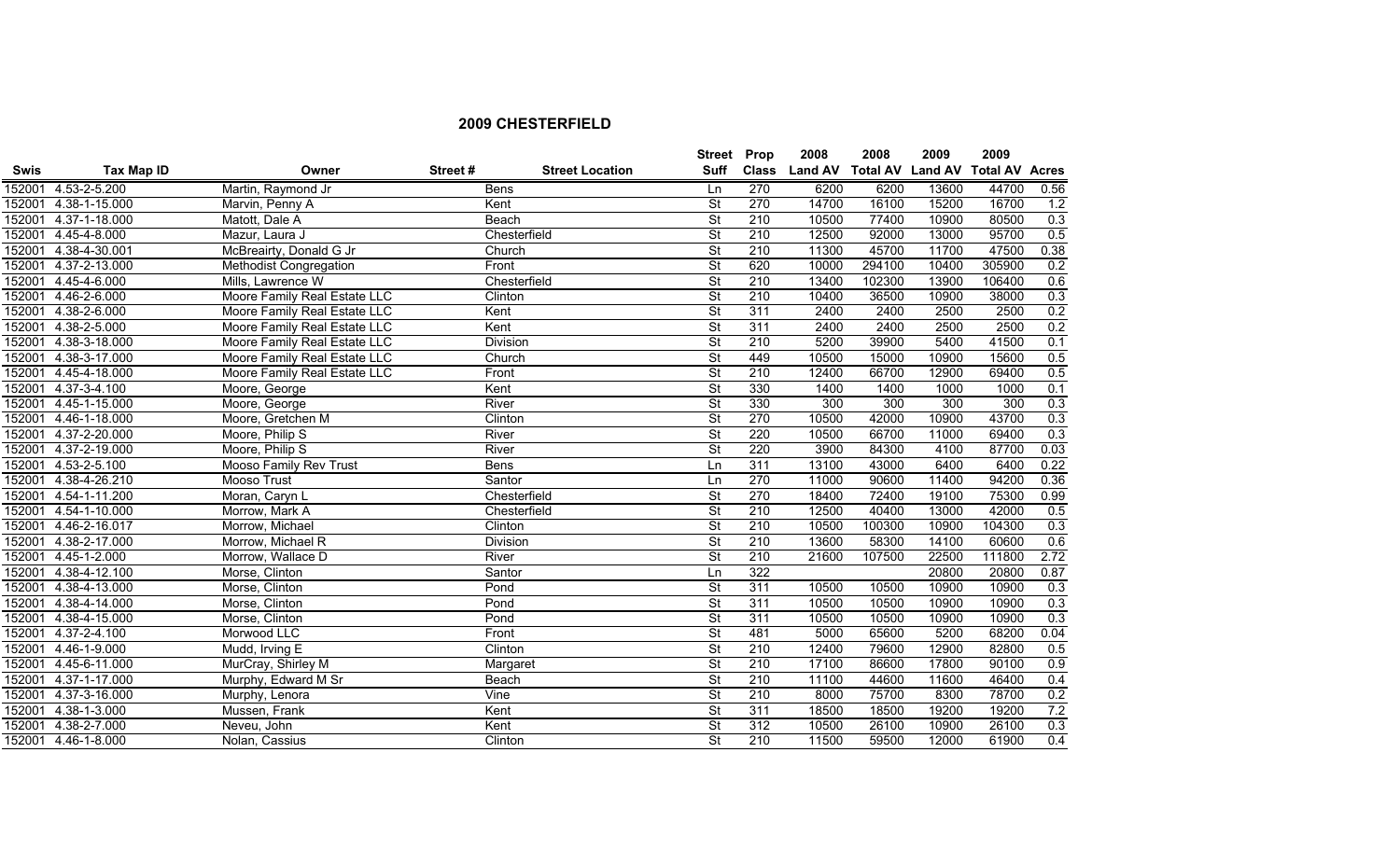|             |                         |                        |                 |                              | Street Prop              |     | 2008          | 2008                    | 2009        | 2009                  |                |
|-------------|-------------------------|------------------------|-----------------|------------------------------|--------------------------|-----|---------------|-------------------------|-------------|-----------------------|----------------|
| <b>Swis</b> | <b>Tax Map ID</b>       | Owner                  | Street#         | <b>Street Location</b>       | <b>Suff</b>              |     | Class Land AV | <b>Total AV Land AV</b> |             | <b>Total AV Acres</b> |                |
| 152001      | 4.45-4-16.100           | North, Arthur H Jr     |                 | Front                        | <b>St</b>                | 210 | 7900          | 73900                   | 8300        | 76900                 | 0.2            |
| 152001      | 620.1-9999-131.600/1881 | NYSEG Corp             |                 | <b>Electric Distribution</b> |                          | 884 | $\Omega$      | 69044                   | $\mathbf 0$ | 77273                 | 0              |
| 152001      | 4.45-1-11.200           | <b>NYSEG Corp</b>      |                 | River                        | $\overline{\mathsf{St}}$ | 874 | 5300          | 5300                    | 5300        | 5300                  | 2.1            |
|             | 152001 4.45-5-2.000     | OBrien, Patrick J      |                 | Margaret                     | $\overline{\mathsf{St}}$ | 210 | 14100         | 80700                   | 14600       | 83900                 | 0.7            |
|             | 152001 4.45-6-8.000     | ONeill, Joseph T       |                 | Margaret                     | $\overline{\mathsf{St}}$ | 210 | 18800         | 82600                   | 19500       | 85900                 | $\overline{1}$ |
| 152001      | 4.45-6-6.100            | ONeill, Joseph T       |                 | Margaret                     | $\overline{\mathsf{St}}$ | 311 | 12400         | 12400                   | 12900       | 12900                 | 0.5            |
| 152001      | 4.37-4-2.110            | Osborne, Annette       |                 | Vine                         | $\overline{\mathsf{St}}$ | 311 | 500           | 500                     | 500         | 500                   | 0.12           |
| 152001      | 4.37-4-3.100            | Osborne, Annette       |                 | Vine                         | $\overline{\mathsf{St}}$ | 210 | 8800          | 87200                   | 9200        | 90700                 | 0.22           |
| 152001      | 4.45-7-9.000            | Papp, Margaret M       |                 | LaFlure                      | Ln                       | 210 | 12400         | 76700                   | 12900       | 77200                 | 0.5            |
| 152001      | 4.37-1-20.000           | Passno, Kevin M        |                 | <b>Beach</b>                 | $\overline{\mathsf{St}}$ | 210 | 3900          | 60100                   | 4100        | 62500                 | 0.1            |
| 152001      | 4.38-3-9.000            | Pelkey, John R         |                 | Church                       | $\overline{\mathsf{St}}$ | 210 | 8000          | 56000                   | 8300        | 58200                 | 0.2            |
| 152001      | 4.37-1-22.000           | Perkins, Donna L       |                 | Beach                        | <b>St</b>                | 484 | 12300         | 33100                   | 19400       | 69900                 | 0.2            |
| 152001      | 4.53-1-7.000            | Perky, David F         |                 | Front                        | $\overline{\mathsf{St}}$ | 210 | 15200         | 83300                   | 15800       | 86600                 | 0.77           |
| 152001      | 4.38-1-5.000            | Pray Zachary B         |                 | Kent                         | $\overline{\mathsf{St}}$ | 210 | 11500         | 45800                   | 11900       | 47600                 | 0.4            |
| 152001      | 4.37-2-21.000           | Pray, Cindy L          |                 | River                        | $\overline{\mathsf{St}}$ | 270 | 3900          | 10600                   | 4000        | 11000                 | 0.1            |
| 152001      | 4.37-1-11.000           | Pray, Eric J           | $\overline{21}$ | Beach                        | $\overline{\mathsf{St}}$ | 210 | 6900          | 56000                   | 7100        | 58200                 | 0.2            |
| 152001      | 4.53-2-3.000            | Pray, Kevin M          |                 | Front                        | $\overline{\mathsf{St}}$ | 210 | 15100         | 92600                   | 15700       | 96300                 | 0.7            |
| 152001      | 4.38-1-10.000           | Pray, Russell          |                 | Kent                         | $\overline{\mathsf{St}}$ | 270 | 17200         | 39700                   | 17900       | 41300                 | 0.9            |
| 152001      | 4.45-1-16.000           | Pray, Russell R        |                 | River                        | $\overline{\mathsf{St}}$ | 210 | 4100          | 45500                   | 4200        | 35300                 | 0.1            |
| 152001      | 4.46-1-7.000            | Preston, Jackson       |                 | Clinton                      | $\overline{\mathsf{St}}$ | 210 | 7900          | 64700                   | 8200        | 67300                 | 0.2            |
| 152001      | 4.45-3-1.000            | Preston, Leigh A       |                 | Spring                       | St                       | 210 | 10500         | 73500                   | 10900       | 76400                 | 0.31           |
| 152001      | 4.37-3-4.200            | Rabideau, Harold J     |                 | Kent                         | $\overline{\mathsf{St}}$ | 311 | 1600          | 1600                    | 1700        | 1700                  | 0.06           |
| 152001      | 4.37-3-6.000            | Rabideau, Harold J     |                 | Kent                         | $\overline{\mathsf{St}}$ | 484 | 7500          | 74800                   | 7800        | 77800                 | 0.1            |
| 152001      | 4.45-4-14.200           | Rabideau, Wayne        |                 | Front                        | $\overline{\mathsf{St}}$ | 411 | 13600         | 122600                  | 14100       | 127500                | 0.23           |
| 152001      | 4.46-2-28.000           | Ray Jay Properties LLC |                 | Spring                       | $\overline{\mathsf{St}}$ | 311 | 50100         | 50100                   | 52100       | 52100                 | 50.7           |
|             | 152001 4.46-2-26.100    | Ray Jay Properties LLC |                 | Clinton                      | St                       | 270 | 13100         | 13100                   | 13600       | 13600                 | 1.65           |
| 152001      | 4.37-1-12.002           | Reardon Shannon        |                 | Beach                        | $\overline{\mathsf{St}}$ | 210 | 19900         | 147000                  | 20700       | 152900                | 1.5            |
| 152001      | 4.46-2-18.000           | Rennie, Michael        | 43              | Clinton                      | $\overline{\mathsf{St}}$ | 210 | 14500         | 77400                   | 15100       | 80500                 | 0.7            |
| 152001      | 4.45-5-3.001            | Rhino, Karen K         |                 | Margaret                     | $\overline{\mathsf{St}}$ | 210 | 14300         | 49300                   | 14900       | 51300                 | 0.7            |
| 152001      | 4.37-3-12.000           | Riker, Rick            |                 | Vine                         | $\overline{\mathsf{St}}$ | 210 | 7900          | 66700                   | 8200        | 69400                 | 0.2            |
| 152001      | 4.53-2-1.100            | Robare, Francis W      |                 | Front                        | $\overline{\mathsf{St}}$ | 210 | 21000         | 87400                   | 21800       | 90900                 | 2.31           |
| 152001      | 4.45-4-17.000           | Robare, Sherwood       |                 | Front                        | $\overline{\mathsf{St}}$ | 270 | 13300         | 66400                   | 13900       | 69100                 | 0.58           |
| 152001      | 4.46-2-3.001            | Rock, David H          |                 | Chesterfield                 | $\overline{\mathsf{St}}$ | 210 | 19000         | 67400                   | 19800       | 70100                 | 1.1            |
| 152001      | 4.45-6-7.000            | Rock, Janice E         |                 | Margaret                     | <b>St</b>                | 210 | 15600         | 59300                   | 16300       | 61700                 | 0.8            |
| 152001      | 4.45-4-9.200            | Rock, Jeremy R         |                 | Morrow                       | Ln                       | 312 | 3600          | 3600                    | 3700        | 3700                  | 0.09           |
| 152001      | 4.45-4-9.100            | Rock, Jeremy R         |                 | Morrow                       | Ln                       | 210 | 6800          | 54600                   | 7100        | 56800                 | 0.17           |
|             | 152001 4.54-1-1.000     | Rock, Kimberly D       |                 | Chesterfield                 | $\overline{\mathsf{St}}$ | 210 | 14500         | 51400                   | 15100       | 53500                 | 0.7            |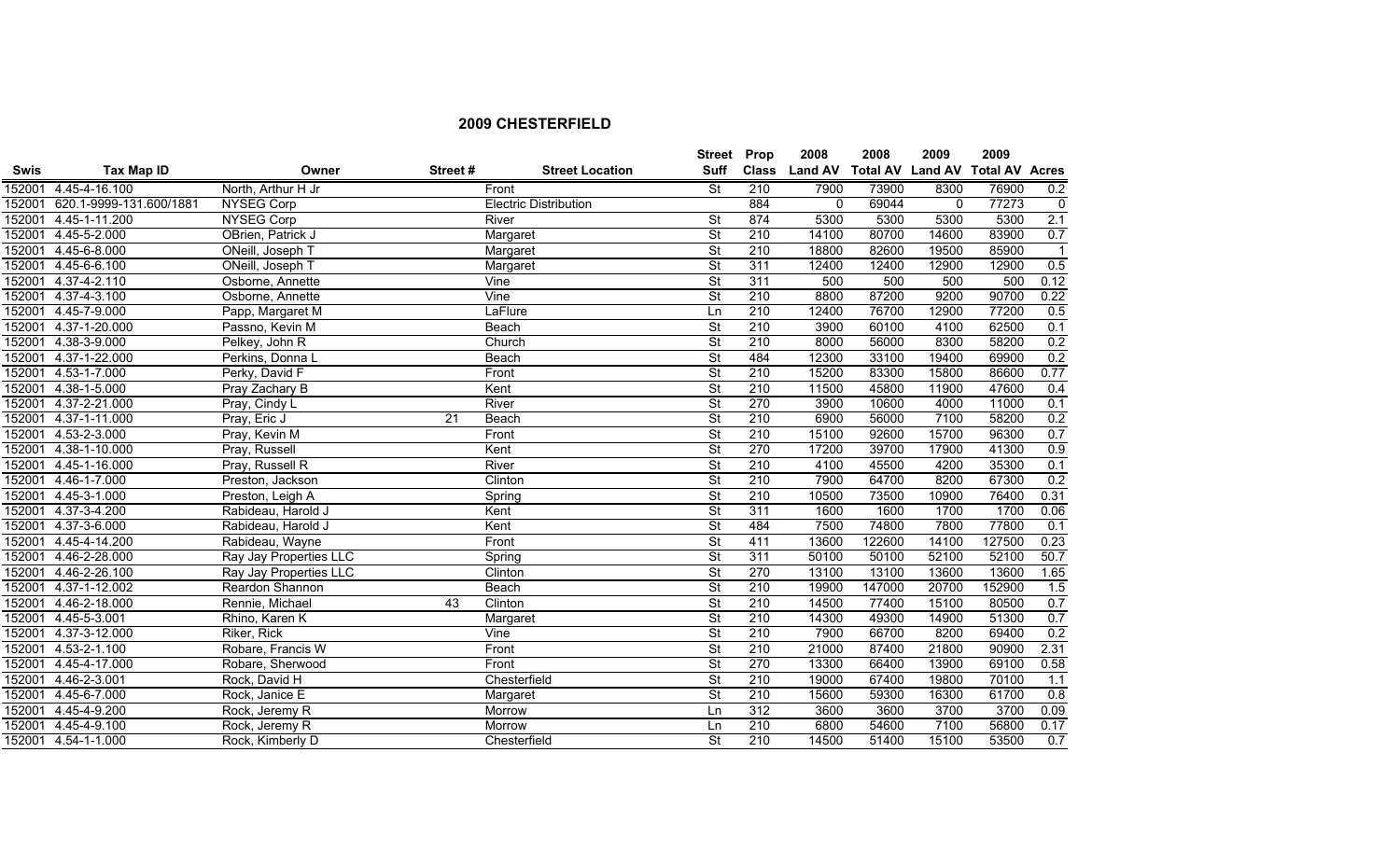|             |                      |                               |             |                        | Street                   | Prop             | 2008           | 2008   | 2009  | 2009                            |              |
|-------------|----------------------|-------------------------------|-------------|------------------------|--------------------------|------------------|----------------|--------|-------|---------------------------------|--------------|
| <b>Swis</b> | Tax Map ID           | Owner                         | Street#     | <b>Street Location</b> | <b>Suff</b>              | <b>Class</b>     | <b>Land AV</b> |        |       | Total AV Land AV Total AV Acres |              |
| 152001      | 4.54-1-9.000         | Rock, Rolland R               |             | Chesterfield           | <b>St</b>                | 270              | 13400          | 49900  | 13900 | 51900                           | 0.6          |
| 152001      | 4.38-1-12.000        | Rock, William J Jr            | Kent        |                        | $\overline{\mathsf{St}}$ | 270              | 15900          | 25900  | 15900 | 32700                           | 0.8          |
|             |                      |                               |             |                        |                          |                  |                |        |       |                                 |              |
|             | 152001 4.45-2-2.001  | Roman Catholic Cemetery Assoc |             | Spring                 | St                       | 620              | 35500          | 238000 | 36900 | 247500                          | 5.9          |
| 152001      | 4.45-6-10.000        | Rooney, Sara L                |             | Margaret               | <b>St</b>                | 210              | 19500          | 82600  | 20300 | 85900                           | 1.21         |
| 152001      | 4.37-3-20.003        | Russell, William E            |             | Clinton                | $\overline{\mathsf{St}}$ | 483              | 14800          | 66700  | 15400 | 69400                           | 0.63         |
| 152001      | 4.37-3-19.000        | Russell, William E            |             | Clinton                | $\overline{\mathsf{St}}$ | 311              | 2200           | 2200   | 2300  | 2300                            | 0.09         |
| 152001      | 4.45-5-4.000         | Sanger, Jonathan E            |             | Margaret               | $\overline{\mathsf{St}}$ | 210              | 12500          | 110000 | 13000 | 114400                          | 0.5          |
| 152001      | 4.45-6-2.000         | Saunders, Edward C            |             | Smart                  | <b>St</b>                | 210              | 11500          | 85000  | 12000 | 88400                           | 0.4          |
| 152001      | 4.46-2-25.000        | Schneider, William E III      |             | Clinton                | <b>St</b>                | 210              | 19100          | 65400  | 19800 | 68000                           | 1.1          |
| 152001      | 4.46-2-32.000        | Schoorens, David              |             | Chesterfield           | <b>St</b>                | 210              | 10400          | 90600  | 10800 | 94200                           | 0.3          |
| 152001      | 4.37-3-7.200         | Shanley, Lawrence K           | Front       |                        | $\overline{\mathsf{St}}$ | 485              | 8100           | 133700 | 8400  | 139000                          | 0.12         |
| 152001      | 4.37-3-27.000        | Sherman V Allen Real Estate L | Front       |                        | <b>St</b>                | 330              | 11200          | 11200  | 11600 | 11600                           | 0.5          |
| 152001      | 4.37-3-26.000        | Sherman V Allen Real Estate L | Front       |                        | $\overline{\mathsf{St}}$ | 330              | 10100          | 10100  | 10500 | 10500                           | 0.3          |
| 152001      | 4.38-1-14.111        | Shirley, Petra O              | Kent        |                        | $\overline{\mathsf{St}}$ | 210              | 18600          | 62100  | 19400 | 64600                           | 1.1          |
| 152001      | 4.45-1-12.000        | Shumway, Irene L              | River       |                        | $\overline{\mathsf{St}}$ | 311              | 300            | 300    | 300   | 300                             | 0.1          |
| 152001      | 4.53-2-14.922        | Shumway, Robert L             | <b>Bens</b> |                        | Ln                       | 270              | 15500          | 57800  | 16100 | 60100                           | 0.79         |
| 152001      | 4.45-5-8.000         | Signor, Mark                  | Front       |                        | $\overline{\mathsf{St}}$ | 210              | 10600          | 61300  | 11100 | 63800                           | 0.3          |
| 152001      | 4.38-4-8.210         | Smart, Frances J              |             | Locust                 | Ln                       | $\overline{210}$ | 11700          | 81300  | 12200 | 84600                           | 0.44         |
| 152001      | 4.37-3-8.003         | Sonny Trembley LLC            | Kent        |                        | <b>St</b>                | 541              | 19800          | 117900 | 20600 | 122600                          | 0.27         |
| 152001      | 4.46-2-30.000        | Soule, Justin                 |             | Chesterfield           | St                       | 210              | 15700          | 115200 | 16300 | 119800                          | 0.8          |
| 152001      | 4.46-2-22.000        | Sousis, Kelly                 |             | Clinton                | $\overline{\mathsf{St}}$ | 210              | 14500          | 53900  | 15100 | 56100                           | 0.7          |
| 152001      | 4.38-4-23.000        | Spear, Everett P              |             | Santor                 | Ln                       | 270              | 11500          | 22400  | 12000 | 23300                           | 0.4          |
|             | 152001 4.46-1-5.000  | Spear, James D                |             | Clinton                | <b>St</b>                | 210              | 12400          | 92600  | 12900 | 96300                           | 0.5          |
| 152001      | 4.53-2-6.120         | Spooner, Donald J             | <b>Bens</b> |                        | Ln                       | 270              | 11900          | 33100  | 12400 | 34400                           | 0.45         |
| 152001      | 4.45-4-13.000        | Spooner, Jennie R             |             | Morrow                 | Ln                       | 270              | 12400          | 27000  | 12900 | 28100                           | 0.5          |
| 152001      | 4.38-2-8.000         | Stanford, Ronald              |             | <b>Division</b>        | <b>St</b>                | 210              | 10400          | 75700  | 10800 | 78700                           | 0.3          |
| 152001      | 4.37-1-1.000         | State Of New York             | Front       |                        | <b>St</b>                | 330              | 29000          | 29000  | 30200 | 30200                           | 0.7          |
| 152001      | 4.53-2-2.000         | Strack, Jonathan P            |             | Morrow                 | Ln                       | 210              | 12400          | 51400  | 12900 | 53500                           | 0.5          |
| 152001      | 4.37-1-16.000        | Szot, Joseph                  |             | Beach                  | $\overline{\mathsf{St}}$ | 210              | 7900           | 54400  | 8200  | 56600                           | 0.2          |
| 152001      | 4.37-1-15.000        | Szot, Joseph                  |             | Beach                  | $\overline{\mathsf{St}}$ | 210              | 10600          | 55000  | 11000 | 57200                           | 0.3          |
| 152001      | 4.45-2-7.001         | Szumski, Jakub                | Front       |                        | $\overline{\mathsf{St}}$ | 210              | 7900           | 52200  | 7900  | 52200                           | 0.2          |
| 152001      | 4.45-2-8.001         | Szumski, Jakub                | Front       |                        | $\overline{\mathsf{St}}$ | 210              | 7900           | 40800  | 7900  | 40800                           | 0.1          |
| 152001      | 4.38-2-4.000         | Thomas, Richard C III         | Kent        |                        | <b>St</b>                | 210              | 8000           | 75700  | 8300  | 78700                           | 0.2          |
| 152001      | 4.45-1-20.000        | Thomas, Shirley M             | River       |                        | <b>St</b>                | 210              | 3900           | 44500  | 4100  | 46300                           | 0.1          |
| 152001      | 4.53-2-11.000        | Thompson, George W            | <b>Bens</b> |                        | Ln                       | 270              | 7900           | 20000  | 7900  | 20000                           | 0.2          |
|             | 152001 4.46-2-17.035 | Thorp, Keith W                |             | Chesterfield           | $\overline{\mathsf{St}}$ | 210              | 18500          | 44400  | 19300 | 46200                           | $\mathbf{1}$ |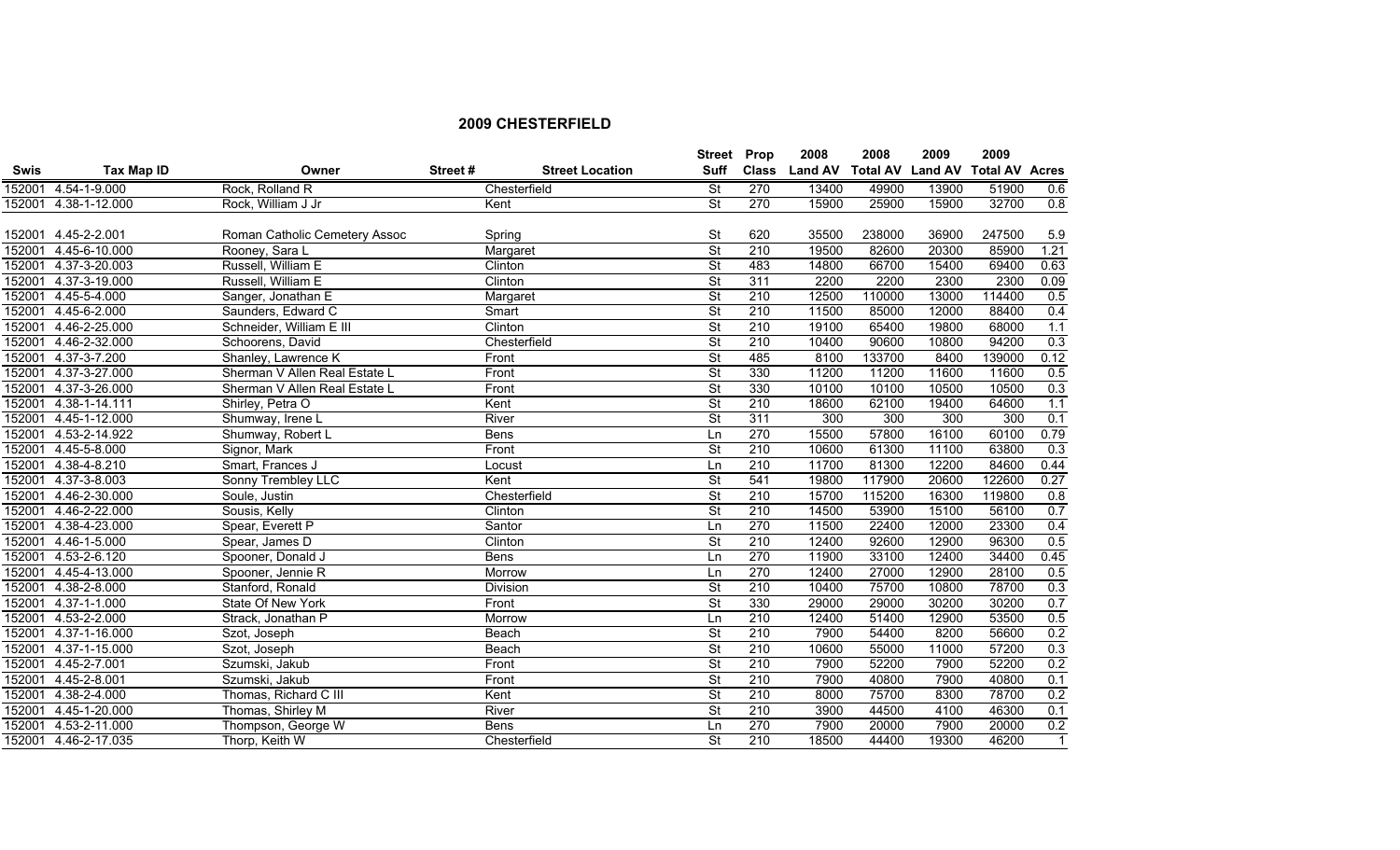|             |                         |                                 |         |                        | <b>Street</b>            | Prop             | 2008           | 2008            | 2009           | 2009                  |                         |
|-------------|-------------------------|---------------------------------|---------|------------------------|--------------------------|------------------|----------------|-----------------|----------------|-----------------------|-------------------------|
| <b>Swis</b> | Tax Map ID              | Owner                           | Street# | <b>Street Location</b> | <b>Suff</b>              | <b>Class</b>     | <b>Land AV</b> | <b>Total AV</b> | <b>Land AV</b> | <b>Total AV Acres</b> |                         |
| 152001      | 4.37-2-10.000           | Torok, Alex                     | Front   |                        | <b>St</b>                | 481              | 14900          | 110000          | 15500          | 114400                | 0.2                     |
| 152001      | 4.37-3-17.000           | Town Of Chesterfield            | Vine    |                        | $\overline{\mathsf{St}}$ | 652              | 13000          | 143700          | 13500          | 149400                | 0.3                     |
| 152001      | 4.45-6-13.200           | Trombley, Hilda M               |         | Front                  | St                       | 270              | 10600          | 17400           | 10600          | 17400                 | 0.32                    |
| 152001      | 4.38-4-31.002           | Trudell, Micah                  |         | Church                 | $\overline{\mathsf{St}}$ | 210              | 12800          | 86700           | 13300          | 90200                 | 0.9                     |
| 152001      | 4.45-2-1.000            | Turetsky, Aaron                 | Front   |                        | $\overline{\mathsf{St}}$ | 210              | 25800          | 86900           | 26900          | 90400                 | $\overline{\mathbf{1}}$ |
| 152001      | 4.45-4-2.000            | Turner, Joshua H                |         | Chesterfield           | $\overline{\mathsf{St}}$ | 210              | 12000          | 81500           | 12500          | 109600                | 0.46                    |
| 152001      | 4.46-2-29.000           | Turner, William M               |         | Chesterfield           | $\overline{\mathsf{St}}$ | 210              | 18600          | 78200           | 19300          | 81300                 | $\overline{\mathbf{1}}$ |
| 152001      | 4.37-2-22.000           | <b>United Methodist Church</b>  | River   |                        | $\overline{\mathsf{St}}$ | 311              | 8000           | 8000            | 8300           | 8300                  | 0.46                    |
| 152001      | 4.37-2-17.000/1         | United Methodist Church         | Front   |                        | $\overline{\mathsf{St}}$ | 411              | 100            | 57800           | 100            | 60100                 | 0.01                    |
| 152001      | 4.37-1-5.000            | <b>United States Of America</b> |         | Beach                  | $\overline{\mathsf{St}}$ | 653              | 4200           | 5000            | 5600           | 5600                  | 0.1                     |
| 152001      | 4.37-1-4.000            | <b>United States Of America</b> | Kent    |                        | $\overline{\mathsf{St}}$ | 653              | 5200           | 6100            | 5400           | 6300                  | 0.1                     |
| 152001      | 4.37-1-3.000            | <b>United States Of America</b> | Kent    |                        | $\overline{\mathsf{St}}$ | 652              | 19400          | 233700          | 20100          | 243000                | 0.4                     |
| 152001      | 4.46-1-14.000           | Vandenburgh, David E            |         | Clinton                | <b>St</b>                | 311              | 900            | 900             | 900            | 900                   | 0.3                     |
| 152001      | 4.46-1-15.000           | Vandenburgh, David E            |         | Clinton                | $\overline{\mathsf{St}}$ | 210              | 15600          | 80600           | 16200          | 83800                 | 0.8                     |
| 152001      | 620.1-9999-631.900/1881 | Verizon New York Inc            |         | <b>Outside Plant</b>   |                          | 836              | $\mathbf 0$    | 19541           | 0              | 17812                 | 0.01                    |
| 152001      | $4.37 - 1 - 2.000$      | Village of Keeseville           | Main    |                        | <b>St</b>                | 484              | 14700          | 14800           | 15300          | 15400                 | 0.3                     |
| 152001      | $4.37 - 2 - 1.000$      | Village of Keeseville           | Main    |                        | $\overline{\mathsf{St}}$ | 330              | 500            | 500             | 500            | 500                   | 0.1                     |
| 152001      | 4.45-1-6.000            | Village Of Keeseville           | River   |                        | $\overline{\mathsf{St}}$ | 311              | 10000          | 10000           | 10400          | 10400                 | 0.4                     |
| 152001      | 4.38-4-11.100           | Village Of Keeseville           | Kent    |                        | $\overline{\mathsf{St}}$ | 592              | 20700          | 20700           | 21500          | 21500                 | 13.5                    |
| 152001      | $4.38 - 4 - 8.100$      | Village of Keeseville           |         | Locust                 | Ln                       | 311              | 2400           | 2400            | 2500           | 2500                  | 1.3                     |
| 152001      | 4.37-2-24.000           | Village Of Keeseville           | Mill    |                        | $\overline{\mathsf{St}}$ | 330              | 7700           | 7700            | 8000           | 8000                  | 0.08                    |
| 152001      | 4.37-2-25.200           | Village Of Keeseville           | Mill    |                        | St                       | 330              | 17600          | 17600           | 18300          | 18300                 | 0.21                    |
| 152001      | 4.37-2-27.000           | Village Of Keeseville           | Mill    |                        | $\overline{\mathsf{St}}$ | 330              | 14000          | 14000           | 14600          | 14600                 | 0.3                     |
| 152001      | 4.37-2-26.000           | Village Of Keeseville           | Mill    |                        | St                       | 593              | 24300          | 24300           | 25300          | 25300                 | $\overline{1}$          |
| 152001      | 4.38-1-9.000            | Welch, Richard                  | Kent    |                        | $\overline{\mathsf{St}}$ | 270              | 19900          | 63500           | 20700          | 66000                 | 1.5                     |
| 152001      | 4.38-2-10.000           | West, Eleanor A                 |         | <b>Division</b>        | $\overline{\mathsf{St}}$ | 270              | 8100           | 28900           | 8500           | 30100                 | 0.2                     |
| 152001      | 4.45-7-6.000            | Whitaker, Donald                |         | Smart                  | $\overline{\mathsf{St}}$ | 210              | 11500          | 106100          | 11900          | 131100                | 0.4                     |
| 152001      | 4.54-1-2.000            | Whitney, Mark J                 |         | Chesterfield           | $\overline{\mathsf{St}}$ | 210              | 17100          | 80500           | 17800          | 83700                 | 0.9                     |
| 152001      | 4.38-3-7.000            | Winter, Beth A                  |         | <b>Division</b>        | $\overline{\mathsf{St}}$ | 210              | 7900           | 50000           | 8200           | 52000                 | 0.2                     |
| 152001      | 4.38-1-6.000            | Winter, David A                 | Kent    |                        | $\overline{\mathsf{St}}$ | 210              | 14400          | 62400           | 15000          | 64900                 | 0.7                     |
| 152001      | 4.37-2-11.000           | Wisell, Jeff A                  | Front   |                        | $\overline{\mathsf{St}}$ | 481              | 3500           | 64600           | 3700           | 67200                 | 0.1                     |
| 152001      | 4.38-4-5.200            | Wood, Richard S                 | Kent    |                        | $\overline{\mathsf{St}}$ | $\overline{210}$ | 11500          | 55500           | 11900          | 57700                 | 0.4                     |
| 152001      | 4.37-1-7.000            | Wright, Charles L               |         | <b>Beach</b>           | $\overline{\mathsf{St}}$ | 210              | 8000           | 70300           | 8300           | 73100                 | 0.2                     |
| 152001      | 4.46-1-17.000           | Yeager, Joseph                  |         | Clinton                | $\overline{\mathsf{St}}$ | 270              | 12500          | 65600           | 13000          | 68200                 | 0.5                     |
| 152001      | 4.53-1-5.000            | Young Kyle D                    |         | LaFlure                | Ln                       | 210              | 12700          | 81400           | 13300          | 84700                 | 0.52                    |
| 152089      | 10.3-1-4.000            | Abair, David                    |         | US Route 9             |                          | 465              | 41100          | 50100           | 42700          | 52100                 | 0.9                     |
|             | 152089 1.76-4-2.002     | Abair, David E                  | Lake    |                        | $\overline{\mathsf{St}}$ | 210              | 23000          | 129000          | 15100          | 134200                | 0.2                     |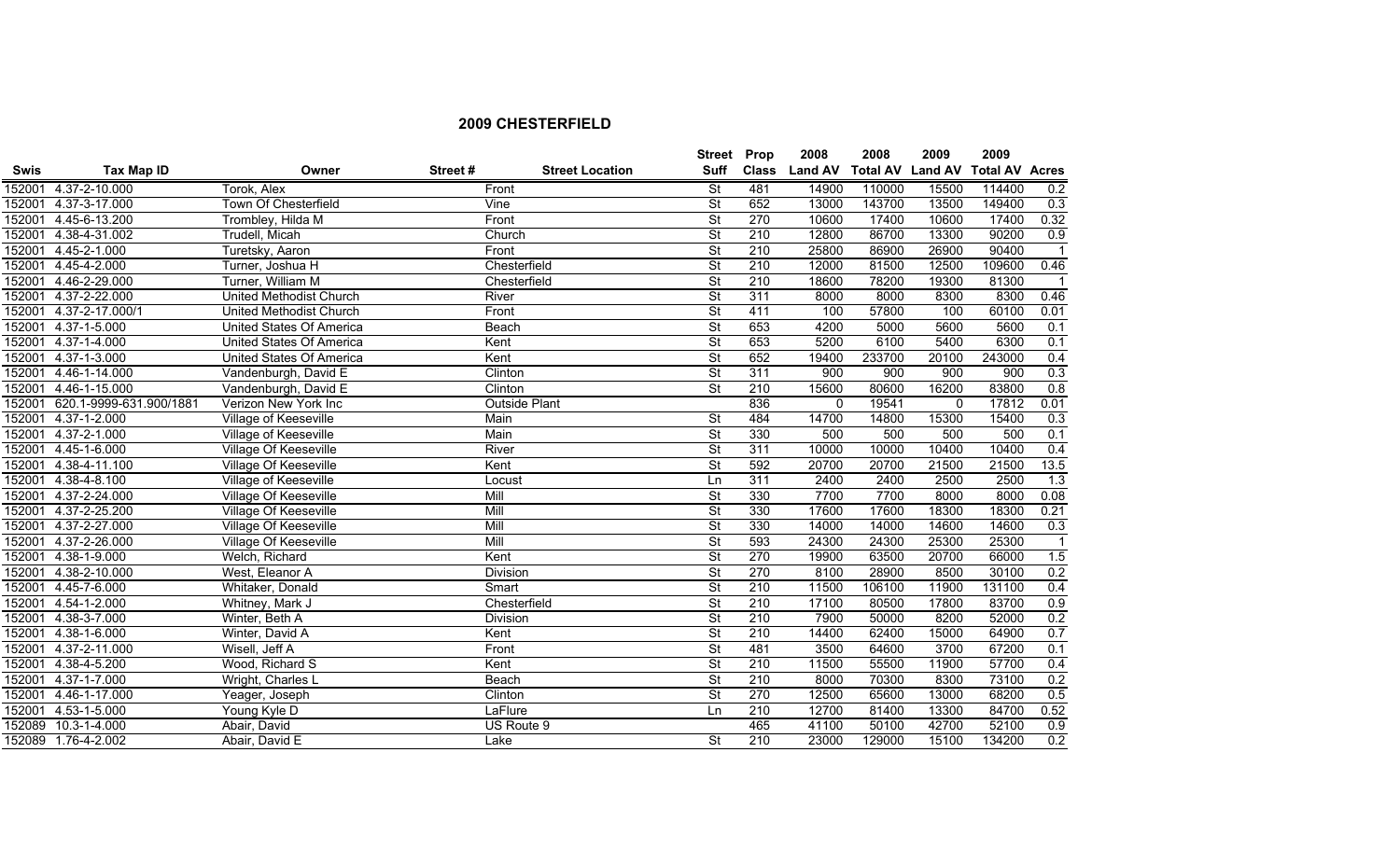|             |                                 |                                    |         |                        | <b>Street Prop</b>       |              | 2008           | 2008                    | 2009     | 2009                  |                 |
|-------------|---------------------------------|------------------------------------|---------|------------------------|--------------------------|--------------|----------------|-------------------------|----------|-----------------------|-----------------|
| <b>Swis</b> | Tax Map ID                      | Owner                              | Street# | <b>Street Location</b> | Suff                     | <b>Class</b> | <b>Land AV</b> | <b>Total AV Land AV</b> |          | <b>Total AV Acres</b> |                 |
|             | 152089 11.9-1-9.000             | Adams, D Michael                   |         | <b>Little Sandy</b>    | Rd                       | 260          | 204700         | 287200                  | 255900   | 359300                | 0.5             |
|             | 152089 10.8-2-16.000            | Adk Rental Opp Inc                 |         | <b>Corlear Bay</b>     | Rd                       | 311          | 165600         | 165600                  | 207000   | 207000                | 1.72            |
|             | 152089 4.16-2-9.000             | Alexander, Joseph A                |         | Schuyler               | Rd                       | 260          | 129700         | 156300                  | 162100   | 195400                | 0.5             |
|             | 152089 1.3-2-1.000              | Alice Falls Corp                   |         | Mace Chasm             | Rd                       | 874          | 9300           | 37200                   | 9300     | 38700                 | 2.79            |
|             | 152089 1.3-1-21.000/1           | Alice Falls Corporation            |         | Mace Chasm             | Rd                       | 874          | 8100           | 8100                    | 8100     | 8100                  | 0.01            |
|             | 152089 4.3-1-64.000             | Allen, Alexander C                 |         | US Route 9             |                          | 210          | 11900          | 84200                   | 12400    | 87600                 | 0.4             |
|             | 152089 4.3-1-67.000             | Allen, Carol A                     |         | Augur Lake             | Rd                       | 210          | 27500          | 72200                   | 28600    | 75100                 | $\overline{4}$  |
|             | 152089 1.75-1-17.000            | Allen, Christine J                 |         | Second                 | $\overline{\mathsf{St}}$ | 210          | 27700          | 101000                  | 26700    | 105000                | 0.4             |
|             | 152089 4.3-1-22.001             | Allen, Raymond                     |         | Dusty                  | Rd                       | 271          | 14100          | 42800                   | 14700    | 44500                 | 0.45            |
|             | 152089 8.-1-13.400              | Alley, Craig E                     |         | <b>Trout Pond</b>      | Rd                       | 312          | 32900          | 93900                   | 34300    | 97700                 | 5.48            |
|             | 152089 4.20-3-13.400            | Allison, Samuel B                  |         | Kessel                 | Park                     | 210          | 115300         | 269300                  | 144100   | 336600                | 0.4             |
|             | 152089 1.75-2-23.200            | Ames, Lynda J                      |         | West                   | $\overline{\mathsf{St}}$ | 210          | 27500          | 125000                  | 22000    | 169900                | 0.31            |
|             | 152089 10.3-1-5.000             | Ammex Warehouse Co Inc             |         | US Route 9             |                          | 314          | 16400          | 16400                   | 17100    | 17100                 | 0.8             |
|             | 152089 9.12-1-59.000            | Amorelli, Gene J                   |         | Clark                  | Rd                       | 260          | 46200          | 61800                   | 57700    | 77000                 | 0.2             |
|             | 152089 9.12-1-55.000            | Anderson Robert E                  |         | Clark                  | Rd                       | 260          | 53300          | 77600                   | 66600    | 97000                 | 0.39            |
|             | 152089 9.12-1-50.000            | Anderson-Harmon, Cathy             |         | Merrilee               | Ln                       | 260          | 63100          | 98700                   | 78900    | 97000                 | 0.4             |
|             | 152089 9.3-1-4.120              | Anderson, Donald                   |         | <b>Trout Pond</b>      | Rd                       | 270          | 27400          | 101200                  | 28400    | 105200                | 3.59            |
|             | 152089 9.1-1-21.000             | Ano, Roy                           |         | Dugway                 | Rd                       | 910          | 19300          | 19300                   | 20100    | 20100                 | 31.1            |
|             | 152089 1.75-1-14.000            | Antoun, Fawzy                      |         | Washington             | $\overline{\mathsf{St}}$ | 210          | 22200          | 54300                   | 21500    | 54900                 | 0.3             |
|             | 152089 1.67-1-2.002             | Aon, Georges                       |         | Lake                   | $\overline{\mathsf{St}}$ | 311          | 19300          | 19300                   | 20100    | 20100                 | 1.14            |
|             | 152089 1.67-1-6.000             | Aon, Georges                       |         | Lake                   | $\overline{\mathsf{St}}$ | 210          | 25000          | 66600                   | 26000    | 69300                 | 0.7             |
|             | 152089 19.-1-3.000              | <b>Ariel Ministries</b>            |         | Whisher                | Rd                       | 314          | 19900          | 19900                   | 20700    | 20700                 | 2.3             |
|             | 152089 19.-1-13.000             | Ariel Ministries Inc               |         | <b>Trout Pond</b>      | Rd                       | 620          | 249800         | 631500                  | 259800   | 656800                | 264.2           |
|             | 152089 19.-1-12.000             | Ariel Ministries Inc               |         | <b>Trout Pond</b>      | Rd                       | 910          | 71700          | 71700                   | 74600    | 74600                 | 148             |
|             | 152089 4.1-1-12.000             | Armstrong, Robert W Sr             |         | Mace Chasm             | Rd                       | 210          | 32700          | 93200                   | 34000    | 96900                 | 7.3             |
|             | 152089 4.20-3-44.000            | Arnheiter, Anthony                 |         | Schuyler               | Rd                       | 210          | 36600          | 80300                   | 43500    | 80300                 | 1.2             |
|             | 152089 9.4-1-2.100              | Arnold, Allison                    |         | Augur Lake             | Rd                       | 322          | 29800          | 29800                   | 31000    | 31000                 | 83              |
|             | 152089 9.4-1-2.200              | Arnold, George E III               |         | Augur Lake             | Rd                       | 312          | 50400          | 52900                   | 52400    | 55000                 | 87.4            |
|             | 152089 9.4-1-2.300              | Arnold, Lisa                       |         | Augur Lake             | Rd                       | 910          | 36200          | 36200                   | 37600    | 37600                 | 88              |
|             | 152089 10.12-1-6.200            | Ashline, Randall L                 |         | Highlands              | Rd                       | 210          | 33700          | 135800                  | 35000    | 141200                | 0.66            |
|             | 152089 620.89-9999-601.700/1881 | <b>AT&amp;T Communications Inc</b> |         | Outside Plant          |                          | 836          | $\Omega$       | 320749                  | $\Omega$ | 291361                | 0.01            |
|             | 152089 5.5-1-2.000              | Atchinson, Peter W                 |         | Trembleau              | Rd                       | 240          | 49700          | 147100                  | 51700    | 153000                | 12.5            |
|             | 152089 8.-1-10.000              | Atkins, Gregory W                  |         | <b>Burke</b>           | Rd                       | 240          | 82000          | 345400                  | 85300    | 359200                | 71.68           |
|             | 152089 8.-1-23.001              | Atkins, Gregory W                  |         | Green                  | $\overline{\mathsf{St}}$ | 322          | 17000          | 17000                   | 17700    | 17700                 | $\overline{20}$ |
|             | 152089 4.4-1-33.213             | Atwood, Dana K                     |         | Port Douglas           | Rd                       | 210          | 42200          | 224700                  | 43900    | 233700                | 8.38            |
|             | 152089 4.4-1-33.212             | Atwood, Dana K                     |         | Port Douglas           | Rd                       | 312          | 18800          | 18800                   | 19600    | 19600                 | 8.02            |
|             | 152089 20.2-1-5.000             | Aubin, Dale R                      |         | Highlands              | Rd                       | 270          | 11400          | 20500                   | 11800    | 21300                 | 0.3             |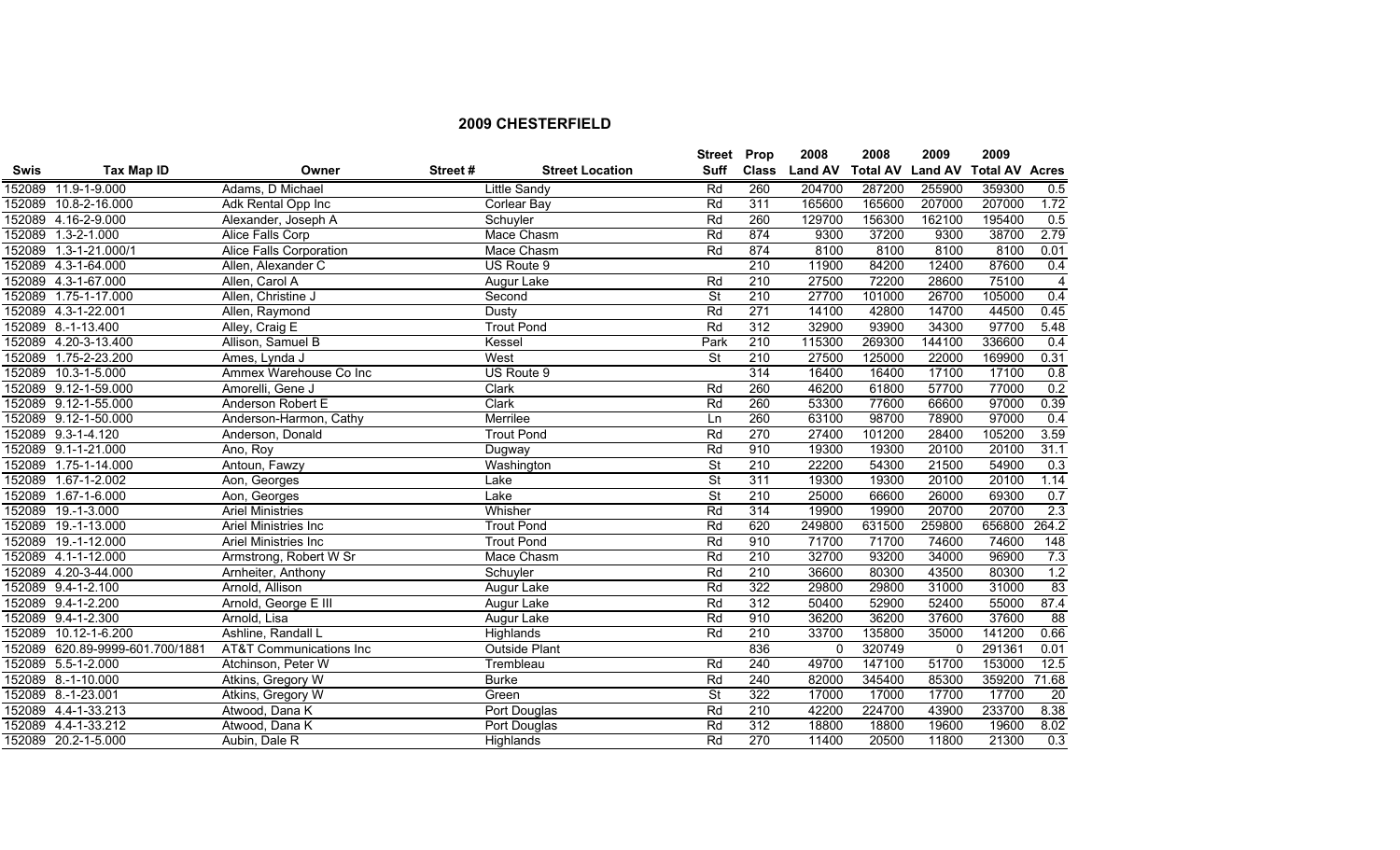|             |                                 |                           |         |                        | <b>Street Prop</b>       |              | 2008           | 2008   | 2009     | 2009                            |                  |
|-------------|---------------------------------|---------------------------|---------|------------------------|--------------------------|--------------|----------------|--------|----------|---------------------------------|------------------|
| <b>Swis</b> | <b>Tax Map ID</b>               | Owner                     | Street# | <b>Street Location</b> | <b>Suff</b>              | <b>Class</b> | <b>Land AV</b> |        |          | Total AV Land AV Total AV Acres |                  |
|             | 152089 9.12-1-14.000            | Auger Lake Realty Corp    |         | Nichols                | Rd                       | 311          | 82600          | 82600  | 103300   | 103300                          | 26.1             |
|             | 152089 1.68-1-1.121             | Auger, Jean               |         | Lake                   | $\overline{\mathsf{St}}$ | 260          | 27000          | 56200  | 28000    | 58400                           | 0.5              |
|             | 152089 10.3-1-1.000             | <b>Augur Lake Realty</b>  |         | US Route 9             |                          | 314          | 200            | 200    | 200      | 200                             | 1.1              |
| 152089      | 10.1-1-30.004                   | Augur Lake Realty         |         | Frontage               | Rd                       | 581          | 238200         | 366300 | 247800   | 381000                          | 84               |
|             | 152089 9.12-3-1.000             | <b>Augur Lake Realty</b>  |         | Niesen                 | Rd                       | 322          | 99800          | 99800  | 124700   | 124700                          | 40               |
|             | 152089 1.3-1-17.000             | Ausable Chasm Co          |         | US Route 9             |                          | 330          | 25800          | 25800  | 26800    | 26800                           | 7.1              |
|             | 152089 1.3-1-1.000              | Ausable Chasm Co          |         | US Route 9             |                          | 330          | 124700         | 124700 | 129700   | 129700                          | 153              |
|             | 152089 1.3-1-29.000             | Ausable Chasm Co          |         | US Route 9             |                          | 330          | 19100          | 19100  | 19900    | 19900                           | 18.1             |
|             | 152089 1.3-1-28.000             | Ausable Chasm Co          |         | Mace Chasm             | Rd                       | 330          | 4100           | 4100   | 4300     | 4300                            | 0.1              |
| 152089      | 1.3-1-26.000                    | Ausable Chasm Co          |         | US Route 9             |                          | 415          | 35300          | 109000 | 36800    | 113400                          | 0.9              |
|             | 152089 1.3-1-25.000             | Ausable Chasm Co          |         | US Route 9             |                          | 210          | 21200          | 83100  | 22000    | 86400                           | 0.9              |
|             | 152089 1.3-1-24.000             | Ausable Chasm Co          |         | Mace Chasm             | Rd                       | 532          | 66200          | 422000 | 68900    | 438900                          | 3.6              |
| 152089      | 1.3-1-23.000                    | Ausable Chasm Co          |         | Mace Chasm             | Rd                       | 532          | 38400          | 137900 | 39900    | 143400                          | 2.5              |
|             | 152089 1.3-1-22.000             | Ausable Chasm Co          |         | Mace Chasm             | Rd                       | 330          | 500            | 500    | 500      | 500                             | 1.8              |
| 152089      | $1.3 - 1 - 19.000$              | Ausable Chasm Co          |         | AuSable Hotel          | Rd                       | 330          | 96400          | 134400 | 100300   | 139800                          | 87.71            |
| 152089      | $1.3 - 1 - 18.000$              | Ausable Chasm Co          |         | NYS Route 373          |                          | 582          | 99000          | 368200 | 102900   | 382900                          | 22.5             |
|             | 152089 1.3-1-16.000             | Ausable Chasm Co          |         | US Route 9             |                          | 330          | 28100          | 28100  | 29200    | 29200                           | 18.6             |
|             | 152089 1.3-1-14.000             | Ausable Chasm Co          |         | US Route 9             |                          | 330          | 1000           | 1000   | 1000     | 1000                            | 1.5              |
|             | 152089 1.3-1-13.000             | Ausable Chasm Co          |         | NYS Route 373          |                          | 330          | 2300           | 2300   | 2400     | 2400                            | 3.1              |
|             | 152089 1.3-1-11.000             | Ausable Chasm Co          |         | US Route 9             |                          | 330          | 38900          | 38900  | 40500    | 40500                           | 59.4             |
|             | 152089 1.3-1-10.000             | Ausable Chasm Co          |         | US Route 9             |                          | 330          | 88600          | 88600  | 92100    | 92100                           | 108.8            |
|             | 152089 1.3-1-9.100              | Ausable Chasm Co          |         | Giddings               | Rd                       | 322          | 23000          | 23000  | 23900    | 23900                           | 28.1             |
|             | 152089 1.3-1-15.000             | Ausable Chasm Co          |         | US Route 9             |                          | 330          | 6200           | 6200   | 6400     | 6400                            | $\overline{3.1}$ |
|             | 152089 1.3-1-12.000             | Ausable Chasm Rec Ctr Inc |         | NYS Route 373          |                          | 330          | 78900          | 78900  | 82100    | 82100                           | 103.7            |
|             | 152089 620.89-9999-602.500/1881 | Ausable Valley Telephone  |         | <b>Outside Plant</b>   |                          | 836          | $\Omega$       | 196567 | $\Omega$ | 152796                          | $\mathbf{0}$     |
|             | 152089 4.16-2-6.000             | Baer, Judith A            |         | Schuyler               | Rd                       | 260          | 75800          | 114200 | 94700    | 142700                          | 0.23             |
|             | 152089 8.-1-11.000              | Baer, Richard N           |         | Green                  | $\overline{\mathsf{St}}$ | 240          | 64400          | 132000 | 67000    | 137300                          | 40               |
|             | 152089 10.8-2-14.000            | Baer, Richard N Jr        |         | <b>Corlear Bay</b>     | Rd                       | 210          | 208500         | 318100 | 260600   | 397600                          | 3.1              |
|             | 152089 4.1-2-6.000              | Baer, Steven R            |         | Soper                  | Rd                       | 210          | 41700          | 103700 | 43300    | 107800                          | 11.56            |
|             | 152089 4.1-2-7.000              | Baer, Steven R            |         | Soper                  | Rd                       | 322          | 28500          | 28500  | 29600    | 29600                           | 8.59             |
|             | 152089 4.38-5-1.002             | <b>Bailey G Arthur</b>    |         | Soper                  | Rd                       | 311          | 100            | 100    | 100      | 100                             | 1.3              |
|             | 152089 4.38-5-2.002             | Bailey G Arthur           |         | Soper                  | Rd                       | 312          | 100            | 200    | 100      | $\overline{200}$                | $\overline{1}$   |
|             | 152089 4.38-5-3.000             | Bailey G Arthur           |         | Soper                  | Rd                       | 311          | 6900           | 6900   | 7200     | 7200                            | 0.7              |
|             | 152089 4.10-1-4.110             | Bailey, Arthur G          |         | Port Douglas           | Rd                       | 449          | 78800          | 150600 | 81900    | 156600                          | 70.56            |
|             | 152089 4.10-1-3.000             | Bailey, Arthur G          |         | Mace Chasm             | Rd                       | 120          | 18900          | 18900  | 19700    | 19700                           | 10.4             |
|             | 152089 4.3-1-21.001             | Bailey, Harold H          |         | Front                  | $\overline{\mathsf{St}}$ | 270          | 15400          | 27800  | 16000    | 28900                           | 0.46             |
|             | 152089 4.10-1-4.200             | Bailey, Jeffrey G         |         | Mace Chasm             | Rd                       | 210          | 26200          | 85300  | 27200    | 88700                           | 3.04             |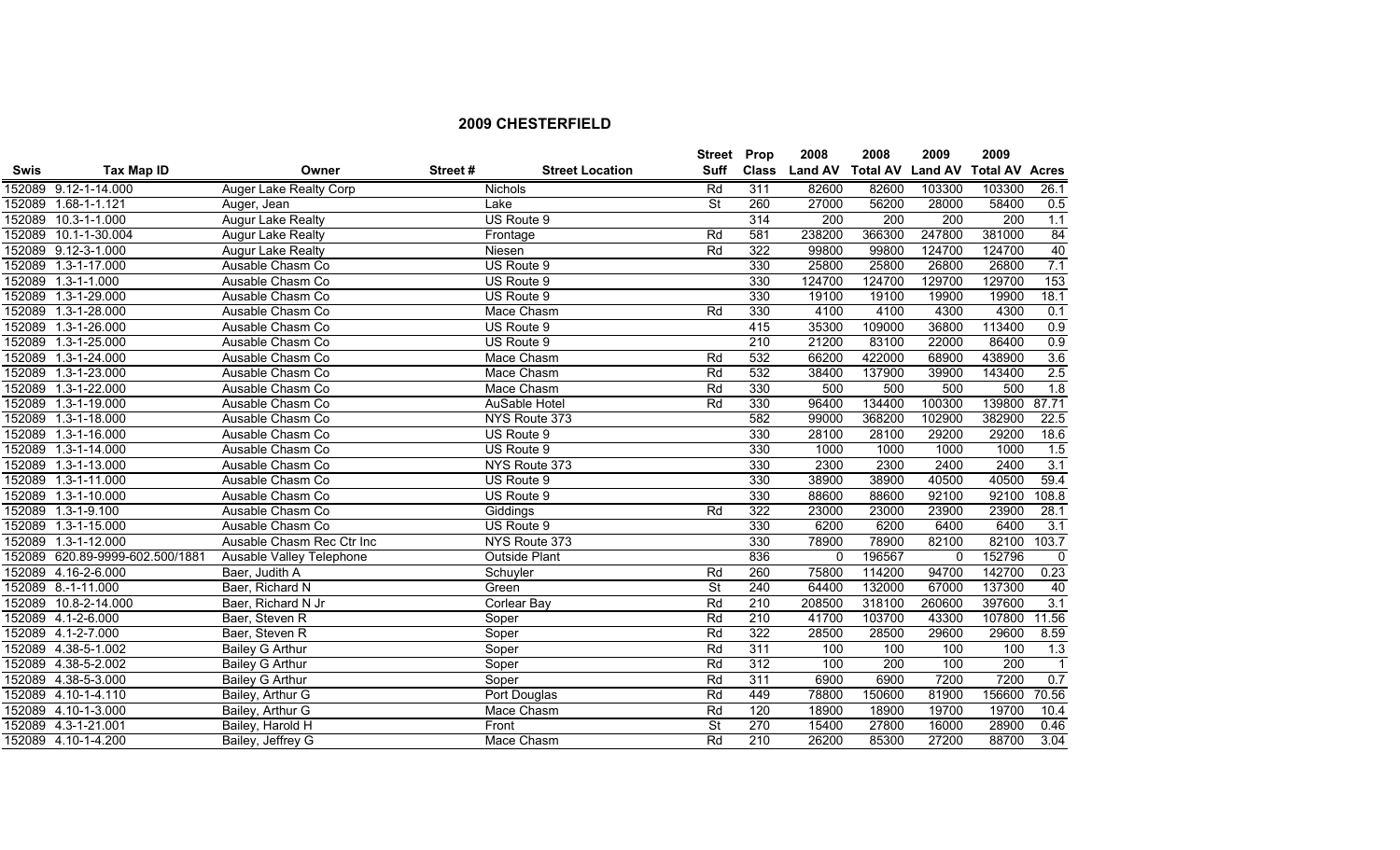|             |                                 |                                         |                        | Street Prop              |                  | 2008           | 2008                    | 2009     | 2009                  |                 |
|-------------|---------------------------------|-----------------------------------------|------------------------|--------------------------|------------------|----------------|-------------------------|----------|-----------------------|-----------------|
| <b>Swis</b> | Tax Map ID                      | Owner<br>Street#                        | <b>Street Location</b> | Suff                     | <b>Class</b>     | <b>Land AV</b> | <b>Total AV Land AV</b> |          | <b>Total AV Acres</b> |                 |
|             | 152089 1.75-2-18.000            | Bailey, Jeffrey G                       | Sable                  | <b>St</b>                | 220              | 26200          | 108100                  | 22000    | 118000                | 0.31            |
|             | 152089 1.75-2-14.002            | Bailey, Mary B                          | Lumber                 | $\overline{\mathsf{St}}$ | 210              | 32900          | 131100                  | 34300    | 136300                | 0.62            |
|             | 152089 1.84-2-5.000             | Bailey, Mary B                          | NYS Route 373          |                          | 311              | 15100          | 15100                   | 15700    | 15700                 | 2.9             |
|             | 152089 4.3-1-65.002             | Bailey, Ronald V                        | US Route 9             |                          | 210              | 27200          | 135100                  | 28300    | 140500                | 2.41            |
|             | 152089 9.16-1-7.220             | Bailey, Todd A                          | Frontage               | Rd                       | 240              | 32700          | 77300                   | 39900    | 84500                 | 26.16           |
|             | 152089 4.3-1-75.000             | Bailey, Tracy A                         | Cinnamon               | Rdq                      | 210              | 17300          | 82200                   | 18000    | 85500                 | 0.62            |
|             | 152089 1.75-3-3.100             | Baire, Michael R                        | Sable                  | $\overline{\mathsf{St}}$ | 311              | 16100          | 16100                   | 16700    | 16700                 | 0.62            |
|             | 152089 1.75-3-3.200             | Baire, Michael R                        | Sable                  | $\overline{\mathsf{St}}$ | 210              | 31700          | 113800                  | 34300    | 118400                | 0.62            |
|             | 152089 4.53-3-14.100            | Baker, David E                          | Scott                  | $\overline{\ln}$         | 210              | 17600          | 70600                   | 18300    | 94000                 | 0.7             |
| 152089      | 10.16-1-3.100                   | Baker, Mabel                            | Highlands              | Rd                       | 311              | 34300          | 34300                   | 35700    | 35700                 | 2.82            |
|             | 152089 4.4-1-27.000             | Baker, Ray                              | Port Douglas           | Rd                       | 270              | 30300          | 44800                   | 31500    | 46600                 | $\overline{14}$ |
|             | 152089 8.-1-13.300              | Baldwin, Paul                           | Green                  | St                       | 240              | 43900          | 140400                  | 45600    | 146000                | 26.78           |
|             | 152089 9.1-1-26.233             | Baldwin, Robert E Jr                    | Dog Hill               | Rd                       | 311              | 14300          | 14300                   | 14900    | 14900                 | 1.65            |
|             | 152089 9.12-1-57.000            | Bannigan, Sean                          | Clark                  | Rd                       | 260              | 117100         | 183500                  | 146400   | 229400                | 0.6             |
|             | 152089 9.2-1-8.001              | Baraby, Bryan F                         | Frazier                | Rd                       | 323              | 25800          | 25800                   | 26800    | 26800                 | 18.1            |
|             | 152089 3.4-1-10.120             | Baraby, Bryan F                         | Dugway                 | Rd                       | 210              | 52700          | 187800                  | 54800    | 195300                | 41.86           |
|             | 152089 4.3-1-35.412             | Barber, Clayton J                       | Thompson               | Rd                       | 210              | 30000          | 162800                  | 31200    | 169300                | 3.13            |
|             | 152089 4.3-1-35.413             | Barber, Clayton J                       | Thompson               | Rd                       | 322              | 6200           | 6200                    | 6400     | 6400                  | 3.16            |
|             | 152089 4.38-5-9.000             | Barber, Danny R                         | Soper                  | Rd                       | 210              | 24100          | 119600                  | 25100    | 124400                | 1.3             |
|             | 152089 4.53-3-20.000            | Barber, George P Jr                     | Scott                  | Ln                       | 210              | 16000          | 58100                   | 16600    | 60400                 | 0.6             |
|             | 152089 4.10-1-5.000             | Barber, Jerry J                         | Port Douglas           | Rd                       | 270              | 25200          | 31900                   | 26200    | 33200                 | 4.2             |
|             | 152089 4.46-3-2.000             | Barber, Mary                            | Clinton                | $\overline{\mathsf{St}}$ | 314              | 800            | 800                     | 800      | 800                   | 0.2             |
|             | 152089 4.14-2-1.000             | Barber, Matthew F                       | Mace Chasm             | Rd                       | 311              | 7700           | 7700                    | 8000     | 8000                  | 0.4             |
|             | 152089 4.54-2-9.000             | Bashaw, Brent J                         | Prospect               | Rd                       | 210              | 20200          | 83500                   | 21000    | 86800                 | 0.9             |
|             | 152089 1.3-1-3.100              | Bashaw, Brian D                         | US Route 9             |                          | 210              | 20500          | 94600                   | 21300    | 98400                 | 1.8             |
|             | 152089 1.76-4-8.200             | Bashaw, David A                         | Lake                   | $\overline{\mathsf{St}}$ | 210              | 39600          | 212200                  | 36300    | 231000                | 0.71            |
|             | 152089 9.1-1-8.200              | Baxter, Lee A                           | LaMountain             | Rd                       | 270              | 37000          | 73500                   | 38400    | 76400                 | 9.07            |
|             | 152089 620.89-9999-713.000/1881 | <b>BCE Nexxia Corporation</b><br>888888 | <b>Outside Plant</b>   |                          | 836              | $\Omega$       | 256662                  | $\Omega$ | 250225                | 0.01            |
|             | 152089 9.3-1-5.120              | Bean, Harold B                          | <b>Trout Pond</b>      | Rd                       | 240              | 140900         | 215000                  | 146500   | 215000                | 174.7           |
|             | 152089 1.75-1-16.000            | Beardsley, Lee E                        | Second                 | $\overline{\mathsf{St}}$ | 210              | 26900          | 59600                   | 31600    | 62000                 | 0.5             |
|             | 152089 4.3-1-47.000             | Beckwith, Catherine E                   | Mace Chasm             | Rd                       | 240              | 103000         | 253900                  | 107200   | 264100                | 95              |
| 152089      | $10.3 - 1 - 7.210$              | Bedard, Philip W Jr                     | US Route 9             |                          | $\overline{220}$ | 34900          | 94500                   | 36300    | 98300                 | 18.5            |
| 152089      | $10.20 - 1 - 4.302$             | Bedoukian, Harold                       | Highlands              | Rd                       | 240              | 51900          | 217500                  | 54000    | 226200                | 15.17           |
|             | 152089 4.3-1-66.200             | Belanger, Norman E                      | US Route 9             |                          | 311              | 16600          | 16600                   | 17300    | 17300                 | 2.31            |
|             | 152089 9.1-1-12.220             | Benjamin, Gordon E                      | Dugway                 | Rd                       | 270              | 15100          | 44000                   | 15700    | 45800                 | $\overline{4}$  |
|             | 152089 11.9-2-5.000             | Benjamin, Susan Greene A                | Corlear Bay            | Rd                       | 260              | 117400         | 145100                  | 146700   | 181400                | 0.7             |
|             | 152089 4.46-3-4.200             | Bennage, Charles L                      | Port Douglas           | Rd                       | 311              | 11300          | 11300                   | 11800    | 11800                 | 0.77            |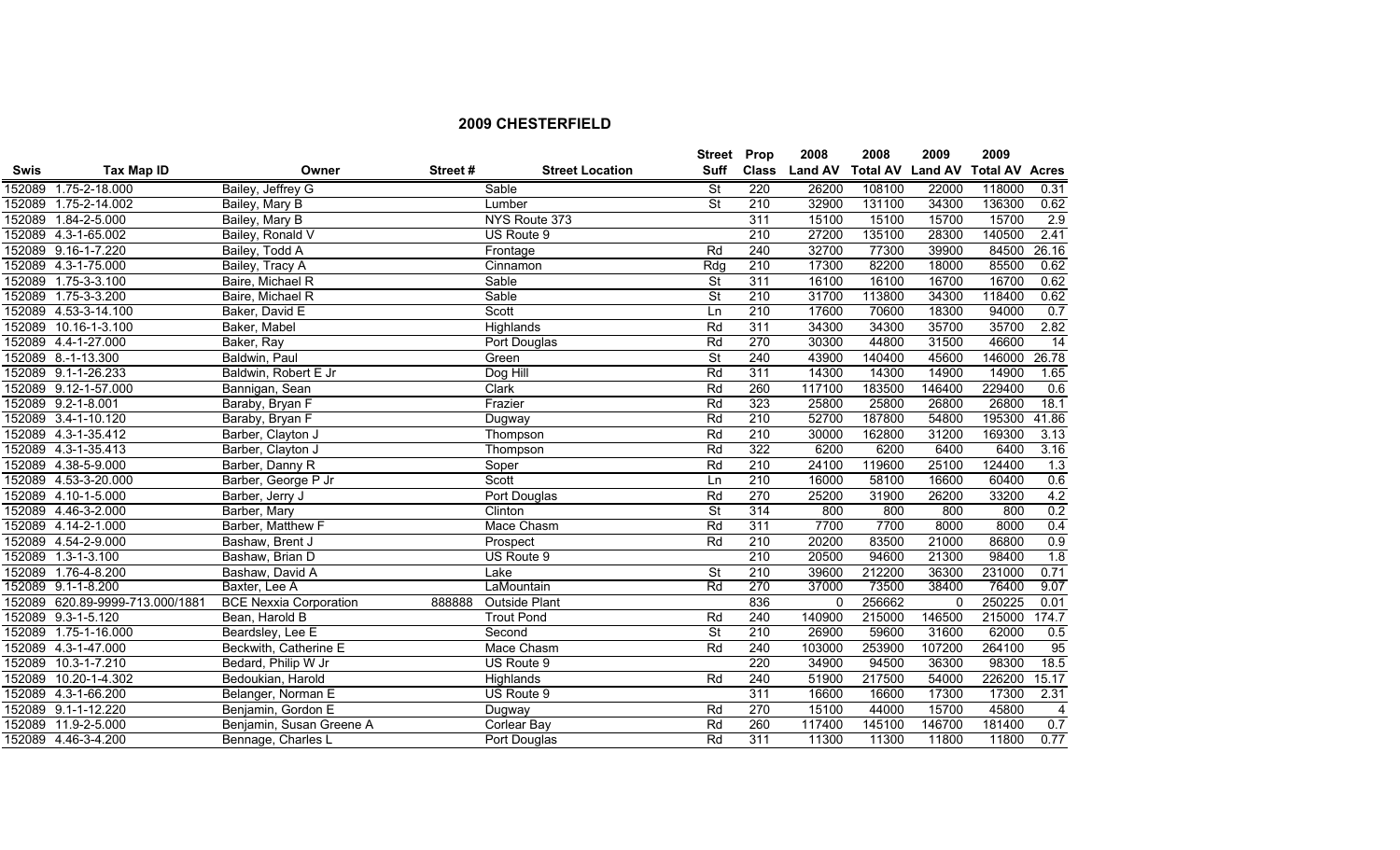|             |                      |                          |         |                        | Street Prop              |              | 2008           | 2008                    | 2009   | 2009                  |                  |
|-------------|----------------------|--------------------------|---------|------------------------|--------------------------|--------------|----------------|-------------------------|--------|-----------------------|------------------|
| <b>Swis</b> | Tax Map ID           | Owner                    | Street# | <b>Street Location</b> | Suff                     | <b>Class</b> | <b>Land AV</b> | <b>Total AV Land AV</b> |        | <b>Total AV Acres</b> |                  |
|             | 152089 4.46-3-4.500  | Bennage, Frank L         |         | Port Douglas           | Rd                       | 311          | 11300          | 11300                   | 11800  | 11800                 | 0.77             |
|             | 152089 4.46-3-4.300  | Bennage, Henry G         |         | Port Douglas           | Rd                       | 270          | 16600          | 29400                   | 17300  | 30600                 | 0.77             |
|             | 152089 4.46-3-3.002  | Bennage, Henry G         |         | Clinton                | $\overline{\mathsf{St}}$ | 210          | 20400          | 119900                  | 21200  | 124700                | 1.9              |
|             | 152089 4.46-3-4.400  | Bennage, Joseph H        |         | Port Douglas           | Rd                       | 311          | 11300          | 11300                   | 11800  | 11800                 | 0.77             |
|             | 152089 4.46-3-4.600  | Bennage, Russell P       |         | Port Douglas           | Rd                       | 311          | 11300          | 11300                   | 11800  | 11800                 | 0.77             |
|             | 152089 4.3-1-1.300   | Benoit, William T        |         | LaFlure                | Ln                       | 314          | 1300           | 1300                    | 1400   | 1400                  | 0.5              |
|             | 152089 4.20-3-11.000 | Benson, Barry            |         | Kessel                 | Park                     | 210          | 120900         | 205000                  | 151100 | 257400                | 0.84             |
|             | 152089 1.76-1-3.000  | Bernier, Carole          |         | Washington             | $\overline{\mathsf{St}}$ | 311          | 20600          | 20600                   | 23600  | 23600                 | 0.34             |
|             | 152089 10.3-1-29.000 | Berry, Robert R          |         | NYS Route 22           |                          | 210          | 22500          | 78400                   | 23400  | 81500                 | 1.2              |
|             | 152089 10.3-1-10.200 | Bertrand, Brandon W      |         | Shun Pike              | Rd                       | 322          | 43600          | 43600                   | 45300  | 45300                 | 27.73            |
|             | 152089 10.3-1-39.000 | Bertrand, Brandon W      |         | NYS Route 22           |                          | 314          | 11400          | 11400                   | 11900  | 11900                 | 5.8              |
| 152089      | $10.3 - 2 - 3.000$   | Bertrand, Brandon W      |         | NYS Route 22           |                          | 322          | 7800           | 7800                    | 8100   | 8100                  | 11.04            |
|             | 152089 4.4-1-23.000  | Bezio, Lynn A            |         | Port Douglas           | Rd                       | 210          | 22300          | 78000                   | 23200  | 81100                 | -1               |
|             | 152089 4.3-1-65.111  | Bezio, Francis A         |         | US Route 9             |                          | 311          | 20800          | 20800                   | 21600  | 21600                 | 4.69             |
|             | 152089 4.3-1-65.310  | Bezio, Francis A         |         | US Route 9             |                          | 311          | 16700          | 16700                   | 17400  | 17400                 | 2.62             |
|             | 152089 4.54-2-6.000  | Bezio, Francis A         |         | Chesterfield           | $\overline{\mathsf{St}}$ | 210          | 20700          | 80800                   | 21500  | 84000                 | $\overline{0.9}$ |
|             | 152089 4.3-1-65.130  | Bezio, Gary R            |         | US Route 9             |                          | 311          | 14100          | 14100                   | 14700  | 14700                 | 1.22             |
|             | 152089 4.3-1-65.200  | Bezio, Gary R            |         | US Route 9             |                          | 210          | 25100          | 126800                  | 26100  | 131900                | 1.3              |
|             | 152089 8.-1-8.000    | Bhagat, Usha             |         | <b>Burke</b>           | Rd                       | 314          | 9300           | 9300                    | 9700   | 9700                  | 0.7              |
|             | 152089 8.-1-7.000    | Bhagat, Vikas            |         | <b>Burke</b>           | Rd                       | 314          | 13900          | 13900                   | 14500  | 14500                 | 0.7              |
|             | 152089 19.-1-6.000   | Biles, Leonard Jr        |         | Whisher                | Rd                       | 260          | 79800          | 127200                  | 83000  | 132300                | 2.3              |
|             | 152089 9.1-1-25.000  | Bimka, Sylvie            |         | Cassidy                | Rd                       | 240          | 70100          | 132700                  | 72900  | 138000                | 61.3             |
|             | 152089 10.8-2-29.200 | Birdsey, Tom D           |         | Old Ice House          | Rd                       | 322          | 25200          | 25200                   | 31500  | 31500                 | 0.11             |
|             | 152089 10.8-2-31.000 | Birdsey, Tom D           |         | Corlear Bay            | Rd                       | 260          | 155100         | 232100                  | 193900 | 290100                | 4.12             |
|             | 152089 4.3-1-41.111  | Blaise, Kevin M          |         | Mace Chasm             | Rd                       | 105          | 39700          | 39700                   | 41300  | 41300                 | 34.35            |
|             | 152089 4.53-3-21.000 | Blaise, Ernest I         |         | Scott                  | Ln                       | 210          | 15700          | 50300                   | 16300  | 52300                 | 0.6              |
|             | 152089 4.3-1-11.000  | Blaise, Ernest I Jr      |         | Doty                   | Ln                       | 270          | 11700          | 42200                   | 12200  | 43900                 | 0.3              |
|             | 152089 10.3-1-24.300 | Blaise, Hector           |         | Shun Pike              | Rd                       | 314          | 22300          | 55800                   | 23200  | 58000                 | 1.7              |
|             | 152089 10.3-1-24.100 | Blaise, Hector I         |         | Shun Pike              | Rd                       | 260          | 50800          | 58600                   | 52800  | 60900                 | $\overline{71}$  |
|             | 152089 10.3-1-16.100 | Blaise, Kathy A          |         | Shun Pike              | Rd                       | 210          | 28200          | 79100                   | 29400  | 82300                 | 4.8              |
|             | 152089 10.3-1-24.200 | Blaise, Kathy A          |         | Shun Pike              | Rd                       | 314          | 300            | 300                     | 300    | 300                   | 0.1              |
|             | 152089 4.3-1-41.120  | Blaise, Kevin M          |         | Mace Chasm             | Rd                       | 210          | 30000          | 142000                  | 31200  | 147700                | 8.53             |
|             | 152089 9.2-1-7.000   | Blaise, Russell L        |         | Clark                  | Rd                       | 260          | 14400          | 43100                   | 15000  | 44800                 | 0.5              |
|             | 152089 1.3-1-7.202   | Blaise, Sherman          |         | Giddings               | Rd                       | 210          | 11800          | 79400                   | 12300  | 82600                 | 0.69             |
|             | 152089 1.3-1-7.110   | Blaise, Sherman M        |         | Giddings               | Rd                       | 210          | 28600          | 83300                   | 29700  | 86600                 | 4.08             |
|             | 152089 18.-1-3.111   | Blaskowski, Norbert      |         | Tierney                | Rd                       | 910          | 48400          | 48400                   | 50300  | 50300                 | 69.5             |
|             | 152089 18.-1-5.000   | Blaskowski, Norbert G Jr |         | Tierney                | Rd                       | 322          | 72800          | 75600                   | 75700  | 78600                 | 75               |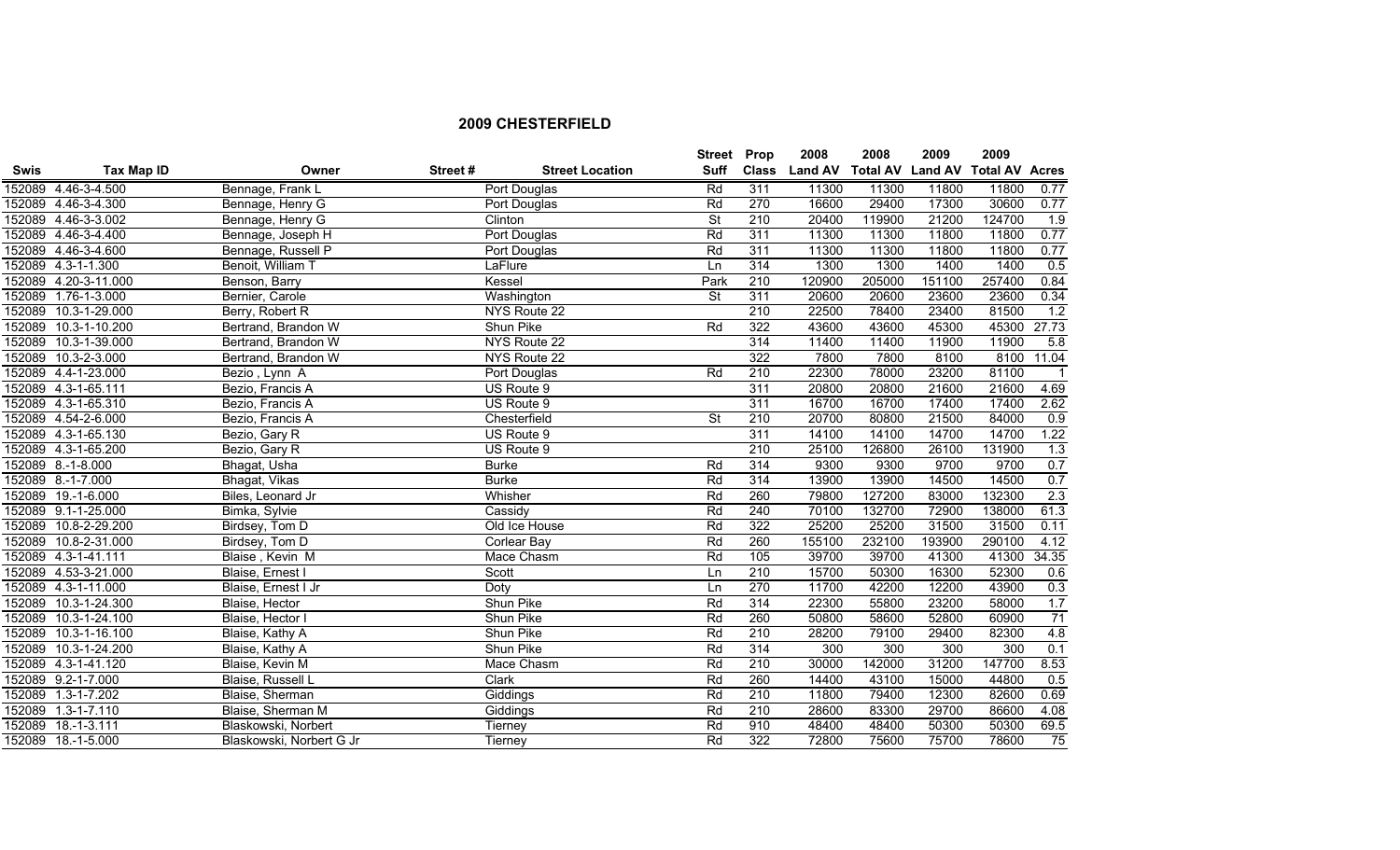|             |                      |                             |         |                        | <b>Street</b>            | Prop         | 2008           | 2008    | 2009                            | 2009    |       |
|-------------|----------------------|-----------------------------|---------|------------------------|--------------------------|--------------|----------------|---------|---------------------------------|---------|-------|
| <b>Swis</b> | <b>Tax Map ID</b>    | Owner                       | Street# | <b>Street Location</b> | <b>Suff</b>              | <b>Class</b> | <b>Land AV</b> |         | Total AV Land AV Total AV Acres |         |       |
|             | 152089 4.46-3-8.000  | Bleau, Bonnie               |         | Port Douglas           | Rd                       | 210          | 16800          | 75600   | 17400                           | 78600   | 0.6   |
|             | 152089 10.8-2-35.000 | Boardman, Heather M         |         | Shady                  | Way                      | 260          | 23800          | 69500   | 24800                           | 72300   | 0.4   |
|             | 152089 5.5-3-34.000  | Bogucki, Ej                 |         | <b>Waters Edge</b>     | Rd                       | 210          | 127500         | 213400  | 159300                          | 266700  | 0.6   |
|             | 152089 4.1-2-9.100   | Bohman, Cheryl L            |         | Soper                  | Rd                       | 322          | 29300          | 29300   | 30500                           | 30500   | 6.53  |
|             | 152089 1.76-3-2.000  | Boivin, Cynthia             |         | Sable                  | $\overline{\mathsf{St}}$ | 210          | 31200          | 187000  | 34300                           | 197400  | 0.62  |
|             | 152089 4.3-1-1.400   | Bombard, Gregory P          |         | LaFlure                | Ln                       | 311          | 1300           | 1300    | 1400                            | 1400    | 0.5   |
|             | 152089 4.3-1-43.100  | Bombard, Thomas E Jr        |         | Port Douglas           | Rd                       | 240          | 112800         | 175400  | 117300                          | 182400  | 165.9 |
|             | 152089 1.76-1-13.000 | Bonadies-Morrow, Cathy      |         | Lumber                 | <b>St</b>                | 210          | 25500          | 102300  | 22600                           | 106400  | 0.32  |
|             | 152089 10.8-2-10.000 | Bond, Mary J                |         | <b>Bond</b>            | Rd                       | 260          | 184400         | 220600  | 230500                          | 275700  | 1.29  |
|             | 152089 3.4-1-2.212   | Booth, Gale                 |         | Dugway                 | Rd                       | 210          | 38400          | 146500  | 40000                           | 152400  | 8.4   |
|             | 152089 9.1-1-29.000  | Bosley, James L             |         | Cassidy                | Rd                       | 240          | 161500         | 200700  | 167900                          | 208700  | 200   |
|             | 152089 4.53-4-2.000  | <b>Bottling Group LLC</b>   |         | US Route 9             |                          | 449          | 40500          | 241400  | 42200                           | 251100  | 1.3   |
|             | 152089 4.53-4-1.000  | <b>Bottling Group LLC</b>   |         | US Route 9             |                          | 449          | 88400          | 1142100 | 92000                           | 1187800 | 4.1   |
|             | 152089 4.3-1-28.200  | <b>Bottling Group LLC</b>   |         | US Route 9             |                          | 330          | 6900           | 6900    | 7200                            | 7200    | 4.2   |
|             | 152089 4.1-1-10.110  | Bourgeois, Brian            |         | Soper                  | Rd                       | 322          | 35900          | 35900   | 37300                           | 37300   | 62.88 |
|             | 152089 4.1-1-19.000  | Bourgeois, Brian C          |         | Mace Chasm             | Rd                       | 105          | 116700         | 204600  | 121400                          | 212800  | 140   |
|             | 152089 4.2-1-35.000  | Bourgeois, Bruce L Jr       |         | Mace Chasm             | Rd                       | 210          | 24400          | 100200  | 25400                           | 104200  | 1.6   |
|             | 152089 4.2-1-37.000  | Bourgeois, Bruce L Jr       |         | Mace Chasm             | Rd                       | 314          | 14100          | 14100   | 14700                           | 14700   | 0.6   |
|             | 152089 1.67-1-1.000  | Bourgeois, Shirley P        |         | Lake                   | St                       | 210          | 31500          | 118400  | 32700                           | 123100  | 0.5   |
|             | 152089 9.12-1-60.000 | Bourque, Helen M            |         | Clark                  | Rd                       | 260          | 46600          | 74800   | 58200                           | 93500   | 0.2   |
|             | 152089 1.67-1-15.200 | Boutros, Amal I             |         | Lake                   | <b>St</b>                | 210          | 23500          | 80500   | 24400                           | 83700   | 0.25  |
|             | 152089 4.53-3-6.100  | Bouyea, Kurt L              |         | US Route 9             |                          | 210          | 22500          | 79200   | 23400                           | 82400   | 1.03  |
|             | 152089 9.12-1-47.000 | Boyer, Brynn                |         | Merrilee               | Ln                       | 210          | 10300          | 45900   | 10700                           | 47700   | 0.2   |
|             | 152089 4.3-1-65.120  | Boynton, Michael J          |         | US Route 9             |                          | 210          | 24900          | 125200  | 25900                           | 130200  | 1.16  |
|             | 152089 4.53-3-14.200 | Boynton, Sheldon Jr         |         | Scott                  | Ln                       | 210          | 10900          | 68900   | 11400                           | 71700   | 0.2   |
|             | 152089 4.53-3-19.000 | Boynton, Terry              |         | Scott                  | Ln                       | 210          | 10800          | 20000   | 11200                           | 20800   | 0.25  |
|             | 152089 8.-1-19.000   | Bozek, Edward G             |         | Green                  | $\overline{\mathsf{St}}$ | 270          | 103600         | 111300  | 107800                          | 111300  | 159.1 |
|             | 152089 1.4-1-3.000   | Brancato, John C            |         | Giddings               | Rd                       | 323          | 14700          | 14700   | 6800                            | 6800    | 3.4   |
|             | 152089 9.12-1-2.000  | Brelia, Howard P            |         | Oak Hill               | Way                      | 260          | 63700          | 114400  | 79600                           | 137300  | 2.7   |
|             | 152089 4.54-2-5.000  | Brelia, John D              |         | Chesterfield           | <b>St</b>                | 210          | 18800          | 102100  | 19600                           | 106200  | 0.7   |
|             | 152089 8.-1-3.000    | Bremiller, Rainer J         |         | Green                  | $\overline{\mathsf{St}}$ | 210          | 24900          | 71100   | 25900                           | 73900   | 2.8   |
|             | 152089 4.14-2-2.000  | Bresette, Reginald L        |         | Mace Chasm             | Rd                       | 270          | 25600          | 93300   | 26600                           | 97000   | 2.6   |
|             | 152089 4.53-3-12.000 | Bresette, Robert            |         | Scott                  | Ln                       | 210          | 16600          | 72700   | 17300                           | 75600   | 0.6   |
|             | 152089 1.84-1-5.000  | <b>Brinton Family Trust</b> |         | Second                 | St                       | 210          | 34900          | 134300  | 37800                           | 139700  | 0.78  |
|             | 152089 9.2-1-1.000   | Brizzolara, Mary            |         | Augur Lake             | Rd                       | 910          | 16100          | 16100   | 16700                           | 16700   | 19.8  |
|             | 152089 9.12-1-48.000 | Brown, Edward               |         | Glomann                | Rd                       | 260          | 43200          | 70500   | 54000                           | 88100   | 0.2   |
|             | 152089 10.1-1-29.000 | Brown, Michael J            |         | US Route 9             |                          | 260          | 28200          | 88300   | 29300                           | 91800   | 4.5   |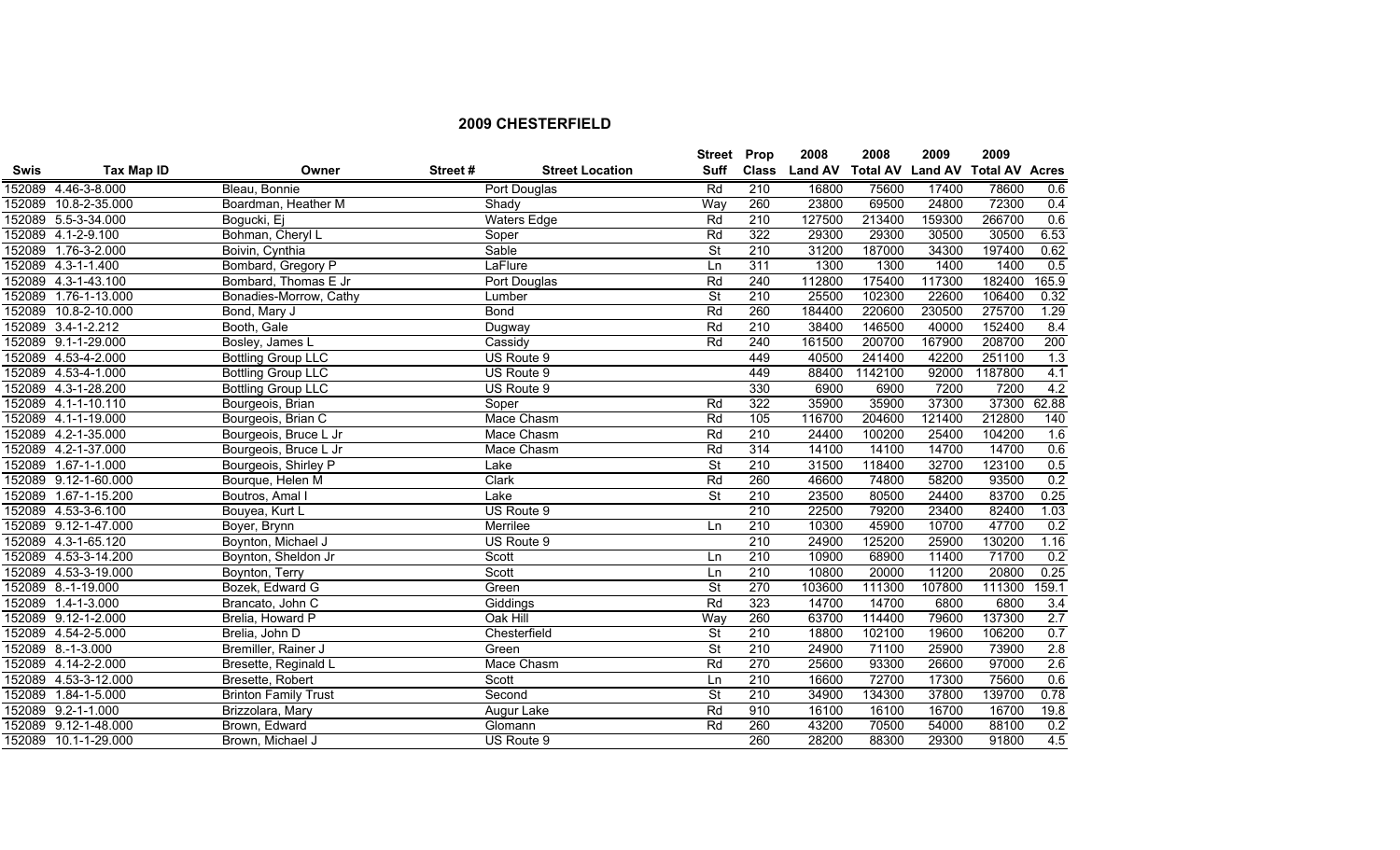|             |                                 |                                  |         |                        | Street Prop              |              | 2008           | 2008                    | 2009         | 2009                  |       |
|-------------|---------------------------------|----------------------------------|---------|------------------------|--------------------------|--------------|----------------|-------------------------|--------------|-----------------------|-------|
| <b>Swis</b> | Tax Map ID                      | Owner                            | Street# | <b>Street Location</b> | Suff                     | <b>Class</b> | <b>Land AV</b> | <b>Total AV Land AV</b> |              | <b>Total AV Acres</b> |       |
|             | 152089 4.2-1-33.100             | Brown, Michael J                 |         | Mace Chasm             | Rd                       | 240          | 94000          | 239900                  | 97800        | 249500                | 93.5  |
|             | 152089 11.9-2-8.000             | Brown, Nancy J                   |         | Corlear Bay            | Rd                       | 260          | 217900         | 249400                  | 250600       | 268800                | 4.27  |
|             | 152089 9.3-1-2.000              | Brown, Robert M                  |         | <b>Trout Pond</b>      | Rd                       | 312          | 28500          | 31300                   | 29700        | 32600                 | 11.9  |
|             | 152089 10.16-2-2.000            | Brown, Thomas S II               |         | Corlear Bay            | Rd                       | 260          | 310400         | 321100                  | 263000       | 277200                | 5.9   |
|             | 152089 4.54-2-19.000            | Brumfield, Elizabeth J           |         | Thompson               | Rd                       | 240          | 37900          | 104400                  | 39400        | 108600                | 10.7  |
|             | 152089 4.3-1-51.000             | Brumgard, William K              |         | Robare                 | Rd                       | 151          | 30200          | 30200                   | 55000        | 55000                 | 20.5  |
|             | 152089 4.3-1-50.000             | Brumgard, William K              |         | Robare                 | Rd                       | 105          | 34400          | 34400                   | 58800        | 58800                 | 25.5  |
|             | 152089 4.1-2-2.000              | Brumgard, William K              |         | Mace Chasm             | Rd                       | 311          | 30800          | 30800                   | 32000        | 32000                 | 6.68  |
|             | 152089 10.20-1-4.100            | Brunet, Michel                   |         | Highlands              | Rd                       | 314          | 100400         | 224400                  | 104400       | 233400                | 107.7 |
|             | 152089 4.2-1-16.120             | <b>Bruno Kenneth A</b>           |         | Trembleau              | Rd                       | 314          | 17500          | 17500                   | 18200        | 18200                 | 11.71 |
|             | 152089 4.2-1-16.111             | <b>Bruno Kenneth A</b>           |         | Trembleau              | Rd                       | 322          | 12800          | 12800                   | 13300        | 13300                 | 8.52  |
|             | 152089 5.5-1-1.120              | Bruno, Kenneth A                 |         | Trembleau              | Rd                       | 240          | 65300          | 155100                  | 67900        | 161300                | 11.75 |
|             | 152089 4.2-1-16.112             | Bruno, Kenneth A Jr              |         | Trembleau              | Rd                       | 210          | 31400          | 238400                  | 32600        | 247900                | 8.5   |
|             | 152089 9.12-1-38.000            | Buchholz, David A                |         | Randolph               | Rd                       | 260          | 41900          | 65600                   | 52400        | 82000                 | 0.18  |
|             | 152089 1.84-1-1.272             | Buesser, Arthur                  |         | South                  | St                       | 210          | 36600          | 62900                   | 43500        | 65400                 | 1.67  |
|             | 152089 1.84-1-4.000             | Buesser, Carl W                  |         | South                  | $\overline{\mathsf{St}}$ | 311          | 31900          | 31900                   | 33200        | 33200                 | 0.97  |
|             | 152089 1.84-1-1.172             | Buesser, Debra                   |         | Second                 | $\overline{\mathsf{St}}$ | 210          | 33800          | 118900                  | 34900        | 123700                | 0.78  |
|             | 152089 1.83-1-5.100             | Bugyi, Martin S                  |         | Second                 | $\overline{\mathsf{St}}$ | 210          | 38300          | 96000                   | 48700        | 101600                | 2.57  |
|             | 152089 10.8-2-9.000             | <b>Bull H&amp;H Family Trust</b> |         | <b>Bond</b>            | Rd                       | 260          | 65600          | 91100                   | 82000        | 113900                | 0.14  |
| 152089      | 10.8-2-8.000                    | Bull, Loretta Camp               |         | <b>Bond</b>            | Rd                       | 260          | 80000          | 107400                  | 100000       | 134200                | 0.5   |
|             | 152089 1.76-3-10.100            | Bullis, Steve F                  |         | South                  | $\overline{\mathsf{St}}$ | 210          | 34000          | 153800                  | 31100        | 160000                | 0.49  |
|             | 152089 1.75-2-5.000             | <b>Bullis, Steven F</b>          |         | Washington             | $\overline{\mathsf{St}}$ | 311          | 25200          | 25200                   | 26200        | 26200                 | 0.55  |
| 152089      | 1.75-2-4.000                    | Bullis, Steven F                 |         | Second                 | $\overline{\mathsf{St}}$ | 210          | 24500          | 85200                   | 21500        | 88600                 | 0.3   |
|             | 152089 10.8-1-1.300             | Burke, John T                    |         | Highlands              | Rd                       | 240          | 82700          | 231600                  | 86000        | 240900                | 29.72 |
|             | 152089 1.84-2-3.000             | Burns, Ryan M                    |         | NYS Route 373          |                          | 210          | 33400          | 125200                  | 36800        | 130200                | 0.8   |
|             | 152089 4.1-1-11.000             | Busha, Harold D                  |         | Soper                  | Rd                       | 210          | 30700          | 97100                   | 31900        | 101000                | 5.55  |
|             | 152089 1.76-2-5.400             | Butler, Timothy W                |         | <b>Bolivar</b>         | <b>St</b>                | 210          | 26700          | 122800                  | 18600        | 127700                | 0.27  |
|             | 152089 620.89-9999-705.820/1881 | Cable & Wireless Inc             |         | <b>Outside Plant</b>   |                          | 836          | $\Omega$       | 16454                   | $\mathbf{0}$ | 16265                 | 0.01  |
|             | 152089 9.12-1-6.000             | Cacchio, George B                |         | Augur Lake             | Rd                       | 280          | 182400         | 309600                  | 228000       | 387000                | 9.2   |
|             | 152089 20.1-1-11.000            | Calkins, Dan A                   |         | NYS Route 22           |                          | 210          | 22900          | 79400                   | 23800        | 82600                 | 1.2   |
|             | 152089 10.8-2-7.000             | Camp Keepidle Trust              |         | Corlear Bay            | Rd                       | 260          | 158500         | 205600                  | 198100       | 257000                | 1.5   |
| 152089      | 20.3-1-3.120                    | Campanozzi, Ralph G Jr           |         | NYS Route 22           |                          | 311          | 23100          | 23100                   | 24000        | 24000                 | 31.5  |
| 152089      | 20.1-1-10.200                   | Campanozzi, Ralph G Jr           |         | NYS Route 22           |                          | 210          | 27100          | 104300                  | 28200        | 108500                | 3.3   |
|             | 152089 20.3-1-4.000             | Campanozzi, Ralph G Jr           |         | NYS Route 22           |                          | 314          | 700            | 700                     | 700          | 700                   | 1.2   |
|             | 152089 1.76-2-5.300             | Campbell, James L                |         | <b>Bolivar</b>         | $\overline{\mathsf{St}}$ | 311          | 19000          | 19000                   | 20100        | 20100                 | 0.27  |
|             | 152089 5.5-3-8.000              | Canas, Carol S                   |         | <b>Waters Edge</b>     | Rd                       | 260          | 111100         | 168800                  | 167500       | 225200                | 0.44  |
|             | 152089 5.5-3-36.000             | Canas, Servando Jr               |         | <b>Waters Edge</b>     | Rd                       | 260          | 121900         | 321200                  | 152400       | 391000                | 0.5   |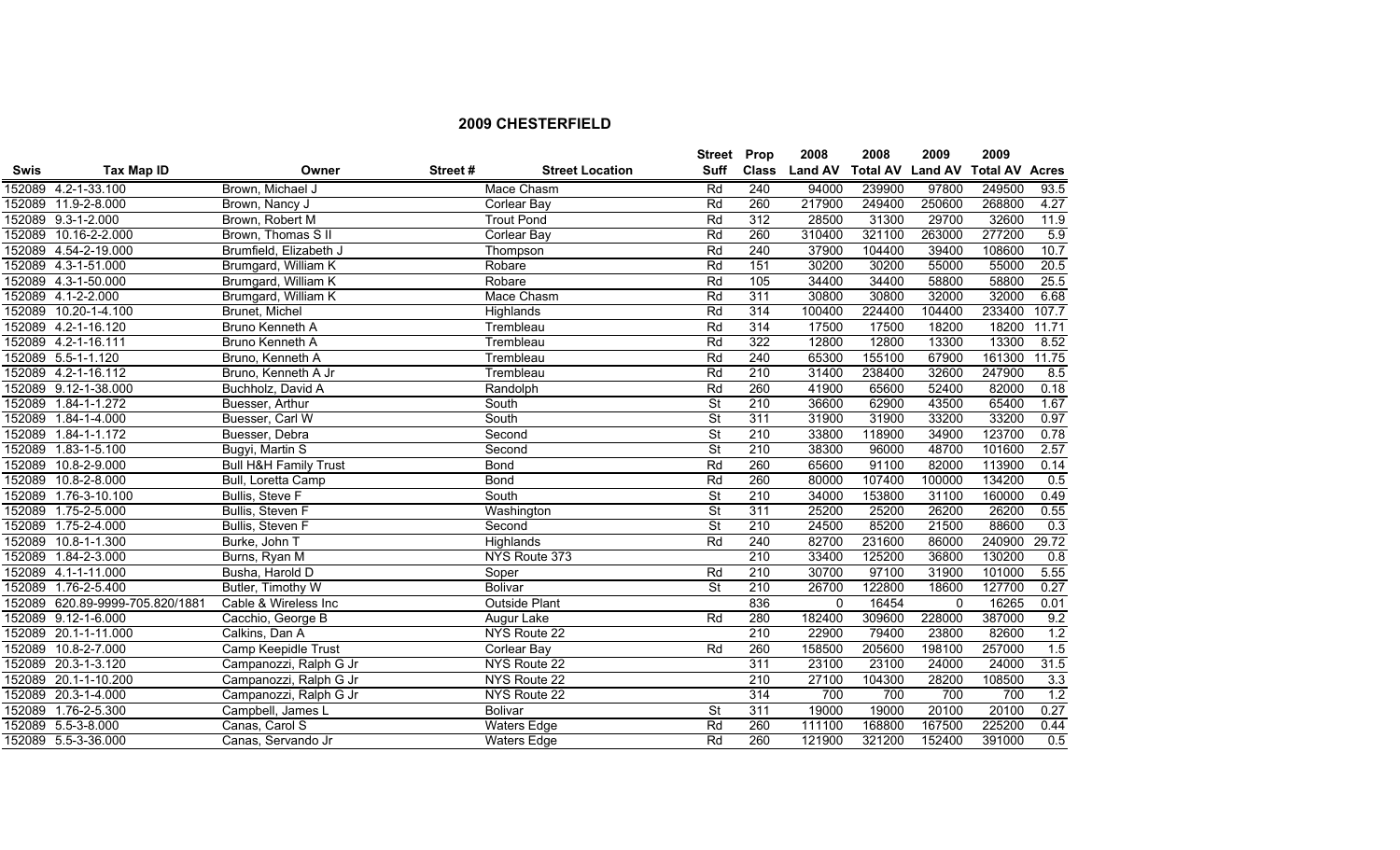|             |                      |                               |         |                        | Street Prop              |              | 2008           | 2008                    | 2009   | 2009                  |                  |
|-------------|----------------------|-------------------------------|---------|------------------------|--------------------------|--------------|----------------|-------------------------|--------|-----------------------|------------------|
| <b>Swis</b> | Tax Map ID           | Owner                         | Street# | <b>Street Location</b> | Suff                     | <b>Class</b> | <b>Land AV</b> | <b>Total AV Land AV</b> |        | <b>Total AV Acres</b> |                  |
|             | 152089 1.84-1-3.000  | Cannon, John G                |         | Second                 | <b>St</b>                | 270          | 39500          | 120200                  | 43200  | 125000                | 6                |
|             | 152089 4.53-5-1.000  | Carron, Marcia                |         | <b>Bens</b>            | Ln                       | 311          | 1000           | 1000                    | 1000   | 1000                  | $\overline{0.3}$ |
|             | 152089 18.-1-6.000   | Carter Jack E                 |         | Tierney                | Rd                       | 240          | 47200          | 104200                  | 49100  | 108400                | 29.2             |
|             | 152089 18.-1-7.000   | Carter Jack E                 |         | Tierney                | Rd                       | 910          | 3800           | 3800                    | 4000   | 4000                  | $\overline{1}$   |
|             | 152089 4.1-2-1.000   | Carter, Craig A               |         | Mace Chasm             | Rd                       | 210          | 27700          | 131000                  | 27700  | 131000                | 3.2              |
|             | 152089 9.3-1-23.100  | Cassevah, Deborah M           |         | <b>Trout Pond</b>      | Rd                       | 240          | 31700          | 77700                   | 33000  | 80800                 | 17.1             |
|             | 152089 11.9-2-2.000  | Cassida, James D              |         | Lindsay                | Dr                       | 260          | 105500         | 143500                  | 131900 | 179400                | 0.6              |
|             | 152089 28.-1-24.000  | Castaldo, Jeffrey D           |         | <b>Trout Pond</b>      | Rd                       | 912          | 700            | 700                     | 700    | 700                   | 1.5              |
|             | 152089 4.3-1-1.212   | Champlain Valley REH Corp     |         | <b>Industrial Park</b> | Rd                       | 449          | 41600          | 126900                  | 43300  | 132000                | 2.8              |
| 152089      | 10.8-2-13.000        | Chandler, Dean V              |         | Corlear Bay            | Rd                       | 280          | 213000         | 305700                  | 266200 | 382100                | 2.5              |
|             | 152089 5.5-2-2.000   | Changelo, Stacy P             |         | Trembleau              | Rd                       | 314          | 24000          | 24000                   | 25000  | 25000                 | 2.1              |
|             | 152089 10.8-2-25.002 | Chapman, Patricia E           |         | Old Ice House          | Rd                       | 260          | 290100         | 318700                  | 362600 | 398400                | 6.05             |
|             | 152089 9.12-1-11.200 | Chartier, Allyne L            |         | <b>Heather</b>         | Ln                       | 210          | 76000          | 144900                  | 95000  | 181100                | 1.08             |
|             | 152089 9.12-1-32.000 | Chartier, Allyne L            |         | Lewis                  | Rd                       | 210          | 27100          | 92500                   | 33800  | 115600                | 0.2              |
|             | 152089 9.12-1-11.111 | Chartier, Allyne L            |         | Lewis                  | Rd                       | 322          | 40000          | 41700                   | 13700  | 13700                 | 16.16            |
|             | 152089 1.4-1-12.200  | Charue, Rene                  |         | Lake                   | $\overline{\mathsf{St}}$ | 314          | 23600          | 23600                   | 24500  | 24500                 | 1.92             |
|             | 152089 1.67-1-4.000  | Charue, Rene                  |         | Lake                   | $\overline{\mathsf{St}}$ | 311          | 26200          | 26200                   | 27200  | 27200                 | 0.7              |
|             | 152089 1.67-1-12.000 | Charue, Rene                  |         | Lake                   | $\overline{\mathsf{St}}$ | 210          | 36000          | 68000                   | 37400  | 70700                 | 0.97             |
|             | 152089 1.67-1-13.000 | Charue, Rene                  |         | Lake                   | $\overline{\mathsf{St}}$ | 414          | 51500          | 125100                  | 53600  | 130100                | 0.9              |
|             | 152089 4.3-1-80.000  | Cherrier, Douglas             |         | Cinnamon               | Rdq                      | 210          | 16500          | 110100                  | 17200  | 114500                | 0.43             |
|             | 152089 1.76-3-4.100  | Chesbrough, Robert R          |         | Bolivar                | $\overline{\mathsf{St}}$ | 210          | 50000          | 256400                  | 44600  | 404000                | 1.5              |
|             | 152089 8.-1-18.000   | Chesterfield Fish & Game Club |         | Green                  | $\overline{\mathsf{St}}$ | 920          | 44500          | 71700                   | 46300  | 74600                 | 94.8             |
|             | 152089 8.-1-13.110   | Christmas & Assoc Inc         |         | <b>Trout Pond</b>      | Rd                       | 322          | 33400          | 33400                   | 34700  | 34700                 | 13.41            |
|             | 152089 9.1-1-26.120  | Ciani, Susanne L              |         | Cassidy                | Rd                       | 323          | 38000          | 38000                   | 39500  | 39500                 | 26.3             |
|             | 152089 4.20-4-17.000 | Clark, Alice                  |         | Corlear Bay            | Rd                       | 311          | 6800           | 6800                    | 7100   | 7100                  | 0.1              |
|             | 152089 4.20-4-18.000 | Clark, Alice                  |         | Corlear Bay            | Rd                       | 314          | 13500          | 13500                   | 13600  | 13600                 | 0.2              |
|             | 152089 4.2-1-27.000  | Clark, Alice                  |         | Pray                   | Rd                       | 210          | 12800          | 27700                   | 13300  | 28800                 | 0.4              |
|             | 152089 4.2-1-26.100  | Clark, Alice                  |         | Pray                   | Rd                       | 270          | 58400          | 58400                   | 60700  | 60700                 | 75.8             |
|             | 152089 4.4-1-33.100  | Clark, Avery                  |         | Port Douglas           | Rd                       | 240          | 90400          | 209300                  | 94000  | 217700                | 81.3             |
|             | 152089 4.3-1-66.400  | Clark, Dr Debra J             |         | US Route 9             |                          | 311          | 27100          | 152700                  | 28200  | 158800                | 2.6              |
|             | 152089 10.8-2-18.000 | Clark, Frank                  |         | Corlear Bay            | Rd                       | 260          | 185100         | 253200                  | 231400 | 316500                | 1.9              |
|             | 152089 9.2-1-6.003   | Clark, Joan A                 |         | Clark                  | Rd                       | 240          | 33300          | 75200                   | 34600  | 78200                 | 18.1             |
|             | 152089 9.12-1-58.000 | Clark, Joan A                 |         | Clark                  | Rd                       | 314          | 6400           | 6400                    | 8000   | 8000                  | 0.2              |
|             | 152089 4.2-3-4.000   | Clark, Renee                  |         | Soper                  | Rd                       | 210          | 31600          | 394200                  | 32900  | 410000                | 6.83             |
|             | 152089 4.1-1-2.100   | Clark, Robert F Jr            |         | Soper                  | Rd                       | 270          | 37900          | 103000                  | 39400  | 107100                | 23.16            |
|             | 152089 4.3-1-44.000  | Clarke, John N                |         | Finney                 | Rd                       | 240          | 104200         | 165600                  | 108300 | 172200                | 130.5            |
|             | 152089 4.2-3-1.000   | Clarke, John N                |         | NYS Route 373          |                          | 210          | 31500          | 169000                  | 32800  | 175800                | 3.9              |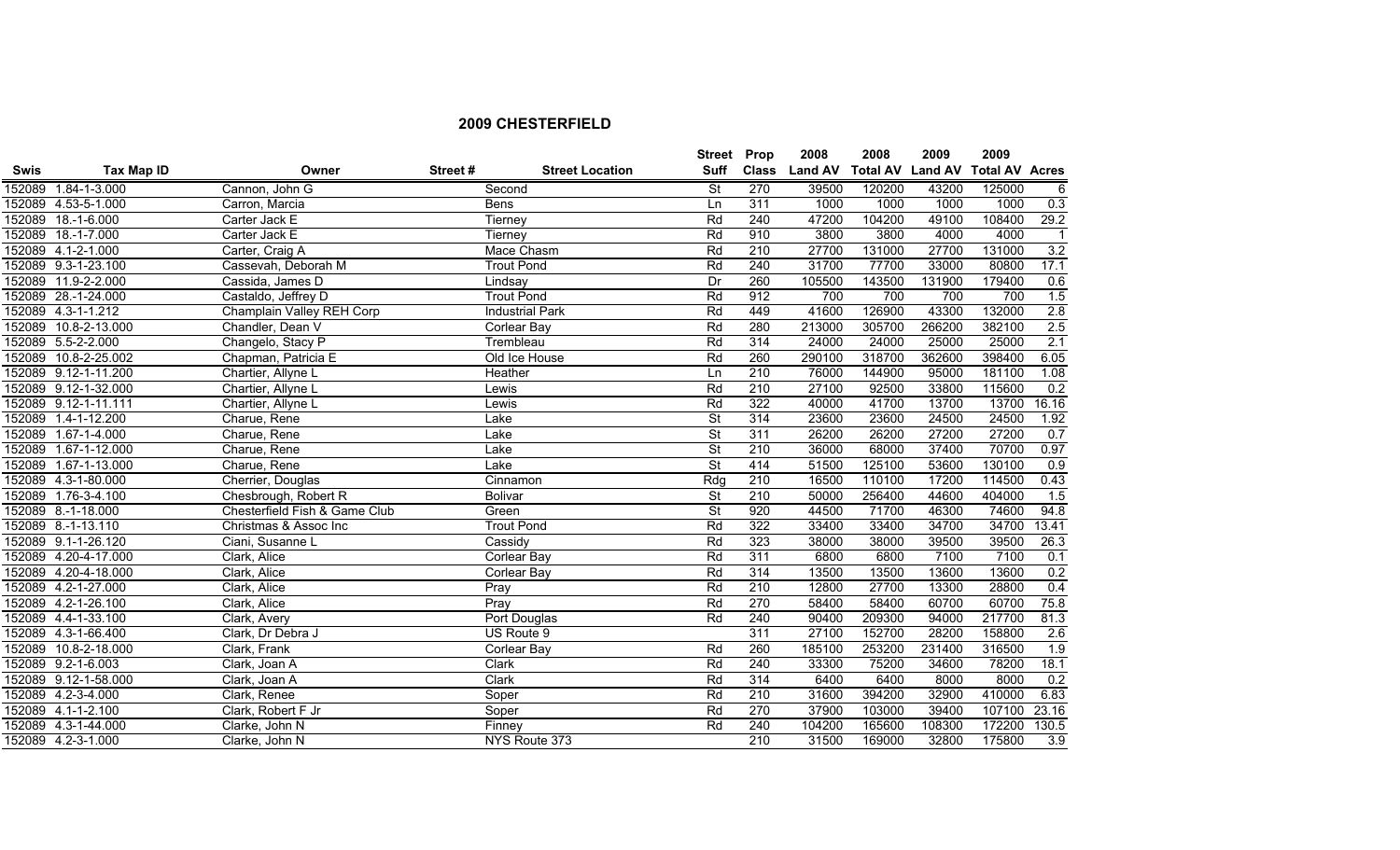|             |                       |                                  |         |                        | <b>Street Prop</b>       |              | 2008           | 2008                    | 2009   | 2009                  |                |
|-------------|-----------------------|----------------------------------|---------|------------------------|--------------------------|--------------|----------------|-------------------------|--------|-----------------------|----------------|
| <b>Swis</b> | Tax Map ID            | Owner                            | Street# | <b>Street Location</b> | Suff                     | <b>Class</b> | <b>Land AV</b> | <b>Total AV Land AV</b> |        | <b>Total AV Acres</b> |                |
|             | 152089 4.2-3-2.100    | Clarke, John N                   |         | NYS Route 373          |                          | 322          | 10400          | 10400                   | 10800  | 10800                 | 5.3            |
|             | 152089 4.3-1-48.000   | Clarke, Mark R                   |         | Mace Chasm             | Rd                       | 210          | 17300          | 108300                  | 18000  | 112600                | 0.5            |
|             | 152089 28.-1-10.000   | Clear Pond Park Corp             |         | <b>Trout Pond</b>      | Rd                       | 912          | 114000         | 114000                  | 118600 | 118600                | 233.5          |
|             | 152089 28.-1-8.000    | Clear Pond Park Corp             |         | <b>Trout Pond</b>      | Rd                       | 912          | 120300         | 120300                  | 125100 | 125100                | 246.5          |
|             | 152089 28.-1-13.000   | Clear Pond Park Corp             |         | <b>Trout Pond</b>      | Rd                       | 912          | 109000         | 117300                  | 113400 | 122000 223.3          |                |
|             | 152089 29.-1-2.000    | Clear Pond Park Corp             |         | <b>Trout Pond</b>      | Rd                       | 912          | 123900         | 123900                  | 128900 | 128900                | 169            |
|             | 152089 18.-1-12.000   | Clear Pond Park Corp             |         | <b>Trout Pond</b>      | Rd                       | 912          | 146300         | 146300                  | 152200 | 152200                | 299.9          |
|             | 152089 18.-1-13.000   | Clear Pond Park Corp             |         | <b>Trout Pond</b>      | Rd                       | 912          | 106800         | 106800                  | 111100 | 111100                | 218.9          |
|             | 152089 18.-1-14.000   | Clear Pond Park Corp             |         | <b>Trout Pond</b>      | Rd                       | 912          | 104500         | 104500                  | 108700 | 108700                | 214.4          |
|             | 152089 19.-1-33.000   | <b>Clear Pond Park Corp</b>      |         | <b>Trout Pond</b>      | Rd                       | 912          | 63900          | 63900                   | 66500  | 66500                 | 100            |
|             | 152089 29.-1-12.000   | <b>Clear Pond Park Corp</b>      |         | <b>Trout Pond</b>      | Rd                       | 912          | 143200         | 143200                  | 148900 | 148900                | 244.3          |
| 152089      | 19.-1-34.000          | <b>Clear Pond Park Corp</b>      |         | <b>Trout Pond</b>      | Rd                       | 912          | 172000         | 172000                  | 178900 | 178900                | 309            |
|             | 152089 29.-1-1.000    | Clear Pond Park Corp             |         | <b>Trout Pond</b>      | Rd                       | 912          | 128900         | 128900                  | 134100 | 134100                | 175.9          |
|             | 152089 19.-1-13.000/1 | <b>Clinton Essex Evangelical</b> |         | <b>Trout Pond</b>      | Rd                       | 620          | 100            | 100                     | 100    | 100                   | 0.01           |
|             | 152089 4.4-1-10.000   | Clodgo, Michael                  |         | Port Douglas           | Rd                       | 210          | 17400          | 54300                   | 18100  | 56500                 | 0.2            |
|             | 152089 5.5-3-9.000    | Clute, John E Jr                 |         | <b>Waters Edge</b>     | Rd                       | 210          | 88000          | 219900                  | 110000 | 274900                | 0.5            |
|             | 152089 4.53-3-18.120  | Cobb, Charles L                  |         | <b>Hollywood</b>       | Ave                      | 270          | 16500          | 48200                   | 17100  | 50100                 | 0.71           |
|             | 152089 1.83-1-5.200   | Cochran, Jeffrey C               |         | NYS Route 373          |                          | 311          | 20900          | 20900                   | 21700  | 21700                 | 2.21           |
|             | 152089 4.16-2-25.000  | Cocke, Susan G                   |         | Schuyler               | Rd                       | 260          | 144900         | 180100                  | 181100 | 225100                | 0.62           |
|             | 152089 3.3-1-7.000    | Colby, Joseph S                  |         | Dugway                 | Rd                       | 240          | 32800          | 108800                  | 34200  | 113200                | 13.3           |
|             | 152089 4.4-1-33.230   | Cole, Donald J                   |         | <b>Brinton</b>         | Rd                       | 314          | 28300          | 28300                   | 29400  | 29400                 | 8.44           |
|             | 152089 9.8-1-4.120    | Colquhoun, William R             | 407     | Augur Lake             | Rd                       | 210          | 58100          | 225000                  | 45700  | 225000                | 5.2            |
|             | 152089 1.75-2-24.200  | Conklin, Scott                   |         | First                  | $\overline{\mathsf{St}}$ | 311          | 19000          | 19000                   | 19800  | 19800                 | 0.27           |
|             | 152089 9.1-1-17.000   | Connors, Shirley C               |         | Dugway                 | Rd                       | 210          | 22300          | 98100                   | 23200  | 102000                | 0.9            |
|             | 152089 8.-1-6.000     | Coolidge, Craig D                |         | <b>Burke</b>           | Rd                       | 210          | 73700          | 103500                  | 76600  | 107600                | 151.3          |
|             | 152089 4.53-4-4.000   | Coon, James                      |         | US Route 9             |                          | 330          | 23600          | 23600                   | 24500  | 24500                 | $\overline{2}$ |
|             | 152089 4.53-4-3.000   | Coon, James                      |         | US Route 9             |                          | 449          | 34800          | 345200                  | 36200  | 359000                | 0.7            |
|             | 152089 4.3-1-28.110   | Coon, James                      |         | <b>Bens</b>            | Ln                       | 322          | 26400          | 26400                   | 27500  | 27500                 | 33.87          |
|             | 152089 10.16-1-1.000  | Cooney, Lucy                     |         | Highlands              | Rd                       | 240          | 122200         | 174300                  | 127100 | 181300                | 164.8          |
|             | 152089 1.76-3-4.200   | Cooper, Jon J                    |         | <b>Bolivar</b>         | $\overline{\mathsf{St}}$ | 210          | 47400          | 305000                  | 31600  | 306600                | 0.5            |
| 152089      | 1.76-2-2.000          | Corigliano, Judith A             |         | First                  | $\overline{\mathsf{St}}$ | 210          | 32200          | 119300                  | 34300  | 124100                | 0.62           |
| 152089      | 10.12-2-10.000        | Corlear Bay Owners Assoc         |         | Nixie Bay              | Rd                       | 312          | 26600          | 30000                   | 27700  | 31200                 | 0.7            |
| 152089      | 10.12-2-4.000         | Corlear Bay Owners Assoc         |         | Harms                  | Way                      | 312          | 26700          | 31600                   | 27800  | 32900                 | 0.7            |
|             | 152089 11.9-1-16.000  | <b>Corlear Bay Owners Assoc</b>  |         | <b>Nixie Bay</b>       | Rd                       | 311          | 19100          | 19100                   | 23900  | 23900                 | 0.1            |
|             | 152089 11.9-1-6.000   | Corlear Bay Owners Assoc         |         | <b>Little Sandy</b>    | Rd                       | 311          | 19100          | 19100                   | 17200  | 17200                 | 0.1            |
|             | 152089 10.12-2-1.000  | Corlear Bay Owners Assoc         |         | Little Sandy           | Rd                       | 312          | 41800          | 50900                   | 52900  | 52900                 | 6.8            |
|             | 152089 11.9-1-10.200  | <b>Corlear Bay Owners Assoc</b>  |         | <b>Little Sandy</b>    | Rd                       | 311          | 29400          | 29400                   | 19700  | 19700                 | 0.07           |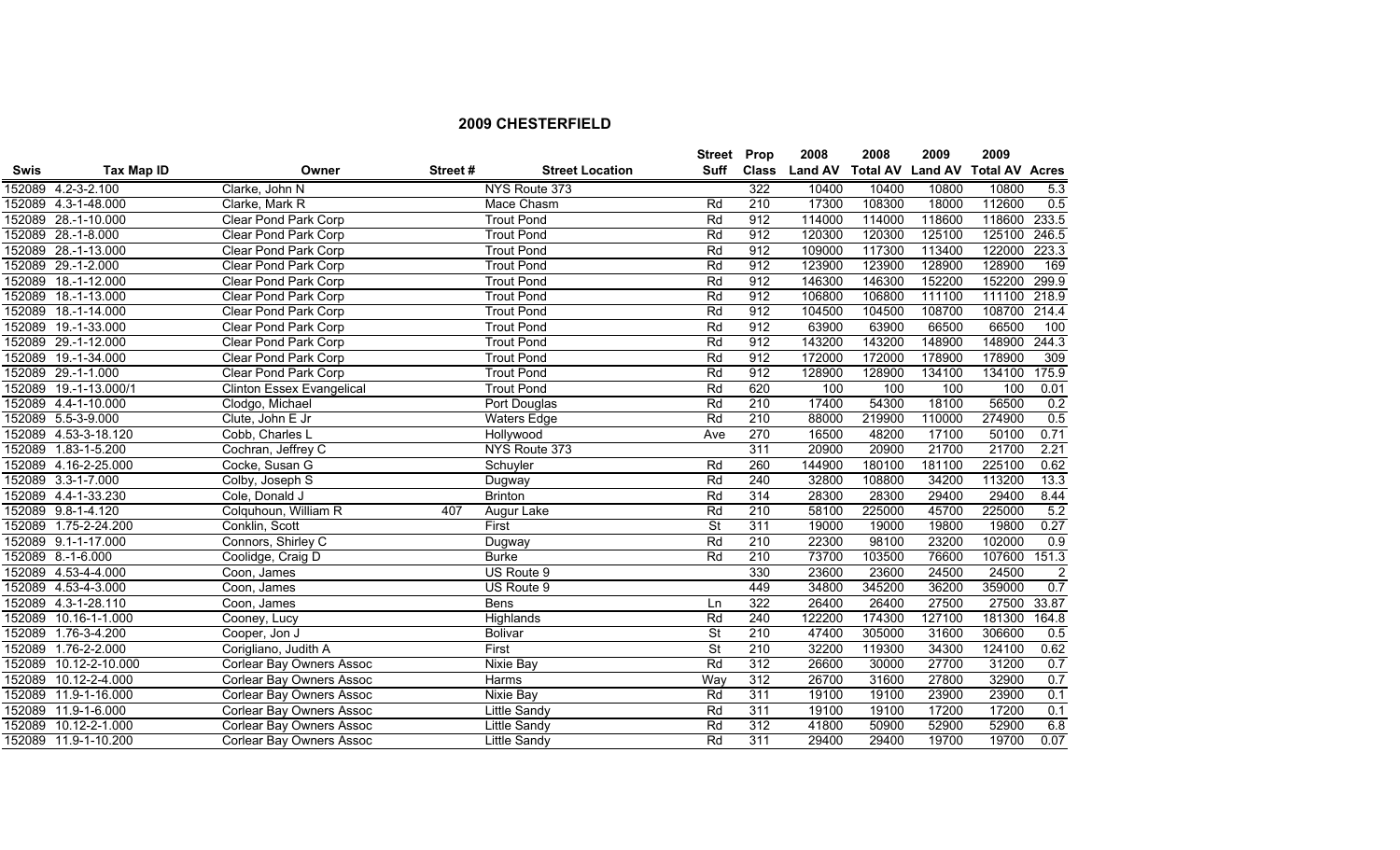|             |                      |                           |         |                        | <b>Street</b>            | Prop             | 2008           | 2008                    | 2009   | 2009                  |                 |
|-------------|----------------------|---------------------------|---------|------------------------|--------------------------|------------------|----------------|-------------------------|--------|-----------------------|-----------------|
| <b>Swis</b> | Tax Map ID           | Owner                     | Street# | <b>Street Location</b> | <b>Suff</b>              | <b>Class</b>     | <b>Land AV</b> | <b>Total AV Land AV</b> |        | <b>Total AV Acres</b> |                 |
|             | 152089 11.9-1-11.000 | Corlear Bay Owners Assoc  |         | <b>Little Sandy</b>    | Rd                       | 311              | 29800          | 29800                   | 22500  | 22500                 | 0.1             |
|             | 152089 11.9-1-12.000 | Corlear Bay Owners Assoc  |         | Nixie Bay              | Rd                       | 311              | 38500          | 38500                   | 48100  | 48100                 | 0.1             |
|             | 152089 10.12-2-3.000 | Corlear Bay Owners Assoc  |         | Little Sandy           | Rd                       | 314              | 24500          | 24500                   | 25500  | 25500                 | 0.5             |
|             | 152089 10.12-1-4.000 | Corlear Bay Property      |         | Highlands              | Rd                       | 210              | 123800         | 137900                  | 128700 | 241000                | 88.9            |
|             | 152089 4.3-1-55.000  | Costin, Jeffrey S         |         | US Route 9             |                          | 240              | 41000          | 68500                   | 33400  | 62000                 | $\overline{27}$ |
|             | 152089 4.4-1-17.000  | Cotter, Michael S         |         | Highlands              | Rd                       | $\overline{210}$ | 13700          | 71100                   | 14200  | 73900                 | 0.5             |
|             | 152089 4.3-2-7.000   | Coty, Rachel              |         | Thompson               | Rd                       | 210              | 27900          | 116700                  | 29000  | 121400                | 5.25            |
|             | 152089 10.3-1-6.200  | Courson, Russell A        |         | US Route 9             |                          | 270              | 23000          | 45200                   | 23900  | 47000                 | 2.3             |
|             | 152089 4.16-2-30.200 | Cowan, Ann M              |         | Schuyler               | Rd                       | 220              | 107200         | 202200                  | 134000 | 252700                | 0.5             |
|             | 152089 4.2-1-13.200  | Cowen, John V             |         | Trembleau              | Rd                       | $\overline{210}$ | 30800          | 107800                  | 32000  | 112100                | $\overline{5}$  |
|             | 152089 4.3-1-52.000  | Cox, William G            |         | Robare                 | Rd                       | 240              | 52200          | 112500                  | 54300  | 166300                | 55.2            |
|             | 152089 11.9-1-20.000 | Craft, Robert             |         | Evans                  | Rd                       | 260              | 32400          | 111800                  | 33700  | 116300                | 0.7             |
|             | 152089 11.9-1-10.100 | Craft, Robert H Jr        |         | <b>Little Sandy</b>    | Rd                       | 260              | 57900          | 235900                  | 60200  | 245300                | 0.64            |
|             | 152089 4.20-3-36.000 | Craft, Robert H Jr        |         | Corlear Bay            | Rd                       | 314              | 38900          | 38900                   | 40500  | 40500                 | 7.1             |
|             | 152089 4.20-3-8.000  | Craft, Robert H Jr        |         | <b>Corlear Bay</b>     | Rd                       | 448              | 202700         | 202700                  | 174700 | 174700                | 1.7             |
|             | 152089 10.8-2-19.000 | Craft, Robert H Jr        |         | <b>Corlear Bay</b>     | Rd                       | 260              | 114600         | 284600                  | 178900 | 348900                | 1.5             |
|             | 152089 4.3-1-35.120  | Craig, Harriette M        |         | Mace Chasm             | Rd                       | 210              | 30900          | 82800                   | 32100  | 86100                 | 5.6             |
|             | 152089 4.3-1-35.411  | Craig, Harriette M        |         | Mace Chasm             | Rd                       | 322              | 33100          | 33100                   | 34400  | 34400                 | 16.94           |
|             | 152089 4.14-1-5.200  | Crawford, Norman          |         | Port Douglas           | Rd                       | 210              | 17700          | 56700                   | 18400  | 59000                 | 0.7             |
|             | 152089 9.8-1-7.001   | Crescenzo, John           |         | Augur Lake             | Rd                       | 311              | 82500          | 82800                   | 110100 | 290000                | 19.1            |
|             | 152089 4.10-1-10.300 | Croghan, Michael          |         | Prospect               | Rd                       | 210              | 32300          | 181200                  | 33500  | 200100                | 4.17            |
|             | 152089 1.75-2-13.000 | Cross, Leo S              |         | Second                 | St                       | 210              | 31400          | 111000                  | 33800  | 122500                | 0.6             |
|             | 152089 1.75-1-13.100 | Crowningshied, Malcolm R  |         | Washington             | $\overline{\mathsf{St}}$ | 210              | 22100          | 68900                   | 19000  | 70600                 | 0.25            |
|             | 152089 1.75-1-10.000 | Crowningshield, Charles E |         | North                  | $\overline{\mathsf{St}}$ | 270              | 36700          | 91100                   | 42600  | 99200                 | $\overline{1}$  |
|             | 152089 1.75-3-7.300  | Crowningshield, Kerry M   |         | <b>Bolivar</b>         | <b>St</b>                | 311              | 15800          | 15800                   | 24500  | 24500                 | 0.55            |
|             | 152089 1.75-2-21.000 | Crowningshield, Malcolm   |         | Second                 | <b>St</b>                | 210              | 25200          | 65600                   | 31600  | 68200                 | 0.5             |
|             | 152089 1.75-3-7.100  | Crowningshield, Malcolm   |         | West                   | $\overline{\mathsf{St}}$ | 311              | 14000          | 14000                   | 22000  | 22000                 | 0.31            |
|             | 152089 1.4-1-15.000  | Crowningshield, Malcolm   |         | Giddings               | Rd                       | 322              | 8200           | 8200                    | 8500   | 8500                  | 10.1            |
|             | 152089 1.75-2-22.002 | Crowningshield, Malcolm   |         | Sable                  | $\overline{\mathsf{St}}$ | 210              | 38600          | 114500                  | 42900  | 119100                | 1.05            |
|             | 152089 1.75-2-12.100 | Crowningshield, Malcolm R |         | Lumber                 | $\overline{\mathsf{St}}$ | 311              | 15800          | 15800                   | 17800  | 17800                 | 0.55            |
| 152089      | 1.75-3-7.200         | Crowningshield, Mathew R  |         | Bolivar                | St                       | 270              | 28400          | 73900                   | 32800  | 80100                 | 0.55            |
| 152089      | 1.4-1-8.200          | Crowningshield, Matthew   |         | West                   | $\overline{\mathsf{St}}$ | 311              | 35000          | 87500                   | 36400  | 105000                | 1.3             |
|             | 152089 9.2-1-4.211   | Crowningshield, Roger     |         | Augur Lake             | Rd                       | 322              | 10800          | 10800                   | 8700   | 8700                  | 10.2            |
|             | 152089 9.2-1-4.212   | Crowningshield, Roger     |         | Augur Lake             | Rd                       | 240              | 36200          | 137900                  | 41700  | 143400                | 14.76           |
|             | 152089 19.-1-7.100   | Cullen, John              |         | <b>Trout Pond</b>      | Rd                       | 210              | 17300          | 148200                  | 18000  | 154100                | 1.76            |
|             | 152089 10.20-1-4.200 | Czaplinski, Leon W        |         | Highlands              | Rd                       | 314              | 200            | 200                     | 200    | 200                   | 0.1             |
|             | 152089 20.8-2-1.000  | Czaplinski, Leon W        |         | Highlands              | Rd                       | 260              | 248100         | 298500                  | 258000 | 310400                | 6.6             |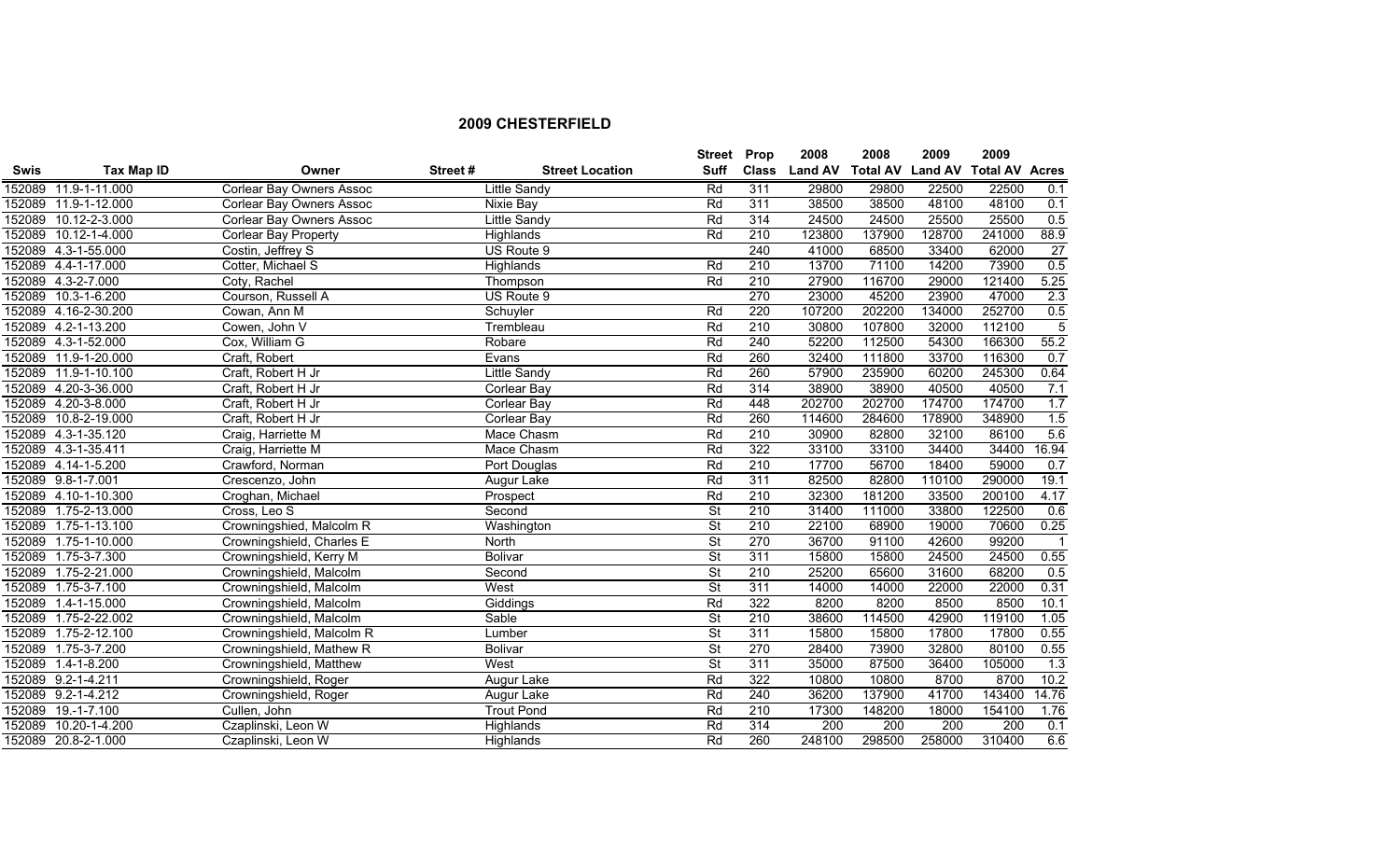|             |                       |                              |         |                        | <b>Street Prop</b>       |              | 2008           | 2008                    | 2009   | 2009                  |                |
|-------------|-----------------------|------------------------------|---------|------------------------|--------------------------|--------------|----------------|-------------------------|--------|-----------------------|----------------|
| <b>Swis</b> | Tax Map ID            | Owner                        | Street# | <b>Street Location</b> | Suff                     | <b>Class</b> | <b>Land AV</b> | <b>Total AV Land AV</b> |        | <b>Total AV Acres</b> |                |
|             | 152089 10.20-3-1.000  | Czaplinski, Leon W           |         | Highlands              | Rd                       | 311          | 21500          | 21500                   | 22400  | 22400                 | 1.5            |
|             | 152089 1.76-4-4.000/3 | D&H Corporation              |         | Lake                   | St                       | 843          | 14400          | 14400                   | 14400  | 14400                 | 0              |
|             | 152089 10.1-1-5.000   | Dague, Arlene R              |         | Mace Chasm             | Rd                       | 210          | 26200          | 141100                  | 27200  | 146700                | 1.6            |
|             | 152089 10.8-1-6.000   | Dague, Garrett P             |         | Highlands              | Rd                       | 210          | 38700          | 144000                  | 40300  | 149800                | 1.2            |
|             | 152089 10.3-2-1.000   | Dalbec, Yvon                 |         | Frontage               | Rd                       | 314          | 2900           | 2900                    | 3000   | 3000                  | 1.6            |
|             | 152089 1.76-1-8.000   | Dame, Peter T                |         | Lumber                 | <b>St</b>                | 210          | 29800          | 136500                  | 33600  | 149900                | 0.59           |
|             | 152089 8.-1-22.001    | Daniels, Ronald J            |         | <b>Burke</b>           | Rd                       | 240          | 54600          | 89100                   | 56800  | 92700                 | 37.32          |
|             | 152089 9.3-1-1.000    | Dannis, Max                  |         | <b>Trout Pond</b>      | Rd                       | 260          | 64400          | 70200                   | 67000  | 73000                 | 64.2           |
|             | 152089 8.-1-15.000    | Dannis, Max                  |         | <b>Trout Pond</b>      | Rd                       | 910          | 68300          | 68300                   | 71000  | 71000                 | 140            |
|             | 152089 4.46-3-9.000   | Darling, Nancy A             |         | Port Douglas           | Rd                       | 270          | 13300          | 13300                   | 13800  | 13800                 | 0.5            |
|             | 152089 5.5-3-19.000   | Davey, Harney                |         | <b>Waters Edge</b>     | Rd                       | 311          | 2100           | 2100                    | 2200   | 2200                  | 0.6            |
|             | 152089 5.5-3-22.003   | Davey, Harney W              |         | <b>Waters Edge</b>     | Rd                       | 210          | 238800         | 371600                  | 298500 | 424000                | 1.52           |
|             | 152089 5.5-2-3.000    | Davey, Harney W              |         | Trembleau              | Rd                       | 910          | 45000          | 45000                   | 46800  | 46800                 | 53.6           |
|             | 152089 5.5-3-21.200   | Davey, Thomas J              |         | <b>Waters Edge</b>     | Rd                       | 210          | 138300         | 307200                  | 172900 | 360800                | 0.58           |
|             | 152089 4.4-1-32.000   | Davidson, Martin A           |         | Highlands              | Rd                       | 912          | 46600          | 46600                   | 48500  | 48500                 | 123.2          |
|             | 152089 4.4-1-31.200   | Davidson, Martin A           |         | Highlands              | Rd                       | 240          | 62600          | 353200                  | 65100  | 367300                | 42             |
|             | 152089 4.4-1-31.100   | Davidson, Martin A           |         | Highlands              | Rd                       | 912          | 31700          | 31700                   | 33000  | 33000                 | 39             |
|             | 152089 1.4-1-8.160    | Davis, Norman                |         | NYS Route 373          |                          | 210          | 25000          | 225000                  | 26000  | 234000                | 0.72           |
|             | 152089 4.20-3-35.000  | Day, Barbara H               |         | Corlear Bay            | Rd                       | 260          | 41100          | 70400                   | 42700  | 73200                 | 3.2            |
|             | 152089 10.12-2-2.000  | Day, Timothy C               |         | Harms                  | Way                      | 260          | 26200          | 106900                  | 42600  | 106400                | $\overline{1}$ |
|             | 152089 4.2-1-36.000   | Daybreak Orchard LLC         |         | Pray                   | Rd                       | 311          | 14100          | 14100                   | 14700  | 14700                 | 0.6            |
|             | 152089 4.2-1-1.112    | Daybreak Orchard LLC         |         | Mace Chasm             | Rd                       | 105          | 121000         | 121000                  | 125800 | 125800                | 109.2          |
|             | 152089 1.67-1-10.011  | Dean, Victor W               |         | Lake                   | $\overline{\mathsf{St}}$ | 280          | 48600          | 222500                  | 50500  | 231400                | 1.26           |
|             | 152089 10.8-2-6.000   | Debeer, John H               |         | Corlear Bay            | Rd                       | 260          | 137100         | 163400                  | 171400 | 204200                | $\overline{1}$ |
|             | 152089 10.8-2-1.211   | DeBeer, John H               |         | Corlear Bay            | Rd                       | 210          | 33300          | 66500                   | 34600  | 69200                 | 0.92           |
|             | 152089 1.4-1-8.140    | DeCicco, Ryan                |         | NYS Route 373          |                          | 210          | 24500          | 225000                  | 25500  | 234000                | 0.69           |
|             | 152089 10.1-1-24.000  | Deepdene Forestry LLC        |         | Mace Chasm             | Rd                       | 912          | 91800          | 91800                   | 95500  | 95500                 | 318            |
|             | 152089 10.1-1-16.000  | Deepdene Forestry LLC        |         | Mace Chasm             | Rd                       | 912          | 8500           | 8500                    | 8800   | 8800                  | 63.4           |
|             | 152089 10.1-1-17.000  | <b>Deepdene Forestry LLC</b> |         | Mace Chasm             | Rd                       | 912          | 18300          | 18300                   | 19000  | 19000                 | 63.3           |
|             | 152089 10.1-1-20.000  | <b>Deepdene Forestry LLC</b> |         | Mace Chasm             | Rd                       | 912          | 18100          | 18100                   | 18800  | 18800                 | 62.4           |
|             | 152089 10.1-1-21.000  | Deepdene Forestry LLC        |         | Mace Chasm             | Rd                       | 912          | 18300          | 18300                   | 19000  | 19000                 | 63.2           |
| 152089      | 10.1-1-22.000         | Deepdene Forestry LLC        |         | Mace Chasm             | Rd                       | 912          | 18400          | 18400                   | 19100  | 19100                 | 63.1           |
| 152089      | 10.1-1-23.000         | Deepdene Forestry LLC        |         | Mace Chasm             | Rd                       | 912          | 54900          | 54900                   | 57100  | 57100                 | 190            |
|             | 152089 10.2-1-1.100   | <b>Deepdene Forestry LLC</b> |         | Highlands              | Rd                       | 912          | 18400          | 18400                   | 19100  | 19100                 | 63.1           |
|             | 152089 10.2-1-1.200   | Deepdene Forestry LLC        |         | Highlands              | Rd                       | 910          | 25300          | 25300                   | 26300  | 26300                 | 60             |
|             | 152089 10.2-1-2.000   | Deepdene Forestry LLC        |         | Highlands              | Rd                       | 912          | 12500          | 12500                   | 13000  | 13000                 | 43.3           |
|             | 152089 10.2-1-8.000   | Deepdene Forestry LLC        |         | Highlands              | Rd                       | 912          | 46300          | 46300                   | 48200  | 48200                 | 160.5          |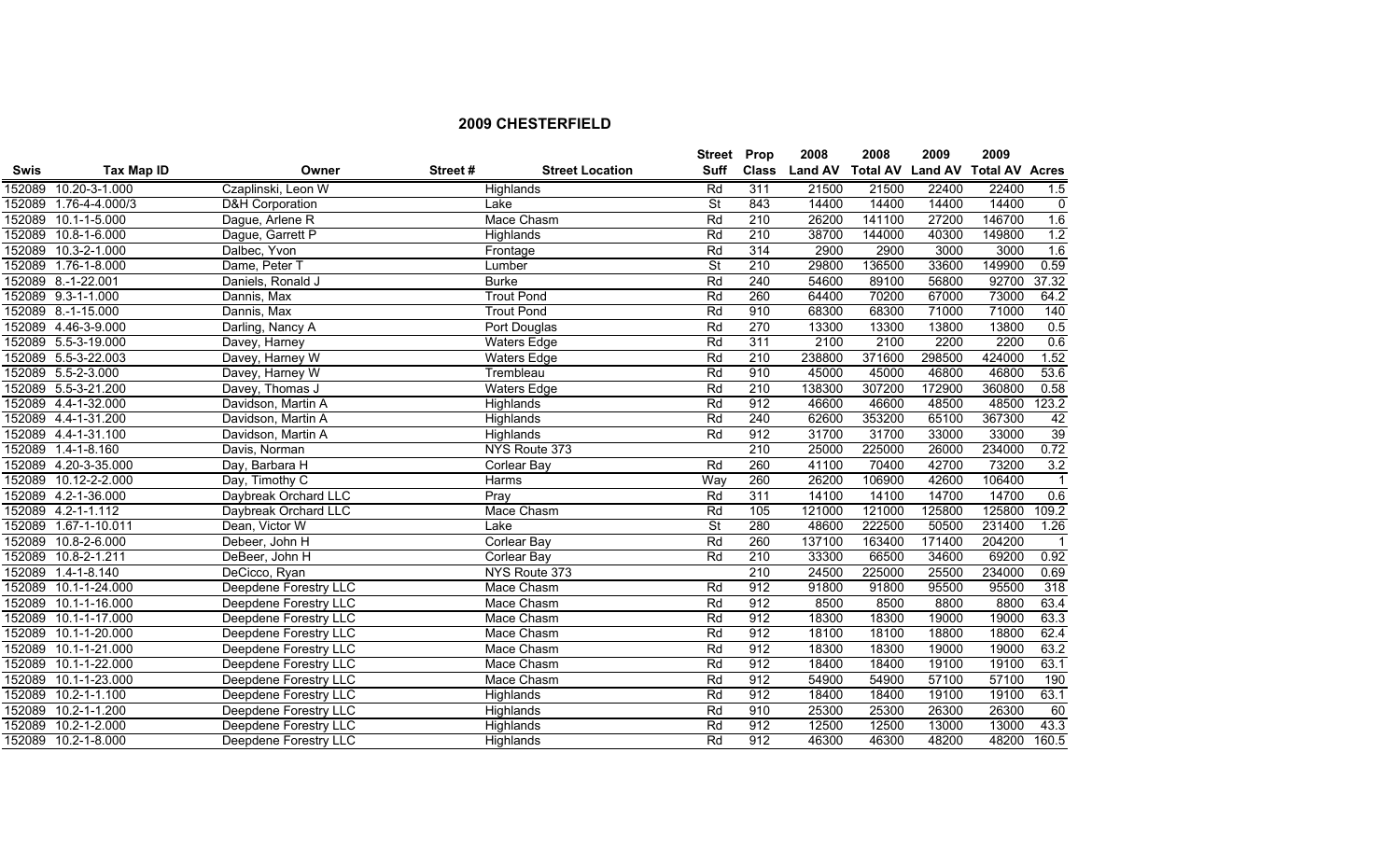|             |                       |                              |         |                        | <b>Street Prop</b>       |              | 2008           | 2008                    | 2009   | 2009                  |                    |
|-------------|-----------------------|------------------------------|---------|------------------------|--------------------------|--------------|----------------|-------------------------|--------|-----------------------|--------------------|
| <b>Swis</b> | Tax Map ID            | Owner                        | Street# | <b>Street Location</b> | Suff                     | <b>Class</b> | <b>Land AV</b> | <b>Total AV Land AV</b> |        | <b>Total AV Acres</b> |                    |
|             | 152089 10.3-1-17.000  | <b>Deepdene Forestry LLC</b> |         | Shun Pike              | Rd                       | 912          | 75900          | 75900                   | 78900  | 78900                 | $\overline{281.6}$ |
|             | 152089 10.3-1-18.000  | Deepdene Forestry LLC        |         | Shun Pike              | Rd                       | 912          | 85400          | 85400                   | 88800  | 88800                 | 317                |
|             | 152089 10.3-1-19.000  | Deepdene Forestry LLC        |         | Shun Pike              | Rd                       | 912          | 36200          | 36200                   | 37600  | 37600                 | 132.4              |
|             | 152089 10.4-1-1.000   | Deepdene Forestry LLC        |         | Highlands              | Rd                       | 912          | 42700          | 42700                   | 44400  | 44400                 | 158.4              |
|             | 152089 10.4-1-5.000   | Deepdene Forestry LLC        |         | Highlands              | Rd                       | 912          | 86400          | 86400                   | 89900  | 89900                 | 316.7              |
|             | 152089 10.12-1-13.000 | Deepdene Forestry LLC        |         | Highlands              | Rd                       | 912          | 8700           | 8700                    | 9000   | 9000                  | 32.5               |
|             | 152089 4.1-2-5.000    | Delap, Ronald J              |         | Mace Chasm             | Rd                       | 311          | 29300          | 29300                   | 30500  | 30500                 | 6.5                |
|             | 152089 9.8-1-3.000    | Dell, Trevor                 |         | Augur Lake             | Rd                       | 314          | 11300          | 11300                   | 19300  | 19300                 | 6.9                |
|             | 152089 9.12-1-12.003  | Dell, Trevor                 |         | Dellwood               | Ln                       | 311          | 98100          | 98100                   | 122600 | 122600                | 20.62              |
|             | 152089 9.12-1-13.202  | Dell, Trevor                 |         | Dellwood               | Ln                       | 210          | 95900          | 150200                  | 119900 | 187800                | 8.8                |
|             | 152089 9.12-1-62.000  | Delzio, Arthur               |         | Clark                  | Rd                       | 260          | 74400          | 89700                   | 93000  | 112100                | 0.8                |
|             | 152089 4.3-1-14.000   | Demeulemeester, Donna K      |         | Hollywood              | Ave                      | 270          | 8700           | 15900                   | 9000   | 16500                 | 0.2                |
|             | 152089 4.3-1-41.130   | Deming, Jonathon R           |         | Mace Chasm             | Rd                       | 210          | 41700          | 114400                  | 43400  | 119000                | 10.68              |
|             | 152089 5.5-3-15.000   | Dempsey, William             |         | <b>Waters Edge</b>     | Rd                       | 210          | 119200         | 166800                  | 149000 | 208500                | 0.7                |
|             | 152089 10.3-1-30.000  | Dennis, Kevin J              |         | Shun Pike              | Rd                       | 270          | 5900           | 39000                   | 6200   | 40600                 | 0.1                |
|             | 152089 4.16-2-1.100   | Deresky John M               |         | Gilbert Cameron        | Ln                       | 210          | 118500         | 440100                  | 148100 | 550100                | 1.89               |
|             | 152089 4.20-3-13.300  | Dergham, Nadim               |         | Kessel                 | Park                     | 210          | 135500         | 300000                  | 169400 | 375000                | 0.4                |
|             | 152089 4.3-1-63.200   | Desotelle, Paul H            |         | Cinnamon               | Rdg                      | 210          | 25200          | 108300                  | 26200  | 112600                | $\overline{2}$     |
|             | 152089 4.4-1-28.000   | Devi Estates Inc             |         | Port Douglas           | Rd                       | 260          | 20500          | 27400                   | 21300  | 28500                 | 3.7                |
|             | 152089 4.2-1-22.000   | Dickerson, William A         |         | Pray                   | Rd                       | 910          | 9400           | 9400                    | 7400   | 7400                  | 18.9               |
|             | 152089 11.9-1-5.000   | <b>Diestel Family Trust</b>  |         | <b>Little Sandy</b>    | Rd                       | 260          | 16900          | 73700                   | 21100  | 92100                 | 0.4                |
|             | 152089 10.1-1-11.001  | Dion, Steven                 |         | Whip-Linc              | Ln                       | 210          | 122600         | 226200                  | 153200 | 282700                | 4.6                |
|             | 152089 10.16-1-2.200  | Donela, Richard S            |         | Highlands              | Rd                       | 210          | 40900          | 94900                   | 42500  | 98700                 | 2.27               |
|             | 152089 4.4-1-18.200   | Donoghue, William            |         | Port Douglas           | Rd                       | 210          | 33900          | 86500                   | 35300  | 90000                 | 8.3                |
|             | 152089 4.54-2-12.100  | Dorr, George E               |         | Prospect               | Rd                       | 210          | 31400          | 115900                  | 32600  | 120500                | 5.8                |
|             | 152089 10.12-1-11.000 | Dorr, Madeline R             |         | Highlands              | Rd                       | 210          | 37500          | 71400                   | 39000  | 74300                 | 1.8                |
|             | 152089 4.54-2-13.000  | Dorr, Roger L                |         | Prospect               | Rd                       | 210          | 34300          | 124200                  | 35700  | 129200                | 7.6                |
|             | 152089 4.3-2-6.000    | Dorr, Roger L                |         | Thompson               | Rd                       | 311          | 20500          | 20500                   | 21300  | 21300                 | 4.68               |
|             | 152089 4.3-1-10.000   | Doty, Thelma E               |         | Augur Lake             | Rd                       | 270          | 11700          | 32500                   | 12200  | 33800                 | 0.3                |
|             | 152089 4.3-1-17.000   | Doty, Thelma E               |         | Augur Lake             | Rd                       | 270          | 13900          | 29400                   | 14500  | 30600                 | 0.4                |
|             | 152089 4.3-1-9.000    | Doty, Thelma E               |         | Augur Lake             | Rd                       | 311          | 11700          | 11700                   | 12200  | 12200                 | 0.3                |
|             | 152089 4.3-1-8.000    | Doty, Thelma E               |         | Augur Lake             | Rd                       | 270          | 13300          | 43000                   | 13800  | 44700                 | 0.4                |
|             | 152089 1.76-1-7.000   | Dougan, James                |         | Lumber                 | $\overline{\mathsf{St}}$ | 210          | 24500          | 85300                   | 23100  | 88700                 | 0.33               |
|             | 152089 4.20-3-41.000  | Douglas, Donna               |         | Schuyler               | Rd                       | 210          | 35200          | 128900                  | 36600  | 134100                | 0.9                |
|             | 152089 4.14-1-8.000   | Douglas, Thomas F            |         | Mace Chasm             | Rd                       | 314          | 19200          | 19200                   | 20000  | 20000                 | 3.8                |
|             | 152089 4.3-1-23.000   | Doyle Richard K              |         | US Route 9             |                          | 210          | 22700          | 67700                   | 23600  | 68800                 | 1.1                |
|             | 152089 5.5-3-29.000   | Doyle, Daniel                |         | <b>Waters Edge</b>     | Rd                       | 210          | 127300         | 256600                  | 159100 | 245900                | 0.6                |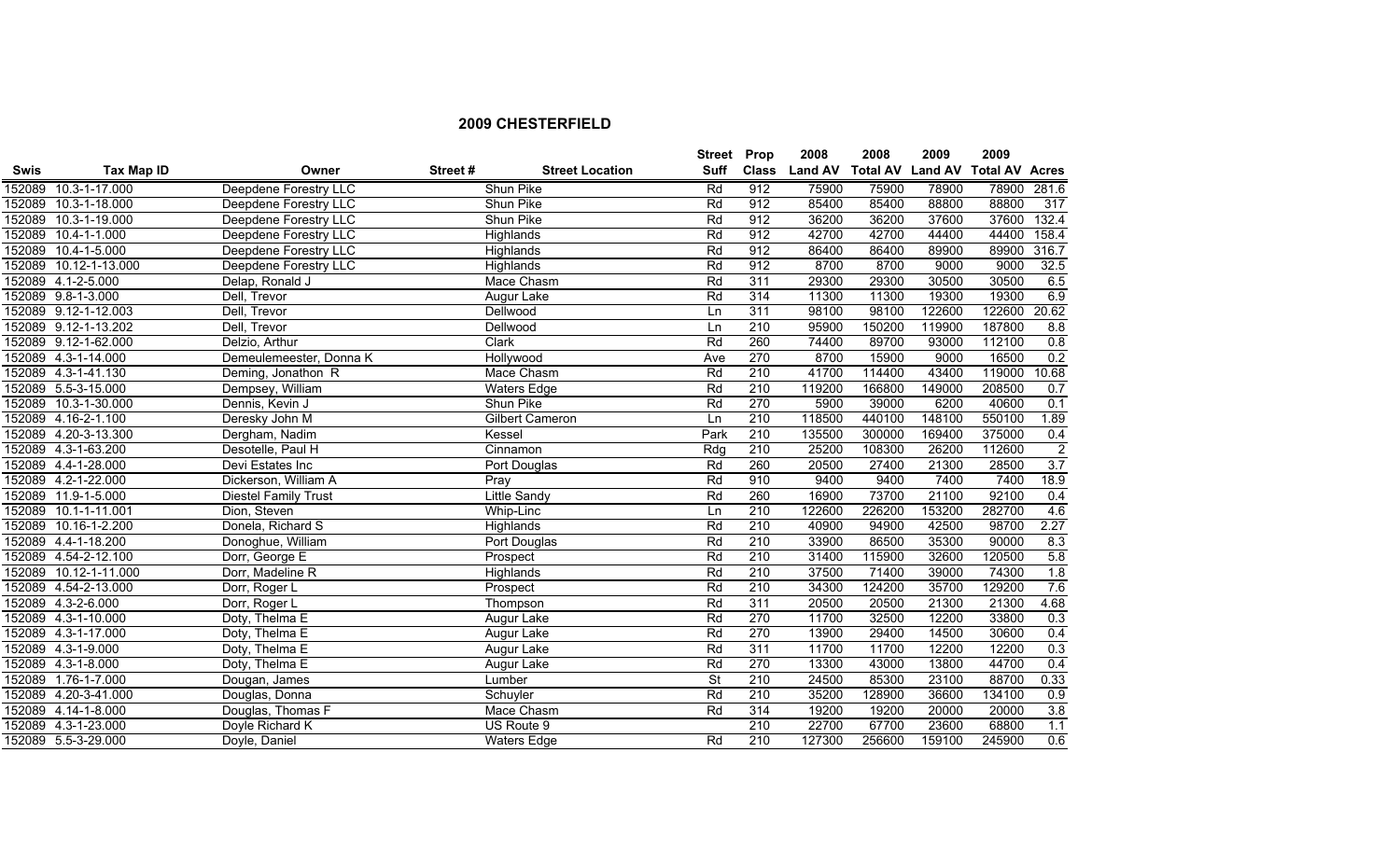|             |                      |                               |         |                        | <b>Street Prop</b>       |                  | 2008          | 2008            | 2009           | 2009                  |                  |
|-------------|----------------------|-------------------------------|---------|------------------------|--------------------------|------------------|---------------|-----------------|----------------|-----------------------|------------------|
| <b>Swis</b> | Tax Map ID           | Owner                         | Street# | <b>Street Location</b> | <b>Suff</b>              |                  | Class Land AV | <b>Total AV</b> | <b>Land AV</b> | <b>Total AV Acres</b> |                  |
|             | 152089 1.75-2-20.220 | Drown, Tyson L                |         | Second                 | <b>St</b>                | 230              | 27400         | 139000          | 19000          | 137600                | 0.25             |
|             | 152089 10.8-2-24.000 | Dudek, Arthur A               |         | Corlear Bay            | Rd                       | 260              | 159200        | 201800          | 199000         | 252200                | 3.3              |
|             | 152089 1.75-2-11.000 | Dudley, Patricia              |         | Lumber                 | St                       | 210              | 19700         | 19700           | 22000          | 161500                | 0.31             |
|             | 152089 8.-1-12.300   | Dukett, John J                |         | Green                  | $\overline{\mathsf{St}}$ | 322              | 18600         | 18600           | 19300          | 19300                 | 10               |
|             | 152089 8.-1-12.200   | Dukett, Shane A               |         | Green                  | St                       | 210              | 29400         | 111900          | 30600          | 116400                | 10               |
|             | 152089 4.3-1-30.111  | Dumas, Joseph V               |         | Thompson               | Rd                       | 314              | 18100         | 18100           | 18800          | 18800                 | 0.9              |
|             | 152089 1.75-1-20.001 | Dwyer, Eric J                 |         | First                  | $\overline{\mathsf{St}}$ | 210              | 30600         | 172000          | 21500          | 178900                | 0.3              |
|             | 152089 1.76-1-2.120  | Dwyer, Eric J                 |         | Washington             | $\overline{\mathsf{St}}$ | 311              | 21000         | 21000           | 18300          | 18300                 | 0.27             |
| 152089      | $1.75 - 1 - 6.000$   | Dwyer, John                   |         | North                  | $\overline{\mathsf{St}}$ | 311              | 22900         | 22900           | 38300          | 38300                 | 0.8              |
| 152089      | $1.76 - 1 - 1.000$   | Dwyer, John M                 |         | North                  | $\overline{\mathsf{St}}$ | 210              | 34000         | 135900          | 36100          | 141300                | 0.7              |
|             | 152089 1.76-1-2.110  | Dwyer, John M                 |         | Washington             | <b>St</b>                | 311              | 21000         | 21000           | 18300          | 72500                 | 0.27             |
|             | 152089 10.1-1-3.000  | Dyer, Christina M             |         | US Route 9             |                          | $\overline{210}$ | 18900         | 104100          | 19700          | 108300                | 0.7              |
|             | 152089 1.75-1-3.000  | Dyer, Richard E               |         | <b>North</b>           | $\overline{\mathsf{St}}$ | 210              | 29700         | 99900           | 31600          | 118100                | 0.5              |
|             | 152089 4.3-1-91.001  | Dygert Real Estate Hidng Corp |         | Thompson               | Rd                       | 312              | 13500         | 66500           | 14100          | 69200                 | 0.3              |
|             | 152089 4.3-1-90.001  | Dygert, Gerald H              |         | Thompson               | Rd                       | 322              | 19600         | 19600           | 20400          | 20400                 | 19.68            |
|             | 152089 4.3-1-35.521  | Dygert, Gerald H              |         | Thompson               | Rd                       | 210              | 31900         | 81300           | 33200          | 84600                 | 2.8              |
|             | 152089 4.3-2-8.000   | Dygert, Gerald H              |         | Thompson               | Rd                       | 322              | 13000         | 13000           | 13500          | 13500                 | 96.6             |
|             | 152089 4.3-1-35.522  | Dygert, Jeremy L              |         | Thompson               | Rd                       | 210              | 28700         | 126400          | 29900          | 131500                | 3.6              |
|             | 152089 4.3-1-92.001  | Dziomba, Timothy              |         | Thompson               | Rd                       | 311              | 11600         | 11600           | 12100          | 12100                 | 8.4              |
|             | 152089 4.3-1-36.000  | Dziomba, Timothy J            |         | Thompson               | Rd                       | 210              | 39000         | 134900          | 40600          | 140300                | 8.77             |
|             | 152089 18.-1-16.000  | Eagle View Properties LLC     |         | <b>Trout Pond</b>      | Rd                       | 322              | 9100          | 9100            | 9500           | 9500                  | 19.3             |
|             | 152089 4.16-2-4.000  | Early, Michael                |         | Schuyler               | Rd                       | 260              | 106800        | 137200          | 133500         | 148500                | 0.4              |
|             | 152089 4.20-4-5.000  | Eddy, Michael F               |         | Corlear Bay            | Rd                       | 311              | 15500         | 15500           | 16300          | 16300                 | 0.23             |
|             | 152089 4.20-4-4.000  | Eddy, Michael F               |         | Kessel                 | Park                     | 311              | 22400         | 22400           | 8400           | 8400                  | 0.11             |
|             | 152089 4.20-4-6.000  | Eddy, Michael F               |         | Kessel                 | Park                     | 311              | 8200          | 8200            | 8500           | 8500                  | 0.11             |
|             | 152089 9.1-1-27.003  | Edwards, Gerald               |         | Cassidy                | Rd                       | 910              | 125900        | 125900          | 130900         | 130900                | 202.5            |
|             | 152089 9.1-1-9.002   | Edwards, Gerald B             |         | Cassidy                | Rd                       | 240              | 168600        | 401000          | 175300         | 417000                | 171              |
|             | 152089 1.75-2-7.000  | Edwards, Kenneth W III        |         | First                  | $\overline{\mathsf{St}}$ | 210              | 26700         | 117900          | 22500          | 122600                | 0.32             |
|             | 152089 1.67-1-14.100 | Elmasri, Rosette S            |         | Lake                   | St                       | 220              | 29900         | 113200          | 31100          | 117700                | 0.43             |
|             | 152089 1.68-1-1.300  | Elmasri, Waguih               |         | Lake                   | $\overline{\mathsf{St}}$ | 311              | 17900         | 17900           | 2000           | 2000                  | 0.42             |
| 152089      | 1.68-2-1.300         | Elmasri, Waguih               |         | Lake                   | $\overline{\mathsf{St}}$ | 311              | 10400         | 10400           | 200            | 200                   | 0.05             |
|             | 152089 4.4-1-20.200  | Enfinger, Bobby               |         | Port Douglas           | Rd                       | 270              | 23500         | 90000           | 24400          | 93600                 | 1.2              |
|             | 152089 4.4-1-20.111  | Enfinger, Donna M             |         | Port Douglas           | Rd                       | 240              | 24100         | 83900           | 26800          | 86600                 | 12.69            |
|             | 152089 4.53-3-23.000 | Ero, Paul A                   |         | Scott                  | Ln                       | 210              | 12600         | 53000           | 13100          | 25000                 | $\overline{0.3}$ |
|             | 152089 8.-1-5.200    | Erwin, Frank M                |         | <b>Burke</b>           | Rd                       | 311              | 46700         | 46700           | 48600          | 48600                 | 41.42            |
|             | 152089 8.-1-5.300    | Erwin, Frank M                |         | <b>Burke</b>           | Rd                       | 314              | 53800         | 53800           | 56000          | 56000                 | 50.28            |
|             | 152089 8.-1-5.100    | Erwin, Frank M                |         | <b>Burke</b>           | Rd                       | 240              | 46500         | 89500           | 48400          | 93100                 | 38.77            |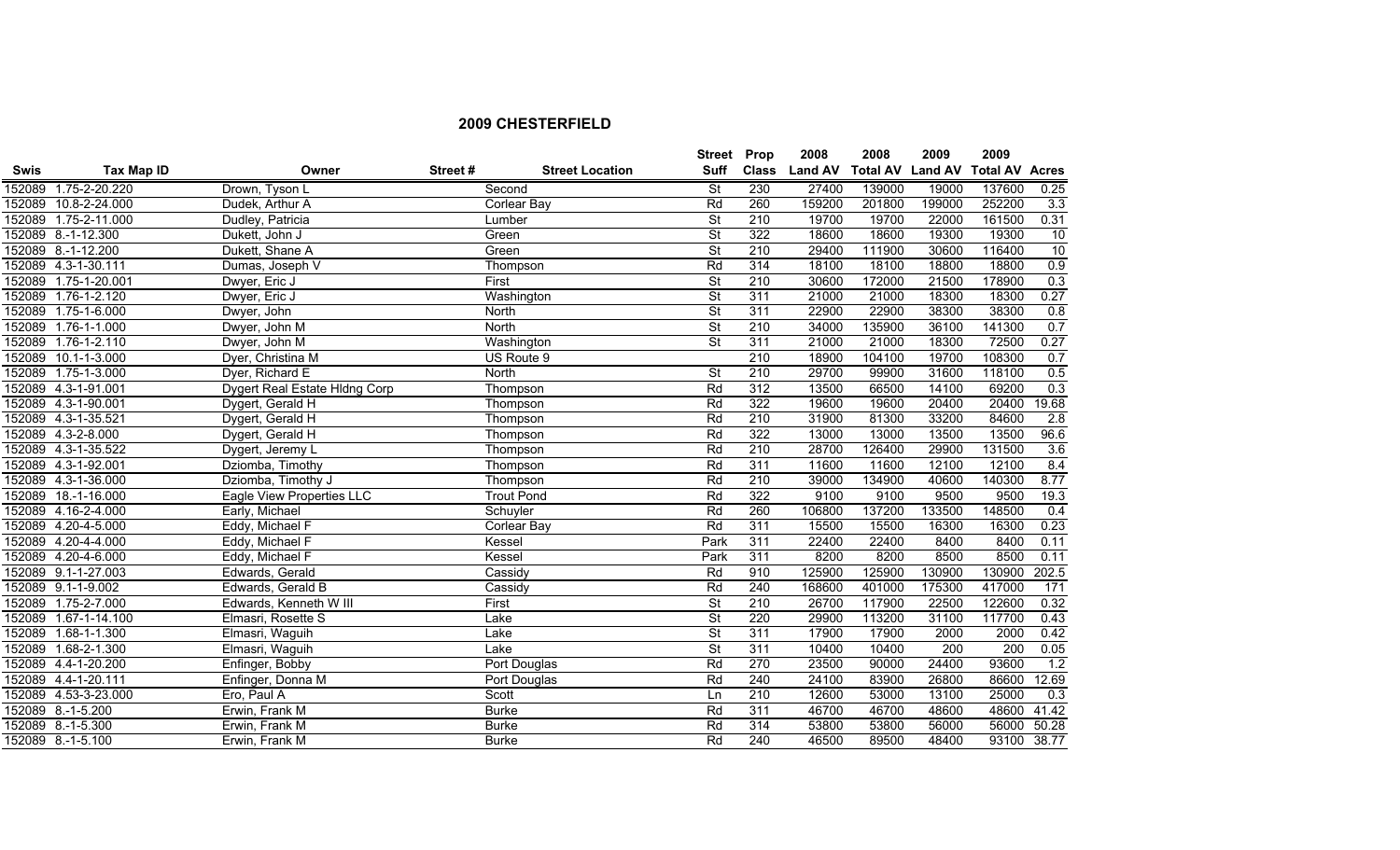|             |                      |                                |         |                        | <b>Street Prop</b>       |              | 2008           | 2008                    | 2009         | 2009                  |                  |
|-------------|----------------------|--------------------------------|---------|------------------------|--------------------------|--------------|----------------|-------------------------|--------------|-----------------------|------------------|
| <b>Swis</b> | Tax Map ID           | Owner                          | Street# | <b>Street Location</b> | <b>Suff</b>              | <b>Class</b> | <b>Land AV</b> | <b>Total AV Land AV</b> |              | <b>Total AV Acres</b> |                  |
|             | 152089 9.1-1-22.001  | Essex Co ARC Facilities Inc    |         | Green                  | <b>St</b>                | 240          | 39500          | 211800                  | 41100        | 220300                | 23.12            |
|             | 152089 4.38-5-10.000 | Essex Co Facilities Inc        |         | Soper                  | Rd                       | 210          | 27100          | 101900                  | 28200        | 106000                | 1.31             |
|             | 152089 4.3-1-69.000  | Essex Co Facilities Inc        |         | <b>Industrial Park</b> | Rd                       | 614          | 166500         | 1411900                 | 173200       | 1468400               | 27.4             |
|             | 152089 4.3-1-1.120   | Essex Co Facilitites Inc       |         | LaFlure                | Ln                       | 330          | 2400           | 2400                    | 2500         | 2500                  | 1.48             |
|             | 152089 4.3-1-22.000  | <b>Essex County</b>            |         | US Route 9             |                          | 311          | 1200           | 1200                    | 1200         | 1200                  | 0.4              |
|             | 152089 4.1-2-10.000  | <b>Essex County</b>            |         | Mace Chasm             | Rd                       | 322          | 39800          | 39800                   | 41400        | 41400                 | 9.2              |
|             | 152089 10.3-1-34.000 | <b>Essex County</b>            |         | NYS Route 22           |                          | 882          | 24000          | 140400                  | 24900        | 146000                | 3                |
|             | 152089 10.8-2-12.000 | <b>Essex County</b>            |         | <b>Bond</b>            | Rd                       | 260          | 38200          | 85300                   | 47700        | 106600                | 0.12             |
|             | 152089 9.12-1-34.000 | <b>Essex County</b>            |         | Lewis                  | Rd                       | 312          | 46700          | 52100                   | 37100        | 42500                 | 0.1              |
|             | 152089 4.3-1-1.211/1 | <b>Essex County IDA</b>        |         | <b>Industrial Park</b> | Rd                       | 710          | 55100          | 474700                  | 55100        | 534400                | 0.01             |
|             | 152089 4.3-1-1.211   | <b>Essex County Industrial</b> |         | <b>Industrial Park</b> | Rd                       | 710          | 31800          | 275200                  | $\mathbf{0}$ | 133600                | 14.4             |
|             | 152089 4.53-3-16.000 | Estes, Carl                    |         | Hollywood              | Ave                      | 270          | 16600          | 20500                   | 17200        | 21300                 | 0.8              |
|             | 152089 4.53-3-17.002 | Estes, Ella M                  |         | Hollywood              | Ave                      | 271          | 14300          | 38600                   | 14800        | 40100                 | 1.25             |
|             | 152089 4.3-1-6.000   | Estes, Francis H Jr            |         | Hollywood              | Ave                      | 311          | 27000          | 32500                   | 28100        | 33800                 | 4.7              |
|             | 152089 9.8-1-5.300   | Estes, Richard J               |         | Augur Lake             | Rd                       | 270          | 31300          | 63800                   | 32600        | 66400                 | 11.99            |
|             | 152089 5.5-3-10.000  | Etesse, Gerald R               |         | <b>Waters Edge</b>     | Rd                       | 260          | 108700         | 160700                  | 135900       | 200900                | 0.4              |
|             | 152089 4.2-3-6.200   | Fadden, Joseph P               |         | Soper                  | Rd                       | 210          | 34800          | 376400                  | 36200        | 391500                | 7.38             |
|             | 152089 9.3-1-5.200   | Fairchild, Delores M           |         | <b>Trout Pond</b>      | Rd                       | 314          | 10600          | 10600                   | 11000        | 11000                 | 5.4              |
|             | 152089 18.-1-3.200   | Fairchild, William W           |         | Tierney                | Rd                       | 910          | 60600          | 60600                   | 63000        | 63000                 | 100.8            |
|             | 152089 9.1-1-26.231  | Favreau, Arlene M              |         | Dog Hill               | Rd                       | 210          | 26500          | 42400                   | 27600        | 44100                 | 4.2              |
|             | 152089 4.20-2-2.000  | Fawkes, Joseph                 |         | Corlear Bay            | Rd                       | 311          | 2100           | 2100                    | 2200         | 2200                  | 0.6              |
|             | 152089 4.20-1-1.000  | Fawkes, Joseph                 |         | Corlear Bay            | Rd                       | 314          | 3000           | 3000                    | 3800         | 3800                  | $\overline{1}$   |
|             | 152089 1.76-2-3.000  | Febo, Frederick J              |         | First                  | $\overline{\mathsf{St}}$ | 311          | 19900          | 31600                   | 20000        | 57800                 | 0.27             |
|             | 152089 1.75-3-10.100 | Febo, Lawrence M               |         | Second                 | $\overline{\mathsf{St}}$ | 210          | 14200          | 71200                   | 9900         | 81000                 | 0.13             |
|             | 152089 9.1-1-8.111   | Feeley, Debra                  |         | LaMountain             | Rd                       | 240          | 37000          | 73700                   | 38400        | 76600                 | 23.32            |
|             | 152089 9.1-1-8.120   | Feeley, Debra A Badger         |         | LaMountain             | Rd                       | 260          | 30000          | 46200                   | 31200        | 48000                 | 5.96             |
|             | 152089 11.9-1-17.000 | Feher-Wood, Catherine          |         | Nixie Bay              | Rd                       | 260          | 32200          | 59000                   | 33500        | 61400                 | 0.9              |
| 152089      | $10.2 - 1 - 6.000$   | Fehr, Eugene L                 |         | Highlands              | Rd                       | 910          | 87700          | 87700                   | 91200        | 91200                 | 141.2            |
|             | 152089 10.8-2-4.000  | Feltman, John                  |         | <b>Corlear Bay</b>     | Rd                       | 260          | 212000         | 257300                  | 265000       | 301200                | $\overline{1.3}$ |
|             | 152089 9.12-1-52.100 | Ferguson, Glenn C              |         | Merrilee               | Ln                       | 260          | 100700         | 100700                  | 55100        | 125700                | 0.18             |
|             | 152089 10.8-2-36.000 | Fernholz, E Robert             |         | <b>Harms</b>           | Way                      | 311          | 100            | 100                     | 100          | 100                   | 0.49             |
| 152089      | 10.8-2-33.000        | Fernholz, E Robert             |         | <b>Harms</b>           | Way                      | 260          | 774500         | 970000                  | 851900       | 1047400               | 19.68            |
| 152089      | $10.8 - 1 - 1.200$   | Fernholz, Luisa T              |         | Highlands              | Rd                       | 322          | 69800          | 69800                   | 72600        | 72600                 | 32.78            |
|             | 152089 11.9-1-1.000  | Fernholz, Robert E             |         | Evans                  | Rd                       | 260          | 30000          | 86500                   | 38300        | 90000                 | $\overline{0.8}$ |
|             | 152089 4.4-1-1.200   | Fiedler, Ryszard A             |         | Mace Chasm             | Rd                       | 270          | 74400          | 195800                  | 77300        | 203600                | 107.5            |
|             | 152089 9.4-1-1.000   | Fields, Irene C                |         | Cassidy                | Rd                       | 910          | 150600         | 150600                  | 156600       | 156600                | 284.2            |
|             | 152089 9.3-1-13.000  | Fields, Kenneth A              |         | Dog Hill               | Rd                       | 323          | 158200         | 158200                  | 164500       | 164500 273.7          |                  |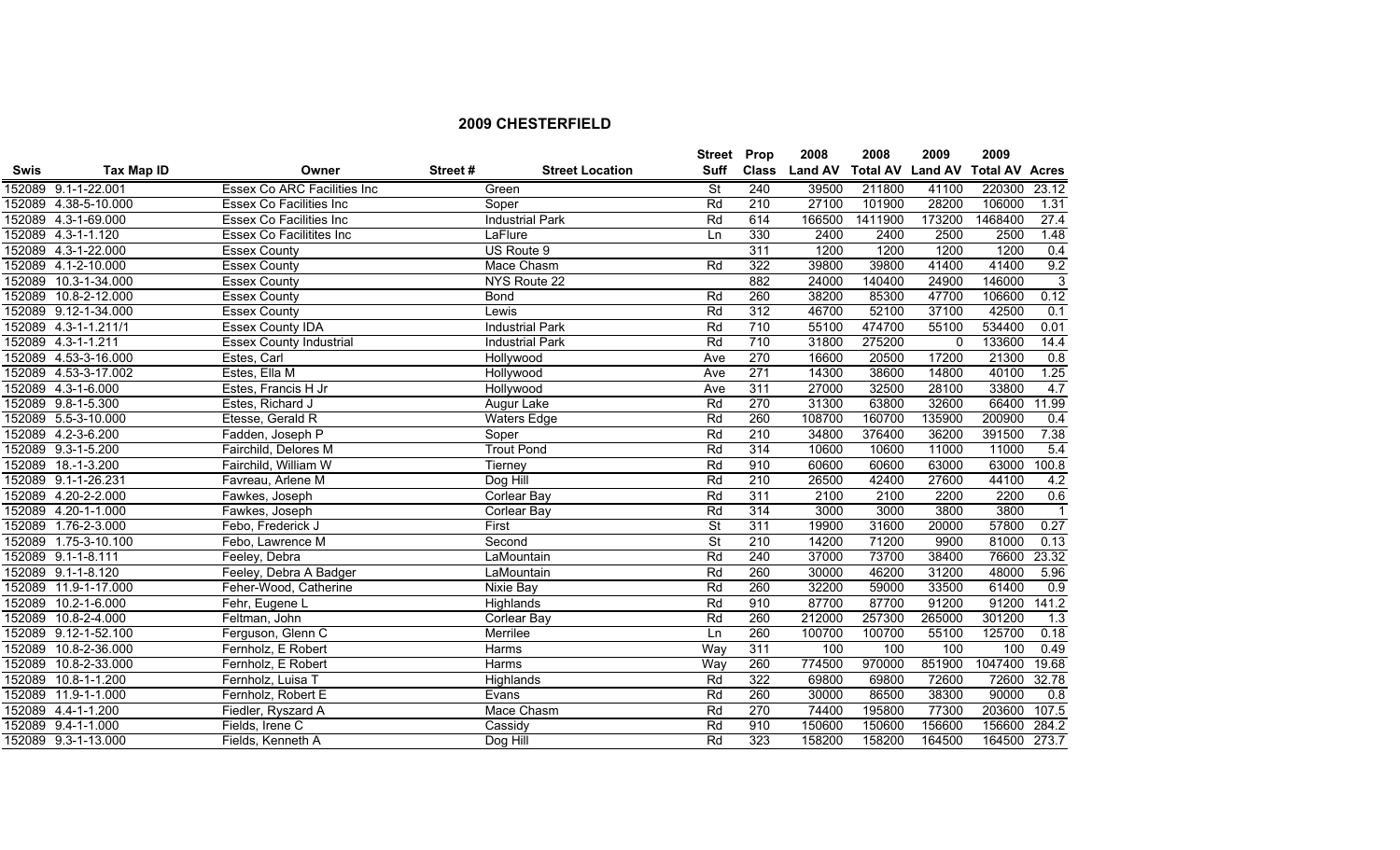|             |                      |                            |         |                        | <b>Street</b> | Prop             | 2008           | 2008                    | 2009   | 2009                  |                |
|-------------|----------------------|----------------------------|---------|------------------------|---------------|------------------|----------------|-------------------------|--------|-----------------------|----------------|
| <b>Swis</b> | Tax Map ID           | Owner                      | Street# | <b>Street Location</b> | <b>Suff</b>   | <b>Class</b>     | <b>Land AV</b> | <b>Total AV Land AV</b> |        | <b>Total AV Acres</b> |                |
|             | 152089 4.14-1-7.000  | Finnegan, Daniel H         |         | Port Douglas           | Rd            | 210              | 23700          | 91000                   | 24600  | 94600                 | 2.8            |
|             | 152089 4.14-1-6.000  | Finnegan, Patricia D       |         | Mace Chasm             | Rd            | 312              | 7700           | 7700                    | 8000   | 8000                  | 9.4            |
|             | 152089 4.20-3-10.000 | Finnegan, Patricia D       |         | Corlear Bay            | Rd            | 260              | 184300         | 212500                  | 230400 | 265600                | 0.9            |
|             | 152089 4.20-4-19.000 | Finnegan, Patrick L        |         | Corlear Bay            | Rd            | 311              | 300            | 300                     | 300    | 300                   | 0.15           |
|             | 152089 4.20-3-52.000 | Finnegan, Patrick L        |         | Corlear Bay            | Rd            | 210              | 29900          | 139700                  | 31100  | 145200                | 0.38           |
|             | 152089 9.12-1-22.000 | Fitzmaurice, Timothy J     |         | Acorn                  | Ln            | 314              | 21200          | 21200                   | 21700  | 21700                 | 0.07           |
|             | 152089 9.12-1-23.000 | Fitzmaurice, Timothy J     |         | Acorn                  | Ln            | 260              | 58200          | 92100                   | 72700  | 115100                | 0.5            |
|             | 152089 9.12-1-40.000 | FitzRandolph-Picard, Susan |         | Randolph               | Rd            | 260              | 44500          | 58600                   | 55600  | 73200                 | 0.2            |
|             | 152089 9.12-1-41.000 | Fitzrandolph, Robert D     |         | Randolph               | Rd            | 260              | 13300          | 28200                   | 13800  | 29300                 | 0.45           |
|             | 152089 9.12-1-39.000 | Fitzrandolph, Robert D     |         | Randolph               | Rd            | 260              | 47700          | 65900                   | 59600  | 82400                 | 0.43           |
|             | 152089 8.-1-12.100   | Flagg, Audrey              |         | Green                  | St            | 270              | 22200          | 22200                   | 23100  | 23100                 | 10             |
|             | 152089 9.1-1-1.000   | Flagg, Audrey              |         | Green                  | <b>St</b>     | 210              | 33300          | 86800                   | 34700  | 90300                 | $\overline{8}$ |
|             | 152089 9.12-1-8.000  | Fobert, David A            |         | Augur Lake             | Rd            | 311              | 79800          | 79800                   | 94800  | 94800                 | 3.11           |
|             | 152089 9.12-1-7.200  | Fobert, David A            |         | Glomann                | Rd            | 312              | 3300           | 3300                    | 500    | 3500                  | 0.15           |
|             | 152089 4.3-1-41.112  | Ford, Christian F          |         | Mace Chasm             | Rd            | 210              | 44500          | 176500                  | 46300  | 183600                | 10.67          |
|             | 152089 4.10-1-12.002 | Ford, Donald E             |         | Port Douglas           | Rd            | 210              | 27600          | 121600                  | 28700  | 126500                | 2.9            |
|             | 152089 4.10-1-10.500 | Ford, Donald E             |         | Port Douglas           | Rd            | 322              | 12500          | 12500                   | 13000  | 13000                 | 5.32           |
|             | 152089 4.10-1-10.400 | Ford, Donald E             |         | Prospect               | Rd            | 322              | 16800          | 16800                   | 17500  | 17500                 | 4.09           |
|             | 152089 4.10-1-10.100 | Ford, Donald E             |         | Prospect               | Rd            | 322              | 14700          | 14700                   | 15300  | 15300                 | 2.4            |
|             | 152089 4.10-1-10.200 | Ford, Donald E             |         | Prospect               | Rd            | 322              | 14900          | 14900                   | 15500  | 15500                 | 2.62           |
|             | 152089 4.46-3-6.000  | Ford, Donald E             |         | Port Douglas           | Rd            | 322              | 13500          | 13500                   | 14000  | 14000                 | 19             |
|             | 152089 9.1-1-4.000   | Ford, Neil                 |         | LaMountain             | Rd            | 210              | 20100          | 49900                   | 20900  | 51900                 | 0.8            |
|             | 152089 5.5-3-26.000  | Forrence, Mason            |         | <b>Waters Edge</b>     | Rd            | 311              | 119500         | 186300                  | 149400 | 232900                | 0.7            |
|             | 152089 5.5-3-27.000  | Forrence, Mason R          |         | <b>Waters Edge</b>     | Rd            | 311              | 129900         | 129900                  | 162400 | 162400                | 0.6            |
|             | 152089 5.5-3-3.000   | Forrence, Peter P          |         | <b>Waters Edge</b>     | Rd            | 210              | 238000         | 396700                  | 297500 | 495900                | $\overline{1}$ |
|             | 152089 5.5-3-2.202   | Forrence, William          |         | <b>Waters Edge</b>     | Rd            | 311              | 79900          | 79900                   | 99900  | 99900                 | 0.67           |
|             | 152089 11.9-1-23.000 | Fountain, Abigail          |         | Evans                  | Rd            | 260              | 32700          | 104100                  | 34000  | 108300                | 0.5            |
|             | 152089 4.38-5-4.002  | Fountain, Dale             |         | Soper                  | Rd            | 270              | 24000          | 72800                   | 24900  | 75700                 | 3.59           |
|             | 152089 5.5-3-31.000  | <b>Fournier Vincent</b>    |         | <b>Waters Edge</b>     | Rd            | 210              | 136600         | 343500                  | 140000 | 429400                | 0.6            |
|             | 152089 4.14-1-3.000  | Fowler, Joseph B           |         | Prospect               | Rd            | 210              | 24200          | 132500                  | 25200  | 137800                | 2.1            |
|             | 152089 1.76-3-7.000  | Fradenburg, George         |         | <b>Bolivar</b>         | St            | $\overline{210}$ | 24900          | 94100                   | 21500  | 97900                 | 0.3            |
| 152089      | 5.9-2-1.000          | Frank, Jay WB              |         | <b>Waters Edge</b>     | Rd            | 210              | 130200         | 282100                  | 133500 | 319300                | 0.5            |
| 152089      | $4.3 - 1 - 1.500$    | Frank, Patricia A          |         | LaFlure                | Ln            | 321              | 1300           | 1300                    | 1400   | 1400                  | 0.37           |
|             | 152089 4.3-1-1.110   | Frank, Patricia A          |         | LaFlure                | Ln            | 330              | 5200           | 5200                    | 5400   | 5400                  | 2.2            |
| 152089      | $18.-1-10.000$       | Franks, Gregory C          |         | Whisher                | Rd            | 910              | 153800         | 153800                  | 160000 | 160000                | 188.8          |
|             | 152089 18.-1-4.000   | Franks, Gregory C          |         | Tierney                | Rd            | 910              | 86900          | 86900                   | 90400  | 90400                 | 139.9          |
|             | 152089 18.-1-2.000   | Franks, Gregory C          |         | Tierney                | Rd            | 910              | 177700         | 177700                  | 184800 | 184800 218.3          |                |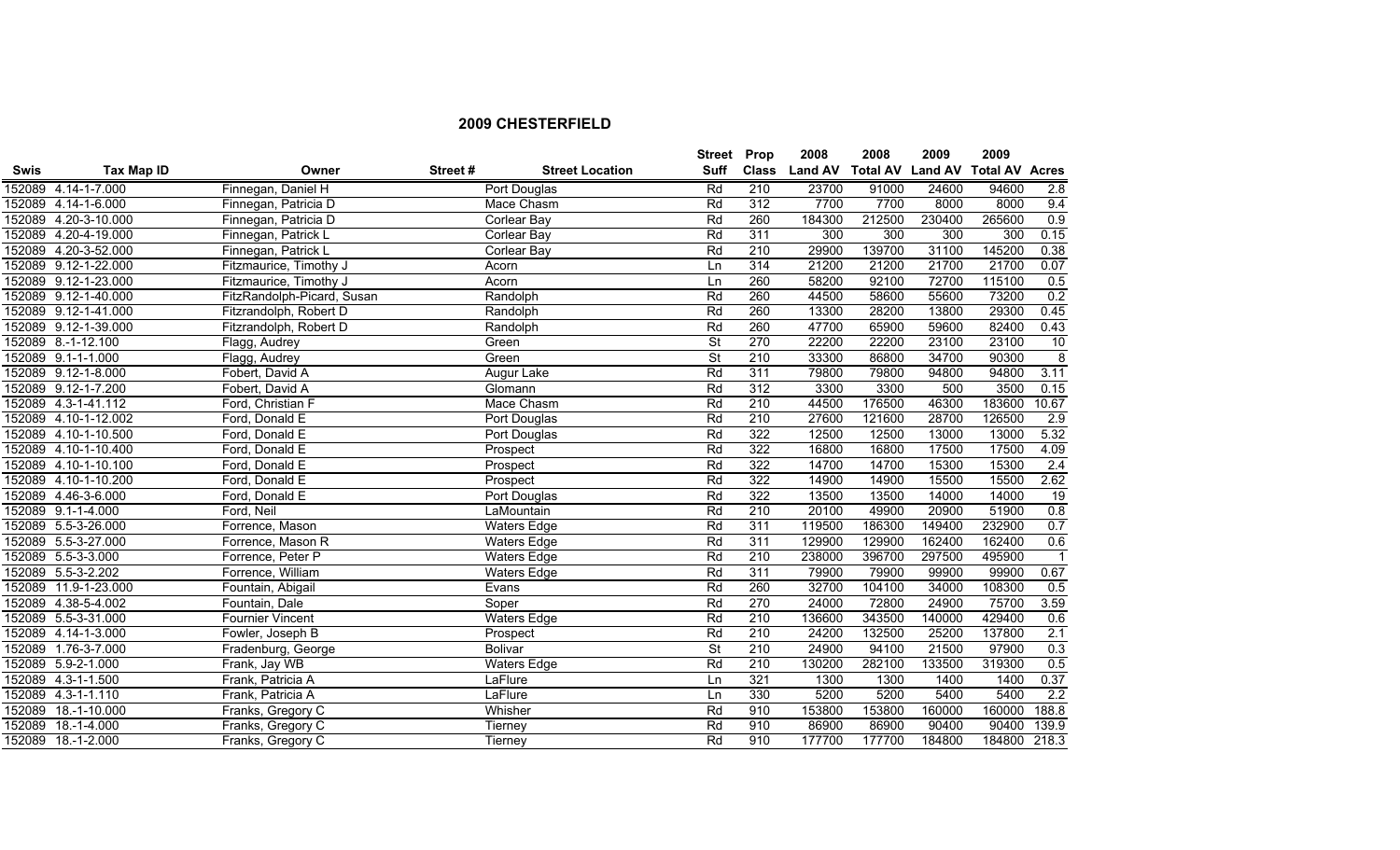|             |                      |                               |         |                        | Street Prop              |              | 2008           | 2008                    | 2009   | 2009                  |                         |
|-------------|----------------------|-------------------------------|---------|------------------------|--------------------------|--------------|----------------|-------------------------|--------|-----------------------|-------------------------|
| <b>Swis</b> | Tax Map ID           | Owner                         | Street# | <b>Street Location</b> | Suff                     | <b>Class</b> | <b>Land AV</b> | <b>Total AV Land AV</b> |        | <b>Total AV Acres</b> |                         |
|             | 152089 18.-1-1.000   | Franks, Gregory C             |         | Tierney                | Rd                       | 910          | 93400          | 93400                   | 97100  | 97100                 | 127.2                   |
|             | 152089 18.-1-11.000  | Franks, Gregory C             |         | Whisher                | Rd                       | 910          | 37600          | 37600                   | 39100  | 39100                 | 46.1                    |
|             | 152089 18.-1-17.000  | Franks, Gregory C             |         | <b>Trout Pond</b>      | Rd                       | 910          | 52300          | 52300                   | 54400  | 54400                 | 107.4                   |
|             | 152089 20.3-1-3.110  | Frazier, Steven               |         | NYS Route 22           |                          | 240          | 74900          | 157900                  | 77900  | 164200                | 91                      |
|             | 152089 10.2-1-7.000  | <b>Frederick Living Trust</b> |         | Highlands              | Rd                       | 912          | 128600         | 128600                  | 133700 | 133700 255.2          |                         |
|             | 152089 9.3-1-20.000  | Fruchtenbaum, Arnold G        |         | <b>Trout Pond</b>      | Rd                       | 910          | 92300          | 92300                   | 96000  | 96000                 | 153.7                   |
|             | 152089 4.3-1-85.200  | Fuller Kimberly S             |         | Cinnamon               | Rdg                      | 210          | 15300          | 91200                   | 15900  | 94800                 | 0.45                    |
|             | 152089 4.16-2-1.300  | Fuller, John E                |         | Gilbert Cameron        | Ln                       | 210          | 107600         | 278100                  | 134500 | 347600                | 1.84                    |
|             | 152089 4.16-2-1.400  | Fuller, John E                |         | Gilbert Cameron        | Ln                       | 311          | 250000         | 250000                  | 260000 | 260000                | 1.85                    |
|             | 152089 10.8-1-5.000  | Fuller, Mark O                |         | Highlands              | Rd                       | 210          | 55400          | 192000                  | 57600  | 199700                | $\overline{2}$          |
|             | 152089 4.16-2-14.000 | Fuller, Merritt               |         | Schuyler               | Rd                       | 210          | 143600         | 205600                  | 179500 | 257000                | 0.6                     |
| 152089      | 10.16-1-7.000        | Fuller, Merritt R             |         | Highlands              | Rd                       | 910          | 36200          | 36200                   | 37600  | 37600                 | 94.7                    |
|             | 152089 4.46-3-5.000  | Fuller, Olin E                |         | Port Douglas           | Rd                       | 210          | 24600          | 116800                  | 25600  | 121500                | 1.2                     |
|             | 152089 10.8-2-2.000  | Fuller, Steven E              |         | Corlear Bay            | Rd                       | 210          | 208800         | 324600                  | 261000 | 405700                | 1.1                     |
|             | 152089 1.76-1-5.200  | Fuller, Steven E              |         | Lake                   | St                       | 311          | 19000          | 19000                   | 20100  | 20100                 | 0.27                    |
|             | 152089 1.76-1-5.100  | Fuller, Steven E              |         | Washington             | $\overline{\mathsf{St}}$ | 311          | 23300          | 23300                   | 29600  | 29600                 | 0.46                    |
|             | 152089 4.20-2-3.000  | Furnia, Amy                   |         | <b>Corlear Bay</b>     | Rd                       | 311          | 1300           | 1300                    | 1400   | 1400                  | 0.2                     |
|             | 152089 4.20-2-6.000  | Furnia, Amy                   |         | <b>Corlear Bay</b>     | Rd                       | 311          | 2200           | 2200                    | 2400   | 2400                  | 0.3                     |
|             | 152089 10.8-1-1.100  | Furnia, Amy                   |         | Highlands              | Rd                       | 322          | 79500          | 79500                   | 82700  | 82700                 | 44.55                   |
|             | 152089 4.20-2-1.000  | Furnia, Amy                   |         | <b>Corlear Bay</b>     | Rd                       | 311          | 1300           | 1300                    | 1400   | 1400                  | 0.2                     |
|             | 152089 4.3-2-4.000   | Gagnon, Steven                |         | Thompson               | Rd                       | 210          | 27800          | 78700                   | 28900  | 81800                 | 4.09                    |
|             | 152089 4.54-2-1.000  | Gallo, Caroline A             |         | Chesterfield           | $\overline{\mathsf{St}}$ | 270          | 21000          | 25300                   | 21800  | 26300                 | 1.5                     |
|             | 152089 4.38-5-12.000 | Ganter, Sean M                |         | Soper                  | Rd                       | 210          | 31400          | 113200                  | 32600  | 117700                | 4.27                    |
|             | 152089 4.3-1-83.000  | Garcia, Paul                  |         | Cinnamon               | Rdq                      | 210          | 14100          | 86000                   | 14600  | 89400                 | 0.43                    |
|             | 152089 4.54-2-4.000  | Garcia, Richard               |         | Chesterfield           | <b>St</b>                | 210          | 18200          | 87500                   | 18900  | 91000                 | 0.7                     |
|             | 152089 9.1-1-2.100   | Garner, David L               |         | Dugway                 | Rd                       | 312          | 17000          | 19200                   | 17700  | 20000                 | 2.8                     |
|             | 152089 9.1-1-2.200   | Garner, David L               |         | Dugway                 | Rd                       | 210          | 13700          | 76100                   | 14200  | 79100                 | 0.3                     |
|             | 152089 9.1-1-3.000   | Garner, David L               |         | Dugway                 | Rd                       | 314          | 500            | 500                     | 500    | 500                   | 0.11                    |
|             | 152089 4.14-1-9.000  | Garner, David L               |         | Mace Chasm             | Rd                       | 910          | 38500          | 38500                   | 40000  | 40000                 | 36.14                   |
|             | 152089 5.5-1-3.200   | Gellert, George G             |         | Trembleau              | Rd                       | 322          | 44700          | 44700                   | 46500  | 46500                 | 29.5                    |
|             | 152089 8.-1-13.600   | Gero, Patricia                |         | <b>Trout Pond</b>      | Rd                       | 314          | 21800          | 21800                   | 22700  | 22700                 | 5.16                    |
|             | 152089 19.-1-9.000   | Gero, Patricia A              |         | <b>Trout Pond</b>      | Rd                       | 260          | 22600          | 61800                   | 23500  | 64300                 | 1.4                     |
|             | 152089 9.16-1-4.000  | Gibbons, Thomas               |         | Niesen                 | Rd                       | 910          | 75600          | 75600                   | 94500  | 94500                 | 60                      |
|             | 152089 11.9-1-8.000  | Gibson, George C              |         | <b>Little Sandy</b>    | Rd                       | 260          | 200400         | 260000                  | 250500 | 325000                | 0.6                     |
|             | 152089 4.3-1-15.000  | Giddings, Edward C Jr         |         | Dusty                  | Rd                       | 270          | 13300          | 55500                   | 13800  | 57700                 | 0.4                     |
|             | 152089 10.3-1-37.000 | Giddings, William G           |         | US Route 9             |                          | 210          | 21600          | 65900                   | 22400  | 68500                 | $\overline{\mathbf{1}}$ |
|             | 152089 4.3-1-84.000  | Giddings, William G Jr        |         | Cinnamon               | Rdq                      | 210          | 15400          | 89500                   | 16000  | 93100                 | 0.53                    |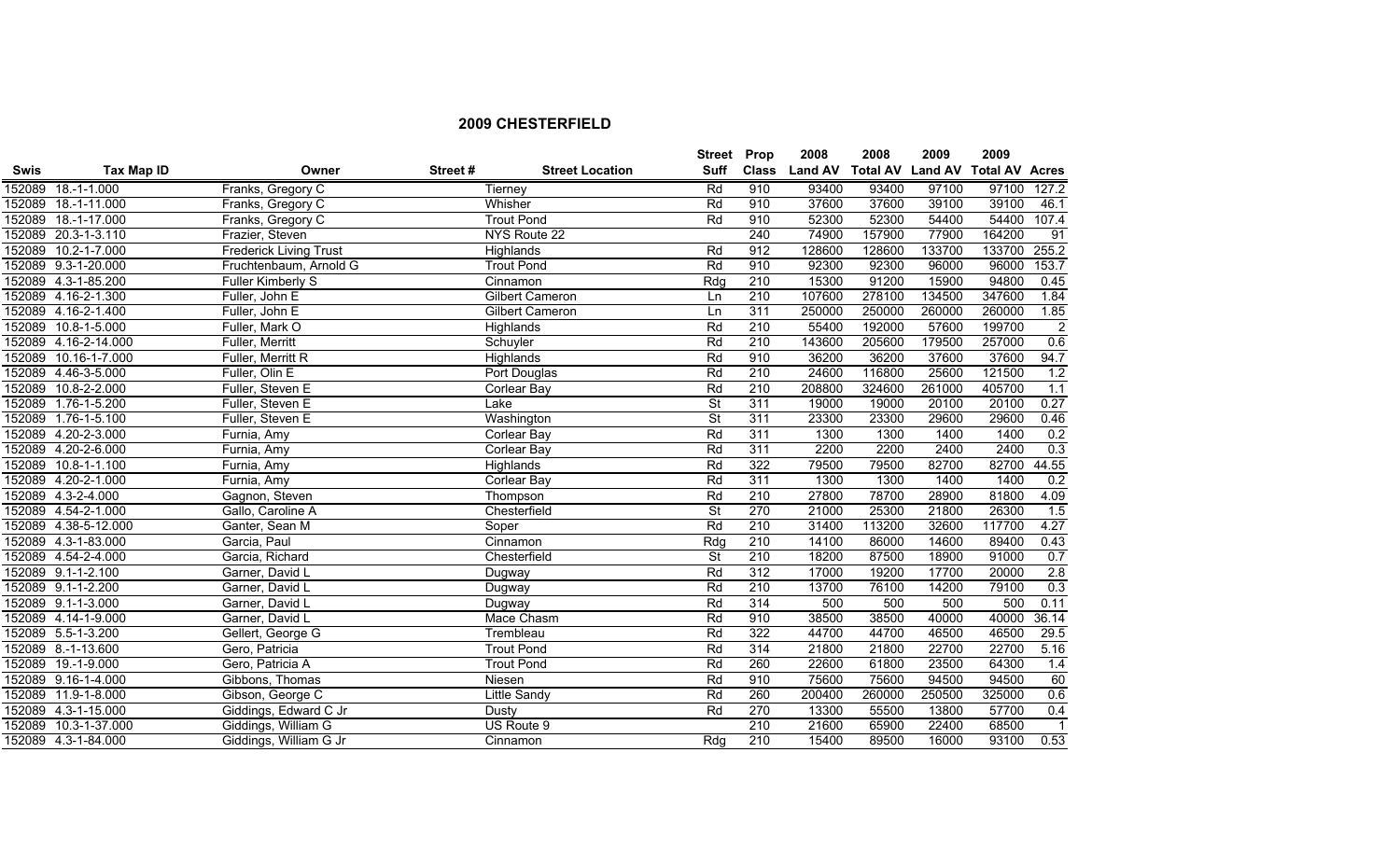|             |                      |                    |         |                        | <b>Street Prop</b>       |              | 2008           | 2008            | 2009           | 2009                  |                 |
|-------------|----------------------|--------------------|---------|------------------------|--------------------------|--------------|----------------|-----------------|----------------|-----------------------|-----------------|
| <b>Swis</b> | <b>Tax Map ID</b>    | Owner              | Street# | <b>Street Location</b> | <b>Suff</b>              | <b>Class</b> | <b>Land AV</b> | <b>Total AV</b> | <b>Land AV</b> | <b>Total AV Acres</b> |                 |
|             | 152089 10.8-2-3.000  | Gignac, Fred J     |         | Corlear Bay            | Rd                       | 260          | 137900         | 158800          | 172400         | 203700                | 0.97            |
|             | 152089 10.1-1-6.000  | Gillen, John M     |         | Mace Chasm             | Rd                       | 210          | 25600          | 118900          | 26700          | 123700                | $\overline{2}$  |
|             | 152089 10.8-1-8.200  | Gload, David P     |         | Highlands              | Rd                       | 311          | 1200           | 1200            | 1200           | 1200                  | 0.4             |
|             | 152089 10.8-1-8.100  | Gload, David P     |         | Highlands              | Rd                       | 210          | 47000          | 105500          | 48900          | 109700                | 4.33            |
|             | 152089 10.2-1-9.000  | Glomann, John      |         | Highlands              | Rd                       | 240          | 112000         | 130200          | 116500         | 135400                | 142.3           |
|             | 152089 9.12-1-46.000 | Glomann, John      |         | Glomann                | Rd                       | 260          | 19100          | 39100           | 7900           | 23700                 | 0.3             |
|             | 152089 9.12-1-7.100  | Glomann, John Sr   |         | Augur Lake             | Rd                       | 260          | 57000          | 80200           | 71300          | 94500                 | 6.9             |
|             | 152089 9.12-1-30.000 | Goar, James C      |         | Heather                | Ln                       | 260          | 70500          | 172300          | 88100          | 179200                | 0.4             |
|             | 152089 4.54-2-8.000  | Goff, George N Jr  |         | Prospect               | Rd                       | 210          | 25200          | 121600          | 26200          | 126500                | 1.4             |
| 152089      | $18.-1-8.200$        | Goldman, Allan L   |         | Tierney                | Rd                       | 910          | 54900          | 54900           | 57100          | 57100                 | 100             |
|             | 152089 18.-1-8.100   | Goldman, Allan L   |         | Tierney                | Rd                       | 240          | 82100          | 92500           | 85400          | 96200                 | 100.1           |
| 152089      | 1.76-1-11.000        | Gonnella, Joseph D |         | Lake                   | <b>St</b>                | 311          | 23700          | 23700           | 24600          | 24600                 | 0.3             |
|             | 152089 20.8-1-1.000  | Good, Dwight       |         | Highlands              | Rd                       | 210          | 50600          | 104900          | 52600          | 109100                | 6.7             |
|             | 152089 20.8-1-2.212  | Good, Grace A      |         | Highlands              | Rd                       | 311          | 3700           | 3700            | 3800           | 3800                  | 1.85            |
|             | 152089 1.76-1-2.200  | Goodman, George    |         | Lake                   | St                       | 210          | 41300          | 144200          | 35400          | 156500                | 0.67            |
|             | 152089 1.75-2-2.200  | Goodman, Ronald J  |         | Washington             | $\overline{\mathsf{St}}$ | 270          | 25400          | 66000           | 30400          | 73600                 | 0.5             |
|             | 152089 9.1-1-5.000   | Goodrow, Daniel F  |         | Dugway                 | Rd                       | 260          | 31600          | 44400           | 32900          | 46200                 | $\overline{8}$  |
|             | 152089 4.20-3-39.200 | Gordon, Alan       |         | Whitney                | Ln                       | 210          | 52000          | 205800          | 54100          | 214000                | 3.58            |
|             | 152089 4.3-1-46.000  | Gordon, Jane W     |         | Finney                 | Rd                       | 240          | 75300          | 129700          | 78300          | 134900                | 121             |
|             | 152089 4.20-3-31.000 | Gordon, Jerald     |         | Corlear Bay            | Rd                       | 314          | 5300           | 5300            | 400            | 400                   | 0.1             |
|             | 152089 4.20-3-32.002 | Gordon, Jerald E   |         | Corlear Bay            | Rd                       | 210          | 30700          | 68300           | 38300          | 77300                 | 0.8             |
|             | 152089 4.20-2-7.000  | Gordon, Jerald E   |         | Corlear Bay            | Rd                       | 311          | 4300           | 4300            | 1000           | 1000                  | 0.6             |
|             | 152089 4.2-1-3.000   | Gordon, Paul O     |         | NYS Route 373          |                          | 322          | 30900          | 30900           | 32100          | 32100                 | $\overline{23}$ |
|             | 152089 5.5-3-4.000   | Gordon, Raymond    |         | <b>Waters Edge</b>     | Rd                       | 270          | 84100          | 87300           | 105100         | 110100                | 0.4             |
|             | 152089 4.3-1-45.000  | Gordon, Raymond F  |         | Finney                 | Rd                       | 210          | 16300          | 46900           | 17000          | 48800                 | 0.69            |
|             | 152089 11.9-2-4.000  | Gordon, Shari E    |         | Lindsay                | Dr                       | 260          | 83900          | 135900          | 104900         | 169900                | $\overline{1}$  |
|             | 152089 4.20-3-37.000 | Gordon, Terry      |         | Legend                 | Ln                       | 323          | 42500          | 92200           | 44200          | 95900                 | $\overline{7}$  |
|             | 152089 4.4-1-5.000   | Gorman, Dennis F   |         | <b>Brinton</b>         | Rd                       | 312          | 36700          | 50800           | 38100          | 52800                 | 28.5            |
|             | 152089 9.2-1-19.200  | Gough, Hunter      |         | Augur Lake             | Rd                       | 260          | 22300          | 26300           | 23200          | 27400                 | 2.42            |
|             | 152089 9.1-1-28.000  | Gough, Olon B      |         | Cassidy                | Rd                       | 210          | 22100          | 76800           | 23000          | 79900                 | $\overline{1}$  |
|             | 152089 8.-1-13.500   | Grant, Clinton P   |         | Green                  | $\overline{\mathsf{St}}$ | 312          | 24600          | 32500           | 25600          | 33800                 | 13.92           |
|             | 152089 10.2-1-10.000 | Gratto, Stephen    |         | Highlands              | Rd                       | 210          | 35900          | 88300           | 37300          | 91800                 | 1.5             |
|             | 152089 1.84-2-4.200  | Gravelle, Norman C |         | Trembleau              | Rd                       | 270          | 25000          | 45100           | 29600          | 50500                 | 0.46            |
|             | 152089 5.5-3-32.000  | Graves, Oril F     |         | <b>Waters Edge</b>     | Rd                       | 210          | 167700         | 389500          | 209600         | 486900                | 0.7             |
|             | 152089 4.1-1-7.000   | Gray, Edward       |         | Soper                  | Rd                       | 240          | 48600          | 131300          | 50600          | 136600                | 32.4            |
|             | 152089 4.16-2-18.000 | Gray, Edward G     |         | Schuyler               | Rd                       | 260          | 105500         | 147900          | 131900         | 184900                | 0.4             |
|             | 152089 4.1-1-6.000   | Gray, Joan M       |         | Soper                  | Rd                       | 270          | 22500          | 35300           | 23400          | 36700                 | 1.65            |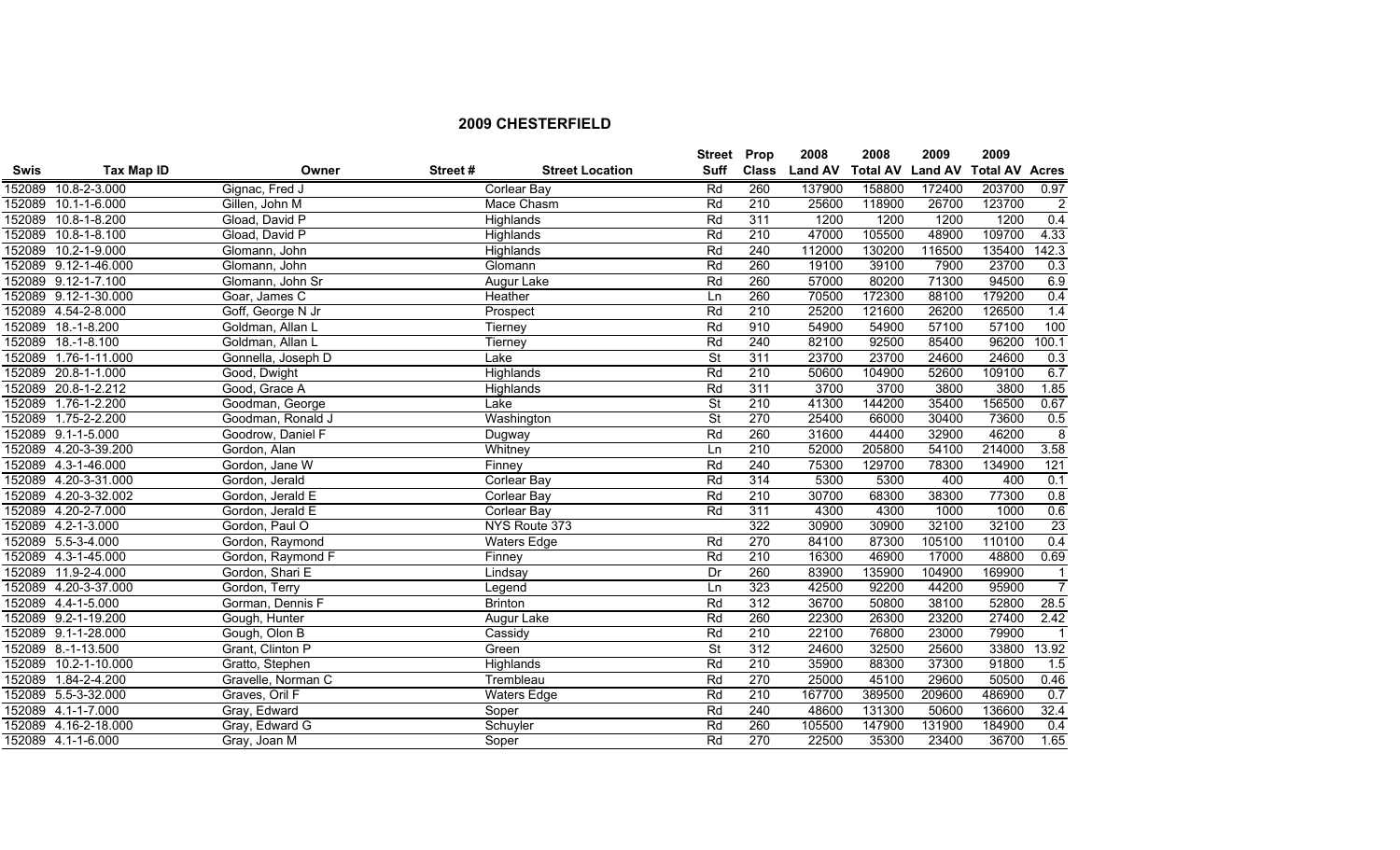|             |                      |                                |         |                        | <b>Street Prop</b>       |              | 2008           | 2008                    | 2009   | 2009                  |       |
|-------------|----------------------|--------------------------------|---------|------------------------|--------------------------|--------------|----------------|-------------------------|--------|-----------------------|-------|
| <b>Swis</b> | <b>Tax Map ID</b>    | Owner                          | Street# | <b>Street Location</b> | Suff                     | <b>Class</b> | <b>Land AV</b> | <b>Total AV Land AV</b> |        | <b>Total AV Acres</b> |       |
|             | 152089 4.1-1-8.000   | Gray, Joan M                   |         | Soper                  | Rd                       | 322          | 27100          | 27100                   | 28200  | 28200                 | 31    |
|             | 152089 4.3-1-28.122  | Graystone Materials Inc        |         | US Route 9             |                          | 330          | 1500           | 1500                    | 1600   | 1600                  | 5.41  |
|             | 152089 4.3-1-25.200  | <b>Graystone Materials Inc</b> |         | US Route 9             |                          | 449          | 90600          | 263400                  | 94200  | 273900                | 3.16  |
|             | 152089 9.12-1-36.000 | Grec Renata G                  |         | Lewis                  | Rd                       | 210          | 14700          | 132500                  | 19500  | 139400                | 0.31  |
|             | 152089 10.3-1-8.100  | Green, Gary R                  |         | US Route 9             |                          | 240          | 45100          | 98200                   | 46900  | 102100                | 33.74 |
|             | 152089 4.2-1-24.001  | Greene, Alan H                 |         | NYS Route 373          |                          | 311          | 8300           | 8300                    | 8600   | 8600                  | 0.2   |
|             | 152089 5.5-2-1.000   | Greene, Harold A               |         | Trembleau              | Rd                       | 210          | 54600          | 174000                  | 56800  | 181000                | 6.9   |
|             | 152089 1.76-4-3.000  | Greene, Kevin A                |         | Lake                   | $\overline{\mathsf{St}}$ | 230          | 29500          | 162400                  | 20700  | 168900                | 0.28  |
| 152089      | 1.67-1-15.100        | Griffin, Timothy J             |         | Lake                   | $\overline{\mathsf{St}}$ | 411          | 58300          | 188600                  | 60600  | 196100                | 0.91  |
| 152089      | 10.12-2-15.000       | Gross, Charles F               |         | Corlear Bay            | Rd                       | 260          | 159000         | 227500                  | 198700 | 284400                | 1.9   |
|             | 152089 4.16-2-5.000  | Grover, Leslie A               |         | Schuyler               | Rd                       | 210          | 96300          | 250100                  | 120400 | 312600                | 0.5   |
| 152089      | 10.1-1-33.100        | Gucker, Peter                  |         | Frontage               | Rd                       | 240          | 30200          | 60100                   | 31400  | 62500                 | 13.06 |
| 152089      | 10.1-1-30.112        | Gucker, Peter L                |         | Whip-Linc              | Ln                       | 210          | 114700         | 212400                  | 119300 | 197300                | 2.95  |
|             | 152089 4.3-1-68.000  | Guglielmo, Ruth S              |         | Augur Lake             | Rd                       | 210          | 22500          | 54500                   | 23400  | 54500                 | 1.2   |
|             | 152089 4.53-3-4.000  | Gumlaw, Nancy L                |         | US Route 9             |                          | 270          | 13400          | 18600                   | 13900  | 19300                 | 0.5   |
|             | 152089 29.-1-11.000  | Gutchess, Keith E Sr           |         | <b>Trout Pond</b>      | Rd                       | 912          | 81200          | 81200                   | 84400  | 84400                 | 166.3 |
|             | 152089 28.-1-26.000  | Gutchess, Keith E Sr           |         | <b>Trout Pond</b>      | Rd                       | 912          | 200            | 200                     | 200    | 200                   | 0.5   |
|             | 152089 29.-1-9.100   | Gutchess, Keith E Sr           |         | <b>Trout Pond</b>      | Rd                       | 912          | 20800          | 20800                   | 21600  | 21600                 | 41.9  |
|             | 152089 29.-1-10.000  | Gutchess, Keith E Sr           |         | <b>Trout Pond</b>      | Rd                       | 912          | 51200          | 51200                   | 53200  | 53200                 | 104.9 |
|             | 152089 28.-1-23.000  | Gutchess, Keith E Sr           |         | <b>Trout Pond</b>      | Rd                       | 912          | 143300         | 143300                  | 149000 | 149000                | 293.7 |
|             | 152089 28.-1-22.000  | Gutchess, Keith E Sr           |         | <b>Trout Pond</b>      | Rd                       | 912          | 19800          | 19800                   | 20600  | 20600                 | 40.6  |
|             | 152089 28.-1-17.000  | Gutchess, Keith E Sr           |         | <b>Trout Pond</b>      | Rd                       | 912          | 18500          | 18500                   | 19200  | 19200                 | 37.9  |
|             | 152089 28.-1-20.000  | Gutchess, Keith E Sr           |         | <b>Trout Pond</b>      | Rd                       | 912          | 99600          | 99600                   | 103600 | 103600                | 204.1 |
|             | 152089 28.-1-2.000   | Gutchess, Keith E Sr           |         | <b>Trout Pond</b>      | Rd                       | 912          | 63800          | 63800                   | 66400  | 66400                 | 130.9 |
|             | 152089 28.-1-3.000   | Gutchess, Keith E Sr           |         | <b>Trout Pond</b>      | Rd                       | 912          | 83400          | 83400                   | 86700  | 86700                 | 216.6 |
|             | 152089 28.-1-4.000   | Gutchess, Keith E Sr           |         | <b>Trout Pond</b>      | Rd                       | 912          | 114200         | 114200                  | 118800 | 118800                | 234   |
|             | 152089 28.-1-5.000   | Gutchess, Keith E Sr           |         | <b>Trout Pond</b>      | Rd                       | 912          | 234700         | 234700                  | 244100 | 244100                | 481   |
|             | 152089 28.-1-6.000   | Gutchess, Keith E Sr           |         | <b>Trout Pond</b>      | Rd                       | 912          | 167200         | 167200                  | 173900 | 173900                | 342.8 |
|             | 152089 28.-1-7.000   | Gutchess, Keith E Sr           |         | <b>Trout Pond</b>      | Rd                       | 912          | 196000         | 196000                  | 203800 | 203800                | 401.4 |
|             | 152089 28.-1-9.000   | Gutchess, Keith E Sr           |         | <b>Trout Pond</b>      | Rd                       | 912          | 111100         | 111100                  | 115500 | 115500                | 227.6 |
|             | 152089 28.-1-21.000  | Gutchess, Keith E Sr           |         | <b>Trout Pond</b>      | Rd                       | 912          | 41300          | 41300                   | 43000  | 43000                 | 84.8  |
|             | 152089 28.-1-11.000  | Gutchess, Keith E Sr           |         | <b>Trout Pond</b>      | Rd                       | 912          | 95300          | 95300                   | 99100  | 99100                 | 195.4 |
| 152089      | 28.-1-12.000         | Gutchess, Keith E Sr           |         | <b>Trout Pond</b>      | Rd                       | 912          | 87200          | 87200                   | 90700  | 90700                 | 178.7 |
|             | 152089 28.-1-14.000  | Gutchess, Keith E Sr           |         | <b>Trout Pond</b>      | Rd                       | 912          | 16000          | 16000                   | 16600  | 16600                 | 32.8  |
|             | 152089 28.-1-15.000  | Gutchess, Keith E Sr           |         | <b>Trout Pond</b>      | Rd                       | 912          | 47700          | 47700                   | 49600  | 49600                 | 97.7  |
|             | 152089 28.-1-16.000  | Gutchess, Keith E Sr           |         | <b>Trout Pond</b>      | Rd                       | 912          | 200            | 200                     | 200    | 200                   | 0.3   |
|             | 152089 28.-1-18.000  | Gutchess, Keith E Sr           |         | <b>Trout Pond</b>      | Rd                       | 912          | 56700          | 56700                   | 59000  | 59000                 | 116.4 |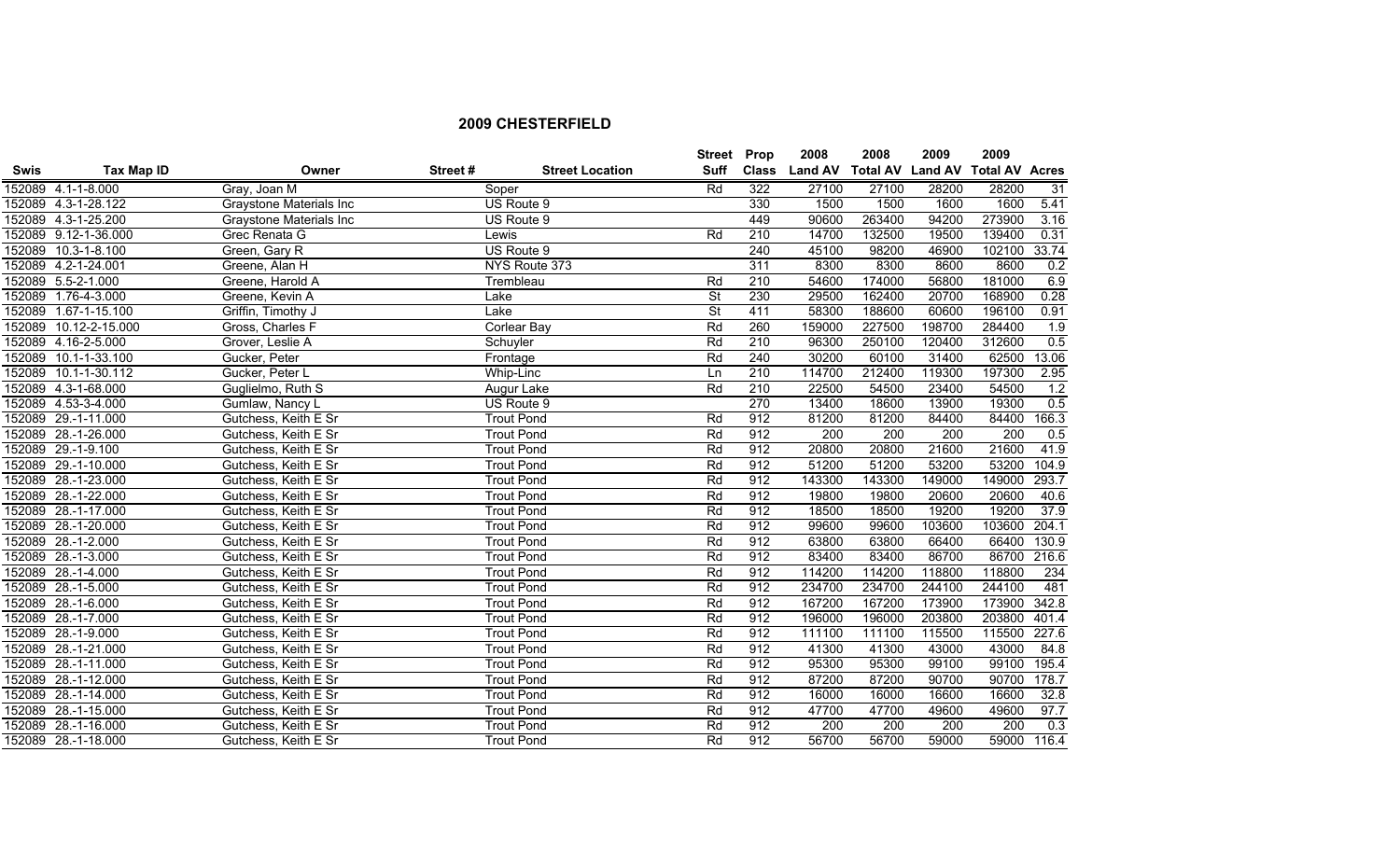|             |                      |                       |         |                        | <b>Street Prop</b>       |              | 2008           | 2008                    | 2009   | 2009                  |       |
|-------------|----------------------|-----------------------|---------|------------------------|--------------------------|--------------|----------------|-------------------------|--------|-----------------------|-------|
| <b>Swis</b> | Tax Map ID           | Owner                 | Street# | <b>Street Location</b> | Suff                     | <b>Class</b> | <b>Land AV</b> | <b>Total AV Land AV</b> |        | <b>Total AV Acres</b> |       |
|             | 152089 28.-1-19.000  | Gutchess, Keith E Sr  |         | <b>Trout Pond</b>      | Rd                       | 912          | 94100          | 94100                   | 97900  | 97900                 | 192.8 |
|             | 152089 18.-1-15.000  | Gutchess, Keith E Sr  |         | <b>Trout Pond</b>      | Rd                       | 912          | 175600         | 175600                  | 182600 | 182600                | 360   |
|             | 152089 29.-1-8.000   | Gutknecht, Mary L     |         | <b>Trout Pond</b>      | Rd                       | 910          | 44500          | 44500                   | 46300  | 46300                 | 71.7  |
|             | 152089 29.-1-9.200   | Gutknecht, Mary L     |         | <b>Trout Pond</b>      | Rd                       | 322          | 35600          | 35600                   | 37000  | 37000                 | 57.2  |
|             | 152089 9.12-1-16.100 | Guy, Kathleen A       |         | Heron                  | $\overline{P}$           | 210          | 26100          | 90300                   | 32600  | 112900                | 1.55  |
|             | 152089 9.12-1-17.200 | Guy, Kathleen A       |         | <b>Heron</b>           | Pt                       | 311          | 12500          | 12500                   | 12700  | 12700                 | 0.25  |
|             | 152089 10.12-1-3.100 | Hachigian, Karen      |         | Highlands              | Rd                       | 240          | 85100          | 254300                  | 88500  | 264500                | 46.5  |
|             | 152089 10.12-1-3.200 | Hachigian, Karen E    |         | Highlands              | Rd                       | 314          | 25100          | 25100                   | 26100  | 26100                 | 8.5   |
|             | 152089 9.3-1-4.200   | Hack, Helmut E        |         | <b>Trout Pond</b>      | Rd                       | 240          | 41200          | 133300                  | 42800  | 138600                | 25.6  |
|             | 152089 1.75-2-20.100 | Hagadorn, Michael L   |         | Sable                  | $\overline{\mathsf{St}}$ | 210          | 28700          | 88800                   | 34100  | 92400                 | 0.61  |
|             | 152089 4.3-1-85.400  | Hager, Keith R        |         | Cinnamon               | Rdq                      | 210          | 15200          | 137800                  | 15800  | 143300                | 0.43  |
|             | 152089 9.12-1-64.001 | Hagstrom, Richard E   |         | Acorn                  | Ln                       | 260          | 18900          | 91000                   | 23600  | 113700                | 1.1   |
|             | 152089 4.4-1-4.000   | Haig, Jeffrey R       |         | <b>Brinton</b>         | Rd                       | 314          | 23300          | 23300                   | 30700  | 30700                 | 5.9   |
|             | 152089 4.4-1-26.100  | Haines, Douglas K     |         | <b>Brinton</b>         | Rd                       | 270          | 19000          | 96000                   | 19700  | 99800                 | 0.88  |
|             | 152089 9.2-1-11.000  | Hamilton, Connie M    |         | Augur Lake             | Rd                       | 314          | 7000           | 7000                    | 7300   | 7300                  | 10    |
|             | 152089 9.2-1-12.000  | Hamilton, Constance M |         | Augur Lake             | Rd                       | 210          | 26100          | 114300                  | 27200  | 118900                | 7.9   |
|             | 152089 10.8-2-15.000 | Hamilton, Philip G    |         | <b>Corlear Bay</b>     | Rd                       | 260          | 218200         | 242900                  | 273000 | 303600                | 4.4   |
|             | 152089 4.2-1-19.000  | Hamlin, Harvey        |         | Pray                   | Rd                       | 910          | 15900          | 15900                   | 16500  | 16500                 | 20.3  |
|             | 152089 4.54-2-16.000 | Hanbury, Martin T     |         | Prospect               | Rd                       | 270          | 14500          | 25400                   | 15100  | 26400                 | 0.66  |
|             | 152089 1.76-3-10.200 | Handley, Arthur M     |         | South                  | $\overline{\mathsf{St}}$ | 210          | 34000          | 144700                  | 33800  | 150500                | 0.6   |
|             | 152089 19.-1-4.000   | Hanley, Jill P        |         | Whisher                | Rd                       | 260          | 25600          | 67200                   | 26600  | 69900                 | 2.3   |
|             | 152089 19.-1-15.100  | Hanley, Michael       |         | <b>Trout Pond</b>      | Rd                       | 311          | 25000          | 25000                   | 26000  | 26000                 | 3.66  |
|             | 152089 1.75-2-3.000  | Hannah, Patricia A    |         | Second                 | $\overline{\mathsf{St}}$ | 210          | 34400          | 118700                  | 38200  | 125400                | 0.8   |
|             | 152089 19.4-1-13.000 | Hanson, Mark          |         | US Route 9             |                          | 270          | 20100          | 24500                   | 20900  | 25500                 | 1.1   |
|             | 152089 10.3-1-25.000 | Hanson, Scott         |         | Shun Pike              | Rd                       | 210          | 16000          | 32000                   | 16700  | 33300                 | 0.7   |
|             | 152089 4.1-1-4.000   | Harkness, Myrtle M    |         | Soper                  | Rd                       | 270          | 21500          | 83600                   | 22300  | 86900                 | 0.95  |
|             | 152089 11.9-2-7.000  | Harnish, Dana         |         | <b>Corlear Bay</b>     | Rd                       | 260          | 57200          | 89200                   | 71500  | 111500                | 1.39  |
|             | 152089 1.67-1-14.200 | Harrigan, Thomas M    |         | Lake                   | $\overline{\mathsf{St}}$ | 220          | 38000          | 116100                  | 39500  | 120700                | 0.91  |
|             | 152089 4.3-1-2.000   | Hart, Richard A       |         | <b>Doty</b>            | Ln                       | 270          | 12900          | 18900                   | 13500  | 19700                 | 0.45  |
|             | 152089 20.1-1-1.000  | Hart, Sherwood        |         | US Route 9             |                          | 210          | 20700          | 44400                   | 21600  | 46200                 | 1.04  |
|             | 152089 1.68-1-1.122  | Harvey, Martine       |         | Lake                   | <b>St</b>                | 311          | 12600          | 12600                   | 13100  | 13100                 | 0.29  |
| 152089      | 19.4-1-8.200         | Haupt, Thomas         |         | US Route 9             |                          | 910          | 5200           | 5200                    | 5400   | 5400                  | 11    |
| 152089      | 19.4-1-8.100         | Haupt, Thomas         |         | US Route 9             |                          | 314          | 500            | 500                     | 500    | 500                   | 1.2   |
|             | 152089 19.4-1-8.300  | Haupt, Thomas         |         | US Route 9             |                          | 314          | 900            | 900                     | 900    | 900                   | 2.2   |
|             | 152089 4.54-2-17.000 | Hawley, George R      |         | Prospect               | Rd                       | 210          | 22400          | 59000                   | 23300  | 79700                 | 1.4   |
|             | 152089 5.5-3-35.000  | Hays, James T Jr      |         | <b>Waters Edge</b>     | Rd                       | 210          | 128200         | 272800                  | 160300 | 341000                | 0.6   |
|             | 152089 4.10-1-15.000 | Hayward, Robin        |         | Port Douglas           | Rd                       | 270          | 14700          | 28300                   | 15300  | 29400                 | 0.6   |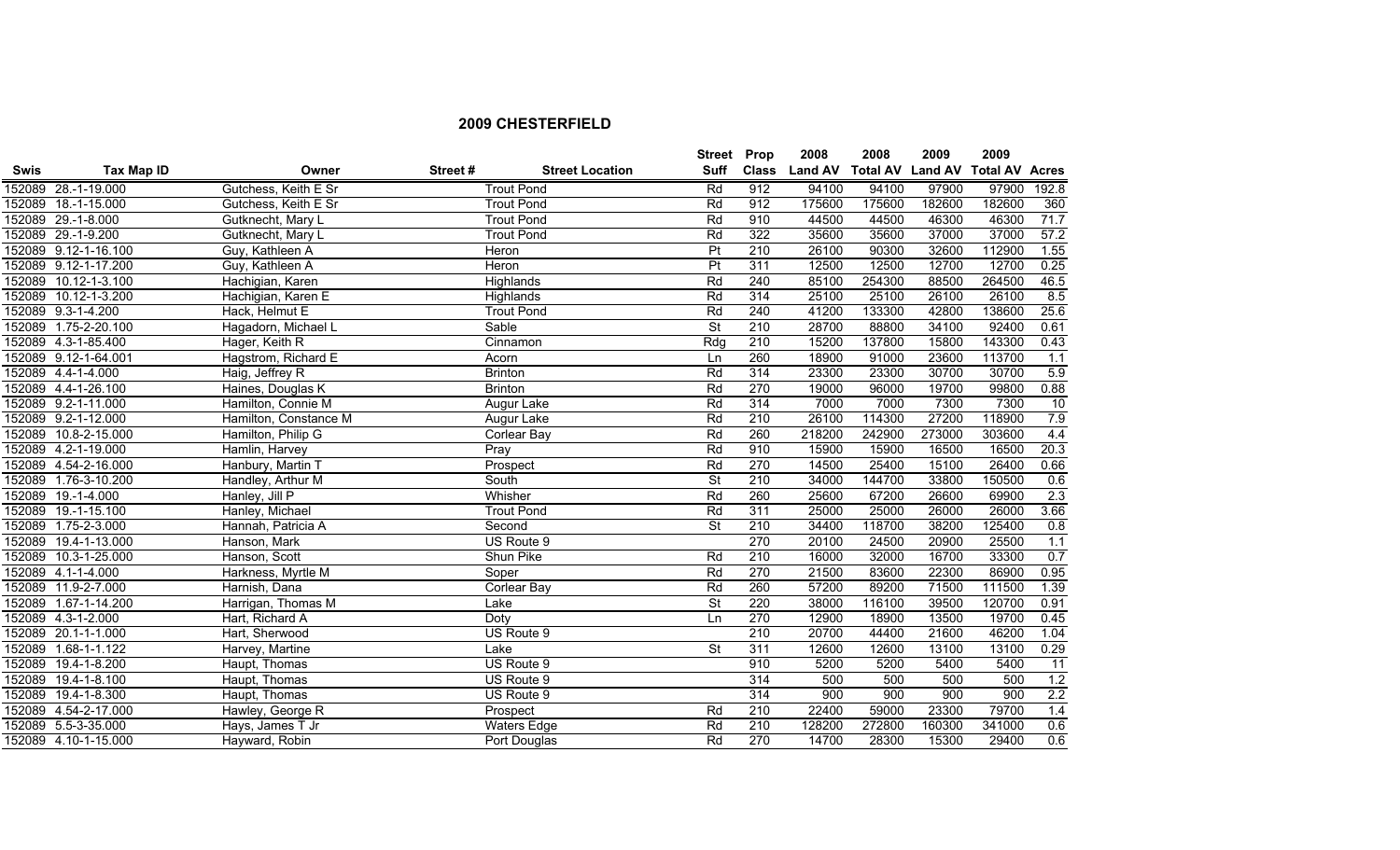|        |                      |                             |         |                        | <b>Street Prop</b>       |              | 2008           | 2008                    | 2009   | 2009                  |                  |
|--------|----------------------|-----------------------------|---------|------------------------|--------------------------|--------------|----------------|-------------------------|--------|-----------------------|------------------|
| Swis   | <b>Tax Map ID</b>    | Owner                       | Street# | <b>Street Location</b> | <b>Suff</b>              | <b>Class</b> | <b>Land AV</b> | <b>Total AV Land AV</b> |        | <b>Total AV Acres</b> |                  |
| 152089 | 1.4-1-11.110         | Heath, Robert V             |         | Giddings               | Rd                       | 314          | 19000          | 19000                   | 38400  | 38400                 | 6.12             |
| 152089 | 10.3-1-33.113        | Helvetia Estates Inc        |         | NYS Route 22           |                          | 322          | 23200          | 23200                   | 24100  | 24100                 | 13.97            |
|        | 152089 10.3-1-33.111 | Helvetia Estates Inc        |         | NYS Route 22           |                          | 210          | 25000          | 77400                   | 26000  | 80500                 | 2.77             |
|        | 152089 4.54-2-15.000 | Henderson, David W          |         | Prospect               | Rd                       | 210          | 25600          | 133400                  | 26600  | 138700                | $\overline{1.3}$ |
|        | 152089 4.1-1-14.000  | Hendren, Samuel C           |         | Mace Chasm             | Rd                       | 120          | 89300          | 177900                  | 92900  | 185000                | 112.5            |
|        | 152089 8.-1-4.100    | Herbst, Stephen W           |         | Green                  | <b>St</b>                | 270          | 51000          | 70600                   | 53000  | 73400                 | 44.52            |
|        | 152089 10.1-1-13.200 | Herringshaw, Irving J       |         | Lacy                   | Rd                       | 240          | 138300         | 235900                  | 143800 | 245300                | 158.1            |
|        | 152089 10.1-1-12.000 | Herringshaw, Irving J       |         | Lacy                   | Rd                       | 314          | 3000           | 3000                    | 3100   | 3100                  | 1.5              |
| 152089 | $1.75 - 1 - 1.100$   | Hetfield, John J            |         | North                  | $\overline{\mathsf{St}}$ | 210          | 46700          | 187900                  | 48600  | 195400                | 2.1              |
|        | 152089 4.16-2-28.000 | Hickey, William D           |         | Schuyler               | Rd                       | 210          | 145600         | 274500                  | 182000 | 262000                | 0.6              |
|        | 152089 4.20-4-14.000 | Higel, Judith R             |         | Corlear Bay            | Rd                       | 311          | 10100          | 10100                   | 10500  | 10500                 | 0.2              |
|        | 152089 4.20-3-7.100  | Higel, Judith R             |         | <b>Corlear Bay</b>     | Rd                       | 311          | 112400         | 112400                  | 203800 | 203800                | 0.71             |
| 152089 | 4.20-4-15.000        | Higel, Judith R             |         | Corlear Bay            | Rd                       | 311          | 10100          | 10100                   | 10500  | 10500                 | 0.2              |
| 152089 | 10.8-2-5.000         | Higgins, Marilyn            |         | Corlear Bay            | Rd                       | 260          | 220600         | 275500                  | 275700 | 344400                | 1.5              |
|        | 152089 10.3-1-10.100 | <b>Highland Forest LLC</b>  |         | Shun Pike              | Rd                       | 910          | 113000         | 113000                  | 117500 | 117500                | 254.3            |
|        | 152089 20.2-1-9.000  | <b>Highland Forests LLC</b> |         | Highlands              | Rd                       | 911          | 18500          | 18500                   | 19200  | 19200                 | 40               |
|        | 152089 20.2-1-11.000 | <b>Highland Forests LLC</b> |         | Highlands              | Rd                       | 911          | 5500           | 5500                    | 5700   | 5700                  | $\overline{8}$   |
|        | 152089 20.2-1-12.000 | <b>Highland Forests LLC</b> |         | Highlands              | Rd                       | 910          | 123500         | 123500                  | 128400 | 128400                | 165.9            |
|        | 152089 20.2-1-2.000  | <b>Highland Forests LLC</b> |         | Shun Pike              | Rd                       | 911          | 135100         | 135100                  | 140500 | 140500                | 225.4            |
|        | 152089 20.3-1-3.200  | <b>Highland Forests LLC</b> |         | NYS Route 22           |                          | 311          | 2800           | 2800                    | 2900   | 2900                  | 3.3              |
|        | 152089 20.2-1-3.000  | <b>Highland Forests LLC</b> |         | Highlands              | Rd                       | 911          | 47100          | 47100                   | 49000  | 49000                 | 77.2             |
|        | 152089 20.2-1-1.000  | <b>Highland Forests LLC</b> |         | Shun Pike              | Rd                       | 911          | 147300         | 147300                  | 153200 | 153200                | 201              |
|        | 152089 20.1-1-8.000  | <b>Highland Forests LLC</b> |         | Shun Pike              | Rd                       | 911          | 69600          | 69600                   | 72400  | 72400                 | 147.3            |
|        | 152089 20.1-1-14.000 | <b>Highland Forests LLC</b> |         | NYS Route 22           |                          | 911          | 109900         | 109900                  | 114300 | 114300                | 135              |
|        | 152089 10.16-1-8.000 | <b>Highland Forests LLC</b> |         | Highlands              | Rd                       | 911          | 23300          | 23300                   | 24200  | 24200                 | 7.8              |
|        | 152089 10.4-1-6.000  | <b>Highland Forests LLC</b> |         | Highlands              | Rd                       | 911          | 138800         | 138800                  | 144400 | 144400                | 293.9            |
|        | 152089 20.1-1-2.000  | <b>Highland Forests LLC</b> |         | NYS Route 22           |                          | 911          | 63700          | 63700                   | 66200  | 66200                 | $\overline{87}$  |
| 152089 | 10.20-1-6.000        | <b>Highland Forests LLC</b> |         | Highlands              | Rd                       | 311          | 700            | 700                     | 700    | 700                   | 0.2              |
|        | 152089 20.1-1-3.000  | <b>Highland Forests LLC</b> |         | NYS Route 22           |                          | 911          | 78700          | 78700                   | 81800  | 81800                 | 149              |
|        | 152089 20.1-1-4.000  | <b>Highland Forests LLC</b> |         | Shun Pike              | Rd                       | 911          | 110600         | 110600                  | 115000 | 115000                | 186.4            |
|        | 152089 20.1-1-15.000 | <b>Highland Forests LLC</b> |         | NYS Route 22           |                          | 911          | 22100          | 22100                   | 23000  | 23000                 | 30               |
| 152089 | 10.3-1-22.000        | <b>Highland Forests LLC</b> |         | NYS Route 22           |                          | 911          | 184100         | 184100                  | 191500 | 191500                | 226              |
| 152089 | 10.3-1-21.000        | <b>Highland Forests LLC</b> |         | Shun Pike              | Rd                       | 911          | 197200         | 197200                  | 205100 | 205100                | 270.9            |
| 152089 | 10.3-1-23.000        | <b>Highland Forests LLC</b> |         | Shun Pike              | Rd                       | 911          | 11600          | 11600                   | 12100  | 12100                 | 14.3             |
|        | 152089 20.1-1-5.000  | <b>Highland Forests LLC</b> |         | Shun Pike              | Rd                       | 911          | 68700          | 68700                   | 71400  | 71400                 | 93.7             |
|        | 152089 20.1-1-6.000  | <b>Highland Forests LLC</b> |         | Shun Pike              | Rd                       | 911          | 104300         | 104300                  | 108500 | 108500                | 221.2            |
|        | 152089 20.1-1-9.000  | <b>Highland Forests LLC</b> |         | Shun Pike              | Rd                       | 911          | 3700           | 3700                    | 3800   | 3800                  | 8                |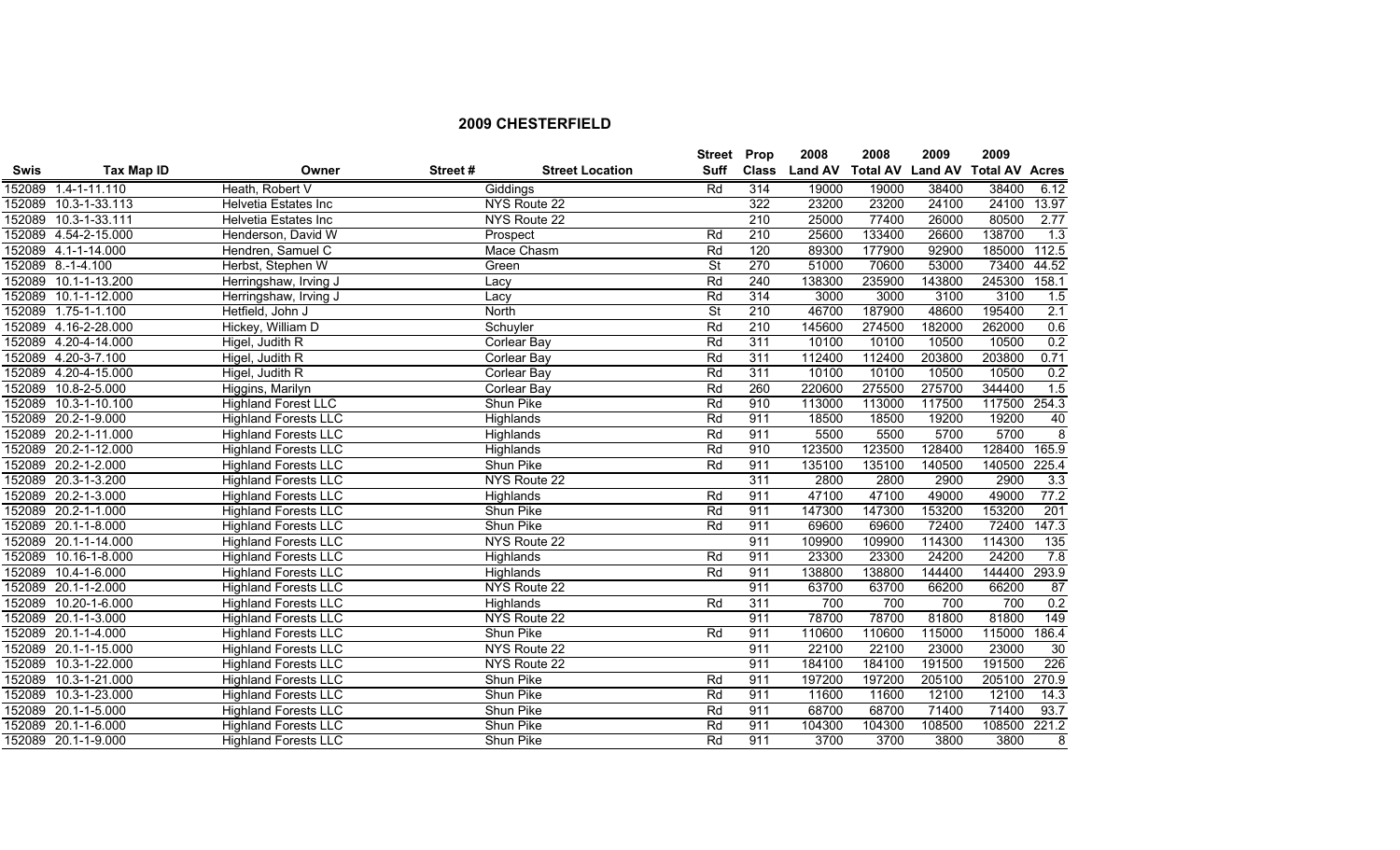|             |                       |                             |          |                        |                          | Street Prop  | 2008           | 2008   | 2009   | 2009                                   |                |
|-------------|-----------------------|-----------------------------|----------|------------------------|--------------------------|--------------|----------------|--------|--------|----------------------------------------|----------------|
| <b>Swis</b> | <b>Tax Map ID</b>     | Owner                       | Street # | <b>Street Location</b> | Suff                     | <b>Class</b> | <b>Land AV</b> |        |        | <b>Total AV Land AV Total AV Acres</b> |                |
|             | 152089 20.1-1-10.100  | <b>Highland Forests LLC</b> |          | NYS Route 22           |                          | 911          | 34700          | 34700  | 36100  | 36100                                  | 42.5           |
|             | 152089 20.1-1-12.000  | <b>Highland Forests LLC</b> |          | <b>NYS Route 22</b>    |                          | 911          | 167900         | 167900 | 174600 | 174600                                 | 300            |
|             | 152089 10.3-1-20.000  | <b>Highland Forests LLC</b> |          | Shun Pike              | Rd                       | 911          | 51500          | 51500  | 53600  | 53600                                  | 82.9           |
|             | 152089 4.53-3-11.102  | Hilchey, Nikki              |          | White                  | $\overline{\mathsf{St}}$ | 210          | 22700          | 76700  | 23600  | 79800                                  | 1.2            |
|             | 152089 10.12-2-14.000 | Hill, Gail FC               |          | <b>Corlear Bay</b>     | Rd                       | 311          | 155200         | 155200 | 204500 | 204500                                 | 2.4            |
|             | 152089 4.20-3-14.300  | Hinkey, Lawrence            |          | <b>Corlear Bay</b>     | Rd                       | 311          | 119500         | 119500 | 149400 | 149400                                 | 0.8            |
|             | 152089 4.20-3-14.100  | Hinkey, Lawrence A          |          | Corlear Bay            | Rd                       | 260          | 115900         | 172600 | 144900 | 215700                                 | 0.69           |
|             | 152089 8.-1-21.200    | Hoey, Laura B               |          | Green                  | $\overline{\mathsf{St}}$ | 210          | 23400          | 46500  | 24400  | 48400                                  | 2.4            |
|             | 152089 8.-1-21.130    | Hoey, Laura B               |          | Green                  | $\overline{\mathsf{St}}$ | 322          | 32300          | 32300  | 33600  | 33600                                  | 57.6           |
|             | 152089 8.-1-21.120    | Hoey, Laura B               |          | Green                  | $\overline{\mathsf{St}}$ | 240          | 35100          | 35100  | 36500  | 36500                                  | 45             |
|             | 152089 4.3-1-78.000   | Hoffert, Shelley            |          | Cinnamon               | Rdq                      | 210          | 15500          | 88400  | 16100  | 91900                                  | 0.43           |
|             | 152089 4.16-2-16.002  | Hohn, William W             |          | Schuyler               | Rd                       | 260          | 226900         | 344200 | 283600 | 430200                                 | 0.7            |
|             | 152089 4.2-1-16.200   | Hohwald, Walter             |          | Trembleau              | Rd                       | 240          | 47700          | 311500 | 48000  | 327600                                 | 26.55          |
|             | 152089 10.12-1-8.000  | Hooker, Sharra L            |          | Highlands              | Rd                       | 240          | 46100          | 92200  | 48000  | 95900                                  | 12.9           |
|             | 152089 4.20-3-13.112  | Hoose, Guy E                |          | Kessel                 | Park                     | 210          | 133800         | 197600 | 166800 | 247000                                 | 0.4            |
|             | 152089 8.-1-13.120    | Horton, Kenneth             |          | <b>Trout Pond</b>      | Rd                       | 260          | 47700          | 59500  | 49600  | 61900                                  | 14.04          |
|             | 152089 1.84-2-2.000   | Houde, Gerard J             |          | NYS Route 373          |                          | 210          | 29900          | 100400 | 38700  | 104400                                 | 0.82           |
|             | 152089 9.8-1-1.000    | Houk, Curtis J              |          | <b>Nichols</b>         | Rd                       | 260          | 78900          | 106700 | 98600  | 140300                                 | 2.94           |
|             | 152089 10.1-1-33.200  | Howard, Glenn W             |          | Whip-Linc              | Ln                       | 311          | 7800           | 7800   | 8100   | 8100                                   | 0.74           |
|             | 152089 10.1-1-35.200  | Howard, Gordon E            |          | Whip-Linc              | Ln                       | 311          | 39100          | 39100  | 48900  | 48900                                  | $\overline{2}$ |
|             | 152089 11.9-1-19.000  | Howard, Norman J            |          | Evans                  | Rd                       | 260          | 115600         | 170800 | 144500 | 213500                                 | 0.6            |
|             | 152089 10.1-1-34.200  | Howard, Thelma              |          | Whip-Linc              | Ln                       | 210          | 64900          | 101200 | 81100  | 126000                                 | 2.1            |
|             | 152089 10.1-1-34.100  | Howard, Thelma E            |          | Whip-Linc              | Ln                       | 260          | 76200          | 108400 | 79200  | 112700                                 | 5.6            |
|             | 152089 10.1-1-30.220  | Howard, Thelma E            |          | Whip-Linc              | Ln                       | 314          | 300            | 300    | 300    | 300                                    | 0.2            |
|             | 152089 10.1-1-30.210  | Howard, Thelma E            |          | Whip-Linc              | Ln                       | 314          | 700            | 700    | 700    | 700                                    | 0.3            |
|             | 152089 10.1-2-2.000   | Huber, Mary A               |          | US Route 9             |                          | 311          | 3600           | 3600   | 3700   | 3700                                   | 1.79           |
|             | 152089 10.1-2-1.200   | Huber, Mary A               |          | US Route 9             |                          | 311          | 6400           | 6400   | 6700   | 6700                                   | 7.84           |
|             | 152089 9.4-1-5.200    | Hues, Fred J                |          | Frontage               | Rd                       | 240          | 67900          | 140100 | 70600  | 145700                                 | 58.2           |
|             | 152089 4.10-1-2.000   | Hues, Robert K              |          | Mace Chasm             | Rd                       | 140          | 118800         | 161700 | 123600 | 161700                                 | 139.9          |
|             | 152089 9.12-1-19.000  | Hull, David A               |          | Heron                  | P <sub>t</sub>           | 210          | 101400         | 189100 | 115800 | 236400                                 | 0.7            |
|             | 152089 9.12-1-15.000  | Hull, David A               |          | Acorn                  | Ln                       | 314          | 16000          | 16000  | 16600  | 16600                                  | 1.1            |
|             | 152089 4.2-3-2.200    | Hunter, John A              |          | Soper                  | Rd                       | 311          | 18500          | 18500  | 19200  | 19200                                  | 5.37           |
|             | 152089 8.-1-13.130    | Hunter, John A              |          | <b>Trout Pond</b>      | Rd                       | 210          | 27700          | 118400 | 28800  | 123100                                 | 5.22           |
|             | 152089 4.1-2-9.210    | Hunter, John A              |          | Soper                  | Rd                       | 311          |                |        | 26000  | 26000                                  | 6.01           |
|             | 152089 4.1-2-9.220    | Hunter, John A              |          | Soper                  | Rd                       | 311          |                |        | 24700  | 24700                                  | 5.4            |
|             | 152089 4.1-1-18.000   | Hurd, Philip L              |          | Mace Chasm             | Rd                       | 210          | 31300          | 110100 | 32500  | 114500                                 | 5.1            |
|             | 152089 4.2-1-1.200    | Hurd, Philip L              |          | Mace Chasm             | Rd                       | 311          | 7500           | 7500   | 7800   | 7800                                   | 4.5            |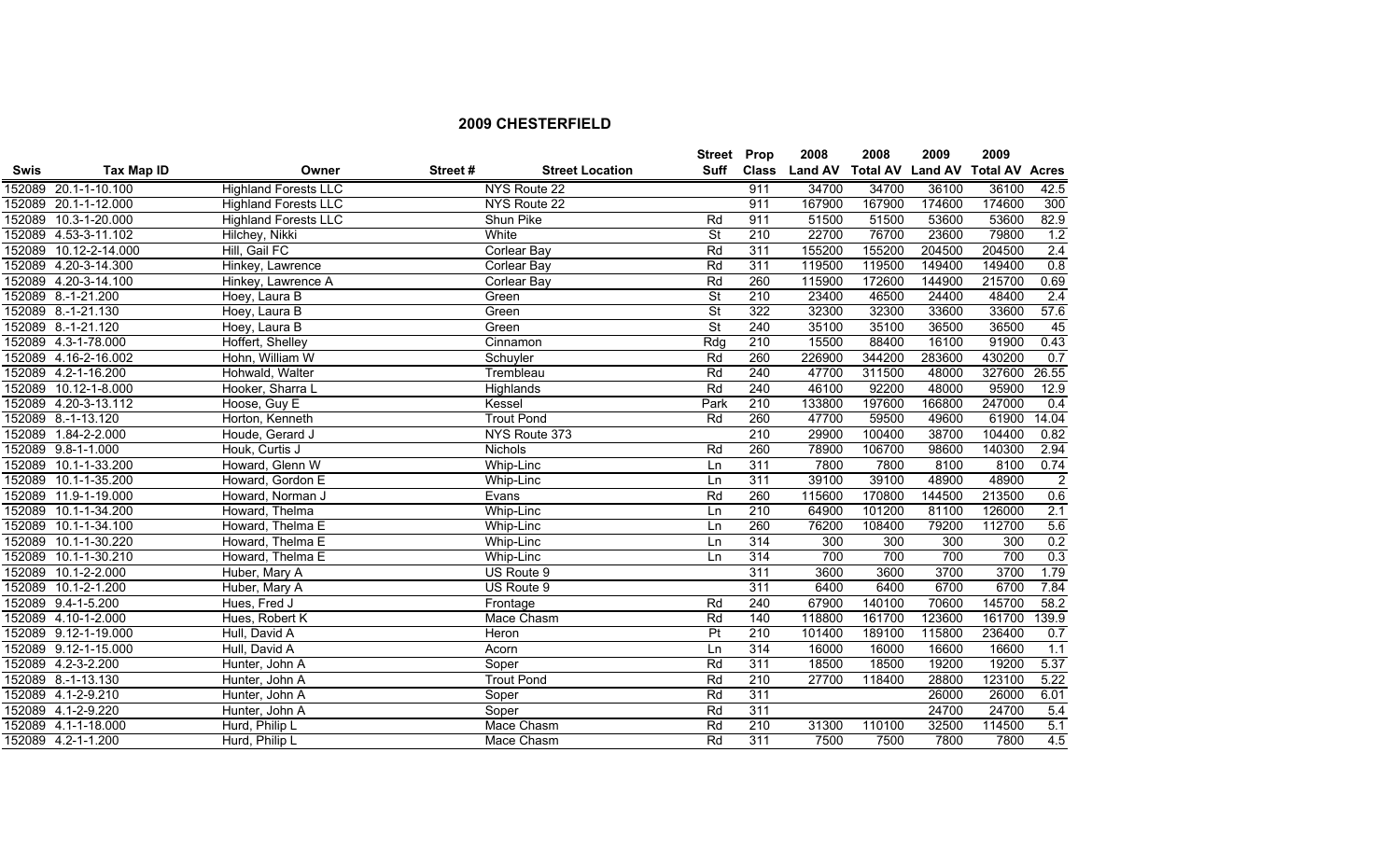|             |                            |                            |         |                        | <b>Street</b> | Prop         | 2008           | 2008                    | 2009   | 2009                  |                 |
|-------------|----------------------------|----------------------------|---------|------------------------|---------------|--------------|----------------|-------------------------|--------|-----------------------|-----------------|
| <b>Swis</b> | Tax Map ID                 | Owner                      | Street# | <b>Street Location</b> | <b>Suff</b>   | <b>Class</b> | <b>Land AV</b> | <b>Total AV Land AV</b> |        | <b>Total AV Acres</b> |                 |
|             | 152089 4.1-1-10.200        | Hurd, Philip L             |         | Mace Chasm             | Rd            | 311          | 7400           | 7400                    | 7700   | 7700                  | 4.4             |
|             | 152089 1.75-3-5.000        | Hutchison, Taylor          |         | <b>Bolivar</b>         | <b>St</b>     | 260          | 27500          | 57200                   | 33800  | 62200                 | 0.6             |
|             | 152089 4.3-1-76.000        | International Garnet Inc   |         | <b>Industrial Park</b> | Rd            | 710          | 77600          | 205400                  | 80700  | 213600                | 5.71            |
| 152089      | 10.8-1-9.000               | Irving, Joan               |         | Highlands              | Rd            | 210          | 38600          | 150800                  | 40100  | 156800                | 1.49            |
| 152089      | 10.2-1-5.000               | Ivanits, Laszlo P          |         | Highlands              | Rd            | 240          | 57000          | 138500                  | 59200  | 214800                | 10.3            |
| 152089      | 1.68-1-1.110               | Jakubowski, Roger          |         | Lake                   | <b>St</b>     | 314          | 21000          | 21000                   | 21800  | 21800                 | 0.36            |
| 152089      | 4.20-3-13.140              | Jandreau, Terry L          |         | Kessel                 | Park          | 260          | 177900         | 364100                  | 164400 | 398800                | 0.46            |
| 152089      | 4.20-4-9.000               | Janoreau, Terry L          |         | Corlear Bay            | Rd            | 210          | 34800          | 59500                   | 36200  | 61900                 | 1.07            |
| 152089      | $4.10 - 1 - 8.200$         | Jarvis, Olinda A           |         | Port Douglas           | Rd            | 210          | 31800          | 161900                  | 33100  | 168400                | 5.14            |
| 152089      | 11.9-1-7.000               | Jeffrey, Richard R         |         | Little Sandy           | Rd            | 260          | 28400          | 79700                   | 29500  | 82900                 | 0.5             |
| 152089      | 11.9-1-18.000              | Jeffrey, Robert L Jr       |         | Easton                 | Rd            | 260          | 45800          | 95000                   | 47600  | 98800                 | 1.8             |
| 152089      | 4.16-2-26.000              | JL Northstar LLC           |         | Schuyler               | Rd            | 323          | 22900          | 22900                   | 34300  | 34300                 | 1.7             |
| 152089      | $4.16 - 1 - 2.000$         | JL Northstar LLC           |         | Schuyler               | Rd            | 322          | 18300          | 18300                   | 24300  | 24300                 | 21.7            |
| 152089      | 9.3-1-7.000                | Johansen Resources Inc     |         | Smith                  | Rd            | 912          | 77700          | 77700                   | 80800  | 80800                 | 125             |
| 152089      | 19.2-1-12.000              | Johanson Clintonville Inc  |         | US Route 9             |               | 912          | 126800         | 126800                  | 131900 | 131900                | 213.4           |
|             | 152089 9.3-1-16.000        | Johanson Clintonville Inc  |         | Smith                  | Rd            | 912          | 112400         | 112400                  | 116900 | 116900                | 180.8           |
|             | 152089 9.4-1-9.000         | Johanson Clintonville Inc  |         | Frontage               | Rd            | 910          | 13900          | 13900                   | 14500  | 14500                 | $\overline{17}$ |
| 152089      | 19.2-1-10.000              | Johanson Clintonville Inc  |         | US Route 9             |               | 912          | 11800          | 11800                   | 12300  | 12300                 | 14.6            |
| 152089      | 19.2-1-9.000               | Johanson Clintonville Inc  |         | Smith                  | Rd            | 912          | 36100          | 36100                   | 37500  | 37500                 | 44.3            |
| 152089      | 19.2-1-3.000               | Johanson Clintonville Inc  |         | Smith                  | Rd            | 912          | 99400          | 99400                   | 103400 | 103400                | 203.7           |
| 152089      | 19.2-1-4.000               | Johanson Clintonville Inc  |         | Smith                  | Rd            | 912          | 102300         | 102300                  | 106400 | 106400                | 208.6           |
| 152089      | 19.2-1-5.000               | Johanson Clintonville Inc  |         | Smith                  | Rd            | 912          | 136800         | 136800                  | 142300 | 142300                | 16.1            |
| 152089      | 19.2-1-6.000               | Johanson Clintonville Inc  |         | Smith                  | Rd            | 912          | 184600         | 184600                  | 192000 | 192000                | 66.7            |
| 152089      | 19.2-1-8.000               | Johanson Clintonville Inc  |         | Smith                  | Rd            | 912          | 48100          | 48100                   | 50000  | 50000                 | 98.5            |
|             | 152089 9.4-1-12.000        | Johanson Resources Inc     |         | Smith                  | Rd            | 912          | 136600         | 136600                  | 142100 | 142100                | 219.6           |
|             | 152089 9.3-1-17.000        | Johanson Resources Inc     |         | Smith                  | Rd            | 912          | 15800          | 15800                   | 16400  | 16400                 | 25.4            |
|             | 152089 9.4-1-11.000        | Johanson Resources Inc     |         | Smith                  | Rd            | 912          | 117600         | 117600                  | 122300 | 122300                | 189.2           |
| 152089      | $9.3 - 1 - 18.000$         | Johanson Resources Inc     |         | Smith                  | Rd            | 912          | 54200          | 54200                   | 56400  | 56400                 | 70.3            |
| 152089      | 19.2-1-1.000               | Johanson Resources Inc     |         | Smith                  | Rd            | 912          | 97600          | 97600                   | 101500 | 101500                | 200             |
| 152089      | $19.2 - 1 - 2.000$         | Johanson Resources Inc     |         | Smith                  | Rd            | 912          | 100500         | 100500                  | 104500 | 104500                | 206.1           |
|             | 152089 9.3-1-19.000        | Johanson Resources Inc     |         | Smith                  | Rd            | 912          | 124400         | 124400                  | 129400 | 129400                | 200             |
| 152089      | $\overline{19.}$ -1-19.000 | Johanson Resources Inc     |         | <b>Trout Pond</b>      | Rd            | 912          | 51300          | 51300                   | 53400  | 53400                 | 108.8           |
| 152089      | 19.-1-21.000               | Johanson Resources Inc     |         | <b>Trout Pond</b>      | Rd            | 912          | 108200         | 108200                  | 112500 | 112500                | 221.8           |
| 152089      | 19.-1-20.000               | Johanson Resources Inc     |         | <b>Trout Pond</b>      | Rd            | 912          | 103000         | 103000                  | 107100 | 107100                | 211.3           |
|             | 152089 9.3-1-6.000         | Johanson Resources Inc     |         | LaMountain             | Rd            | 912          | 179500         | 179500                  | 186700 | 186700                | 288.7           |
|             | 152089 9.3-1-15.000        | Johanson, Clintonville Inc |         | Dog Hill               | Rd            | 912          | 120900         | 120900                  | 125700 | 125700                | 194.3           |
|             | 152089 9.4-1-4.000         | Johanson, Eric             |         | Frontage               | Rd            | 912          | 117000         | 117000                  | 121700 | 121700                | 188             |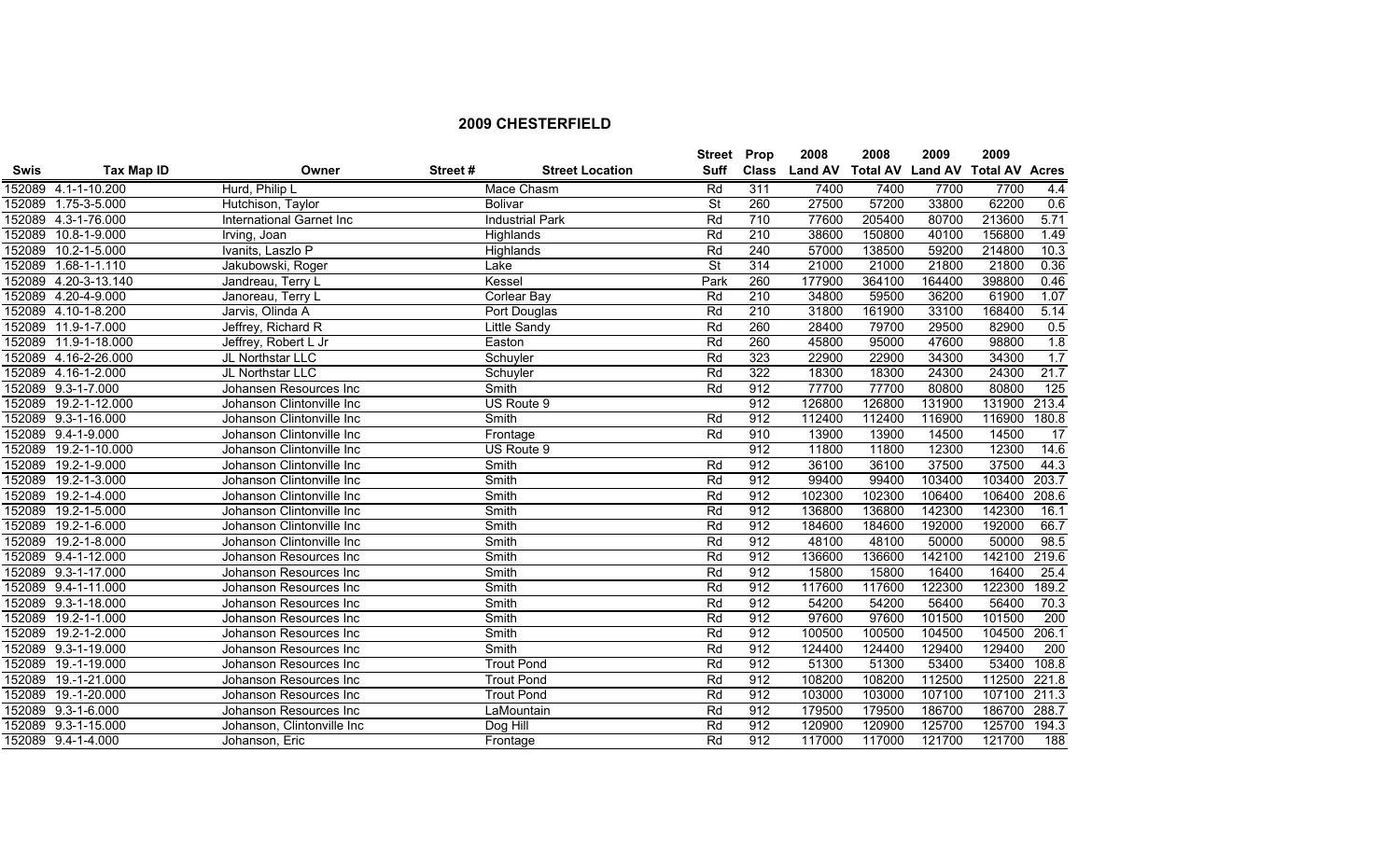|             |                      |                              |         |                        | <b>Street Prop</b>       |                  | 2008           | 2008   | 2009   | 2009                            |                  |
|-------------|----------------------|------------------------------|---------|------------------------|--------------------------|------------------|----------------|--------|--------|---------------------------------|------------------|
| <b>Swis</b> | Tax Map ID           | Owner                        | Street# | <b>Street Location</b> | <b>Suff</b>              | <b>Class</b>     | <b>Land AV</b> |        |        | Total AV Land AV Total AV Acres |                  |
|             | 152089 9.4-1-10.000  | Johanson, Eric               |         | Smith                  | Rd                       | 912              | 124400         | 124400 | 129400 | 129400                          | 200              |
|             | 152089 9.3-1-12.000  | Johanson, Eric N             |         | Dog Hill               | Rd                       | 240              | 78000          | 114900 | 81100  | 119500                          | 90.6             |
|             | 152089 9.3-1-24.000  | Johanson, Eric N             |         | Dog Hill               | Rd                       | 314              | 5600           | 5600   | 5800   | 5800                            | $\overline{7}$   |
|             | 152089 9.3-1-9.000   | Johanson, Eric N             |         | Dog Hill               | Rd                       | 314              | 13700          | 13700  | 14200  | 14200                           | $\overline{7}$   |
|             | 152089 19.2-1-11.000 | Johanson, Eric N             |         | US Route 9             |                          | 910              | 100000         | 100000 | 104000 | 104000                          | 136.5            |
|             | 152089 9.3-1-8.000   | Johanson, Eric N             |         | Dog Hill               | Rd                       | 912              | 54600          | 54600  | 56800  | 56800                           | $\overline{71}$  |
|             | 152089 9.3-1-10.000  | Johanson, Eric N             |         | Dog Hill               | Rd                       | 210              | 19400          | 51400  | 20200  | 53500                           | 0.9              |
|             | 152089 9.3-1-11.000  | Johanson, Eric N             |         | Dog Hill               | Rd                       | 260              | 31000          | 138500 | 32200  | 144000                          | 4.8              |
|             | 152089 4.4-1-18.122  | Johnson, H Keith             |         | Port Douglas           | Rd                       | 314              | 9300           | 9300   | 9700   | 9700                            | 0.34             |
|             | 152089 10.12-1-2.000 | Johnson, H Keith             |         | Highlands              | Rd                       | 270              | 35500          | 135500 | 36900  | 140400                          | 1.73             |
|             | 152089 10.12-1-9.000 | Johnson, Harry K             |         | Highlands              | Rd                       | 322              | 50100          | 50100  | 52100  | 52100                           | 50.9             |
|             | 152089 10.8-1-7.000  | Johnson, Joseph A            |         | Highlands              | Rd                       | 210              | 42700          | 158400 | 44400  | 164700                          | 1.35             |
|             | 152089 4.4-1-11.000  | Johnson, Keith H             |         | Port Douglas           | Rd                       | 210              | 47300          | 192900 | 49200  | 220600                          | 2.42             |
|             | 152089 11.9-1-3.000  | Johnson, Nancy H             |         | Little Sandy           | Rd                       | 260              | 126900         | 200300 | 158600 | 250400                          | 0.6              |
|             | 152089 9.1-1-24.000  | Johnson, Raymond N           |         | Cassidy                | Rd                       | 912              | 161100         | 161100 | 167500 | 167500                          | 259.5            |
|             | 152089 4.20-3-38.000 | Joncas, John H               |         | Schuyler               | Rd                       | 270              | 21700          | 48100  | 22600  | 50000                           | 0.3              |
|             | 152089 11.9-1-22.000 | Joslow Suzanne R             |         | Little Sandy           | Rd                       | 260              | 29000          | 77300  | 30200  | 80400                           | 0.6              |
|             | 152089 4.3-1-35.511  | Joy, Inger                   |         | Thompson               | Rd                       | 210              | 30400          | 135900 | 31600  | 141300                          | 6.2              |
|             | 152089 11.9-1-14.000 | Judd, Vanderveer J           |         | Nixie Bay              | Rd                       | 260              | 94700          | 158500 | 118400 | 198100                          | 0.7              |
|             | 152089 4.54-2-11.000 | Karkoski, Paul J             |         | Prospect               | Rd                       | 210              | 23100          | 93700  | 24000  | 97400                           | 1.1              |
|             | 152089 9.1-1-34.000  | Kaschak, Theodore            |         | Green                  | $\overline{\mathsf{St}}$ | 240              | 44000          | 191300 | 45800  | 199000                          | 36.44            |
|             | 152089 4.16-2-1.200  | Kasper, Robert J             |         | <b>Gilbert Cameron</b> | Ln                       | 210              | 118500         | 388200 | 148100 | 485500                          | $\overline{1.9}$ |
|             | 152089 10.1-1-28.000 | Kearney, Marilyn D           |         | US Route 9             |                          | 240              | 47300          | 173900 | 49200  | 180900                          | 29.1             |
|             | 152089 10.3-1-9.000  | Kearney, Marilyn D           |         | US Route 9             |                          | 910              | 94000          | 94000  | 97800  | 97800                           | 244              |
|             | 152089 10.1-1-4.110  | Kearney, Marilyn D           |         | US Route 9             |                          | 322              | 33900          | 33900  | 35300  | 35300                           | 18.6             |
|             | 152089 4.3-1-56.000  | Keeseville Memorial Post VFW |         | US Route 9             |                          | 534              | 33900          | 175500 | 35200  | 182500                          | 6.4              |
|             | 152089 10.8-2-1.220  | Kehn, Edward J Jr            |         | Corlear Bay            | Rd                       | 220              | 253200         | 390000 | 316500 | 487500                          | 2.31             |
|             | 152089 9.12-1-27.002 | Kelley, Barbara M            |         | <b>Clark</b>           | Rd                       | 260              | 53600          | 90400  | 67000  | 113000                          | 0.84             |
|             | 152089 9.12-1-63.000 | Kelley, William J            |         | Clark                  | Rd                       | 260              | 55600          | 74200  | 69500  | 91200                           | 0.44             |
|             | 152089 4.14-1-10.000 | Kelley, William J            |         | Port Douglas           | Rd                       | 321              | 25800          | 25800  | 26800  | 26800                           | 27.92            |
|             | 152089 4.3-1-77.000  | Keymel, John M               |         | Cinnamon               | Rdq                      | 210              | 15400          | 115000 | 16000  | 119600                          | 0.43             |
|             | 152089 1.67-1-5.200  | Kheirallah, Blanche          |         | Lake                   | $\overline{\mathsf{St}}$ | 260              | 35200          | 48000  | 36600  | 49900                           | 1.5              |
|             | 152089 4.4-1-2.000   | Kilbourn, Donald             |         | <b>Brinton</b>         | Rd                       | 314              | 26100          | 26100  | 27100  | 27100                           | 7.3              |
|             | 152089 4.4-1-3.100   | Kilbourn, Donald R           |         | <b>Brinton</b>         | Rd                       | 240              | 31100          | 54000  | 32400  | 56200                           | 18.03            |
|             | 152089 10.12-2-7.000 | Kilbourne, Diane             |         | Easton                 | Rd                       | 260              | 31900          | 84000  | 33200  | 87400                           | 0.8              |
|             | 152089 11.9-2-3.000  | Kilbourne, Lincoln F         |         | Corlear Bay            | Rd                       | 314              | 88800          | 88800  | 111100 | 111100                          | 4.63             |
|             | 152089 10.20-2-1.000 | Kilbourne, Lincoln F         |         | Highlands              | Rd                       | $\overline{314}$ | 1600           | 1600   | 1700   | 1700                            | 8.7              |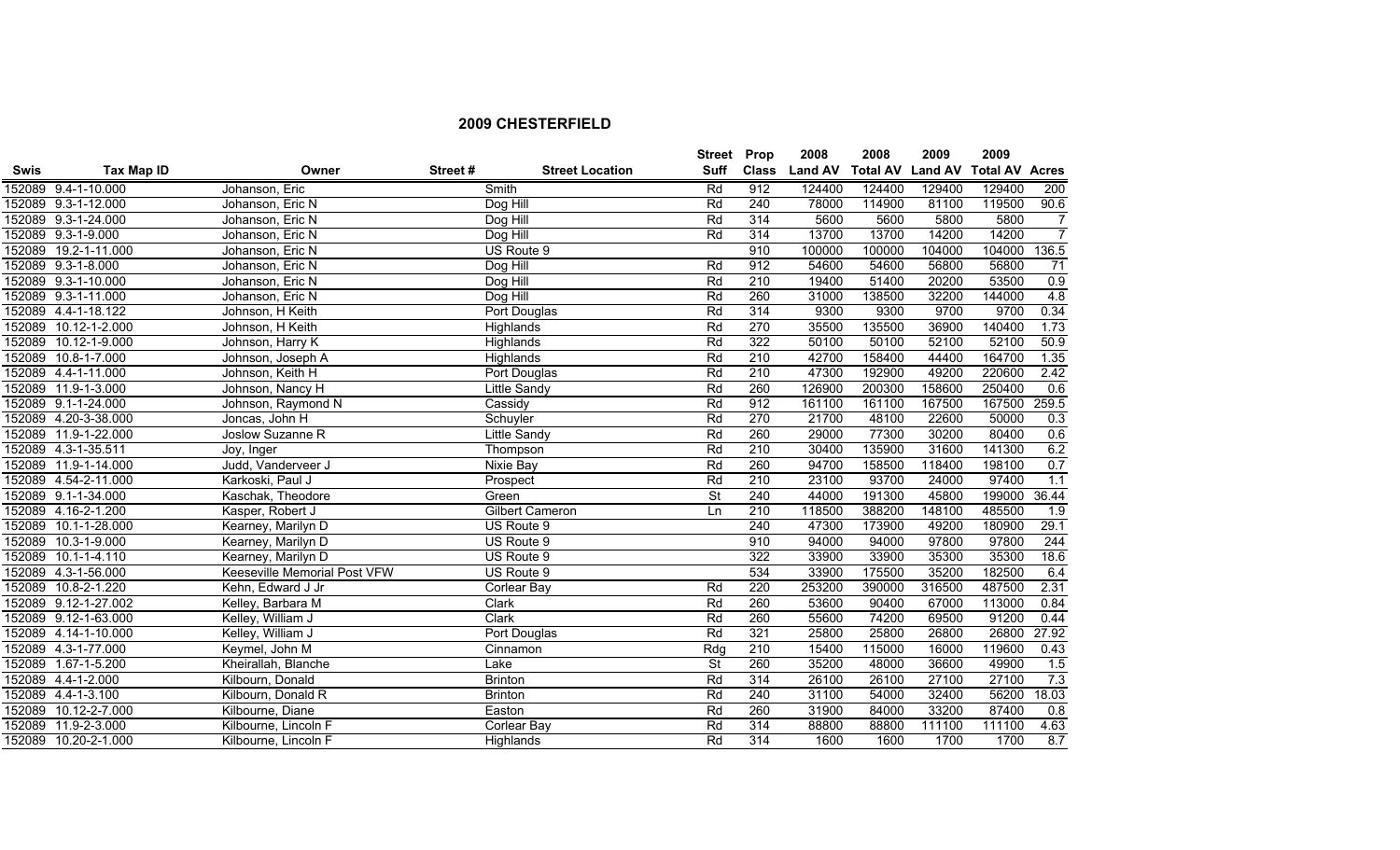|             |                      |                         |         |                        | Street Prop              |              | 2008           | 2008            | 2009           | 2009                  |                |
|-------------|----------------------|-------------------------|---------|------------------------|--------------------------|--------------|----------------|-----------------|----------------|-----------------------|----------------|
| <b>Swis</b> | <b>Tax Map ID</b>    | Owner                   | Street# | <b>Street Location</b> | Suff                     | <b>Class</b> | <b>Land AV</b> | <b>Total AV</b> | <b>Land AV</b> | <b>Total AV Acres</b> |                |
|             | 152089 11.9-2-1.000  | Kilbourne, Lincoln F    | 22      | Lindsay                | Dr                       | 260          | 242000         | 297200          | 302500         | 371500                | 3.67           |
|             | 152089 10.20-1-1.100 | Kilbourne, Lincoln F    |         | Highlands              | Rd                       | 910          | 134700         | 134700          | 140100         | 140100                | 350            |
|             | 152089 10.16-1-4.000 | Kilbourne, Lincoln F    |         | Highlands              | Rd                       | 323          | 26200          | 26200           | 1600           | 1600                  | 0.76           |
|             | 152089 1.4-1-10.200  | Kilburn, Edward I       |         | <b>Back</b>            | Rd                       | 311          |                |                 | 25300          | 25300                 | 3.21           |
|             | 152089 4.16-2-8.000  | King, Robert E          |         | Schuyler               | Rd                       | 210          | 127400         | 182600          | 159200         | 228200                | 0.5            |
|             | 152089 10.1-1-9.000  | King, Robert E          |         | Mace Chasm             | Rd                       | 151          | 101000         | 184600          | 105100         | 192000                | 50             |
|             | 152089 10.1-1-26.000 | King, Robert E          |         | Mace Chasm             | Rd                       | 446          | 100600         | 338900          | 104700         | 352500                | 51.6           |
|             | 152089 4.3-1-86.000  | King, Todd M            |         | Cinnamon               | Rdg                      | 210          | 15900          | 84100           | 16600          | 87500                 | 0.48           |
|             | 152089 8.-1-2.000    | Kinsman, Robert A Sr    |         | Green                  | $\overline{\mathsf{St}}$ | 270          | 22600          | 27400           | 23500          | 28500                 | 2.5            |
|             | 152089 9.12-1-3.000  | Kirlin, Rev Louis       |         | Augur Lake             | Rd                       | 260          | 8900           | 21200           | 14400          | 30000                 | 0.2            |
|             | 152089 4.20-4-12.000 | Kirsch, Thomas          |         | <b>Corlear Bay</b>     | Rd                       | 311          | 7200           | 7200            | 7500           | 7500                  | 0.13           |
|             | 152089 4.20-4-10.000 | Kirsch, Thomas          |         | <b>Corlear Bay</b>     | Rd                       | 311          | 12100          | 12100           | 12600          | 12600                 | 0.25           |
|             | 152089 4.20-4-11.000 | Kirsch, Thomas R        |         | <b>Corlear Bay</b>     | Rd                       | 210          | 17000          | 80700           | 17700          | 83900                 | 0.1            |
|             | 152089 10.3-2-2.000  | Kis David               |         | US Route 9             |                          | 314          | 11600          | 11600           | 12100          | 12100                 | 6.83           |
|             | 152089 10.3-1-7.220  | Kis, David              |         | US Route 9             |                          | 210          | 24300          | 84200           | 25300          | 87600                 | $\overline{2}$ |
|             | 152089 10.3-1-3.200  | Kis, David              |         | US Route 9             |                          | 432          | 40000          | 276200          | 41600          | 287200                | 1.12           |
|             | 152089 10.3-1-3.100  | Kis, David              |         | US Route 9             |                          | 415          | 36600          | 192900          | 38000          | 200600                | 1.2            |
|             | 152089 3.4-1-1.000   | Klein, Hans A           |         | Dugway                 | Rd                       | 323          | 38200          | 38200           | 39700          | 39700                 | 32.25          |
|             | 152089 9.12-1-21.000 | Klopfer, Mary K         |         | Acorn                  | Ln                       | 260          | 77500          | 119500          | 96900          | 149400                | 0.47           |
|             | 152089 4.4-1-9.000   | Knappmiller, Leonard V  |         | Port Douglas           | Rd                       | 441          | 269700         | 269700          | 280500         | 280500                | 70.1           |
|             | 152089 10.1-1-4.120  | Knight, Andrea L        |         | Mace Chasm             | Rd                       | 210          | 35300          | 95000           | 36700          | 98800                 | 7.68           |
|             | 152089 10.3-1-8.200  | Knight, Douglas O       |         | US Route 9             |                          | 910          | 26200          | 26200           | 27200          | 27200                 | 47.4           |
|             | 152089 10.1-1-4.200  | Knight, Douglas O       |         | Mace Chasm             | Rd                       | 210          | 27600          | 93300           | 28700          | 97000                 | $\overline{4}$ |
|             | 152089 9.12-1-56.000 | Knoche, John B          |         | Clark                  | Rd                       | 260          | 107300         | 138900          | 134100         | 173600                | 0.9            |
|             | 152089 9.12-1-45.000 | Knott, Paul             |         | Glomann                | Rd                       | 260          | 12000          | 47300           | 15000          | 59100                 | 0.2            |
|             | 152089 4.53-3-29.002 | Kolonski, Harry         |         | White                  | <b>St</b>                | 210          | 15800          | 56300           | 16500          | 58600                 | 0.6            |
|             | 152089 4.3-1-58.000  | Korn Property Mgmnt Inc |         | US Route 9             |                          | 416          | 96200          | 267400          | 100100         | 320100                | 3.5            |
|             | 152089 4.3-1-59.000  | Korn Property Mgmnt Inc |         | US Route 9             |                          | 311          | 11200          | 11200           | 11600          | 11600                 | 0.76           |
|             | 152089 1.4-1-13.200  | Kramer, Richard L       |         | Villa                  | Ln                       | 240          | 46700          | 128200          | 48500          | 133300                | 10.13          |
|             | 152089 9.12-1-4.000  | Kramer, Thomas A        |         | Augur Lake             | Rd                       | 260          | 81800          | 121200          | 102300         | 151500                | 3              |
|             | 152089 9.3-1-3.000   | Kravitz, Kenneth G      |         | <b>Trout Pond</b>      | Rd                       | 210          | 29000          | 53400           | 30100          | 74700                 | 6              |
|             | 152089 9.3-1-23.200  | Kroder, Michael D       |         | <b>Trout Pond</b>      | Rd                       | 323          | 27000          | 27000           | 28100          | 28100                 | 17.3           |
|             | 152089 1.3-1-2.000   | Krohn, John W           |         | Giddings               | Rd                       | 322          | 44000          | 44000           | 45800          | 45800                 | 35.6           |
|             | 152089 3.4-1-2.220   | Kubista, Ralph J        |         | Dugway                 | Rd                       | 311          | 24400          | 24400           | 25400          | 25400                 | 7.6            |
|             | 152089 10.1-1-8.000  | Kunkel, George          |         | US Route 9             |                          | 240          | 148300         | 210600          | 154200         | 219000                | 123.8          |
|             | 152089 5.5-3-13.000  | Kurz, James S           |         | <b>Waters Edge</b>     | Rd                       | 210          | 121300         | 306800          | 151600         | 383500                | 0.5            |
|             | 152089 4.20-3-34.000 | Kurzhals, John T        |         | <b>Corlear Bay</b>     | Rd                       | 210          | 183900         | 214400          | 191300         | 223000                | $\overline{3}$ |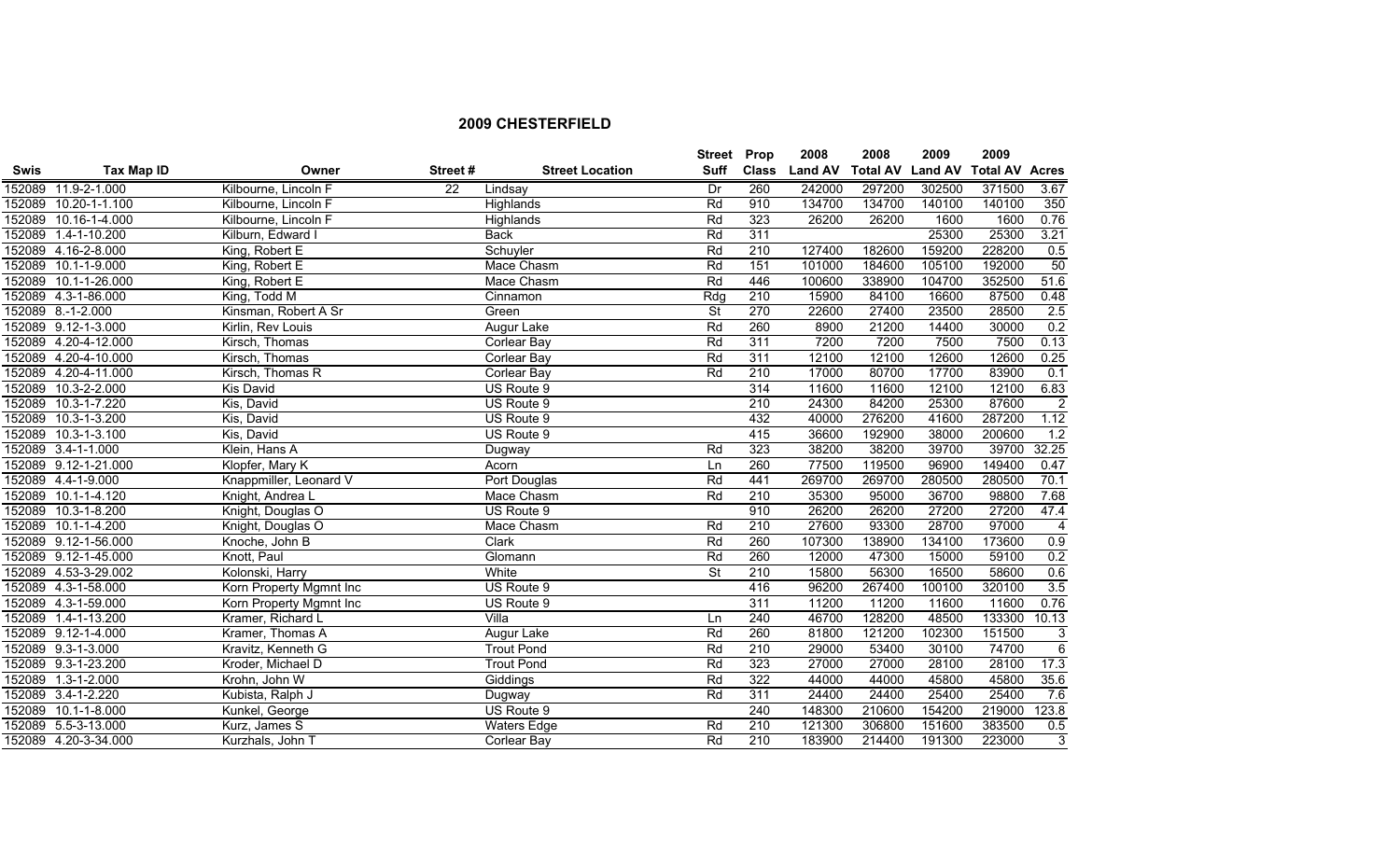|             |                      |                              |         |                        | Street Prop              |              | 2008           | 2008                    | 2009   | 2009                  |                |
|-------------|----------------------|------------------------------|---------|------------------------|--------------------------|--------------|----------------|-------------------------|--------|-----------------------|----------------|
| <b>Swis</b> | Tax Map ID           | Owner                        | Street# | <b>Street Location</b> | Suff                     | <b>Class</b> | <b>Land AV</b> | <b>Total AV Land AV</b> |        | <b>Total AV Acres</b> |                |
|             | 152089 8.-1-9.100    | Kusalonis, Joseph W          |         | Green                  | <b>St</b>                | 210          | 24700          | 40900                   | 25700  | 42500                 | 3.27           |
|             | 152089 4.3-1-13.000  | Kusalonis, Leo S             |         | Hollywood              | Ave                      | 270          | 9500           | 32200                   | 9900   | 33500                 | 0.2            |
|             | 152089 4.3-1-12.000  | Kusalonis, Lewis J           |         | Hollywood              | Ave                      | 210          | 11700          | 29400                   | 12200  | 30600                 | 0.3            |
|             | 152089 1.75-3-2.112  | LaBounty, Patricia           |         | Sable                  | $\overline{\mathsf{St}}$ | 311          | 16300          | 16300                   | 23000  | 23000                 | 0.47           |
|             | 152089 9.2-1-18.100  | LaBounty, Patricia R         |         | Augur Lake             | Rd                       | 910          | 34200          | 34200                   | 35600  | 35600                 | 55.1           |
|             | 152089 4.54-2-14.000 | LaBounty, Robert E           |         | Prospect               | Rd                       | 210          | 19000          | 102600                  | 19800  | 106700                | 0.7            |
|             | 152089 4.3-1-7.000   | LaBounty, Susan P            |         | <b>Augur Lake</b>      | Rd                       | 210          | 21200          | 53700                   | 22000  | 55800                 | $\overline{1}$ |
|             | 152089 1.75-3-6.000  | LaChaunce, Norma B           |         | Second                 | $\overline{\mathsf{St}}$ | 210          | 30200          | 95800                   | 33800  | 102000                | 0.6            |
| 152089      | $10.1 - 1 - 2.200$   | Lacy, John E                 |         | Robare                 | Rd                       | 270          |                |                         | 24100  | 24100                 | 1.89           |
| 152089      | $10.1 - 1 - 2.100$   | Lacy, Peter J                |         | Mace Chasm             | Rd                       | 270          |                |                         | 29600  | 137000                | 8.95           |
| 152089      | $1.3 - 1 - 6.000$    | LaDieu, Kathleen             |         | Giddings               | Rd                       | 210          | 27100          | 67300                   | 28200  | 70000                 | 3.8            |
| 152089      | 10.1-1-27.002        | LaDuke, Daniel R             |         | Mace Chasm             | Rd                       | 240          | 49100          | 114100                  | 51100  | 118700                | 14.61          |
|             | 152089 10.8-2-1.212  | Ladwig, Christine A          |         | Corlear Bay            | Rd                       | 311          | 160900         | 160900                  | 201100 | 201100                | 1.41           |
|             | 152089 4.38-5-8.000  | LaFountain, David W          |         | Soper                  | Rd                       | 270          | 22200          | 81500                   | 23100  | 84800                 | 1.08           |
| 152089      | 10.20-1-5.000        | LaFountain, Mark D           |         | Highlands              | Rd                       | 210          | 59000          | 112400                  | 61400  | 130900                | 6.9            |
|             | 152089 4.53-3-25.024 | LaFountain, Nicholas         |         | Scott                  | Ln                       | 210          | 17300          | 57500                   | 17300  | 67900                 | 0.75           |
|             | 152089 1.75-1-18.000 | LaFountain, Ronald A         |         | Washington             | $\overline{\mathsf{St}}$ | 210          | 25700          | 75300                   | 26600  | 78300                 | 0.4            |
|             | 152089 20.2-1-10.000 | LaFountain, Shawn            |         | Highlands              | Rd                       | 240          | 54500          | 78300                   | 56600  | 83700                 | 75.8           |
|             | 152089 4.54-2-3.000  | LaFountain, Shawn T          |         | Chesterfield           | $\overline{\mathsf{St}}$ | 210          | 29500          | 194900                  | 30700  | 194900                | 3.5            |
|             | 152089 5.9-2-2.000   | Lagace, Jean                 |         | <b>Waters Edge</b>     | Rd                       | 260          | 131400         | 214500                  | 164200 | 250000                | 0.5            |
|             | 152089 1.76-3-5.002  | Lamar, Harmon T              |         | <b>Bolivar</b>         | St                       | 210          | 37800          | 137300                  | 40500  | 142800                | 0.9            |
|             | 152089 1.83-1-1.200  | Lamar, Kristi A              |         | South                  | $\overline{\mathsf{St}}$ | 270          | 37100          | 54600                   | 46300  | 60100                 | 1.95           |
|             | 152089 10.8-1-3.000  | Lamar, Thomas C              |         | Highlands              | Rd                       | 240          | 74800          | 272800                  | 77800  | 283700                | 29.5           |
|             | 152089 4.10-1-11.001 | LaMarche, Richard K          |         | Port Douglas           | Rd                       | 270          | 21500          | 48600                   | 22300  | 50500                 | 1.3            |
|             | 152089 1.67-1-3.000  | Lambert, Marie J             |         | Lake                   | $\overline{\mathsf{St}}$ | 311          | 19700          | 19700                   | 20500  | 20500                 | 0.3            |
|             | 152089 9.12-1-5.100  | LaMere, Angel M              |         | Augur Lake             | Rd                       | 260          | 67600          | 109200                  | 247000 | 290300                | 10.1           |
|             | 152089 4.1-1-2.200   | Lamere, David A              |         | Soper                  | Rd                       | 210          | 23700          | 104500                  | 24700  | 108700                | 1.14           |
|             | 152089 4.4-2-1.000   | LaMountain, Christopher T    |         | Highlands              | Rd                       | 322          |                |                         | 43000  | 43000                 | 34.56          |
|             | 152089 4.4-2-3.100   | Lamountain, Walter E         |         | Highlands              | Rd                       | 240          |                |                         | 29900  | 121600                | 3.43           |
|             | 152089 4.4-2-3.200   | Lamountain, Walter E         |         | Highlands              | Rd                       | 240          |                |                         | 37100  | 37100                 | 5.89           |
|             | 152089 4.4-2-3.300   | Lamountain, Walter E         |         | Highlands              | Rd                       | 240          |                |                         | 37100  | 37100                 | 5.89           |
| 152089      | 10.8-1-2.000         | Landis, Walter J             |         | Highlands              | Rd                       | 260          | 27500          | 27500                   | 28600  | 64000                 | 29.1           |
|             | 152089 4.20-3-27.000 | Landis, Walter J             |         | Corlear Bay            | Rd                       | 311          | 14800          | 14800                   | 15200  | 15200                 | 0.2            |
|             | 152089 4.20-3-26.200 | Landis, Walter J             |         | Corlear Bay            | Rd                       | 311          | 14300          | 14300                   | 24100  | 24100                 | 0.35           |
|             | 152089 20.1-1-7.002  | Landscape Real Estate HId LP |         | US Route 9             |                          | 910          | 253200         | 253200                  | 263300 | 263300                | 512            |
|             | 152089 4.4-1-30.100  | LaPerle, Philippe T          |         | Highlands              | Rd                       | 240          | 61300          | 122600                  | 63700  | 127500                | 129            |
|             | 152089 10.8-2-21.000 | Lapham, Barbara              |         | <b>Less Traveled</b>   | Rd                       | 210          | 235600         | 460000                  | 294500 | 460000                | $\overline{3}$ |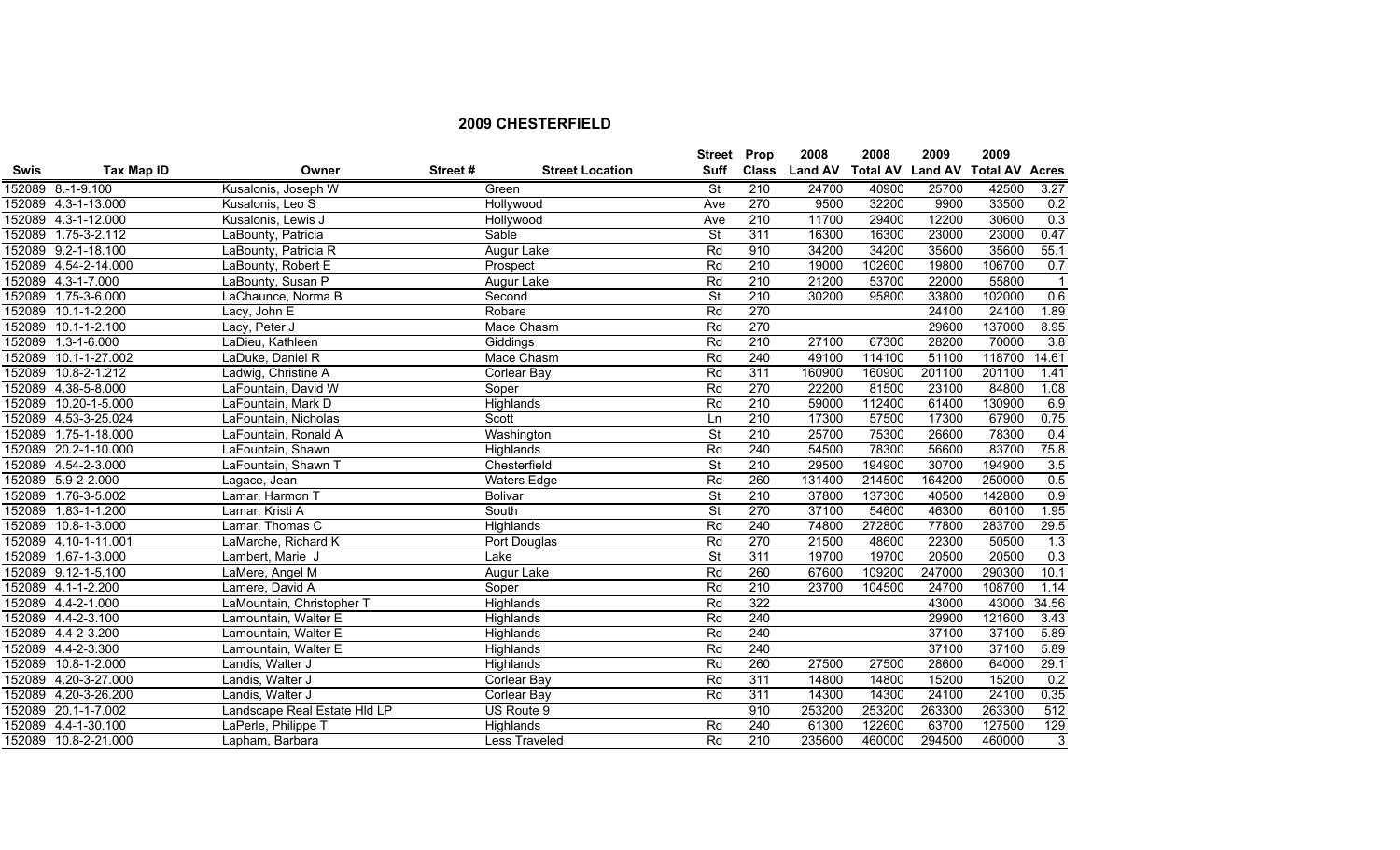|             |                      |                                    |         |                        | Street Prop              |              | 2008   | 2008   | 2009   | 2009                                    |       |
|-------------|----------------------|------------------------------------|---------|------------------------|--------------------------|--------------|--------|--------|--------|-----------------------------------------|-------|
| <b>Swis</b> | <b>Tax Map ID</b>    | Owner                              | Street# | <b>Street Location</b> | Suff                     | <b>Class</b> |        |        |        | Land AV Total AV Land AV Total AV Acres |       |
|             | 152089 4.53-3-9.100  | LaPier, Elaine A                   |         | US Route 9             |                          | 210          | 13300  | 41700  | 13900  | 43400                                   | 0.4   |
|             | 152089 4.53-3-26.000 | Lareau, Leonard                    |         | Scott                  | Ln                       | 210          | 12800  | 54000  | 13400  | 56200                                   | 0.3   |
|             | 152089 9.8-1-4.200   | Lashinsky, Barry                   |         | <b>Nichols</b>         | Rd                       | 311          | 147500 | 147500 | 189800 | 189800                                  | 10.9  |
| 152089      | $1.68 - 2 - 1.200$   | Latif, George                      |         | Lake                   | St                       | 312          | 13500  | 13500  | 200    | 200                                     | 0.06  |
| 152089      | $1.68 - 1 - 1.200$   | Latif, George                      |         | Lake                   | $\overline{\mathsf{St}}$ | 312          | 19000  | 19300  | 2000   | 2000                                    | 0.44  |
| 152089      | $1.4 - 1 - 8.130$    | Latourelle, Mark F                 |         | NYS Route 373          |                          | 210          | 24500  | 225000 | 25500  | 234000                                  | 0.69  |
|             | 152089 4.1-1-1.100   | Lattrelle, Maureen D               |         | Soper                  | Rd                       | 270          | 33600  | 80300  | 34900  | 83500                                   | 10.67 |
|             | 152089 4.14-1-5.112  | Laundree, Brian M                  |         | Port Douglas           | Rd                       | 240          | 32900  | 139000 | 34300  | 144600                                  | 11.9  |
|             | 152089 8.-1-9.200    | Laundree, Steven                   |         | Green                  | <b>St</b>                | 311          | 19100  | 19100  | 19900  | 19900                                   | 3.76  |
|             | 152089 8.-1-9.300    | Laundree, Steven W                 |         | Green                  | <b>St</b>                | 210          | 24900  | 46200  | 25800  | 51600                                   | 3.56  |
|             | 152089 8.-1-14.200   | Laundree, Steven W                 |         | Green                  | <b>St</b>                | 322          | 41800  | 41800  | 43500  | 43500                                   | 13.03 |
|             | 152089 3.4-1-5.300   | Laundree, Steven W                 |         | Augur Lake             | Rd                       | 311          | 19600  | 19600  | 20400  | 20400                                   | 3.5   |
|             | 152089 19.4-1-5.000  | Lautenschuetz, Lonnie              |         | US Route 9             |                          | 240          | 34100  | 142300 | 35500  | 148000                                  | 28.2  |
|             | 152089 10.2-1-4.100  | Law, Julia A                       |         | Highlands              | Rd                       | 210          | 27600  | 94400  | 28700  | 98200                                   | 3.6   |
|             | 152089 19.4-1-12.000 | <b>LBA Forest Stwdshp Init LLC</b> |         | US Route 9             |                          | 912          | 48300  | 48300  | 50200  | 50200                                   | 157.7 |
|             | 152089 19.-1-23.000  | <b>LBA Forest Stwdshp Init LLC</b> |         | <b>Trout Pond</b>      | Rd                       | 912          | 80400  | 80400  | 83600  | 83600                                   | 200   |
|             | 152089 19.-1-27.000  | <b>LBA Forest Stwdshp Init LLC</b> |         | <b>Trout Pond</b>      | Rd                       | 912          | 99500  | 99500  | 103500 | 103500                                  | 209.1 |
|             | 152089 19.-1-30.000  | <b>LBA Forest Stwdshp Init LLC</b> |         | <b>Trout Pond</b>      | Rd                       | 912          | 36600  | 36600  | 38100  | 38100                                   | 50    |
|             | 152089 29.-1-7.000   | <b>LBA Forest Stwdshp Init LLC</b> |         | <b>Trout Pond</b>      | Rd                       | 912          | 21000  | 21000  | 21800  | 21800                                   | 44.7  |
|             | 152089 19.-1-28.000  | LBA Forest Stwdshp Init LLC        |         | <b>Trout Pond</b>      | Rd                       | 912          | 95300  | 95300  | 99100  | 99100                                   | 220.3 |
|             | 152089 29.-1-5.000   | <b>LBA Forest Stwdshp Init LLC</b> |         | <b>Trout Pond</b>      | Rd                       | 912          | 74200  | 74200  | 77200  | 77200                                   | 157.1 |
|             | 152089 19.-1-32.000  | <b>LBA Forest Stwdshp Init LLC</b> |         | <b>Trout Pond</b>      | Rd                       | 912          | 30400  | 30400  | 31600  | 31600                                   | 100   |
|             | 152089 29.-1-4.000   | LBA Forest Stwdshp Init LLC        |         | <b>Trout Pond</b>      | Rd                       | 912          | 85600  | 85600  | 89000  | 89000                                   | 181   |
|             | 152089 29.-1-6.000   | LBA Forest Stwdshp Init LLC        |         | <b>Trout Pond</b>      | Rd                       | 912          | 61500  | 61500  | 64000  | 64000                                   | 173.5 |
|             | 152089 29.-1-3.000   | <b>LBA Forest Stwdshp Init LLC</b> |         | <b>Trout Pond</b>      | Rd                       | 912          | 67300  | 67300  | 70000  | 70000                                   | 191.6 |
|             | 152089 19.-1-24.000  | <b>LBA Forest Stwdshp Init LLC</b> |         | <b>Trout Pond</b>      | Rd                       | 912          | 75200  | 75200  | 78200  | 78200                                   | 193.4 |
|             | 152089 4.16-1-1.200  | Leaning, Richard K                 |         | Gilbert Cameron        | Ln                       | 314          | 25100  | 25100  | 26100  | 26100                                   | 8.5   |
|             | 152089 4.3-1-57.100  | LeClair William J Jr               |         | US Route 9             |                          | 210          | 21900  | 40600  | 22800  | 42200                                   | 1.6   |
|             | 152089 4.4-1-20.120  | LeClair, Bruce A                   |         | Port Douglas           | Rd                       | 210          | 24700  | 115100 | 25700  | 119700                                  | 1.42  |
|             | 152089 10.3-1-15.000 | LeClair, Donald E Sr               |         | Shun Pike              | Rd                       | 270          | 22500  | 66000  | 23400  | 68600                                   | 1.3   |
|             | 152089 4.4-1-19.200  | LeClair, Joseph H                  |         | Port Douglas           | Rd                       | 210          | 23800  | 99700  | 24800  | 103700                                  | 1.4   |
|             | 152089 4.4-1-18.110  | LeClair, Michael J                 |         | Port Douglas           | Rd                       | 270          | 22400  | 22400  | 23300  | 23300                                   | 1.7   |
|             | 152089 4.4-2-4.000   | LeClair, Michael J                 |         | Port Douglas           | Rd                       | 240          |        |        | 68300  | 217400                                  | 55.46 |
|             | 152089 4.4-1-24.200  | LeClair, William J                 |         | Port Douglas           | Rd                       | 210          | 19400  | 113500 | 20100  | 118000                                  | 0.7   |
|             | 152089 4.4-1-24.320  | LeClair, William J Sr              |         | Port Douglas           | Rd                       | 311          | 6300   | 6300   | 6600   | 6600                                    | 3.2   |
|             | 152089 4.4-1-25.112  | LeClair, William J Sr              |         | Port Douglas           | Rd                       | 311          | 1400   | 1400   | 1500   | 1500                                    | 0.67  |
|             | 152089 10.4-1-3.000  | LeClair, William J Sr              |         | Highlands              | Rd                       | 910          | 12800  | 12800  | 13300  | 13300                                   | 20    |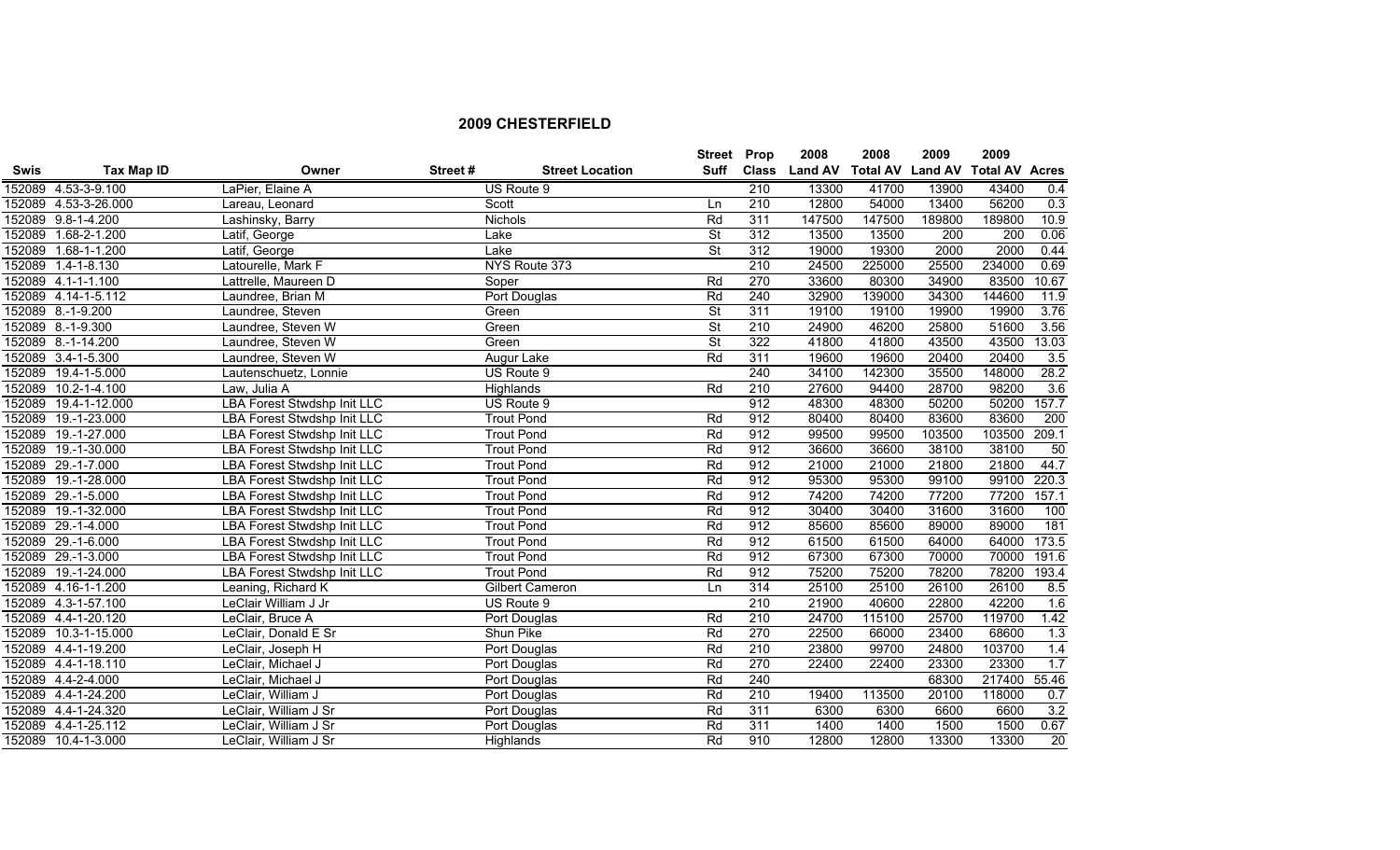|             |                                 |                                   |         |                        | <b>Street</b>            | Prop         | 2008           | 2008                    | 2009     | 2009                  |                |
|-------------|---------------------------------|-----------------------------------|---------|------------------------|--------------------------|--------------|----------------|-------------------------|----------|-----------------------|----------------|
| <b>Swis</b> | Tax Map ID                      | Owner                             | Street# | <b>Street Location</b> | <b>Suff</b>              | <b>Class</b> | <b>Land AV</b> | <b>Total AV Land AV</b> |          | <b>Total AV Acres</b> |                |
|             | 152089 10.4-1-2.000             | LeClair, William J Sr             |         | Highlands              | Rd                       | 321          | 11700          | 11700                   | 12200    | 12200                 | 15.3           |
|             | 152089 10.4-1-4.000             | LeClair, William J Sr             |         | Highlands              | Rd                       | 910          | 11200          | 11200                   | 11600    | 11600                 | 17.5           |
|             | 152089 3.4-1-9.000              | LeClerc, Robert H                 |         | Augur Lake             | Rd                       | 240          | 64800          | 162500                  | 67400    | 169000                | 53.4           |
|             | 152089 3.4-1-8.100              | LeClerc, Robert H                 |         | Augur Lake             | Rd                       | 323          | 54900          | 54900                   | 57100    | 57100                 | 76.89          |
|             | 152089 1.75-1-1.300             | Lee, Richard                      |         | Villa                  | Ln                       | 270          | 38400          | 113600                  | 42700    | 121300                |                |
|             | 152089 4.3-2-5.000              | LeFevre, Dorothy                  |         | Thompson               | Rd                       | 311          | 22400          | 22400                   | 23300    | 23300                 | 5.86           |
|             | 152089 9.4-1-5.100              | Leggemann, Gerhard                |         | Frontage               | Rd                       | 240          | 57600          | 94300                   | 78000    | 188200                | 59.7           |
|             | 152089 1.4-1-4.200              | Lessard David                     |         | Giddings               | Rd                       | 311          | 17000          | 17000                   | 11000    | 11000                 | 5.5            |
| 152089      | $1.4 - 1 - 4.100$               | <b>Lessard Donald</b>             |         | Giddings               | Rd                       | 314          | 27100          | 27100                   | 11000    | 11000                 | 5.5            |
|             | 152089 1.4-1-2.100              | Lessard, David                    |         | Giddings               | Rd                       | 910          | 29800          | 29800                   | 31000    | 31000                 | 36.52          |
| 152089      | $1.3 - 1 - 3.200$               | Lessard, David RW                 |         | US Route 9             |                          | 322          | 17100          | 17100                   | 15000    | 15000                 | 11.5           |
| 152089      | $1.4 - 1 - 2.300$               | Lessard, David RW                 |         | Giddings               | Rd                       | 314          | 6800           | 6800                    | 7100     | 7100                  | 8.38           |
|             | 152089 4.20-3-29.000            | Lessard, Donald                   |         | <b>Corlear Bay</b>     | Rd                       | 311          | 4900           | 4900                    | 5100     | 5100                  | 0.1            |
| 152089      | 4.20-3-30.000                   | Lessard, Donald G                 |         | Corlear Bay            | Rd                       | 311          | 4900           | 4900                    | 5100     | 5100                  | 0.1            |
|             | 152089 4.20-3-28.000            | Lessard, Donald G                 |         | <b>Corlear Bay</b>     | Rd                       | 314          | 6000           | 6000                    | 6200     | 6200                  | 0.2            |
|             | 152089 620.89-9999-760.700/1881 | Level 3 Communications            |         | <b>Outside Plant</b>   |                          | 836          | $\mathbf 0$    | 733969                  | $\Omega$ | 741269                | $\overline{0}$ |
|             | 152089 4.3-1-31.100             | Liccardi, Joseph R                |         | Thompson               | Rd                       | 210          | 35300          | 106300                  | 36800    | 110600                | 7.41           |
|             | 152089 4.20-3-13.220            | Lin, Angelina A                   |         | Kessel                 | Park                     | 311          | 97500          | 97500                   | 121900   | 121900                | 0.4            |
|             | 152089 4.2-1-15.200             | <b>Lincoln Communications Inc</b> |         | Trembleau              | Rd                       | 831          | 17900          | 17900                   | 17900    | 17900                 | 9.44           |
| 152089      | 1.75-3-11.000                   | Lindenberger, James               |         | South                  | $\overline{\mathsf{St}}$ | 210          | 28600          | 71600                   | 33800    | 85100                 | 0.6            |
| 152089      | 1.75-3-12.000                   | Lindenberger, James               |         | South                  | $\overline{\mathsf{St}}$ | 311          | 25200          | 25200                   | 33800    | 33800                 | 0.6            |
| 152089      | 1.75-3-13.000                   | Lindenberger, James               |         | South                  | St                       | 311          | 19700          | 19700                   | 21500    | 21500                 | 0.3            |
|             | 152089 9.16-1-5.000             | Livingston, Robert W              |         | Niesen                 | Rd                       | 910          | 49600          | 49600                   | 62000    | 62000                 | 63.4           |
|             | 152089 9.16-1-6.000             | Livingston, Robert W              |         | Niesen                 | Rd                       | 260          | 173500         | 206900                  | 165400   | 202400                | 89.4           |
|             | 152089 1.76-4-6.200             | Lk Champlain Trans Co Inc         |         | NYS Route 373          |                          | 330          | 16700          | 16700                   | 16700    | 16700                 | 6.65           |
|             | 152089 1.76-4-7.000             | Lk Champlain Trans Co Inc         |         | NYS Route 373          |                          | 311          | 4800           | 4800                    | 5000     | 5000                  | 0.2            |
|             | 152089 1.76-4-5.000             | Lk Champlain Trans Co Inc         |         | NYS Route 373          |                          | 311          | 25200          | 25200                   | 33800    | 33800                 | 0.6            |
| 152089      | 1.76-4-6.100                    | Lk Champlain Trans Co Inc         |         | NYS Route 373          |                          | 845          | 168500         | 184700                  | 168500   | 184700                | 1.9            |
|             | 152089 4.4-1-24.310             | Lloyd, Stephen J                  |         | Port Douglas           | Rd                       | 240          | 32400          | 128000                  | 33700    | 133100                | 11.6           |
|             | 152089 4.4-1-24.100             | Lloyd, Stephen J                  |         | Port Douglas           | Rd                       | 311          | 14700          | 14700                   | 15300    | 15300                 | 1.3            |
|             | 152089 9.12-1-54.000            | Lockwood, Jeffrey J               |         | Augur Lake             | Rd                       | 260          | 47300          | 103100                  | 59100    | 128900                | 0.33           |
|             | 152089 4.2-1-6.000              | Loiacono, Stephan P               |         | NYS Route 373          |                          | 210          | 20100          | 93800                   | 21000    | 97600                 | $\mathbf{1}$   |
|             | 152089 4.2-1-5.000              | Longware, Thomas J                |         | NYS Route 373          |                          | 314          | 20200          | 52700                   | 21000    | 54800                 | $\mathbf{1}$   |
|             | 152089 4.53-3-1.100             | Loreman, Donald E                 |         | LaFlure                | Ln                       | 311          | 14000          | 14000                   | 14600    | 14600                 | 2.98           |
|             | 152089 4.3-1-20.000             | Loya, Stanton A                   |         | Augur Lake             | Rd                       | 484          | 37500          | 218300                  | 39000    | 227000                | $\overline{1}$ |
|             | 152089 4.3-1-82.000             | Lund, Cristina Y                  |         | Cinnamon               | Rdg                      | 210          | 14900          | 99000                   | 15500    | 103000                | 0.43           |
|             | 152089 4.53-3-24.031            | Lynch Dianne                      |         | US Route 9             |                          | 270          | 16400          | 70000                   | 17100    | 72800                 | 0.6            |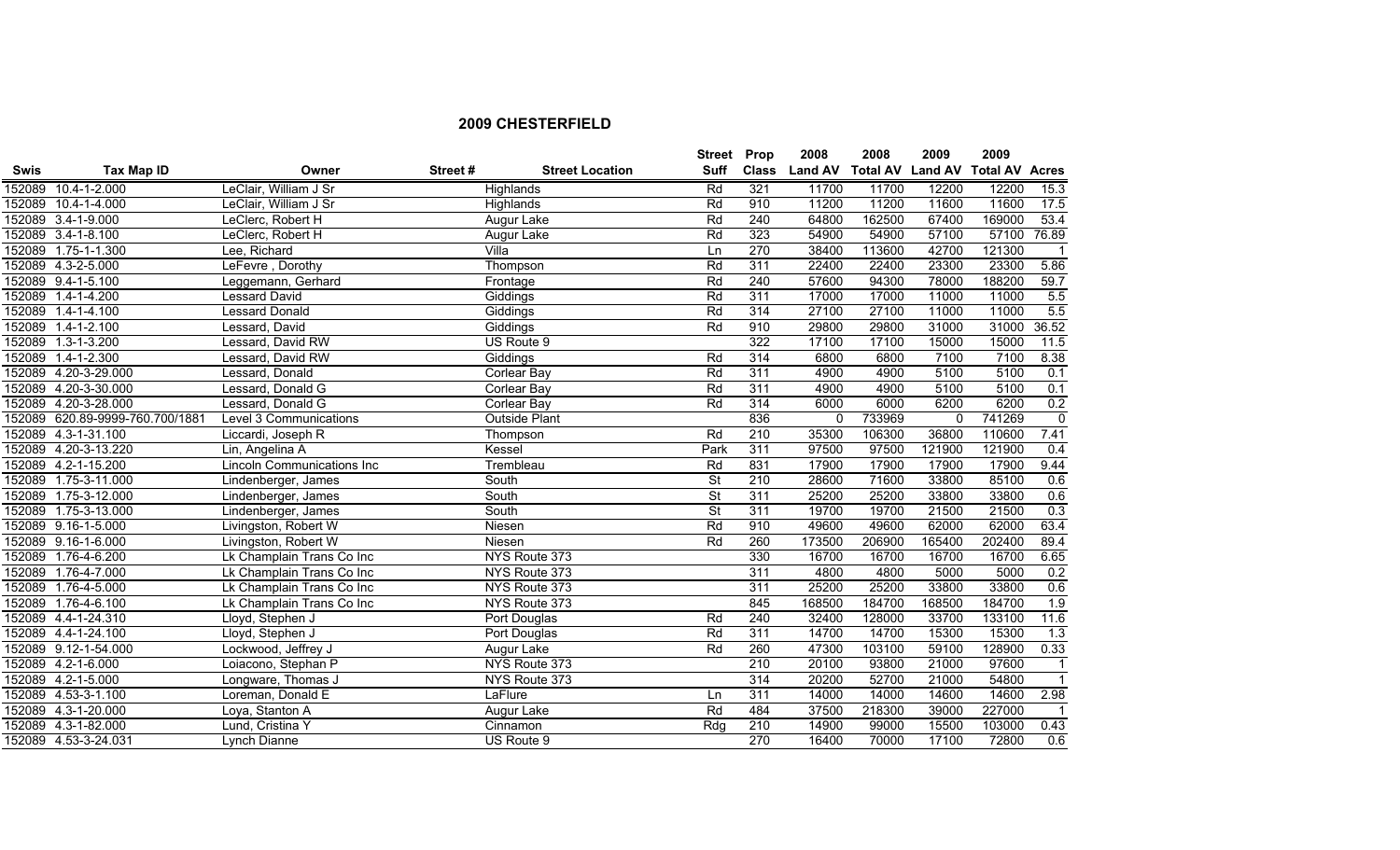|             |                      |                              |         |                        | <b>Street Prop</b>       |              | 2008           | 2008                    | 2009   | 2009                  |       |
|-------------|----------------------|------------------------------|---------|------------------------|--------------------------|--------------|----------------|-------------------------|--------|-----------------------|-------|
| <b>Swis</b> | Tax Map ID           | Owner                        | Street# | <b>Street Location</b> | <b>Suff</b>              | <b>Class</b> | <b>Land AV</b> | <b>Total AV Land AV</b> |        | <b>Total AV Acres</b> |       |
|             | 152089 3.4-1-2.100   | Lyon Mountain Properties LLC |         | Dugway                 | Rd                       | 322          | 8900           | 8900                    | 9300   | 9300                  | 11.4  |
|             | 152089 3.4-1-11.000  | Lyon Mountain Properties LLC |         | Dugway                 | Rd                       | 322          | 237600         | 237600                  | 247100 | 247100                | 448   |
|             | 152089 3.4-1-13.000  | Lyon Mountain Properties LLC |         | Dugway                 | Rd                       | 910          | 32000          | 32000                   | 33300  | 33300                 | 40.9  |
|             | 152089 3.4-1-14.000  | Lyon Mountain Properties LLC |         | Dugway                 | Rd                       | 910          | 94000          | 94000                   | 97800  | 97800                 | 120.2 |
|             | 152089 3.4-1-12.000  | Lyon Mtn Properties LLC      |         | Dugway                 | Rd                       | 910          | 54000          | 54000                   | 56200  | 56200                 | 43.9  |
|             | 152089 19.-1-7.200   | MacAvoy, Francis E           |         | <b>Trout Pond</b>      | Rd                       | 240          | 51800          | 255200                  | 53900  | 265400                | 11.9  |
|             | 152089 9.12-1-44.000 | MacDougall, June             |         | Glomann                | Rd                       | 260          | 47700          | 79100                   | 59600  | 98900                 | 0.2   |
|             | 152089 8.-1-9.400    | Maffa, Patricia F            |         | Green                  | $\overline{\mathsf{St}}$ | 210          | 21600          | 98600                   | 22400  | 102500                | 2.41  |
|             | 152089 4.20-4-7.000  | Magro, Paolo                 |         | Corlear Bay            | Rd                       | 311          | 16200          | 16200                   | 15100  | 15100                 | 0.64  |
|             | 152089 4.16-2-29.000 | Maher, James J               |         | Schuyler               | Rd                       | 260          | 104000         | 126700                  | 130000 | 158400                | 0.6   |
|             | 152089 4.16-2-15.001 | Maher, James J               |         | Schuyler               | Rd                       | 314          | 19700          | 19700                   | 21500  | 21500                 | 0.3   |
|             | 152089 4.16-2-31.000 | Maher, James J               |         | Schuyler               | Rd                       | 210          | 25200          | 75100                   | 31500  | 93900                 | 0.37  |
|             | 152089 9.12-1-53.000 | Mahoney, Jackie              |         | Merrilee               | Ln                       | 260          | 41400          | 73400                   | 51700  | 91700                 | 0.3   |
|             | 152089 4.10-1-9.200  | Mann, Jared W                |         | Port Douglas           | Rd                       | 210          | 25100          | 106900                  | 26100  | 111200                | 1.58  |
|             | 152089 4.3-1-38.000  | Manning, David A             |         | Thompson               | Rd                       | 210          | 36200          | 139600                  | 37700  | 145200                | 7.1   |
|             | 152089 4.3-1-57.200  | Manning, Timothy F           |         | US Route 9             |                          | 270          | 18600          | 67800                   | 19300  | 70500                 | 0.8   |
|             | 152089 4.20-3-12.000 | Marden, William              |         | Kessel                 | Park                     | 260          | 164000         | 200700                  | 205000 | 250900                | 0.63  |
|             | 152089 1.4-1-10.100  | Marsha, Bryan                |         | Giddings               | Rd                       | 323          |                |                         | 18500  | 18500                 | 21.8  |
|             | 152089 10.1-1-25.000 | Marsha, Crystal              |         | Mace Chasm             | Rd                       | 322          | 33200          | 33200                   | 34500  | 34500                 | 60    |
|             | 152089 10.1-1-10.200 | Marsha, Crystal              |         | Mace Chasm             | Rd                       | 210          | 24500          | 161000                  | 25400  | 167400                | 3.34  |
|             | 152089 10.1-1-10.100 | Marsha, Crystal              |         | Mace Chasm             | Rd                       | 240          | 84400          | 201800                  | 87800  | 209900                | 89.34 |
|             | 152089 4.3-1-63.110  | Marsha, Kim A                |         | Cinnamon               | Rdg                      | 322          | 1700           | 1700                    | 1800   | 1800                  | 13.4  |
|             | 152089 4.16-2-10.000 | Marsha, Kim A                |         | Schuyler               | Rd                       | 311          | 81800          | 81800                   | 102200 | 102200                | 0.3   |
|             | 152089 4.2-3-6.100   | Marsha, Kim A                |         | $\overline{Pr}$ ay     | Rd                       | 322          | 92500          | 92500                   | 96200  | 96200                 | 129.1 |
|             | 152089 4.3-1-85.500  | Marsha, Kim A                |         | Cinnamon               | Rdg                      | 322          | 12200          | 12200                   | 12700  | 12700                 | 0.43  |
|             | 152089 4.3-1-85.600  | Marsha, Kim A                |         | Cinnamon               | Rdg                      | 322          | 12200          | 12200                   | 12700  | 12700                 | 0.33  |
|             | 152089 4.3-1-85.300  | Marsha, Kim A                |         | Cinnamon               | Rdg                      | 322          | 12200          | 12200                   | 12700  | 12700                 | 0.49  |
|             | 152089 4.2-3-3.000   | Marsha, Kim A                |         | Virginia               | Dr                       | 210          | 28400          | 351200                  | 29500  | 365200                | 6.14  |
|             | 152089 10.8-2-30.001 | Marshall, Carol B            |         | Old Ice House          | Rd                       | 260          | 144500         | 186600                  | 180600 | 233200                | 0.9   |
|             | 152089 4.3-1-87.000  | Martin Judith                |         | Cinnamon               | Rdg                      | 210          | 15100          | 75700                   | 15700  | 88400                 | 0.43  |
|             | 152089 3.3-1-6.000   | Martin, Capt Ralph K         |         | Dugway                 | Rd                       | 240          | 195600         | 379800                  | 203400 | 395000                | 301.9 |
|             | 152089 9.8-1-5.400   | Martin, James P              |         | Frazier                | Rd                       | 270          | 24500          | 91900                   | 25500  | 95600                 | 2.01  |
|             | 152089 9.12-1-17.100 | Martin, John H               |         | Heron                  | P <sub>t</sub>           | 260          | 64300          | 92700                   | 80400  | 115900                | 0.45  |
|             | 152089 9.12-1-16.200 | Martin, John H               |         | Heron                  | P <sub>t</sub>           | 311          | 12900          | 12900                   | 13400  | 13400                 | 0.38  |
|             | 152089 9.4-1-6.000   | Martin, Lyman P              |         | Frontage               | Rd                       | 322          | 79000          | 79000                   | 98700  | 98700                 | 93.8  |
|             | 152089 10.3-1-38.110 | Martin, Lyman P              |         | US Route 9             |                          | 240          | 36000          | 113200                  | 37400  | 117700                | 19.5  |
|             | 152089 9.16-1-7.111  | Martin, Lyman P              |         | Frontage               | Rd                       | 311          | 200200         | 200200                  | 175400 | 175400                | 118.1 |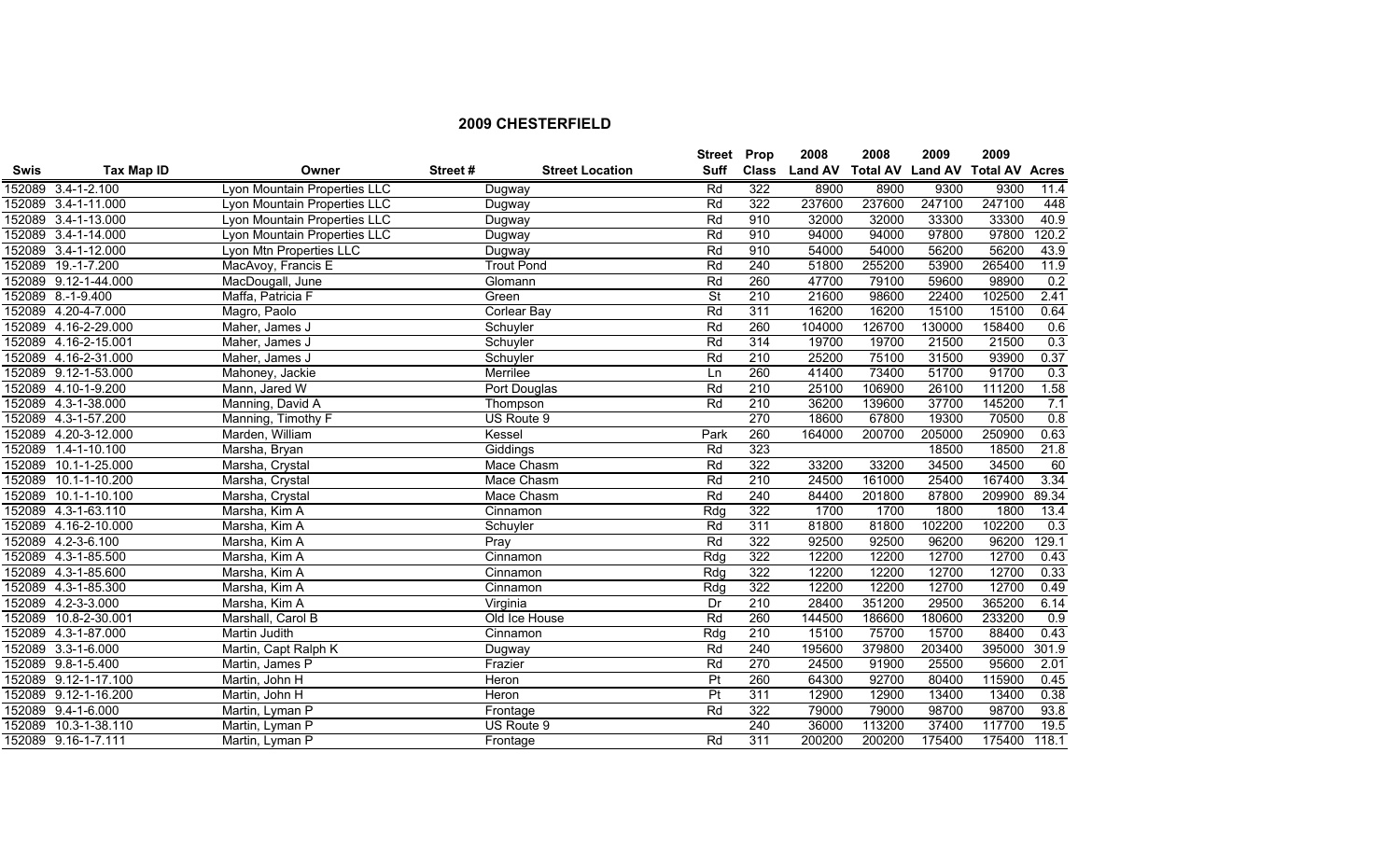|             |                      |                            |         |                        | Street Prop              |     | 2008          | 2008                    | 2009   | 2009                  |                |
|-------------|----------------------|----------------------------|---------|------------------------|--------------------------|-----|---------------|-------------------------|--------|-----------------------|----------------|
| <b>Swis</b> | Tax Map ID           | Owner                      | Street# | <b>Street Location</b> | Suff                     |     | Class Land AV | <b>Total AV Land AV</b> |        | <b>Total AV Acres</b> |                |
| 152089      | 10.3-1-38.120        | Martin, Peter J            |         | US Route 9             |                          | 240 | 36200         | 122200                  | 37700  | 127100                | 16.67          |
|             | 152089 3.4-1-15.000  | Martin, Ralph K            |         | Dugway                 | Rd                       | 322 | 23600         | 23600                   | 24500  | 24500                 | 13.3           |
|             | 152089 10.3-2-4.200  | Martin, Terry              |         | NYS Route 22           |                          | 210 | 8600          | 70600                   | 8900   | 73400                 | 3.71           |
|             | 152089 4.4-1-33.211  | Martinez, Peter J          |         | Port Douglas           | Rd                       | 210 | 39300         | 205200                  | 40900  | 213400                | 8.26           |
|             | 152089 9.1-1-26.232  | Masch-Potter, Debra J      |         | Dog Hill               | Rd                       | 210 | 22300         | 56200                   | 23100  | 58400                 | 1.73           |
|             | 152089 9.1-1-26.220  | Masch-Potter, Debra J      |         | Dog Hill               | Rd                       | 311 | 20100         | 20100                   | 20900  | 20900                 | 1.75           |
|             | 152089 1.4-1-8.110   | Mattig Inc                 |         | North                  | <b>St</b>                | 552 | 189800        | 317200                  | 197400 | 329900                | 188.3          |
|             | 152089 4.2-1-13.111  | Mattig Inc                 |         | NYS Route 373          |                          | 910 |               |                         | 119400 | 119400                | 204.1          |
|             | 152089 1.4-1-13.300  | Mattig Inc                 |         | North                  | $\overline{\mathsf{St}}$ | 311 | 17700         | 17700                   | 18400  | 18400                 | 0.24           |
|             | 152089 1.4-1-9.000   | <b>Mattig Inc</b>          |         | NYS Route 373          |                          | 330 | 30000         | 30000                   | 31200  | 31200                 | 35.6           |
|             | 152089 4.2-1-8.000   | Mattig Inc                 |         | NYS Route 373          |                          | 311 | 14800         | 14800                   | 15400  | 15400                 | 1.4            |
|             | 152089 1.76-2-4.000  | Matvij, Peter              |         | <b>Bolivar</b>         | $\overline{\mathsf{St}}$ | 270 | 20800         | 36100                   | 21600  | 37500                 | 0.3            |
|             | 152089 4.20-1-2.000  | May, Geoffrey              |         | Highlands              | Rd                       | 240 | 61300         | 147200                  | 76400  | 165700                | 41.56          |
|             | 152089 4.16-2-11.000 | Maynard, Patricia L        |         | Schuyler               | Rd                       | 260 | 86600         | 186300                  | 108200 | 232900                | 0.25           |
|             | 152089 9.8-1-6.000   | McBride, John J            |         | Prescott               | Rd                       | 210 | 132200        | 329200                  | 165300 | 374500                | 4.8            |
|             | 152089 10.3-1-36.000 | McCann, William A          |         | US Route 9             |                          | 240 | 94400         | 154200                  | 98200  | 160400                | 133            |
|             | 152089 9.12-1-52.200 | McCasland, Eunice A        |         | Merrilee               | Ln                       | 210 | 1800          | 10100                   | 1900   | 13400                 | 0.05           |
|             | 152089 10.1-1-13.100 | McColl, Allan C            |         | Mace Chasm             | Rd                       | 311 | 15600         | 15600                   | 16200  | 16200                 | $\overline{2}$ |
|             | 152089 4.1-1-15.000  | McCormick Jacqueline D     |         | Mace Chasm             | Rd                       | 210 | 25900         | 88300                   | 26900  | 91800                 | $\overline{3}$ |
|             | 152089 1.4-1-2.200   | <b>McCormick Patrick K</b> |         | Giddings               | Rd                       | 311 | 6900          | 6900                    | 7200   | 7200                  | 9.6            |
|             | 152089 1.3-1-27.000  | McCormick, Timothy J       |         | Mace Chasm             | Rd                       | 311 | 16600         | 16600                   | 17300  | 17300                 | 4.6            |
|             | 152089 9.1-1-15.000  | McCoy, Terrance            |         | Dugway                 | Rd                       | 314 | 8300          | 8300                    | 8600   | 8600                  | 0.2            |
|             | 152089 1.75-1-11.002 | McCulloch Michael P        |         | Crowningshield         | Ln                       | 210 | 26700         | 82000                   | 27200  | 85300                 | 0.41           |
|             | 152089 1.75-1-12.200 | McCulloch, Michael P       |         | North                  | $\overline{\mathsf{St}}$ | 210 | 14800         | 63200                   | 11400  | 65700                 | 0.15           |
|             | 152089 4.2-1-31.000  | McCusker, Michael          |         | Pray                   | Rd                       | 322 | 24600         | 24600                   | 25600  | 25600                 | 35.4           |
|             | 152089 4.2-1-32.000  | McCusker, Michael          |         | Mace Chasm             | Rd                       | 120 | 100200        | 230500                  | 104200 | 239700                | 125.2          |
|             | 152089 4.2-1-1.120   | McCusker, Michael O        |         | Pray                   | Rd                       | 322 | 10500         | 10500                   | 10900  | 10900                 | 14.51          |
|             | 152089 9.12-1-37.000 | McFadden, Kevin M          |         | Lewis                  | Rd                       | 210 | 99300         | 200300                  | 124100 | 250400                | 0.8            |
|             | 152089 1.75-3-8.128  | McGee, Gerard G            |         | <b>Bolivar</b>         | $\overline{\mathsf{St}}$ | 210 | 32400         | 129500                  | 32800  | 158700                | 0.55           |
|             | 152089 1.75-3-9.000  | McGee, Girard G            |         | Second                 | $\overline{\mathsf{St}}$ | 210 | 27600         | 62100                   | 33800  | 69700                 | 0.6            |
|             | 152089 1.75-3-8.110  | McGee, Sarah L             |         | <b>Bolivar</b>         | $\overline{\mathsf{St}}$ | 270 | 25700         | 41600                   | 31700  | 48200                 | 0.5            |
|             | 152089 4.3-1-73.000  | McGee, Sheila L            |         | Cinnamon               | Rdg                      | 210 | 16500         | 89400                   | 17200  | 101000                | 0.53           |
|             | 152089 1.76-1-6.000  | McIlreavy, Herbert L       |         | Lake                   | $\overline{\mathsf{St}}$ | 210 | 28800         | 87600                   | 29100  | 95900                 | 0.45           |
|             | 152089 9.12-1-18.000 | McMahan, Michael C         |         | <b>Heron</b>           | P <sub>t</sub>           | 260 | 139800        | 188300                  | 174700 | 235400                | 1.2            |
|             | 152089 4.53-3-5.000  | McNierney, Nyles H         |         | US Route 9             |                          | 210 | 17700         | 97100                   | 18400  | 101000                | 1.2            |
|             | 152089 10.1-1-15.000 | Medina, Betty J            |         | Mace Chasm             | Rd                       | 910 | 62200         | 62200                   | 64700  | 64700                 | 100            |
|             | 152089 5.5-3-30.000  | Meegan, Daniel J           |         | <b>Waters Edge</b>     | Rd                       | 210 | 118500        | 192400                  | 148100 | 240600                | 0.7            |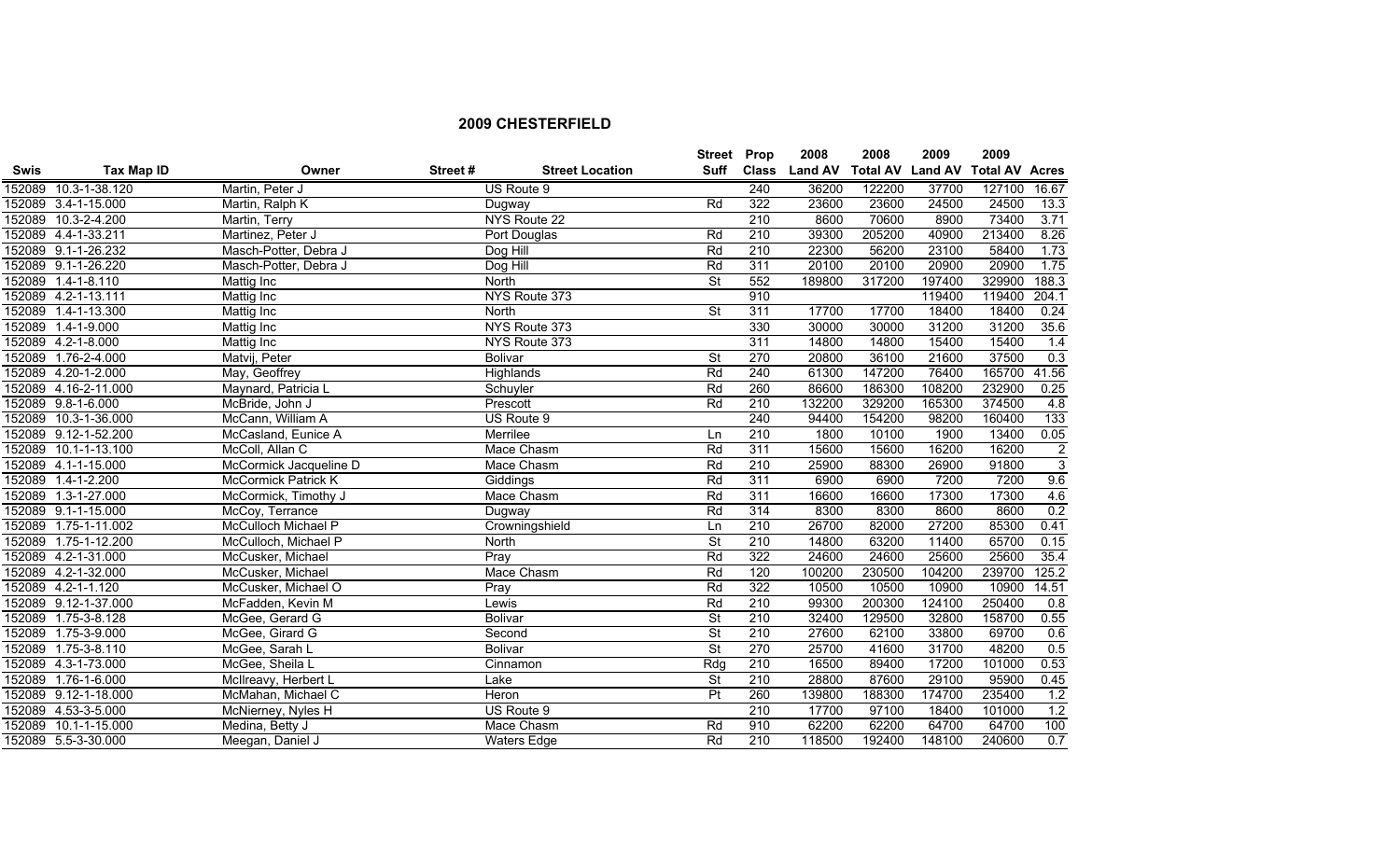|             |                      |                       |         |                        |                          | Street Prop  | 2008           | 2008                    | 2009   | 2009                  |       |
|-------------|----------------------|-----------------------|---------|------------------------|--------------------------|--------------|----------------|-------------------------|--------|-----------------------|-------|
| <b>Swis</b> | Tax Map ID           | Owner                 | Street# | <b>Street Location</b> | Suff                     | <b>Class</b> | <b>Land AV</b> | <b>Total AV Land AV</b> |        | <b>Total AV Acres</b> |       |
|             | 152089 10.12-2-5.000 | Meeker, Thomas G      |         | Little Sandy           | Rd                       | 260          | 37500          | 90600                   | 39000  | 94200                 | 1.2   |
|             | 152089 9.12-1-1.000  | Meighan, Bruce        |         | Oak Hill               | Way                      | 260          | 83200          | 98000                   | 104000 | 104000                | 3.7   |
|             | 152089 19.-1-8.000   | Metcalfe, Jane C      |         | <b>Trout Pond</b>      | Rd                       | 260          | 14100          | 14100                   | 26600  | 54400                 | 0.66  |
|             | 152089 19.-1-14.120  | Meyer, Richard        |         | Tierney                | Rd                       | 311          | 9500           | 9500                    | 9900   | 9900                  | 4.4   |
|             | 152089 19.-1-14.200  | Meyer, Richard W      |         | Tierney                | Rd                       | 210          | 24500          | 90500                   | 25500  | 94100                 | 2.03  |
|             | 152089 19.-1-14.110  | Meyer, Richard W      |         | Tierney                | Rd                       | 260          | 30400          | 62900                   | 31600  | 65400                 | 5.75  |
|             | 152089 1.76-2-8.000  | Meyers, Christopher S |         | Second                 | $\overline{\mathsf{St}}$ | 210          | 41900          | 120200                  | 43100  | 149800                | 1.1   |
|             | 152089 3.4-1-3.000   | Milchman, Alan        |         | Dugway                 | Rd                       | 321          | 64300          | 64300                   | 66900  | 66900                 | 65.9  |
|             | 152089 10.1-1-14.000 | Miles, Mary W         |         | Merrill                | Rd                       | 240          | 139555         | 282300                  | 145100 | 293600                | 139.3 |
|             | 152089 10.1-1-35.100 | Miller, Gregory       |         | Whip-Linc              | Ln                       | 260          | 53900          | 75300                   | 67400  | 86100                 | 3.2   |
|             | 152089 9.12-1-28.000 | Miller, Mary E        |         | Dellwood               | Ln                       | 260          | 59000          | 137200                  | 73700  | 171600                | 0.6   |
|             | 152089 9.1-1-32.000  | Miller, Michael C     |         | Green                  | <b>St</b>                | 210          | 14900          | 36500                   | 15500  | 38000                 | 0.58  |
|             | 152089 10.16-1-6.000 | Miller, Raymond E     |         | Highlands              | Rd                       | 210          | 46000          | 109000                  | 47900  | 113400                | 4.4   |
|             | 152089 9.1-1-26.110  | Mills Albert D        |         | Dog Hill               | Rd                       | 270          | 30100          | 75300                   | 31300  | 78300                 | 55.2  |
|             | 152089 11.9-1-13.000 | Mills, Margaret A     |         | <b>Nixie Bay</b>       | Rd                       | 260          | 142800         | 206400                  | 178500 | 258000                | 0.6   |
|             | 152089 3.3-1-1.100   | Miner, Scott          |         | Dugway                 | Rd                       | 240          | 28600          | 122400                  | 29700  | 127300                | 15.5  |
|             | 152089 3.3-1-9.000   | Miner, Scott D        |         | Dugway                 | Rd                       | 323          | 7000           | 7000                    | 7300   | 7300                  | 3.6   |
|             | 152089 9.12-1-33.000 | Mischler, Michael F   |         | Lewis                  | Rd                       | 210          | 44200          | 96900                   | 55200  | 121100                | 0.1   |
|             | 152089 19.-1-10.000  | Mitchell, Patrick W   |         | <b>Trout Pond</b>      | Rd                       | 260          | 12500          | 25500                   | 13000  | 52500                 | 0.62  |
|             | 152089 4.38-5-5.000  | Mitchell, Patrick W   |         | Soper                  | Rd                       | 322          | 20800          | 20800                   | 21600  | 21600                 | 10.1  |
|             | 152089 4.1-1-5.200   | Mitchell, Patrick W   |         | Soper                  | Rd                       | 210          | 34600          | 126800                  | 36000  | 131900                | 6.55  |
|             | 152089 4.1-1-5.110   | Mitchell, Patrick W   |         | Soper                  | Rd                       | 322          | 24600          | 24600                   | 25600  | 25600                 | 14.4  |
|             | 152089 1.75-1-5.110  | Mitchell, Stacey      |         | North                  | $\overline{\mathsf{St}}$ | 270          | 9200           | 26200                   | 8400   | 26000                 | 0.11  |
|             | 152089 4.54-2-18.000 | Molholsky, Richard S  |         | Thompson               | Rd                       | 210          | 25900          | 137900                  | 26900  | 143400                | $1.4$ |
|             | 152089 10.1-1-7.000  | Molholsky, Richard S  |         | Mace Chasm             | Rd                       | 321          | 3400           | 3400                    | 3500   | 3500                  | 3.2   |
|             | 152089 4.1-1-5.120   | Monacella, Michael V  |         | Soper                  | Rd                       | 210          | 21900          | 73200                   | 22700  | 76100                 | 0.98  |
|             | 152089 4.20-3-39.100 | Monroe, Susan Amlaw   |         | Port Douglas           | Rd                       | 311          | 28600          | 28600                   | 29700  | 29700                 | 3.64  |
|             | 152089 1.67-1-8.000  | Montet, Michel        |         | Lake                   | St                       | 312          | 33000          | 36800                   | 34300  | 38300                 | 1.1   |
|             | 152089 10.8-1-4.000  | Moorcroft, Carlton J  |         | Highlands              | Rd                       | 240          | 84900          | 261200                  | 88200  | 271600                | 33.09 |
|             | 152089 9.12-1-42.000 | Moore, A Kathryn      |         | Dellwood               | Ln                       | 210          | 84800          | 147400                  | 106000 | 184200                | 4.1   |
|             | 152089 4.3-1-42.000  | Moore, Billie E       |         | Finney                 | Rd                       | 314          | 26100          | 26100                   | 27100  | 27100                 | 4.3   |
|             | 152089 4.3-1-33.000  | Moore, George         |         | Rogers                 | Ln                       | 311          | 2200           | 2200                    | 2300   | 2300                  | 2.5   |
|             | 152089 3.4-1-10.111  | Moore, George         |         | Augur Lake             | Rd                       | 322          | 28200          | 28200                   | 29300  | 29300                 | 36    |
|             | 152089 4.53-3-27.000 | Moore, George         |         | White                  | <b>St</b>                | 210          | 5500           | 30200                   | 5700   | 31400                 | 0.1   |
|             | 152089 10.3-2-5.000  | Moore, George         |         | US Route 9             |                          | 311          | 2300           | 2300                    | 2400   | 2400                  | 4.04  |
|             | 152089 10.3-1-6.110  | Moore, George         |         | US Route 9             |                          | 210          | 38300          | 202600                  | 39800  | 202600                | 7.4   |
|             | 152089 4.46-3-1.000  | Moore, Gretchen M     |         | Clinton                | $\overline{\mathsf{St}}$ | 314          | 300            | 300                     | 300    | 300                   | 0.1   |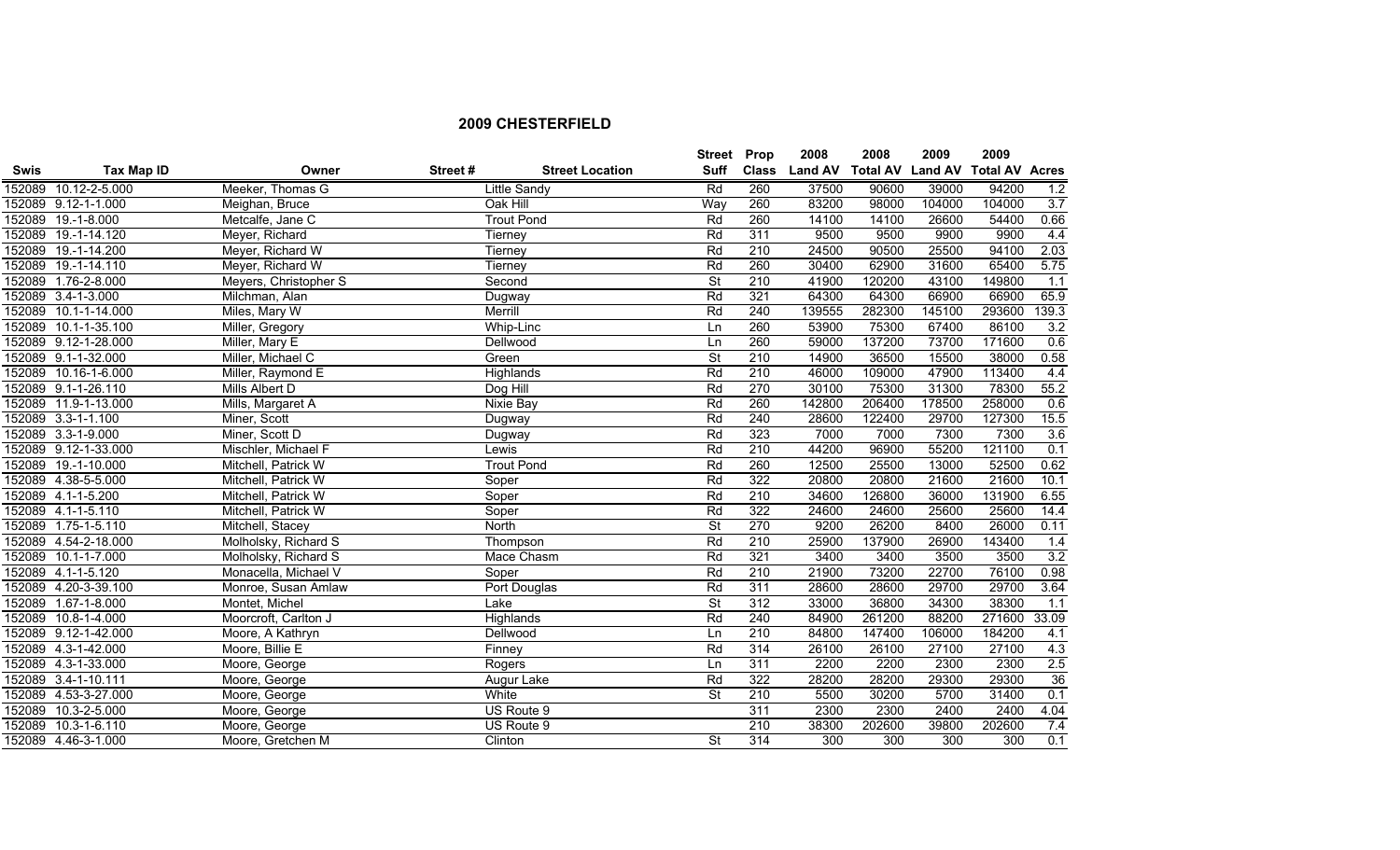|             |                      |                     |         |                        | <b>Street</b>            | Prop         | 2008           | 2008                    | 2009   | 2009                  |              |
|-------------|----------------------|---------------------|---------|------------------------|--------------------------|--------------|----------------|-------------------------|--------|-----------------------|--------------|
| <b>Swis</b> | Tax Map ID           | Owner               | Street# | <b>Street Location</b> | <b>Suff</b>              | <b>Class</b> | <b>Land AV</b> | <b>Total AV Land AV</b> |        | <b>Total AV Acres</b> |              |
|             | 152089 3.4-1-10.112  | Moore, Philip S     |         | Augur Lake             | Rd                       | 322          | 33600          | 33600                   | 34900  | 34900                 | 35.94        |
|             | 152089 3.4-1-10.200  | Moore, Philip S     |         | Augur Lake             | Rd                       | 240          | 39500          | 262000                  | 41100  | 272500                | 14.67        |
|             | 152089 4.3-1-62.000  | Moore, Philip S     |         | Doty                   | Ln                       | 270          | 10000          | 47800                   | 10400  | 49700                 | 0.4          |
|             | 152089 4.14-2-3.000  | Moquin, Davis       |         | Mace Chasm             | Rd                       | 314          | 17700          | 17700                   | 18400  | 18400                 | 0.9          |
|             | 152089 4.1-2-4.000   | Moran, James W      |         | Mace Chasm             | Rd                       | 311          | 25000          | 25000                   | 26000  | 26000                 | 3.75         |
|             | 152089 4.1-2-3.000   | Moran, Michael J    |         | Mace Chasm             | Rd                       | 311          | 32200          | 182600                  | 33400  | 243000                | 5.52         |
|             | 152089 1.76-3-6.001  | Mori, James C       |         | South                  | $\overline{\mathsf{St}}$ | 210          | 35600          | 134700                  | 38300  | 300000                | 0.8          |
| 152089      | 1.76-3-11.000        | Mori, James C       |         | Lake                   | <b>St</b>                | 210          | 55200          | 307500                  | 46900  | 319800                | 2.1          |
| 152089      | $1.75 - 3 - 4.000$   | Mori, Lloyd W       |         | <b>Bolivar</b>         | $\overline{\mathsf{St}}$ | 260          | 21400          | 67600                   | 21500  | 70300                 | 0.3          |
|             | 152089 1.3-1-5.000   | Morrow, Brent       |         | Giddings               | Rd                       | 260          | 16800          | 41200                   | 17400  | 42800                 | 2.8          |
| 152089      | $1.3 - 1 - 9.200$    | Morrow, Brent       |         | Giddings               | Rd                       | 210          | 24100          | 35600                   | 25000  | 37000                 | 3.25         |
| 152089      | $1.3 - 1 - 30.001$   | Morrow, Brent H Sr  |         | Giddings               | Rd                       | 311          | 100            | 100                     | 100    | 100                   | 0.55         |
| 152089      | 19.-1-17.000         | Morrow, Bruce D     |         | <b>Trout Pond</b>      | Rd                       | 210          | 23200          | 58600                   | 24100  | 60900                 | 2.06         |
|             | 152089 8.-1-9.600    | Morrow, David A     |         | Green                  | $\overline{\mathsf{St}}$ | 322          | 13900          | 13900                   | 14500  | 14500                 | 19.39        |
|             | 152089 8.-1-9.500    | Morrow, David A     |         | Green                  | $\overline{\mathsf{St}}$ | 210          | 44100          | 165000                  | 45900  | 171600                | 10.8         |
|             | 152089 4.3-1-49.002  | Morrow, Gerald H    |         | Mace Chasm             | Rd                       | 120          | 111000         | 146600                  | 115500 | 152500                | 140.4        |
|             | 152089 4.3-1-40.103  | Morrow, Gerald H    |         | Mace Chasm             | Rd                       | 240          | 44600          | 163200                  | 46400  | 169700                | 11.1         |
|             | 152089 1.3-1-4.000   | Morrow, Kenneth F   |         | Giddings               | Rd                       | 210          | 22000          | 44200                   | 22900  | 46000                 | 4.3          |
|             | 152089 1.75-1-15.000 | Morrow, Rita        |         | Washington             | $\overline{\mathsf{St}}$ | 210          | 21500          | 46200                   | 21500  | 47200                 | 0.3          |
|             | 152089 4.10-1-1.000  | Morse, Clinton      |         | Port Douglas           | Rd                       | 322          | 53400          | 53400                   | 55500  | 55500                 | 105          |
|             | 152089 9.1-1-31.001  | Morse, Walter H     |         | <b>Trout Pond</b>      | Rd                       | 240          | 44500          | 137400                  | 46300  | 142900                | 32.18        |
| 152089      | $10.2 - 1 - 4.200$   | Morwood LLC         |         | Highlands              | Rd                       | 912          | 109000         | 109000                  | 113400 | 113400                | 180.9        |
| 152089      | 10.2-1-3.000         | Morwood LLC         |         | Highlands              | Rd                       | 912          | 30800          | 30800                   | 32000  | 32000                 | 65           |
|             | 152089 10.1-1-18.000 | Morwood LLC         |         | Mace Chasm             | Rd                       | 910          | 29700          | 29700                   | 30900  | 30900                 | 62.6         |
| 152089      | 10.1-1-19.000        | Morwood LLC         |         | Mace Chasm             | Rd                       | 912          | 32300          | 32300                   | 33600  | 33600                 | 68.3         |
|             | 152089 4.4-2-5.000   | Morwood LLC         |         | <b>Highlands</b>       | Rd                       | 912          |                |                         | 8800   | 8800                  | 10           |
|             | 152089 8.-1-1.100    | Mosher, Peter A     |         | <b>Burke</b>           | Rd                       | 322          | 43100          | 43100                   | 44800  | 44800                 | 37.13        |
|             | 152089 4.3-1-89.000  | Moussa, Mahmoud     |         | Cinnamon               | Rdq                      | 210          | 15400          | 85200                   | 16000  | 88600                 | 0.43         |
|             | 152089 3.3-1-2.000   | Mrose, Russell K    |         | Dugway                 | Rd                       | 210          | 25100          | 68000                   | 26100  | 70700                 | 2.7          |
|             | 152089 1.4-1-11.120  | Mudd, George R Sr   |         | Giddings               | Rd                       | 270          | 32800          | 97400                   | 34100  | 101300                | 6.12         |
|             | 152089 5.5-3-14.000  | Mullen, Craig S     |         | <b>Waters Edge</b>     | Rd                       | 260          | 114600         | 190000                  | 143200 | 237500                | 0.6          |
| 152089      | 10.8-2-20.000        | Munter, Rosemary L  |         | Less Traveled          | Rd                       | 210          | 163500         | 254500                  | 204400 | 318100                | $\mathbf{3}$ |
|             | 152089 5.5-3-1.002   | Murnane Enterprises |         | <b>Waters Edge</b>     | Rd                       | 311          | 213000         | 213000                  | 266200 | 266200                | 1.11         |
|             | 152089 2.17-1-3.000  | Murnane Enterprises |         | <b>Waters Edge</b>     |                          | 260          | 272100         | 358900                  | 340100 | 448600                | 1.2          |
|             | 152089 2.17-1-2.000  | Murnane, James      |         | <b>Waters Edge</b>     |                          | 260          | 223300         | 278300                  | 279000 | 347900                | 1.6          |
|             | 152089 5.5-3-2.100   | Murnane, James M    |         | <b>Waters Edge</b>     | Rd                       | 312          | 100800         | 117600                  | 138600 | 153800                | 0.6          |
|             | 152089 5.5-3-37.200  | Murnane, James M    |         | <b>Waters Edge</b>     | Rd                       | 314          | 800            | 800                     | 1100   | 1100                  | 0.31         |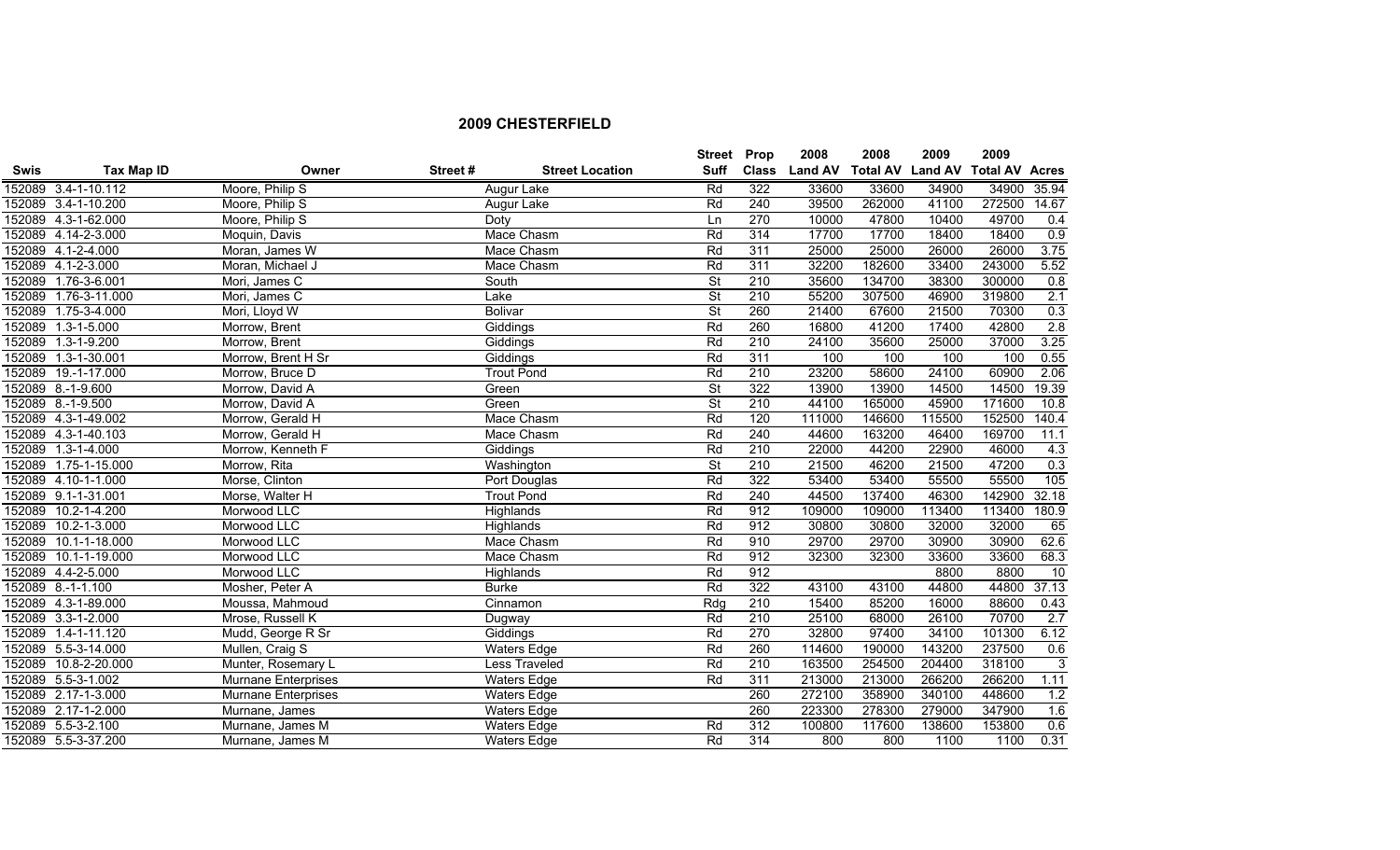|             |                       |                          |         |                        | <b>Street Prop</b> |              | 2008           | 2008                    | 2009   | 2009                  |                |
|-------------|-----------------------|--------------------------|---------|------------------------|--------------------|--------------|----------------|-------------------------|--------|-----------------------|----------------|
| <b>Swis</b> | Tax Map ID            | Owner                    | Street# | <b>Street Location</b> | Suff               | <b>Class</b> | <b>Land AV</b> | <b>Total AV Land AV</b> |        | <b>Total AV Acres</b> |                |
|             | 152089 9.1-1-33.112   | Murnane, Michael P       |         | Green                  | <b>St</b>          | 322          | 37600          | 37600                   | 39100  | 39100                 | 33.59          |
|             | 152089 5.5-3-17.000   | Murnane, Patrick T       |         | <b>Waters Edge</b>     | Rd                 | 260          | 126000         | 440400                  | 157500 | 504500                | $\overline{1}$ |
|             | 152089 4.3-1-18.200   | Murphy, Patrick J        |         | Augur Lake             | Rd                 | 210          | 21300          | 48600                   | 22100  | 50500                 | 1.16           |
|             | 152089 4.3-1-18.100   | Murphy, Patrick J        |         | Augur Lake             | Rd                 | 270          | 20700          | 29800                   | 21500  | 31000                 | 1.17           |
|             | 152089 10.1-1-30.120  | Murphy, Thomas W         |         | Frontage               | Rd                 | 210          | 23500          | 122300                  | 24400  | 127200                | 1.1            |
|             | 152089 4.53-3-6.200   | Murray William & Sons    |         | US Route 9             |                    | 311          | 6200           | 6200                    | 6400   | 6400                  | 3.68           |
|             | 152089 4.53-3-1.200   | Murray William & Sons    |         | US Route 9             |                    | 311          | 700            | 700                     | 700    | 700                   | 0.12           |
|             | 152089 4.3-1-30.200   | Murray, James E          |         | Thompson               | Rd                 | 210          | 21600          | 135400                  | 22400  | 140800                | 0.8            |
|             | 152089 4.3-1-30.120   | Murray, James E          |         | Thompson               | Rd                 | 314          | 12500          | 12500                   | 13000  | 13000                 | 0.89           |
|             | 152089 3.4-1-5.120    | Murray, Robert           |         | Dugway                 | Rd                 | 323          | 22400          | 22400                   | 23300  | 23300                 | 28.68          |
|             | 152089 3.4-1-5.200    | Murray, Robert           |         | Augur Lake             | Rd                 | 210          | 38100          | 131300                  | 39700  | 136600                | 7.9            |
|             | 152089 4.53-3-2.200   | Murray, William          |         | US Route 9             |                    | 311          | 800            | 800                     | 800    | 800                   | 0.4            |
|             | 152089 4.53-3-3.000   | Murray, William H        |         | US Route 9             |                    | 210          | 16500          | 69200                   | 17200  | 72000                 | 0.6            |
|             | 152089 10.12-1-6.100  | Mussen, Benjamin F Jr    |         | Highlands              | Rd                 | 210          | 39700          | 100400                  | 41300  | 104400                | 1.8            |
|             | 152089 10.12-1-7.000  | Mussen, Benjamin Jr      |         | Highlands              | Rd                 | 314          | 200            | 200                     | 200    | 200                   | 0.1            |
|             | 152089 20.8-1-3.000   | Mussen, Frank            |         | Highlands              | Rd                 | 210          | 37000          | 96600                   | 38500  | 100500                | $\overline{2}$ |
|             | 152089 4.14-1-4.000   | Mussen, Frank            |         | Prospect               | Rd                 | 910          | 22300          | 22300                   | 23200  | 23200                 | 11.4           |
|             | 152089 4.54-2-12.200  | Mussen, Michael D        |         | Prospect               | Rd                 | 210          | 23300          | 77500                   | 24200  | 80600                 | 1.5            |
|             | 152089 20.8-1-2.220   | Mussen, Michael L        |         | Highlands              | Rd                 | 270          | 32800          | 63000                   | 34100  | 65500                 | 1.34           |
|             | 152089 10.4-1-7.000   | Mussen, Norma            |         | Shun Pike              | Rd                 | 240          | 64900          | 72000                   | 67500  | 74900                 | 184.5          |
|             | 152089 4.3-1-3.000    | Mussen, Norma            |         | Doty                   | Ln                 | 270          | 13800          | 26800                   | 14400  | 27900                 | 0.5            |
|             | 152089 20.8-1-2.100   | Mussen, Philip           |         | <b>Highlands</b>       | Rd                 | 210          | 45900          | 90300                   | 47700  | 100900                | 5.3            |
|             | 152089 20.8-1-2.211   | Mussen, Philip           |         | Highlands              | Rd                 | 322          | 16900          | 16900                   | 17600  | 17600                 | 23.35          |
|             | 152089 4.3-1-31.300   | Mussen, Robin M          |         | Thompson               | Rd                 | 311          | 35600          | 112400                  | 37000  | 116900                | 7.37           |
|             | 152089 9.1-1-23.001   | Navajosky, Arthur J      |         | <b>Trout Pond</b>      | Rd                 | 322          | 44700          | 44700                   | 46500  | 46500                 | 45.75          |
|             | 152089 4.3-1-25.100   | <b>NC Properties Inc</b> |         | US Route 9             |                    | 449          | 46700          | 125400                  | 48600  | 130400                | 2.76           |
|             | 152089 4.3-1-26.000   | NC Properties Inc        |         | US Route 9             |                    | 447          | 56000          | 273700                  | 58200  | 273700                | 1.75           |
|             | 152089 4.3-1-27.120   | <b>NC Properties Inc</b> |         | US Route 9             |                    | 330          | 47300          | 47300                   | 49200  | 49200                 | 2.88           |
|             | 152089 4.3-1-28.121   | <b>NC Properties Inc</b> |         | US Route 9             |                    | 330          | 26700          | 26700                   | 27800  | 27800                 | 7.19           |
|             | 152089 4.3-1-27.200   | NC Properties Inc        |         | US Route 9             |                    | 330          | 37600          | 37600                   | 38300  | 38300                 | 1.97           |
|             | 152089 3.3-1-1.200    | Neugold, Douglas         |         | Dugway                 | Rd                 | 322          | 91200          | 91200                   | 94800  | 94800                 | 60.6           |
|             | 152089 9.1-1-12.210   | Neugold, Douglas         |         | Dugway                 | Rd                 | 270          | 70300          | 99200                   | 73100  | 103200                | 57.6           |
|             | 152089 4.3-1-5.000    | Neverett, Esther         |         | Doty                   | Ln                 | 270          | 14800          | 63000                   | 15400  | 65500                 | 0.45           |
|             | 152089 10.12-1-12.000 | Nichols, Richard         |         | <b>Highlands</b>       | Rd                 | 240          | 64900          | 118900                  | 67500  | 123700                | 40.2           |
|             | 152089 10.16-1-5.000  | Nichols, Robert J        |         | Highlands              | Rd                 | 270          | 44300          | 48000                   | 46100  | 49900                 | 5.9            |
|             | 152089 9.16-1-1.000   | Niesen, Roderick J       |         | Niesen                 | Rd                 | 260          | 48000          | 79700                   | 60000  | 94600                 | 0.3            |
|             | 152089 10.8-2-22.000  | Noel, Nancy              |         | Corlear Bay            | Rd                 | 280          | 237600         | 573200                  | 297000 | 585400                | 2.95           |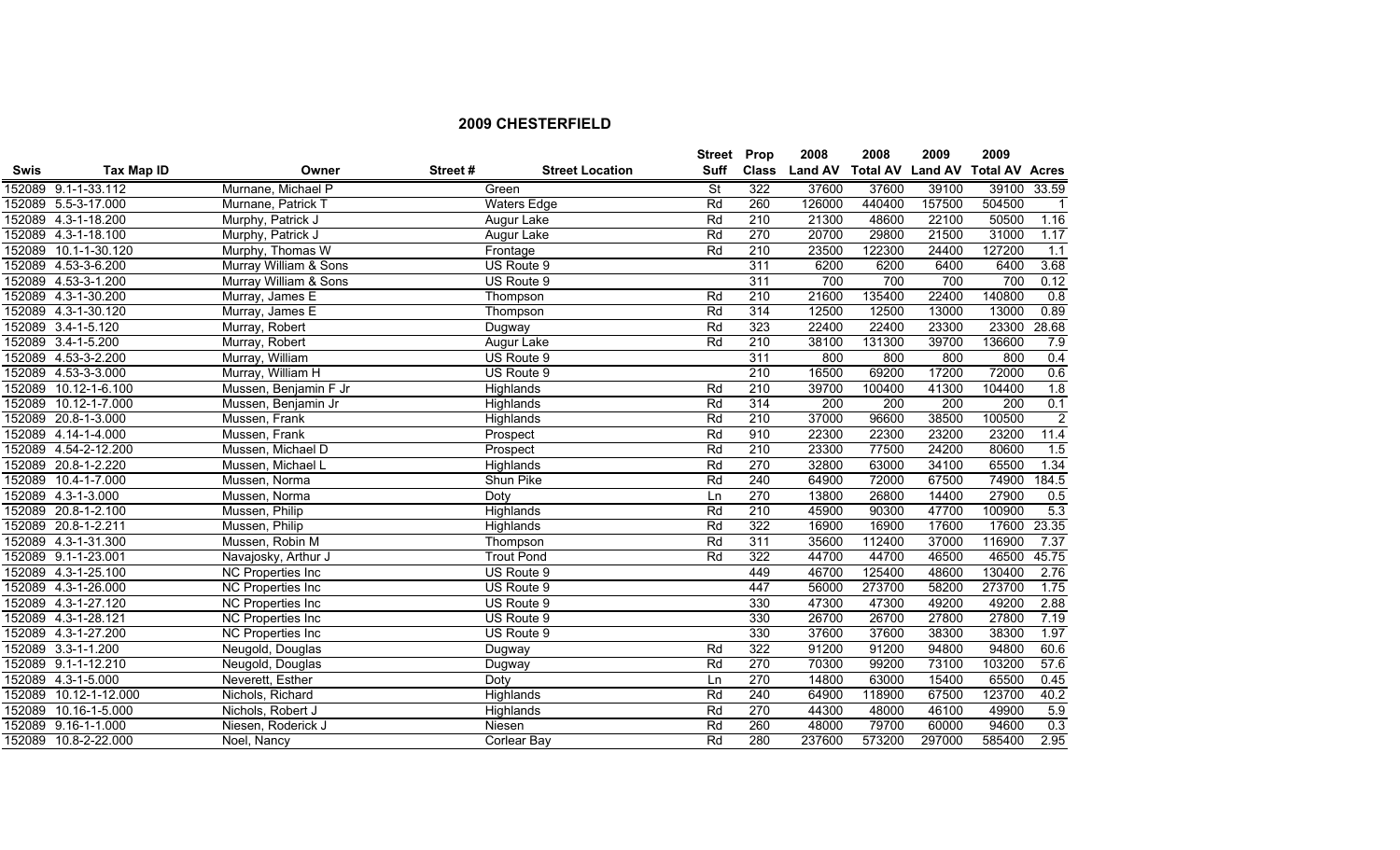|             |                                 |                              |         |                                 | <b>Street Prop</b>       |     | 2008          | 2008             | 2009         | 2009                  |                |
|-------------|---------------------------------|------------------------------|---------|---------------------------------|--------------------------|-----|---------------|------------------|--------------|-----------------------|----------------|
| <b>Swis</b> | Tax Map ID                      | Owner                        | Street# | <b>Street Location</b>          | <b>Suff</b>              |     | Class Land AV | Total AV Land AV |              | <b>Total AV Acres</b> |                |
|             | 152089 4.2-1-4.200/1            | Nolan, Darwin                |         | Prav                            | Rd                       | 210 | 5900          | 124700           | 6200         | 166000                | 0.01           |
|             | 152089 4.2-1-29.000             | Nolan, Darwin                |         | Pray                            | Rd                       | 270 | 12400         | 20700            | 12900        | 21500                 | 0.4            |
|             | 152089 4.2-1-4.210              | Nolan, Darwin J              |         | Pray                            | Rd                       | 240 | 62200         | 64300            | 64700        | 85600                 | 54.14          |
|             | 152089 4.3-1-43.200             | Nolan, Darwin J              |         | Port Douglas                    | Rd                       | 311 | 21500         | 21500            | 22400        | 22400                 | 1.7            |
|             | 152089 10.12-1-1.000            | Nolan, John                  |         | Highlands                       | Rd                       | 240 | 62000         | 152300           | 64500        | 158400                | 26.7           |
|             | 152089 4.20-3-7.200             | Nolan, Richard M             |         | <b>Corlear Bay</b>              | Rd                       | 210 | 114400        | 200100           | 142600       | 250100                | 0.67           |
|             | 152089 4.3-1-66.500             | North Country Amvets #87 Inc |         | US Route 9                      |                          | 311 | 17500         | 17500            | 18200        | 18200                 | 4.55           |
|             | 152089 1.4-1-8.120              | North Country Dev Group LLC  |         | NYS Route 373                   |                          | 552 | 100           | 100              | 100          | 100                   | 0.5            |
|             | 152089 1.67-1-17.000            | North Country Dev Group LLC  |         | Villa                           | Ln                       | 323 | 700           | 700              | 700          | 700                   | 3.54           |
|             | 152089 1.4-1-14.000             | North Country Dev Group LLC  |         | Lake                            | $\overline{\mathsf{St}}$ | 322 | 19100         | 19100            | 44900        | 44900                 | 22.7           |
|             | 152089 1.4-1-8.150              | North Country Dev Group LLC  |         | NYS Route 373                   |                          | 210 | 24500         | 24500            | 25500        | 234000                | 0.69           |
|             | 152089 4.53-3-13.200            | North, Arthur H Jr           |         | US Route 9                      |                          | 425 | 26800         | 90500            | 27900        | 94100                 | 0.77           |
|             | 152089 4.53-3-10.000            | North, Arthur H Jr           |         | US Route 9                      |                          | 210 | 22300         | 55100            | 23200        | 57300                 | 1.47           |
|             | 152089 4.53-3-15.000            | North, Arthur H Jr           |         | US Route 9                      |                          | 270 | 20000         | 30000            | 20800        | 31200                 | $\mathbf{1}$   |
|             | 152089 9.1-1-10.001             | <b>NYSEG Corp</b>            |         | <b>Burke</b>                    | Rd                       | 315 | 100           | 100              | 100          | 100                   | 0.9            |
|             | 152089 620.89-9999-131.600/1881 | <b>NYSEG Corp</b>            |         | <b>Misc Electric Total Dist</b> |                          | 884 | 0             | 2236591          | $\mathbf{0}$ | 2450669               | $\overline{0}$ |
|             | 152089 620.89-9999-131.600/2881 | <b>NYSEG Corp</b>            |         | <b>Total Gas Distribution</b>   |                          | 885 | $\mathbf 0$   | 133438           | 0            | 134905                | $\overline{0}$ |
|             | 152089 620.89-9999-131.600/1001 | <b>NYSEG Corp</b>            |         | Northeast Grouped Trans         |                          | 882 | $\Omega$      | 434594           | $\mathbf{0}$ | 497131                | $\mathbf 0$    |
|             | 152089 1.3-1-21.000             | <b>NYSEG Corp</b>            |         | Mace Chasm                      | Rd                       | 874 | 87900         | 423900           | 87900        | 513900                | 15             |
|             | 152089 8.-1-16.000              | ODonnell, Elizabeth A        |         | <b>Trout Pond</b>               | Rd                       | 910 | 53700         | 53700            | 55800        | 55800                 | 110            |
|             | 152089 9.3-1-22.000             | ODonnell, Elizabeth A        |         | <b>Trout Pond</b>               | Rd                       | 314 | 58400         | 58400            | 60700        | 60700                 | 76             |
|             | 152089 8.-1-17.000              | ODonnell, Elizabeth A        |         | <b>Trout Pond</b>               | Rd                       | 910 | 59300         | 59300            | 61700        | 61700                 | 121.7          |
|             | 152089 10.8-2-26.200            | Old Ice House Realty Trust   |         | Old Ice House                   | Rd                       | 311 | 186300        | 186300           | 232900       | 232900                | 0.51           |
|             | 152089 10.8-2-27.000            | Old Ice House Realty Trust   |         | Old Ice House                   | Rd                       | 312 | 260100        | 263100           | 325100       | 328900                | 8.5            |
|             | 152089 5.5-3-12.000             | OLeary, Jeanne M             |         | Waters Edge                     | Rd                       | 210 | 88500         | 289100           | 110600       | 361400                | 0.4            |
|             | 152089 4.4-1-6.100              | ONeil, Kevin R               |         | <b>Brinton</b>                  | Rd                       | 240 | 102000        | 193700           | 106000       | 201400                | 80.7           |
|             | 152089 10.3-1-31.000            | ONeill, Francis              |         | NYS Route 22                    |                          | 270 | 9300          | 26800            | 9700         | 27900                 | 0.2            |
|             | 152089 10.8-2-34.000            | Ortiz, Sharon                |         | Shady                           | Way                      | 260 | 228800        | 272800           | 286000       | 341000                | 1.6            |
|             | 152089 11.9-1-2.000             | Osgood, David T              |         | <b>Little Sandy</b>             | Rd                       | 260 | 80000         | 125900           | 100000       | 157400                | 1.2            |
|             | 152089 4.3-1-85.100             | Ouimette, William J          |         | Cinnamon                        | Rdg                      | 210 | 15200         | 93400            | 15800        | 97100                 | 0.41           |
|             | 152089 10.16-1-3.200            | Pace, Ralph                  |         | Highlands                       | Rd                       | 311 | 33100         | 33100            | 34400        | 34400                 | 2.12           |
| 152089      | 10.16-1-3.600                   | Pace, Ryland W               |         | Highlands                       | Rd                       | 311 | 32500         | 32500            | 33800        | 33800                 | 1.92           |
|             | 152089 10.16-1-3.400            | Pace, Sherry W               |         | Highlands                       | Rd                       | 311 | 51700         | 51700            | 53800        | 53800                 | 11.52          |
|             | 152089 10.16-1-3.500            | Pace, Silas EH               |         | <b>Highlands</b>                | Rd                       | 311 | 33100         | 33100            | 34400        | 34400                 | $\overline{2}$ |
|             | 152089 5.9-2-3.000              | Padula, Dominic A            |         | <b>Waters Edge</b>              | Rd                       | 312 | 88600         | 148400           | 111300       | 156000                | 0.3            |
|             | 152089 4.2-1-28.000             | Pagnello, Joseph J           |         | Pray                            | Rd                       | 270 | 13400         | 20600            | 13900        | 21400                 | 0.5            |
|             | 152089 4.2-1-12.000             | Pagnello, Joseph J           |         | Pray                            | Rd                       | 910 | 22400         | 22400            | 23300        | 23300                 | 28.7           |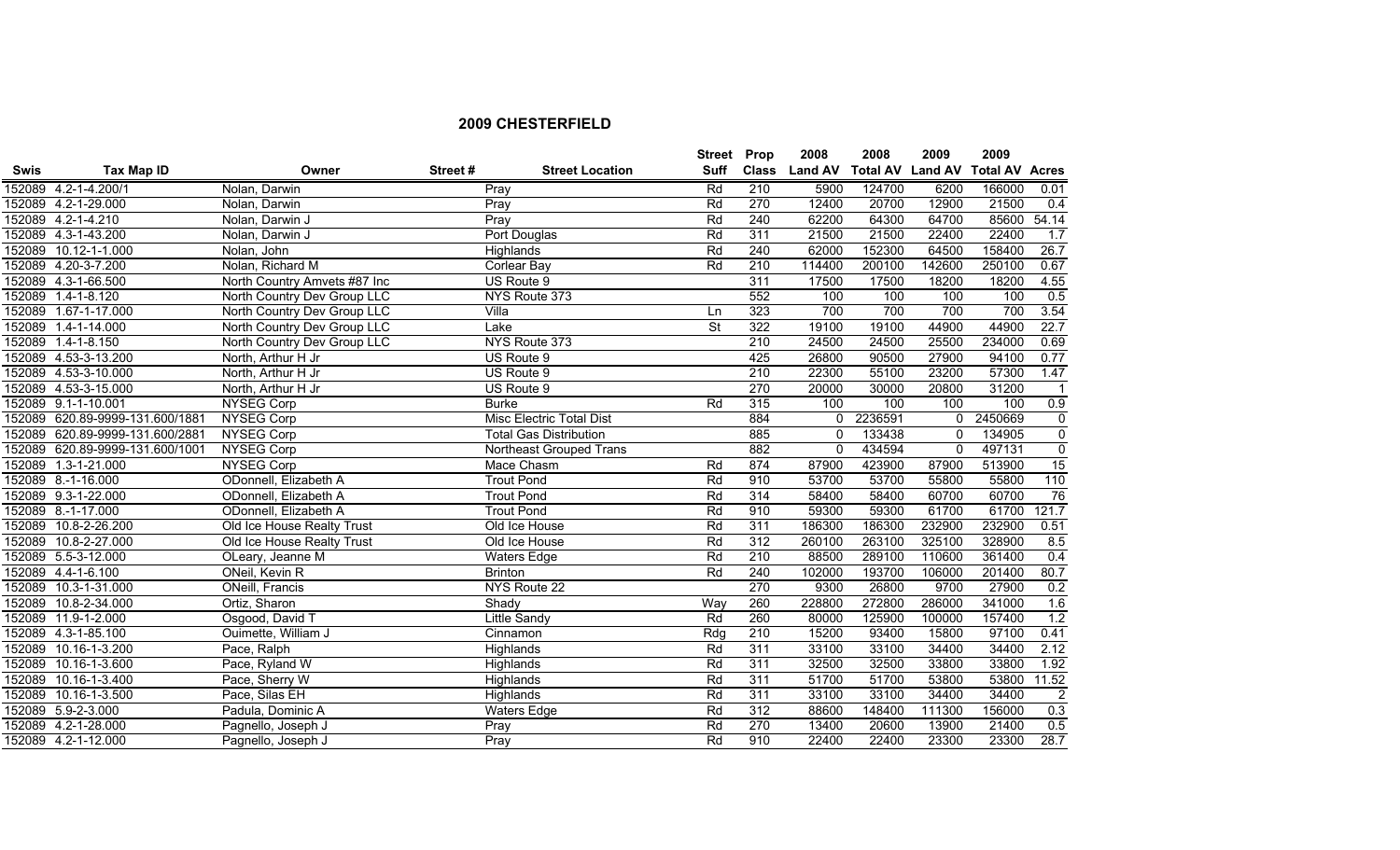|             |                      |                       |         |                        | <b>Street Prop</b>       |              | 2008           | 2008            | 2009           | 2009                  |                |
|-------------|----------------------|-----------------------|---------|------------------------|--------------------------|--------------|----------------|-----------------|----------------|-----------------------|----------------|
| <b>Swis</b> | Tax Map ID           | Owner                 | Street# | <b>Street Location</b> | <b>Suff</b>              | <b>Class</b> | <b>Land AV</b> | <b>Total AV</b> | <b>Land AV</b> | <b>Total AV Acres</b> |                |
|             | 152089 9.2-1-16.000  | Pampalone, Thomas     |         | Augur Lake             | Rd                       | 240          | 96800          | 251500          | 100700         | 261600                | 87             |
|             | 152089 9.2-1-15.000  | Pampalone, Thomas     |         | Augur Lake             | Rd                       | 910          | 60300          | 60300           | 62700          | 62700                 | 74             |
|             | 152089 5.5-3-18.000  | Paradis, Louise       |         | <b>Waters Edge</b>     | Rd                       | 210          | 137600         | 379600          | 158200         | 460000                | 0.6            |
|             | 152089 4.1-1-3.000   | Parrish, Alice M      |         | Soper                  | Rd                       | 270          | 15700          | 53700           | 16300          | 55800                 | 0.6            |
|             | 152089 4.38-5-11.001 | Parrish, Chad K       |         | Soper                  | Rd                       | 210          | 22800          | 78000           | 23700          | 81100                 | 1.3            |
|             | 152089 1.76-1-12.120 | Parrow, Paul A        |         | Lake                   | <b>St</b>                | 210          | 26800          | 124400          | 20600          | 130600                | 0.28           |
|             | 152089 1.76-1-12.110 | Parrow, Paul A        |         | Sable                  | $\overline{\mathsf{St}}$ | 311          | 17500          | 17500           | 7500           | 7500                  | 0.33           |
|             | 152089 4.2-1-34.000  | Pasho, James          |         | Mace Chasm             | Rd                       | 240          | 146700         | 188500          | 152500         | 196000                | 218.7          |
|             | 152089 1.75-3-1.000  | Pasho, James R        |         | West                   | $\overline{\mathsf{St}}$ | 270          | 34600          | 58200           | 43100          | 67600                 | 1.1            |
|             | 152089 4.3-1-35.512  | Pashow, Kenneth J     |         | Thompson               | Rd                       | 311          | 22400          | 22400           | 23300          | 23300                 | 13.15          |
|             | 152089 4.3-1-35.200  | Pashow, Kenneth J     |         | Thompson               | Rd                       | 240          | 41700          | 143500          | 43300          | 149200                | 10             |
|             | 152089 4.2-1-26.200  | Patnode, Cecil F Jr   |         | Pray                   | Rd                       | 240          | 33700          | 131400          | 35000          | 174800                | 12.55          |
|             | 152089 4.2-1-20.000  | Patnode, Dr Roger     |         | Pray                   | Rd                       | 910          | 29800          | 29800           | 31000          | 31000                 | 36.5           |
|             | 152089 5.5-3-28.000  | Patnode, Roger E      |         | <b>Waters Edge</b>     | Rd                       | 210          | 103500         | 213200          | 129400         | 266500                | 0.6            |
|             | 152089 4.10-1-7.001  | Patterson, Russell T  |         | Prospect               | Rd                       | 314          | 2100           | 2100            | 2200           | 2200                  | 0.3            |
|             | 152089 1.75-1-4.100  | Paugh, John A         |         | Villa                  | Ln                       | 210          | 46400          | 211100          | 44200          | 215500                | 1.4            |
|             | 152089 1.76-4-10.000 | Pecor Ray Jr          |         | NYS Route 373          |                          | 485          | 51100          | 234400          | 53200          | 243800                | 0.5            |
|             | 152089 8.-1-13.200   | Pecue, Michael L      |         | Green                  | $\overline{\mathsf{St}}$ | 270          | 32200          | 98300           | 33500          | 102200                | 5.8            |
|             | 152089 4.2-1-2.000   | Pejas Enterprises LLC |         | NYS Route 373          |                          | 416          | 97300          | 484100          | 101200         | 503500                | 44.3           |
|             | 152089 10.3-1-2.200  | Pelkey, Raymond A     |         | US Route 9             |                          | 210          | 23400          | 79200           | 24400          | 82400                 | 1.5            |
|             | 152089 3.4-1-4.200   | Pelkey, Wayne F       |         | Dugway                 | Rd                       | 240          | 26900          | 85300           | 28000          | 88700                 | 12.9           |
|             | 152089 1.3-1-8.100   | Pelton, Robert R      |         | Giddings               | Rd                       | 210          | 21300          | 73900           | 22200          | 76900                 | 5.95           |
| 152089      | $1.3 - 1 - 8.200$    | Pelton, Robert R      |         | Giddings               | Rd                       | 311          | 3600           | 3600            | 3700           | 3700                  | 8.22           |
| 152089      | $1.4 - 1 - 1.120$    | Pelton, Robert R      |         | Giddings               | Rd                       | 322          | 20700          | 20700           | 21500          | 21500                 | 26             |
| 152089      | $18.-1-3.112$        | Perelli, Vincent      |         | Tierney                | Rd                       | 910          | 44300          | 44300           | 46100          | 46100                 | 60.45          |
|             | 152089 4.3-1-66.100  | Perkett, Jude E Jr    |         | US Route 9             |                          | 311          | 17500          | 17500           | 17500          | 17500                 | 2.07           |
| 152089      | 10.3-1-38.200        | Perrin, Patricia L    |         | US Route 9             |                          | 240          | 33000          | 142700          | 34300          | 148400                | 10.26          |
| 152089      | $1.83 - 1 - 2.000$   | Perry, Gerhardt W     |         | South                  | $\overline{\mathsf{St}}$ | 210          | 28100          | 145400          | 26600          | 153600                | 0.4            |
|             | 152089 4.1-1-20.200  | Peryea, Michael J     |         | Soper                  | Rd                       | 210          | 28400          | 94500           | 29600          | 103200                | 4.24           |
|             | 152089 4.1-1-10.120  | Peryea, Norman W      |         | Soper                  | Rd                       | 210          | 24900          | 102800          | 25900          | 126700                | 2.02           |
|             | 152089 4.3-1-54.000  | Peryea, Patrick S     |         | US Route 9             |                          | 210          | 23100          | 85000           | 24000          | 88400                 | 1.2            |
|             | 152089 9.12-2-1.000  | Peterson, Robert A Jr |         | Augur Lake             | ls                       | 323          | 1800           | 1800            | 1000           | 1000                  | 0.1            |
|             | 152089 9.12-1-61.000 | Peterson, Robert A Jr |         | Clark                  | Rd                       | 260          | 107300         | 143200          | 100500         | 145400                | $\overline{1}$ |
|             | 152089 1.67-1-7.000  | Petrasovic, Stephen J |         | Lake                   | <b>St</b>                | 210          | 44000          | 176600          | 45800          | 183700                | 1.1            |
|             | 152089 1.83-1-4.001  | Phillips, Cheryl A    |         | Second                 | $\overline{\mathsf{St}}$ | 210          | 30600          | 98400           | 33800          | 84600                 | 0.6            |
|             | 152089 1.75-3-2.120  | Phillips, John G      |         | Second                 | <b>St</b>                | 210          | 34100          | 147000          | 34300          | 164400                | 0.62           |
|             | 152089 9.1-1-11.110  | Plishka, Lawrence     |         | Dugway                 | Rd                       | 210          | 38500          | 111200          | 40000          | 115600                | 4.5            |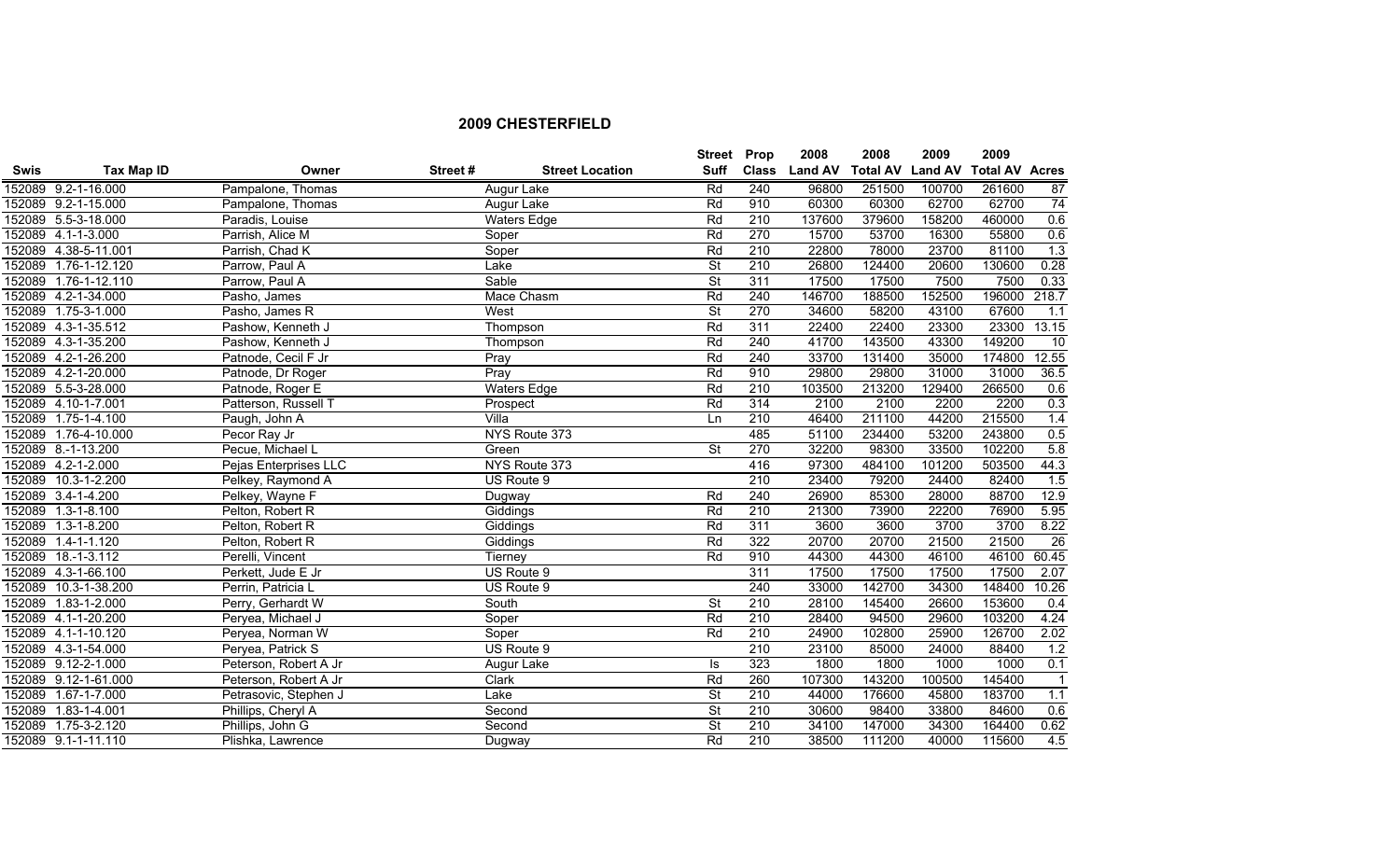|             |                      |                           |         |                        | <b>Street Prop</b>       |              | 2008           | 2008                    | 2009   | 2009                  |                |
|-------------|----------------------|---------------------------|---------|------------------------|--------------------------|--------------|----------------|-------------------------|--------|-----------------------|----------------|
| <b>Swis</b> | Tax Map ID           | Owner                     | Street# | <b>Street Location</b> | Suff                     | <b>Class</b> | <b>Land AV</b> | <b>Total AV Land AV</b> |        | <b>Total AV Acres</b> |                |
|             | 152089 19.2-1-7.000  | Podmore, John             |         | Smith                  | Rd                       | 314          | 14800          | 14800                   | 15400  | 15400                 | 0.5            |
|             | 152089 4.53-3-18.110 | Poland, Roger E           |         | US Route 9             |                          | 210          | 22400          | 91000                   | 23300  | 94600                 | 1.16           |
|             | 152089 1.75-3-2.111  | Poquette, Michael         |         | Sable                  | $\overline{\mathsf{St}}$ | 270          | 29100          | 100300                  | 30300  | 104300                | 0.47           |
| 152089      | $1.84 - 2 - 4.100$   | Port Kent Development Inc |         | Trembleau              | Rd                       | 582          | 86800          | 292400                  | 90200  | 304100                | 58.4           |
|             | 152089 1.75-2-19.000 | Porter, Anne C            |         | Sable                  | $\overline{\mathsf{St}}$ | 210          | 24400          | 81900                   | 22100  | 85200                 | 0.31           |
|             | 152089 1.67-1-11.010 | Porter, Anne E            |         | North                  | $\overline{\mathsf{St}}$ | 411          | 63200          | 197100                  | 65700  | 205000                | 2.3            |
|             | 152089 1.75-2-17.000 | Porter, Anne E            |         | Sable                  | $\overline{\mathsf{St}}$ | 210          | 24400          | 121900                  | 25500  | 126800                | 0.31           |
|             | 152089 19.-1-2.000   | Post, Lawrence R          |         | Whisher                | Rd                       | 314          | 41600          | 41600                   | 43300  | 74400                 | 2.3            |
|             | 152089 4.3-1-31.200  | Powell, James E III       |         | Thompson               | Rd                       | 210          | 33200          | 225000                  | 34500  | 234000                | 7.37           |
|             | 152089 4.2-1-4.220   | Pray, Daniel G            |         | Pray                   | Rd                       | 210          | 30900          | 101700                  | 43300  | 135500                | $\overline{5}$ |
|             | 152089 4.2-1-4.100   | Pray, Darcy               |         | Pray                   | Rd                       | 910          | 68400          | 68400                   | 71100  | 71100                 | 95.86          |
| 152089      | 4.1-1-17.000         | Pray, David H             |         | Mace Chasm             | Rd                       | 210          | 28400          | 67300                   | 29500  | 70000                 | 5.3            |
|             | 152089 4.1-1-16.000  | Pray, Maureen R           |         | Mace Chasm             | Rd                       | 210          | 26500          | 99900                   | 27600  | 103900                | 3.2            |
|             | 152089 4.2-1-30.200  | Pray, Philip W            |         | Pray                   | Rd                       | 210          | 23900          | 68200                   | 24800  | 70900                 | 2.2            |
|             | 152089 4.2-1-30.120  | Pray, Randall D           |         | Pray                   | Rd                       | 311          | 28100          | 28100                   | 43500  | 64300                 | 5.06           |
|             | 152089 4.53-3-13.100 | Pray, Randall D           |         | Scott                  | Ln                       | 271          | 22100          | 72900                   | 23000  | 75800                 | 1.1            |
| 152089      | 10.3-1-13.000        | Pray, Roy J               |         | Shun Pike              | Rd                       | 210          | 5200           | 26000                   | 5400   | 27000                 | 0.1            |
|             | 152089 10.3-1-12.100 | Pray, Roy J               |         | Shun Pike              | Rd                       | 210          | 21900          | 50800                   | 22700  | 52800                 | 1.29           |
|             | 152089 4.1-1-9.120   | Pray, Russell D           |         | Soper                  | Rd                       | 240          | 30600          | 94500                   | 31800  | 98300                 | 11.31          |
|             | 152089 4.14-1-5.111  | Pray, Russell R           |         | Port Douglas           | Rd                       | 210          | 36200          | 127000                  | 37700  | 90400                 | 7.4            |
|             | 152089 4.1-1-9.110   | Pray, Russell R           |         | Soper                  | Rd                       | 322          | 113700         | 113700                  | 118200 | 118200                | 117            |
|             | 152089 4.1-1-9.200   | Pray, Russell R           |         | Soper                  | Rd                       | 314          | 14600          | 14600                   | 3000   | 3000                  | 5.05           |
|             | 152089 9.8-1-5.500   | Pray, Russell R           |         | Augur Lake             | Rd                       | 240          | 30000          | 56700                   | 31200  | 59000                 | 10.41          |
|             | 152089 9.8-1-4.111   | Pray, Russell R           |         | Rocky Cove             | Way                      | 240          | 81900          | 194400                  | 102400 | 243000                | 12.31          |
|             | 152089 4.2-1-30.110  | Pray, Stephen M           |         | Pray                   | Rd                       | 112          | 57200          | 82000                   | 59500  | 85300                 | 74.14          |
|             | 152089 4.2-1-17.000  | Pray, Stephen M           |         | Pray                   | Rd                       | 910          | 19300          | 19300                   | 20100  | 20100                 | 50             |
|             | 152089 4.2-1-25.002  | Prescott, Kathleen 1      |         | Pray                   | Rd                       | 910          | 14800          | 14800                   | 15400  | 15400                 | 19.2           |
|             | 152089 4.16-1-1.110  | Prescott, Kathleen        |         | Schuyler               | Rd                       | 322          | 74600          | 74600                   | 77600  | 77600                 | 51             |
|             | 152089 4.16-1-1.120  | Prescott, Kathleen T      |         | Schuyler               | Rd                       | 322          | 34300          | 34300                   | 35700  | 35700                 | 17.06          |
|             | 152089 4.16-1-4.000  | Prescott, Kathleen 7      |         | Schuyler               | Rd                       | 311          | 46000          | 46000                   | 47800  | 47800                 | 9.5            |
|             | 152089 4.16-1-3.000  | Prescott, Kathleen 7      |         | Schuyler               | Rd                       | 314          | 29800          | 29800                   | 31000  | 31000                 | $\overline{4}$ |
|             | 152089 4.16-1-5.000  | Prescott, Kathleen T      |         | Schuyler               | Rd                       | 314          | 25000          | 25000                   | 26000  | 26000                 | $2.4$          |
|             | 152089 4.2-1-23.000  | Prescott, Kathleen 1      |         | Pray                   | Rd                       | 322          | 14800          | 14800                   | 15400  | 15400                 | 19             |
|             | 152089 4.2-1-21.000  | Prescott, Kathleen T      |         | Pray                   | Rd                       | 910          | 15300          | 15300                   | 15900  | 15900                 | 18.7           |
|             | 152089 4.4-1-6.200   | Prescott, Kathleen T      |         | Kats                   | Tr                       | 322          | 25200          | 25200                   | 26200  | 26200                 | 53.94          |
|             | 152089 4.16-2-27.200 | Prescott, Kathleen 1      |         | Schuyler               | Rd                       | 260          | 111000         | 147700                  | 138700 | 184600                | 0.58           |
|             | 152089 4.16-2-27.120 | Prescott, Kathleen T      |         | Schuyler               | Rd                       | 311          | 261400         | 261400                  | 326700 | 326700                | 1.4            |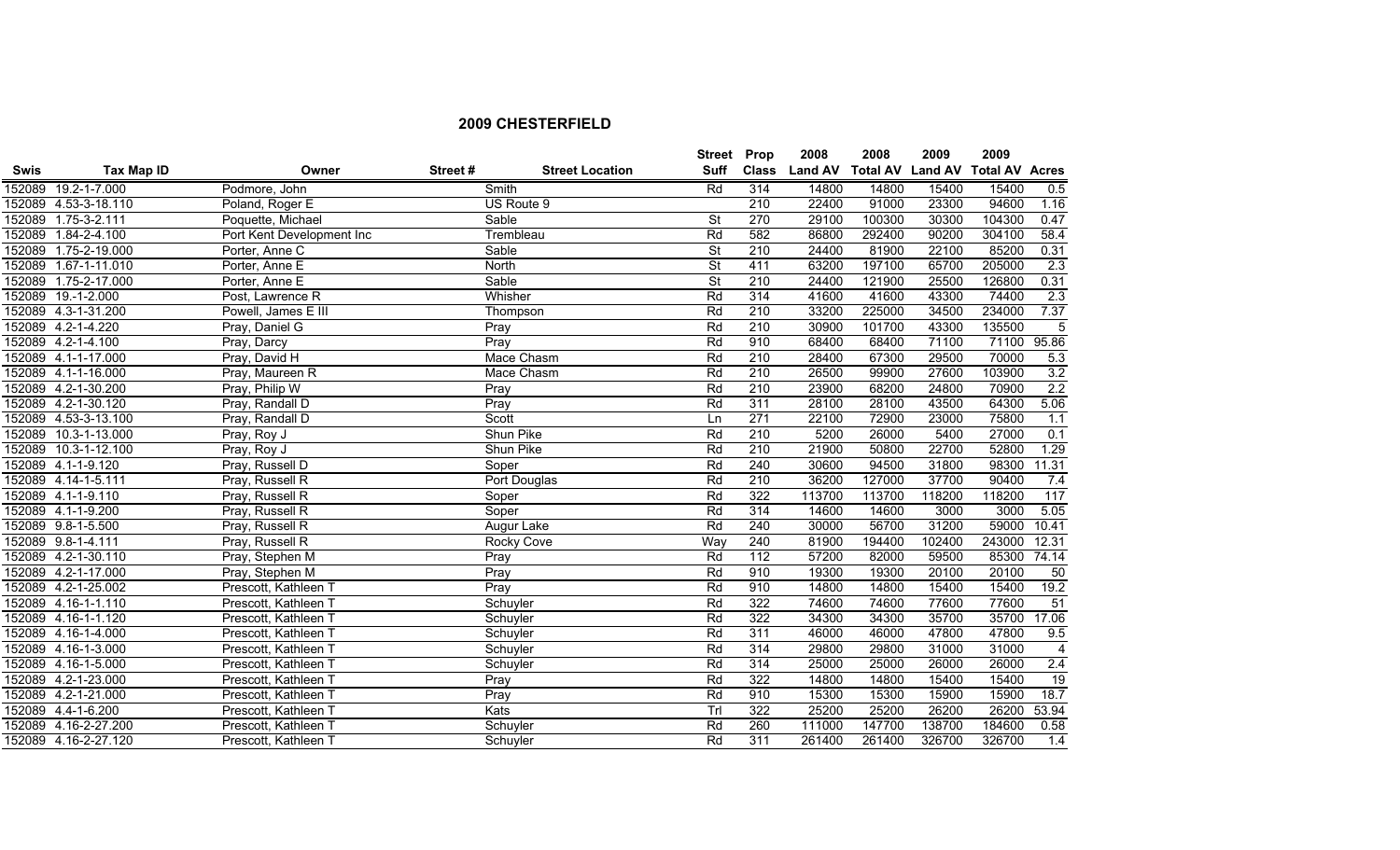|             |                       |                              |         |                        | <b>Street Prop</b>       |                  | 2008           | 2008   | 2009   | 2009                                   |                |
|-------------|-----------------------|------------------------------|---------|------------------------|--------------------------|------------------|----------------|--------|--------|----------------------------------------|----------------|
| <b>Swis</b> | <b>Tax Map ID</b>     | Owner                        | Street# | <b>Street Location</b> | <b>Suff</b>              | <b>Class</b>     | <b>Land AV</b> |        |        | <b>Total AV Land AV Total AV Acres</b> |                |
|             | 152089 4.16-2-27.110  | Prescott, Kathleen T         |         | Schuyler               | Rd                       | 311              | 35000          | 35000  | 36400  | 36400                                  | 1.8            |
|             | 152089 4.20-3-9.000   | Prescott, Peter R            |         | Corlear Bay            | Rd                       | 260              | 183400         | 248500 | 213900 | 270800                                 | 0.8            |
|             | 152089 10.8-2-17.000  | Prescott, Robert B           |         | Corlear Bay            | Rd                       | 280              | 184700         | 250100 | 230900 | 267600                                 | $\overline{2}$ |
| 152089      | $10.1 - 2 - 1.100$    | Prescott, Roger B Jr         |         | Prescott               | Rd                       | 311              | 6300           | 6300   | 6600   | 6600                                   | 4.1            |
| 152089      | $9.8 - 1 - 5.110$     | Prescott, Roger B Jr         |         | Augur Lake             | Rd                       | 240              | 204000         | 355900 | 255000 | 364800                                 | 138.4          |
|             | 152089 4.20-3-25.000  | Prescott, Romeyn             |         | <b>Corlear Bay</b>     | Rd                       | 314              | 3300           | 3300   | 4200   | 4200                                   | 1.2            |
| 152089      | 10.3-1-11.000         | Preston, Virginia            |         | Shun Pike              | Rd                       | 270              | 26500          | 29000  | 27600  | 30200                                  | 5.2            |
|             | 152089 4.3-1-1.220    | Propane Continental Inc      |         | <b>Industrial Park</b> | Rd                       | 330              | 37300          | 65100  | 38800  | 67700                                  | 3.41           |
| 152089      | $1.75 - 2 - 2.100$    | <b>Public Cemetery Assoc</b> |         | Lumber                 | $\overline{\mathsf{St}}$ | 695              | 2300           | 2300   | 2400   | 2400                                   | 1.4            |
|             | 152089 4.4-2-2.000    | <b>Public Cemetery Assoc</b> |         | Highlands              | Rd                       | 695              |                |        | 4700   | 4700                                   | 3.26           |
|             | 152089 4.3-1-63.120   | Rabideau, Wayne              |         | US Route 9             |                          | 220              | 12500          | 99800  | 13000  | 103800                                 | 0.5            |
|             | 152089 1.75-2-15.102  | Racette, Scott               |         | Lumber                 | $\overline{\mathsf{St}}$ | 210              | 36200          | 184700 | 32500  | 192100                                 | 0.54           |
| 152089      | 1.75-2-16.000         | Racette, Scott A             |         | First                  | $\overline{\mathsf{St}}$ | 270              | 7800           | 29200  | 8100   | 30400                                  | 0.1            |
|             | 152089 1.75-2-15.210  | Racette, Scott A             |         | First                  | $\overline{\mathsf{St}}$ | 311              | 700            | 700    | 700    | 700                                    | 0.14           |
|             | 152089 4.20-3-40.000  | Raczynski, Michael R         |         | Schuyler               | Rd                       | 210              | 27700          | 67300  | 28800  | 70000                                  | 0.5            |
|             | 152089 9.1-1-11.200   | Rafferty, Gerald             |         | Dugway                 | Rd                       | 270              | 27600          | 113200 | 28700  | 117700                                 | 3.16           |
|             | 152089 8.-1-1.200     | Ramirez, Jose E              |         | <b>Burke</b>           | Rd                       | 322              | 41900          | 41900  | 43600  | 43600                                  | 35.52          |
|             | 152089 9.8-1-4.112    | Rankin, Kevin G              |         | <b>Rocky Cove</b>      | Way                      | 210              | 86100          | 139500 | 107600 | 174400                                 | 7.42           |
|             | 152089 9.8-1-5.600    | Rankin, Michael D            |         | Augur Lake             | Rd                       | 210              | 35000          | 135500 | 36400  | 140900                                 | 24.82          |
|             | 152089 1.67-1-9.000   | Rankov, Stephen I            |         | Lake                   | $\overline{\mathsf{St}}$ | 280              | 35200          | 97400  | 36600  | 101300                                 | 0.9            |
|             | 152089 1.75-1-21.002  | Ray James M                  |         | North                  | $\overline{\mathsf{St}}$ | 311              | 21500          | 21500  | 32400  | 32400                                  | 1.21           |
|             | 152089 4.54-2-7.000   | Ray Jay Properties LLC       |         | Chesterfield           | $\overline{\mathsf{St}}$ | 449              | 50500          | 196400 | 52600  | 204300                                 | 20.6           |
|             | 152089 4.3-1-66.300   | Ray Jay Propertys LLC        |         | US Route 9             |                          | 311              | 16600          | 16600  | 17300  | 17300                                  | 2.42           |
|             | 152089 1.75-1-5.200   | Ray, James M                 |         | North                  | $\overline{\mathsf{St}}$ | 270              | 31800          | 84400  | 40900  | 95600                                  | 0.92           |
|             | 152089 4.3-1-40.200   | Ray, Joyce                   |         | Thompson               | Rd                       | 210              | 26200          | 109900 | 27300  | 114300                                 | 2.3            |
| 152089      | $3.3 - 1 - 3.000$     | Raymond, Gerard              |         | Dugway                 | Rd                       | 210              | 24100          | 104400 | 25100  | 108600                                 | 1.5            |
|             | 152089 3.3-1-4.000    | Raymond, Gerard V            |         | Dugway                 | Rd                       | 311              | 19200          | 19200  | 20000  | 20000                                  | 4.28           |
|             | 152089 3.3-1-10.000   | Raymond, Patricia            |         | Dugway                 | Rd                       | 210              | 16700          | 20000  | 17400  | 20800                                  | 6.33           |
|             | 152089 1.75-1-2.000   | Reals, Joan E                |         | North                  | $\overline{\mathsf{St}}$ | 311              | 24500          | 24500  | 31600  | 31600                                  | 0.5            |
|             | 152089 4.3-1-61.000   | Reardon, Aimee J             |         | US Route 9             |                          | 270              | 84800          | 94300  | 88200  | 98100                                  | 107.9          |
|             | 152089 10.12-1-10.000 | Recny, Thomas E              |         | Highlands              | Rd                       | 240              | 106800         | 263200 | 111000 | 273700                                 | 76.8           |
|             | 152089 4.3-1-24.000   | Reed, Jesse                  |         | Front                  | $\overline{\mathsf{St}}$ | $\overline{210}$ | 15500          | 46900  | 16100  | 48800                                  | 0.6            |
|             | 152089 4.4-1-13.001   | Reese, Delores L             |         | Highlands              | Rd                       | 314              | 2100           | 2100   | 2200   | 2200                                   | $\overline{1}$ |
|             | 152089 1.4-1-1.110    | Reid, Thomas W               |         | Giddings               | Rd                       | 322              | 22400          | 22400  | 23300  | 23300                                  | 15             |
|             | 152089 1.4-1-1.200    | Reid, Thomas W               |         | Giddings               | Rd                       | 210              | 36100          | 165700 | 37500  | 172300                                 | 10             |
|             | 152089 4.2-1-13.120   | Reilly, John F               |         | Trembleau              | Rd                       | 210              | 28200          | 96800  | 29400  | 100700                                 | 8.5            |
|             | 152089 9.12-1-5.200   | Rein, Jeffrey                |         | Augur Lake             | Rd                       | 210              | 97200          | 188000 | 101000 | 197600                                 | 2.25           |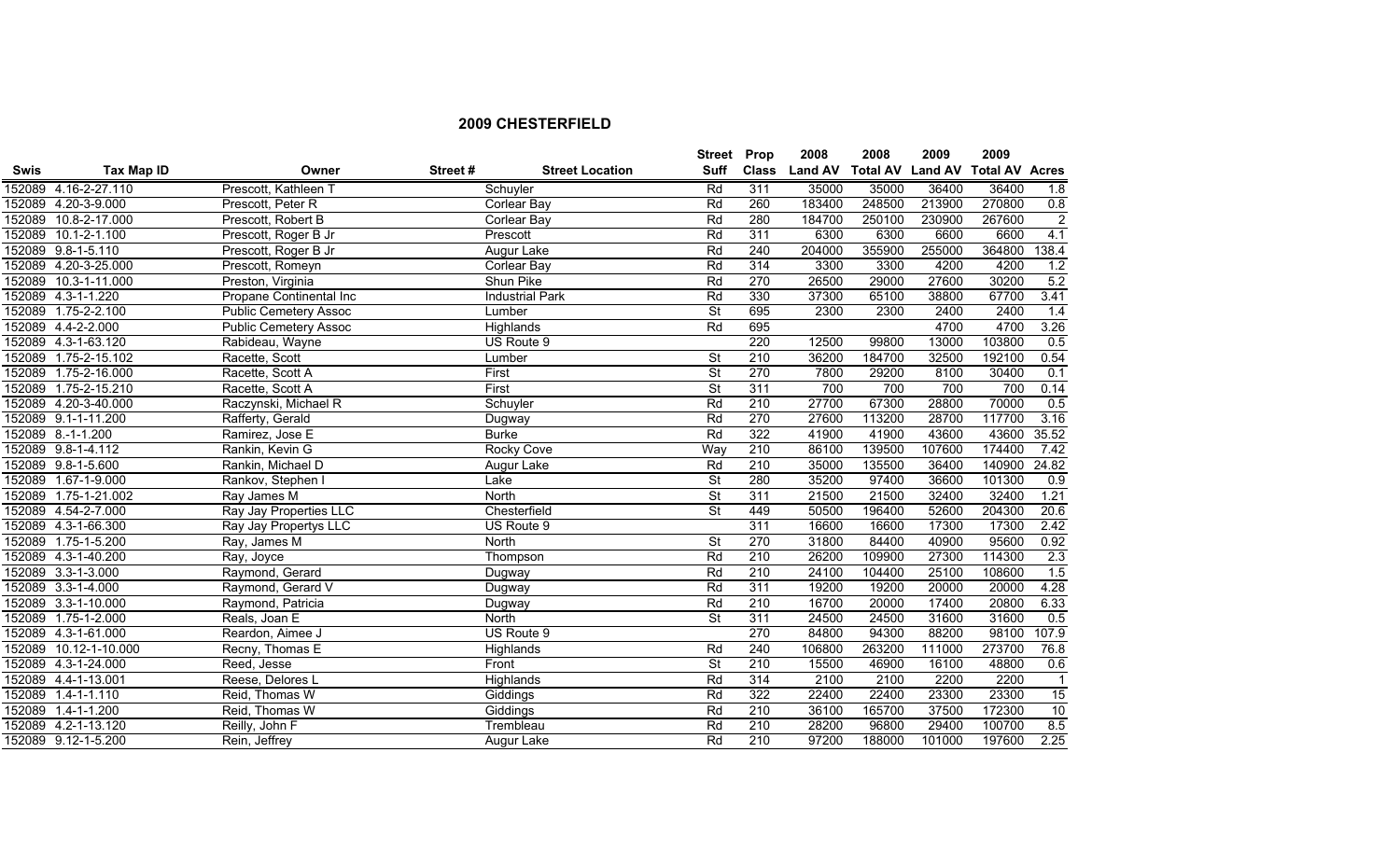|             |                       |                          |         |                        | <b>Street Prop</b>       |              | 2008           | 2008                    | 2009   | 2009                  |                  |
|-------------|-----------------------|--------------------------|---------|------------------------|--------------------------|--------------|----------------|-------------------------|--------|-----------------------|------------------|
| <b>Swis</b> | Tax Map ID            | Owner                    | Street# | <b>Street Location</b> | Suff                     | <b>Class</b> | <b>Land AV</b> | <b>Total AV Land AV</b> |        | <b>Total AV Acres</b> |                  |
| 152089      | 1.84-2-1.000          | Rennell, Charles L Jr    |         | NYS Route 373          |                          | 260          | 27500          | 57600                   | 33800  | 65000                 | 0.6              |
|             | 152089 1.76-3-3.000   | Rennell, Dr Charles L Jr |         | Lake                   | <b>St</b>                | 260          | 34700          | 159700                  | 31600  | 166100                | 0.5              |
|             | 152089 1.75-2-23.100  | Rennell, Robert H        |         | West                   | $\overline{\mathsf{St}}$ | 270          | 23300          | 79800                   | 20100  | 83000                 | 0.27             |
|             | 152089 4.3-1-74.000   | Rennie, Michael          |         | Cinnamon               | Rdq                      | 210          | 14400          | 82100                   | 15000  | 85400                 | 0.33             |
|             | 152089 4.20-3-42.100  | Reubold, Edward H        |         | Schuyler               | Rd                       | 210          | 28400          | 90000                   | 29500  | 93600                 | 0.47             |
|             | 152089 4.20-3-43.000  | Reubold, Edward H        |         | Schuyler               | Rd                       | 270          | 26700          | 33500                   | 27800  | 34600                 | 0.7              |
|             | 152089 9.1-1-6.002    | Riani, Robert S          |         | Green                  | $\overline{\mathsf{St}}$ | 240          | 45200          | 129400                  | 47000  | 134600                | 49.3             |
|             | 152089 10.1-1-31.000  | Richman, Katherine K     |         | Frontage               | Rd                       | 314          | 49000          | 49000                   | 61200  | 61200                 | $\overline{1}$   |
|             | 152089 4.2-1-38.200   | Rivard, Alain            |         | NYS Route 373          |                          | 270          | 15200          | 26400                   | 15900  | 27500                 | 0.66             |
| 152089      | 19.-1-38.000          | Riznick, Scott T         |         | <b>Trout Pond</b>      | Rd                       | 910          | 46100          | 46100                   | 47900  | 47900                 | 96.8             |
| 152089      | 19.-1-35.001          | Riznick, Scott T         |         | <b>Trout Pond</b>      | Rd                       | 910          | 72400          | 72400                   | 75300  | 75300                 | 125.1            |
| 152089      | 10.3-1-33.114         | Robare, Francis W        |         | NYS Route 22           |                          | 311          | 26200          | 26200                   | 27200  | 27200                 | 11.91            |
|             | 152089 4.3-1-60.000   | Robare, James            |         | US Route 9             |                          | 210          | 13100          | 57500                   | 13600  | 59800                 | 0.3              |
| 152089      | 10.3-1-14.002         | Robare, Richard J        |         | Shun Pike              | Rd                       | 210          | 26200          | 93800                   | 27300  | 97600                 | 3.8              |
|             | 152089 4.3-1-79.000   | Robare, Timothy S        | 32      | Cinnamon               | Rdg                      | 210          | 18800          | 129800                  | 25200  | 135000                | 0.57             |
|             | 152089 9.3-1-14.000   | Roberts, Earl J Sr       |         | Dog Hill               | Rd                       | 260          | 23500          | 23600                   | 24400  | 24500                 | 38.5             |
|             | 152089 9.12-1-10.000  | Robertson, Clayton       |         | Randolph               | Rd                       | 260          | 34200          | 63200                   | 42700  | 79000                 | 4.9              |
|             | 152089 4.20-2-4.000   | Robertson, Duncan G      |         | <b>Corlear Bay</b>     | Rd                       | 311          | 1700           | 1700                    | 1800   | 1800                  | 0.2              |
|             | 152089 4.20-2-5.000   | Robertson, Duncan G      |         | <b>Corlear Bay</b>     | Rd                       | 311          | 1700           | 1700                    | 1800   | 1800                  | 0.3              |
|             | 152089 8.-1-20.000    | Robins, Douglas          |         | Green                  | $\overline{\mathsf{St}}$ | 240          | 99500          | 187800                  | 103500 | 195300                | 108.7            |
|             | 152089 10.12-2-13.100 | Robinson, Susan MC       |         | <b>Corlear Bay</b>     | Rd                       | 260          | 155900         | 256400                  | 265500 | 313100                | 2.55             |
|             | 152089 9.8-1-2.000    | Roche, William           |         | <b>Nichols</b>         | Rd                       | 210          | 124100         | 321700                  | 122800 | 334600                | 0.8              |
|             | 152089 4.2-1-7.000    | Rock, Erin J             |         | NYS Route 373          |                          | 240          | 64800          | 135200                  | 67400  | 140600                | $\overline{55}$  |
|             | 152089 1.75-1-4.200   | Rock, James R            |         | North                  | <b>St</b>                | 210          | 25200          | 47700                   | 29600  | 53000                 | 0.46             |
|             | 152089 5.5-3-16.000   | Rodgers, Ronald R        |         | <b>Waters Edge</b>     | Rd                       | 260          | 95800          | 195200                  | 119800 | 210200                | 0.76             |
|             | 152089 1.4-1-7.000    | Rogers Borderwalk Inc    |         | NYS Route 373          |                          | 720          | 71500          | 593400                  | 74300  | 617100                | 24               |
|             | 152089 1.68-2-1.500   | Rogers Borderwalk Inc    |         | Lake                   | <b>St</b>                | 311          | 29300          | 29300                   | 30500  | 30500                 | 0.27             |
| 152089      | $1.67 - 2 - 1.100$    | Rogers Borderwalk Inc    |         | Lake                   | $\overline{\mathsf{St}}$ | 311          | 14500          | 14500                   | 15100  | 15100                 | 0.55             |
|             | 152089 1.68-2-2.000   | Rogers Borderwalk Inc    |         | Lake                   | $\overline{\mathsf{St}}$ | 311          | 19900          | 19900                   | 20700  | 20700                 | 0.57             |
|             | 152089 9.1-1-7.000    | Rogers, David            |         | LaMountain             | Rd                       | 210          | 24300          | 60100                   | 25300  | 62500                 | 2.8              |
|             | 152089 9.1-1-8.112    | Rogers, David B          |         | LaMountain             | Rd                       | 311          | 6800           | 6800                    | 7100   | 7100                  | 9.62             |
|             | 152089 9.2-1-19.100   | Rogers, David B          |         | Augur Lake             | Rd                       | 910          | 83300          | 83300                   | 86600  | 86600                 | 134              |
|             | 152089 9.2-1-18.200   | Rogers, David B          |         | Augur Lake             | Rd                       | 910          | 22500          | 22500                   | 23400  | 23400                 | 36.3             |
|             | 152089 9.2-1-17.000   | Rogers, David B          |         | Augur Lake             | Rd                       | 910          | 7700           | 7700                    | 8000   | 8000                  | 12.5             |
|             | 152089 1.83-1-6.000   | Rohleder, Dana C         |         | NYS Route 373          |                          | 210          | 30800          | 148300                  | 33600  | 151300                | 0.59             |
|             | 152089 9.12-1-20.000  | Romanchuk, Donald M      |         | Heron                  | P <sub>t</sub>           | 210          | 95600          | 173600                  | 119500 | 217000                | $\overline{0.8}$ |
|             | 152089 10.8-2-11.000  | Rooney, Ann E            |         | <b>Bond</b>            | Rd                       | 312          | 69900          | 75300                   | 87400  | 94100                 | 0.31             |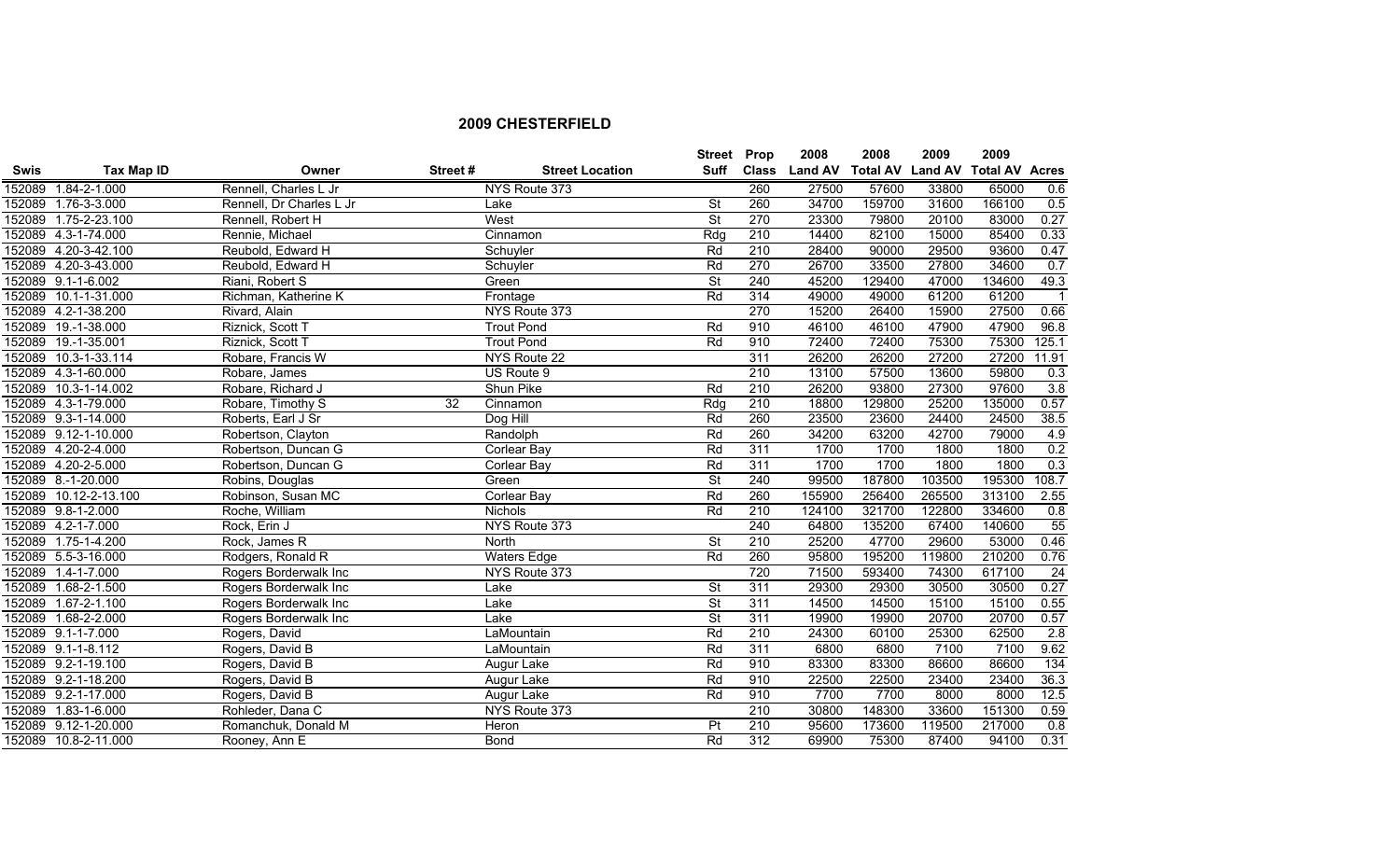|             |                      |                              |         |                        | <b>Street Prop</b>       |                  | 2008           | 2008   | 2009   | 2009                            |                |
|-------------|----------------------|------------------------------|---------|------------------------|--------------------------|------------------|----------------|--------|--------|---------------------------------|----------------|
| <b>Swis</b> | <b>Tax Map ID</b>    | Owner                        | Street# | <b>Street Location</b> | Suff                     | <b>Class</b>     | <b>Land AV</b> |        |        | Total AV Land AV Total AV Acres |                |
|             | 152089 4.14-1-11.000 | Rotelli, Raniere             |         | Mace Chasm             | Rd                       | 210              | 34000          | 146200 | 35300  | 152000                          | 5.72           |
|             | 152089 3.4-1-2.211   | Rothamel, Raymond            |         | Dugway                 | Rd                       | 240              | 40200          | 100200 | 41800  | 104200                          | 10.03          |
|             | 152089 9.1-1-19.000  | Ruff, John Jr                |         | Dugway                 | Rd                       | 910              | 22400          | 22400  | 23300  | 23300                           | 29.2           |
|             | 152089 1.76-2-6.000  | Rumney, Thomas A             |         | South                  | $\overline{\mathsf{St}}$ | 270              | 27900          | 61400  | 30700  | 61400                           | 0.6            |
|             | 152089 4.2-1-38.120  | Russell Robert J             |         | NYS Route 373          |                          | 582              | 22200          | 22200  | 23100  | 23100                           | $\overline{3}$ |
|             | 152089 10.8-2-32.000 | Russell, Richard A           |         | Harms                  | Way                      | 260              | 115200         | 161700 | 144000 | 202100                          | $\overline{1}$ |
|             | 152089 4.2-1-38.110  | Russell, Robert J            |         | NYS Route 373          |                          | 270              | 28000          | 85000  | 29100  | 88400                           | 6.7            |
|             | 152089 1.76-2-7.010  | Rutenberg, Elinor L          |         | First                  | $\overline{\mathsf{St}}$ | 210              | 31100          | 114900 | 31600  | 169000                          | 0.5            |
|             | 152089 9.1-1-13.000  | Ruzzo, Robert E              |         | Dugway                 | Rd                       | 312              | 23100          | 24300  | 24100  | 25300                           | 2.8            |
|             | 152089 8.-1-21.110   | Ryan, John J                 |         | Green                  | $\overline{\mathsf{St}}$ | 322              | 28900          | 28900  | 30100  | 30100                           | 50             |
|             | 152089 4.20-4-13.000 | Ryan, Kathleen J             |         | Corlear Bay            | Rd                       | 311              | 100            | 100    | 100    | 100                             | 0.12           |
|             | 152089 4.20-3-26.100 | Ryan, Kathleen J             |         | Corlear Bay            | Rd                       | 311              | 13500          | 13500  | 24100  | 24100                           | 0.35           |
|             | 152089 4.20-4-16.000 | Ryan, Kathleen J             |         | <b>Corlear Bay</b>     | Rd                       | 311              | 3400           | 3400   | 3500   | 3500                            | 0.1            |
|             | 152089 4.4-1-33.214  | Ryan, Randall                |         | Port Douglas           | Rd                       | $\overline{210}$ | 38100          | 125600 | 39600  | 130600                          | 8.44           |
|             | 152089 4.4-1-22.000  | Ryan, Robert D               |         | Port Douglas           | Rd                       | 210              | 23000          | 84400  | 23900  | 87800                           | 1.2            |
|             | 152089 1.84-2-4.300  | Ryan, Ronald                 |         | Trembleau              | Rd                       | 270              | 22500          | 42600  | 24500  | 45400                           | 0.36           |
|             | 152089 4.20-4-8.000  | Ryan, Wayne                  |         | Corlear Bay            | Rd                       | 311              | 14100          | 14100  | 14700  | 14700                           | 0.4            |
|             | 152089 4.20-3-45.000 | Ryan, Wayne                  |         | Kessel                 | Park                     | 210              | 80400          | 222200 | 113600 | 292100                          | 0.3            |
|             | 152089 4.16-2-3.002  | Rytina, Steven               |         | <b>Gilbert Cameron</b> | Ln                       | 210              | 165800         | 313600 | 178800 | 332500                          | 0.4            |
|             | 152089 4.1-1-20.100  | Sackett, Mary B              |         | Soper                  | Rd                       | 240              | 41600          | 115500 | 43200  | 120100                          | 21.76          |
|             | 152089 4.3-1-32.130  | Salley, Victor D Jr          |         | Rogers                 | Ln                       | 210              | 36700          | 53400  | 38100  | 55500                           | $\overline{1}$ |
|             | 152089 3.4-1-4.100   | Salmon, Richard W            |         | Dugway                 | Rd                       | 240              | 43900          | 102900 | 45600  | 107000                          | 61             |
|             | 152089 4.2-1-14.000  | Sandberg, Roy H              |         | Trembleau              | Rd                       | 240              | 34200          | 156300 | 35600  | 162600                          | 12.5           |
|             | 152089 4.3-1-66.800  | Santor KofC Council 4689 Inc |         | Augur Lake             | Rd                       | 534              | 45200          | 191800 | 47000  | 199500                          | 4.4            |
|             | 152089 4.16-2-20.000 | Santor, Carmen E             |         | Schuyler               | Rd                       | 323              | 143600         | 143600 | 179500 | 179500                          | 1.81           |
|             | 152089 4.16-2-21.000 | Santor, Carmen E             |         | Pill                   | Row                      | 260              | 53400          | 135000 | 66700  | 168700                          | 0.06           |
|             | 152089 4.3-1-19.018  | Sayward, Nelson G Sr         |         | Dusty                  | Rd                       | 210              | 14300          | 53900  | 14900  | 56100                           | 0.45           |
|             | 152089 10.3-1-26.000 | Sayward, Roy C Jr            |         | Shun Pike              | Rd                       | 210              | 26300          | 174100 | 36500  | 132000                          | 2.46           |
|             | 152089 10.3-1-2.100  | Schafer, Phillip L           |         | US Route 9             |                          | 210              | 30400          | 99900  | 31600  | 103900                          | 5.8            |
|             | 152089 9.16-1-3.000  | Schell, Ellen C              |         | Niesen                 | Rd                       | 260              | 58300          | 70500  | 72900  | 88100                           | 2.1            |
|             | 152089 1.3-1-20.000  | Schermerhorn, Jon L          |         | Mace Chasm             | Rd                       | 120              | 78400          | 147300 | 81500  | 153200                          | 113.5          |
|             | 152089 1.75-1-9.000  | Schilling, John              |         | North                  | $\overline{\mathsf{St}}$ | 311              | 19700          | 19700  | 21500  | 21500                           | 0.3            |
|             | 152089 4.20-3-13.120 | Schnell, Richard L           |         | Kessel                 | Park                     | 210              | 139300         | 236800 | 174100 | 296000                          | 0.5            |
|             | 152089 3.4-1-6.000   | Schoenig, Steven P           |         | Augur Lake             | Rd                       | 311              | 26900          | 26900  | 28000  | 28000                           | 7.7            |
|             | 152089 4.14-1-2.000  | Schoenig, William G          |         | Prospect               | Rd                       | 322              | 41400          | 41400  | 43100  | 43100                           | 53             |
|             | 152089 1.4-1-11.200  | Schouten, Hans               |         | Giddings               | Rd                       | 210              | 29700          | 165000 | 30900  | 165000                          | 6.12           |
|             | 152089 10.3-1-32.000 | Schultz, Beverly J           |         | Shun Pike              | Rd                       | 271              | 15200          | 44400  | 15800  | 46200                           | 0.6            |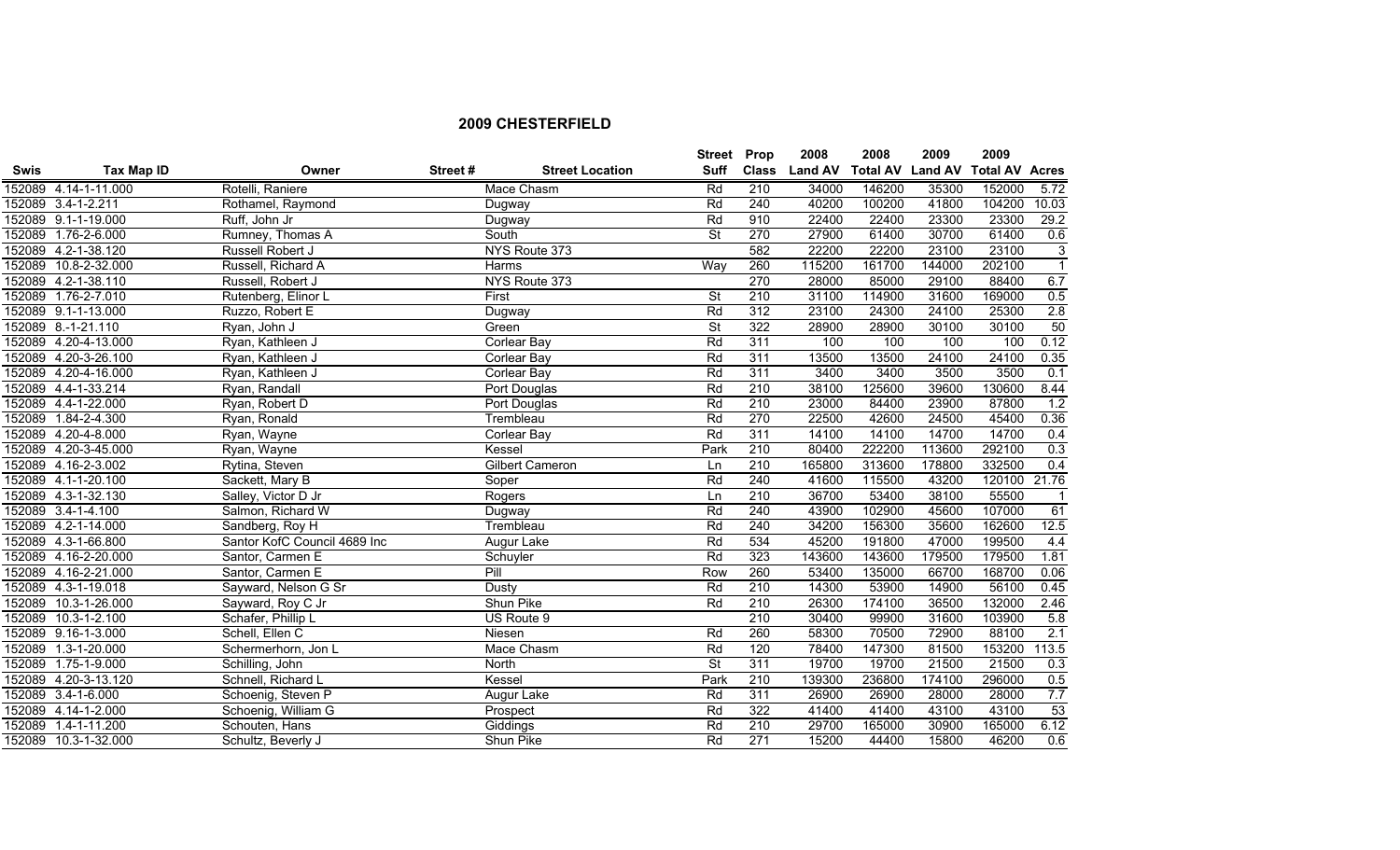|             |                       |                          |         |                        | Street Prop              |                  | 2008           | 2008                    | 2009   | 2009                  |                            |
|-------------|-----------------------|--------------------------|---------|------------------------|--------------------------|------------------|----------------|-------------------------|--------|-----------------------|----------------------------|
| <b>Swis</b> | Tax Map ID            | Owner                    | Street# | <b>Street Location</b> | Suff                     | <b>Class</b>     | <b>Land AV</b> | <b>Total AV Land AV</b> |        | <b>Total AV Acres</b> |                            |
|             | 152089 1.75-1-7.000   | Schwartz, Teresa E       |         | North                  | <b>St</b>                | 210              | 24500          | 87400                   | 21500  | 86900                 | 0.3                        |
|             | 152089 4.3-1-39.000   | Secretary of HUD         |         | Thompson               | Rd                       | 210              | 36100          | 151100                  | 37500  | 157100                | 6.8                        |
|             | 152089 10.1-1-32.000  | Segur, Ruth W            |         | Frontage               | Rd                       | 260              | 79300          | 126000                  | 99100  | 144900                | 7.9                        |
|             | 152089 4.2-3-5.000    | Semeraro, Thomas         |         | Soper                  | Rd                       | 210              | 23500          | 400000                  | 24400  | 416000                | 5.65                       |
|             | 152089 4.16-2-24.000  | Shanley, Craig P         |         | Pill                   | Row                      | 210              | 113300         | 180800                  | 141600 | 226000                | 0.42                       |
|             | 152089 4.16-2-23.000  | Shanley, Timothy W       |         | Pill                   | Row                      | 260              | 76700          | 112500                  | 95900  | 140600                | 0.2                        |
|             | 152089 9.12-1-9.000   | Shaw, James B Jr         |         | Randolph               | Rd                       | 260              | 91800          | 130300                  | 114700 | 162900                | 1.3                        |
|             | 152089 9.12-1-35.000  | Shaw, Robert B           |         | Lewis                  | Rd                       | 260              | 72500          | 111400                  | 90600  | 139200                | 0.5                        |
|             | 152089 9.8-1-5.200    | Shay Donald R II         |         | Augur Lake             | Rd                       | 210              | 41400          | 132800                  | 43000  | 138100                | 24.45                      |
|             | 152089 1.76-1-10.000  | Shay, Donald             |         | Lake                   | $\overline{\mathsf{St}}$ | 210              | 21600          | 108800                  | 15200  | 117800                | 0.2                        |
|             | 152089 1.76-1-12.200  | Shay, Donald R           |         | Lumber                 | $\overline{\mathsf{St}}$ | 311              | 800            | 800                     | 800    | 800                   | 0.25                       |
|             | 152089 4.20-3-2.000   | Sheehey, Jo-Ann          |         | Schuyler               | Rd                       | 210              | 99100          | 300900                  | 103000 | 312900                | 0.4                        |
|             | 152089 4.20-3-1.000   | Sheehey, Jo-Ann          |         | Schuyler               | Rd                       | 311              | 99100          | 99100                   | 103100 | 103100                | 0.4                        |
|             | 152089 1.75-1-1.200   | Sheffer, James           |         | North                  | $\overline{\mathsf{St}}$ | $\overline{210}$ | 40200          | 109900                  | 45700  | 118200                | 1.8                        |
|             | 152089 3.3-1-8.100    | Sheil, John F            |         | Dugway                 | Rd                       | 240              | 34800          | 106700                  | 36200  | 111000                | 16.5                       |
|             | 152089 4.16-2-13.000  | Sherman, Thomas T        |         | Schuyler               | Rd                       | 260              | 125700         | 167900                  | 157100 | 209900                | 0.4                        |
|             | 152089 20.3-1-2.000   | Shirley Forrest Inc      |         | NYS Route 22           |                          | 910              | 66000          | 66000                   | 68600  | 68600                 | 139.7                      |
|             | 152089 4.20-3-42.200  | Shoff, Samuel            |         | Schuyler               | Rd                       | 210              | 23300          | 82200                   | 24200  | 85500                 | 0.25                       |
|             | 152089 8.-1-4.202     | Siegel-Marcus, Frances R |         | Green                  | $\overline{\mathsf{St}}$ | 240              | 48900          | 120900                  | 50800  | 125700                | 29.55                      |
|             | 152089 4.3-1-4.000    | Simpson, Richard A Jr    |         | Doty                   | Ln                       | 270              | 9900           | 42100                   | 10300  | 43800                 | 0.2                        |
|             | 152089 1.84-1-2.000   | Singleton, John E        |         | Lake                   | $\overline{\mathsf{St}}$ | 210              | 39600          | 132100                  | 41000  | 137600                | $\overline{\phantom{0}}$ 1 |
|             | 152089 1.75-1-13.200  | Sitts, Marilyn           |         | Washington             | $\overline{\mathsf{St}}$ | 270              | 23700          | 70000                   | 24600  | 72800                 | 0.26                       |
|             | 152089 19.-1-11.000   | Skinner, Scott           |         | <b>Trout Pond</b>      | Rd                       | 270              | 11500          | 23700                   | 11900  | 36600                 | 0.3                        |
|             | 152089 10.12-2-6.000  | Smith, Douglas G         |         | Little Sandy           | Rd                       | 260              | 30000          | 89200                   | 31200  | 92800                 | 0.6                        |
|             | 152089 1.76-3-9.000   | Smith, Elaine E          |         | First                  | $\overline{\mathsf{St}}$ | 210              | 29500          | 78700                   | 33800  | 81800                 | 0.6                        |
|             | 152089 4.16-1-1.130   | Smith, James C           |         | <b>Gilbert Cameron</b> | Ln                       | 260              | 34300          | 85700                   | 35700  | 89100                 | 17.13                      |
|             | 152089 4.16-2-17.000  | Smith, James H           |         | Schuyler               | Rd                       | 210              | 95600          | 95600                   | 119500 | 119500                | 0.4                        |
|             | 152089 4.3-1-27.110   | Smith, James R Jr        |         | US Route 9             |                          | 322              | 49200          | 49200                   | 51200  | 51200                 | $\overline{21}$            |
|             | 152089 4.54-2-2.000   | Smith, Kenneth L         |         | Chesterfield           | $\overline{\mathsf{St}}$ | 210              | 26700          | 143900                  | 27800  | 149700                | 2.5                        |
|             | 152089 8.-1-14.110    | Smith, Todd L            |         | Green                  | $\overline{\mathsf{St}}$ | 210              |                |                         | 21000  | 52100                 | $\overline{2}$             |
|             | 152089 8.-1-14.120    | Smith, Todd L            |         | Green                  | $\overline{\mathsf{St}}$ | 311              |                |                         | 131000 | 131000                | 154.5                      |
|             | 152089 9.2-1-9.000    | Smithson, Charles        |         | Clark                  | Rd                       | 210              | 23900          | 98900                   | 24900  | 102900                | 1.3                        |
|             | 152089 9.2-1-10.200   | Smithson, Charles        |         | Clark                  | Rd                       | 314              | 2300           | 2300                    | 2400   | 2400                  | 0.7                        |
|             | 152089 9.2-1-10.100   | Smithson, Sarah          |         | Augur Lake             | Rd                       | 314              | 24800          | 24800                   | 24800  | 24800                 | 7.7                        |
|             | 152089 10.12-2-11.100 | Smyth, Robert O          |         | <b>Nixie Bay</b>       | Rd                       | 260              | 124100         | 182300                  | 155100 | 227900                | 0.8                        |
|             | 152089 4.3-1-41.200   | Snedeker, Patrick W      |         | Mace Chasm             | Rd                       | 105              | 81100          | 81400                   | 84400  | 84700                 | 84.08                      |
|             | 152089 4.1-2-8.000    | Snow, Martin             |         | Soper                  | Rd                       | 322              | 27400          | 27400                   | 28500  | 28500                 | 7.98                       |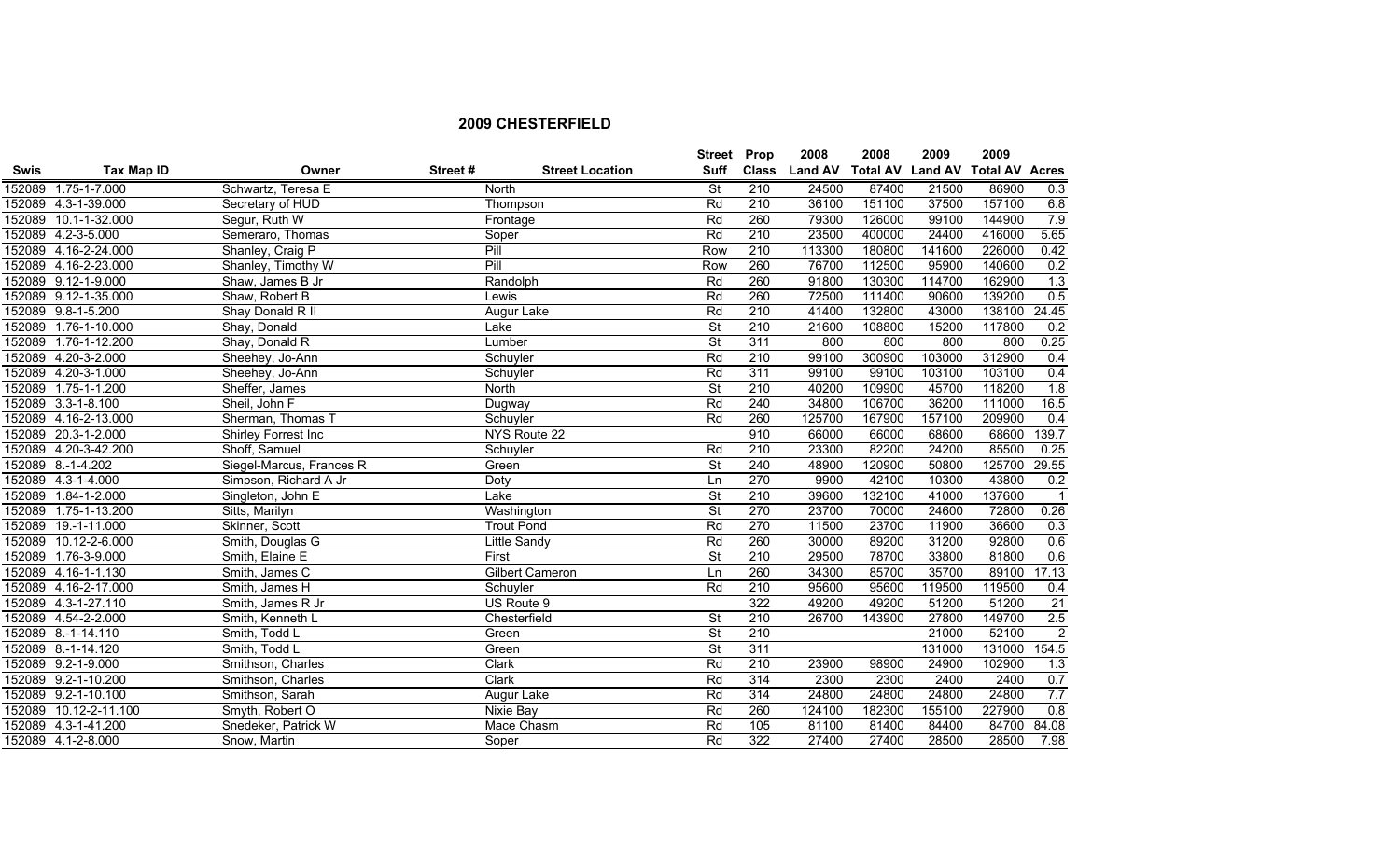|             |                       |                        |         |                        | Street Prop              |                  | 2008          | 2008            | 2009           | 2009                  |       |
|-------------|-----------------------|------------------------|---------|------------------------|--------------------------|------------------|---------------|-----------------|----------------|-----------------------|-------|
| <b>Swis</b> | Tax Map ID            | Owner                  | Street# | <b>Street Location</b> | <b>Suff</b>              |                  | Class Land AV | <b>Total AV</b> | <b>Land AV</b> | <b>Total AV Acres</b> |       |
|             | 152089 4.4-1-8.000    | Snyder, Curtis W       |         | Kats                   | Trl                      | 210              | 56900         | 72900           | 59200          | 75800                 | 8.8   |
|             | 152089 4.4-1-21.000   | Sola, Carol            |         | Port Douglas           | Rd                       | 210              | 29700         | 105000          | 30900          | 109200                | 4.4   |
|             | 152089 4.14-1-5.120   | Soloski, William R     |         | Port Douglas           | Rd                       | 210              | 30500         | 140900          | 31700          | 146500                | 7.64  |
|             | 152089 28.-1-25.000   | Southmayd, Maurice Jr  |         | <b>Trout Pond</b>      | Rd                       | 910              | 13000         | 13000           | 13500          | 13500                 | 27.6  |
|             | 152089 4.10-1-14.000  | Spear, Everett P       |         | Port Douglas           | Rd                       | 210              | 17300         | 87900           | 18000          | 91400                 | 0.6   |
|             | 152089 19.-1-5.000    | Spivey, June D         |         | Whisher                | Rd                       | 260              | 142500        | 152600          | 148200         | 158700                | 4.6   |
|             | 152089 4.4-1-26.200   | Spooner, Harold        |         | <b>Brinton</b>         | Rd                       | 311              | 12000         | 12000           | 12500          | 12500                 | 0.4   |
|             | 152089 10.8-2-23.000  | Sproule, Vivian A      |         | <b>Corlear Bay</b>     | Rd                       | 260              | 221400        | 275100          | 276700         | 342900                | 4.2   |
|             | 152089 19.-1-15.200   | St Clair, Jeffrey      |         | <b>Trout Pond</b>      | Rd                       | 270              | 25200         | 32900           | 26200          | 34200                 | 3.45  |
|             | 152089 4.3-1-88.000   | Stan, Marian           |         | Thompson               | Rd                       | 210              | 28300         | 132800          | 29400          | 138100                | 2.97  |
|             | 152089 4.3-1-70.000   | Stanford, Michael J    |         | Cinnamon               | Rdg                      | 210              | 14000         | 89600           | 26200          | 106800                | 0.64  |
|             | 152089 9.1-1-30.000   | Stanyon Aisha L        |         | LaMountain             | Rd                       | 240              | 58800         | 62600           | 61100          | 65100                 | 115.4 |
|             | 152089 9.1-1-26.210   | Stanyon, Aisha L       |         | Dog Hill               | Rd                       | 210              | 41600         | 133000          | 43200          | 138300                | 3.5   |
|             | 152089 999.20-1-2.000 | State Of New York      |         | erratta                |                          | $\overline{961}$ | 25000         | 25000           | 25000          | 25000                 | 0.01  |
|             | 152089 999.20-1-1.000 | State Of New York      |         | <b>ERRATTA</b>         |                          | 961              | 75000         | 75000           | 75000          | 75000                 | 0.01  |
|             | 152089 1.4-1-5.000    | State Of New York      |         | Lake                   | $\overline{\mathsf{St}}$ | 971              | 46600         | 46600           | 48500          | 48500                 | 187.2 |
|             | 152089 1.4-1-6.000    | State Of New York      |         | Lake                   | $\overline{\mathsf{St}}$ | 330              | 85400         | 85400           | 88800          | 88800                 | 506.4 |
|             | 152089 19.4-1-11.000  | State of New York DEC  |         | US Route 9             |                          | 910              | 64600         | 64600           | 67200          | 67200                 | 128.1 |
|             | 152089 10.3-1-33.120  | State of New York DOT  |         | NYS Route 22           |                          | 330              | 20900         | 68600           | 21700          | 71300                 | 3.78  |
| 152089      | $1.83 - 1 - 3.112$    | Steffy, Joseph C       |         | Second                 | $\overline{\mathsf{St}}$ | 270              | 33200         | 97900           | 38500          | 101800                | 0.81  |
|             | 152089 9.1-1-16.000   | Stetson, Dennis J      |         | Dugway                 | Rd                       | $\overline{210}$ | 21800         | 102500          | 22700          | 106600                | 0.9   |
|             | 152089 4.16-2-22.000  | Stevens, Brian M       |         | Pill                   | Row                      | 260              | 73000         | 212800          | 91200          | 266000                | 0.2   |
|             | 152089 11.9-1-4.000   | Stevenson Camp LLC     |         | Little Sandy           | Rd                       | 260              | 215200        | 266900          | 269000         | 333100                | 0.6   |
|             | 152089 10.12-2-12.000 | Stevenson, Mary B      |         | Corlear Bay            | Rd                       | 260              | 176400        | 254400          | 220500         | 318000                | 2.2   |
|             | 152089 10.12-2-9.000  | Stewart, John W        |         | Corlear Bay            | Rd                       | 314              | 24000         | 24000           | 36000          | 36000                 | 2.07  |
|             | 152089 10.12-2-8.000  | Stewart, John W        |         | Corlear Bay            | Rd                       | 260              | 43500         | 127800          | 45200          | 132900                | 2.5   |
|             | 152089 9.2-1-3.000    | Stock, Paul B          |         | Augur Lake             | Rd                       | 240              | 127400        | 127400          | 132500         | 132500                | 295   |
|             | 152089 9.3-1-4.110    | Stone, Ethel M         |         | <b>Trout Pond</b>      | Rd                       | 210              | 29100         | 70200           | 30300          | 73000                 | 5.67  |
|             | 152089 9.2-1-5.100    | Stranahan, George A Jr |         | Augur Lake             | Rd                       | 210              | 23600         | 71000           | 24500          | 73800                 | 3.5   |
|             | 152089 9.2-1-4.220    | Stranahan, George A Jr |         | Augur Lake             | Rd                       | 322              | 7000          | 7000            | 7300           | 7300                  | 10.04 |
|             | 152089 9.2-1-5.200    | Stranahan, Jeane M     |         | Augur Lake             | Rd                       | 270              | 19800         | 31600           | 20600          | 32900                 | 1.5   |
|             | 152089 4.10-1-6.000   | Stranahan, John A      |         | Port Douglas           | Rd                       | 270              | 20900         | 24000           | 21800          | 25000                 | 1.4   |
|             | 152089 9.12-1-49.000  | Strouse, Elizabeth     |         | Merrilee               | Ln                       | 210              | 94700         | 146700          | 118400         | 183400                | 0.8   |
|             | 152089 9.8-1-5.120    | Sucharski, Steven D    |         | Frontage               | Rd                       | 210              | 29300         | 121100          | 30400          | 125900                | 4.46  |
|             | 152089 4.20-3-16.000  | Sullivan, David A      |         | Corlear Bay            | Rd                       | 311              | 27800         | 27800           | 28900          | 28900                 | 0.8   |
|             | 152089 4.20-3-15.000  | Sullivan, David A      |         | Corlear Bay            | Rd                       | 280              | 238100        | 327600          | 297600         | 409500                | 1.7   |
|             | 152089 4.4-1-7.000    | Sullivan, Donald F     |         | <b>Brinton</b>         | Rd                       | 322              | 31200         | 31200           | 32400          | 32400                 | 23.4  |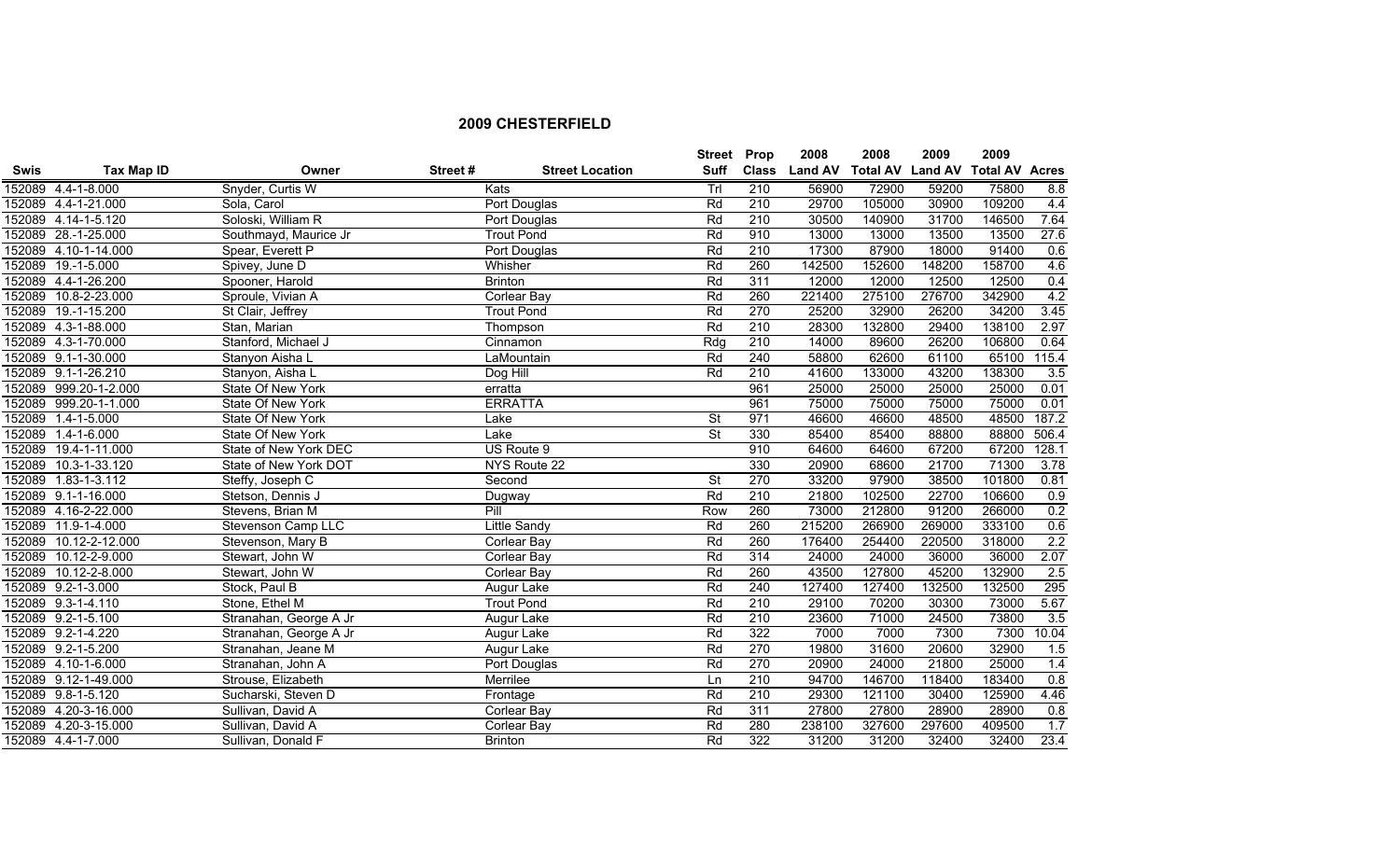|             |                                 |                                     |         |                        | <b>Street</b>            | Prop             | 2008           | 2008                    | 2009     | 2009                  |       |
|-------------|---------------------------------|-------------------------------------|---------|------------------------|--------------------------|------------------|----------------|-------------------------|----------|-----------------------|-------|
| <b>Swis</b> | Tax Map ID                      | Owner                               | Street# | <b>Street Location</b> | <b>Suff</b>              | <b>Class</b>     | <b>Land AV</b> | <b>Total AV Land AV</b> |          | <b>Total AV Acres</b> |       |
|             | 152089 4.4-1-25.202             | Sullivan, Donald F                  |         | <b>Brinton</b>         | Rd                       | 240              | 43100          | 165500                  | 44800    | 172100                | 10.2  |
|             | 152089 4.4-1-25.111             | Sullivan, Donald F                  |         | Kats                   | Trl                      | 910              | 65400          | 65400                   | 68000    | 68000                 | 111.6 |
|             | 152089 11.9-2-6.000             | Sullivan, John D                    |         | Corlear Bay            | Rd                       | 260              | 145700         | 181600                  | 151600   | 188900                | 0.24  |
|             | 152089 1.76-1-12.300            | Sullivan, Kevin F                   |         | Lake                   | $\overline{\mathsf{St}}$ | 314              | 18700          | 18700                   | 19400    | 19400                 | 0.26  |
|             | 152089 3.4-1-5.110              | Sullivan, Sarah                     |         | Dugway                 | Rd                       | 323              | 5300           | 5300                    | 5500     | 5500                  | 6.84  |
|             | 152089 5.5-3-11.000             | Sullivan, Susan A                   |         | <b>Waters Edge</b>     | Rd                       | 260              | 104200         | 137000                  | 130200   | 171200                | 0.4   |
|             | 152089 4.2-1-33.200             | Summers, William H                  |         | Mace Chasm             | Rd                       | 240              | 45600          | 122600                  | 47400    | 127500                | 31.2  |
|             | 152089 1.75-2-1.000             | <b>Sussdorff WH Estate Cemetery</b> |         | West                   | $\overline{\mathsf{St}}$ | 695              | 600            | 600                     | 600      | 600                   | 1.4   |
|             | 152089 4.2-1-9.000              | Sussdorff, Barbara M                |         | Pray                   | Rd                       | 910              | 15400          | 15400                   | 16000    | 16000                 | 44.4  |
| 152089      | $1.76 - 4 - 8.100$              | Sussdorff, Edmund                   |         | Lake                   | $\overline{\mathsf{St}}$ | 210              | 40900          | 225900                  | 37100    | 247100                | 0.75  |
| 152089      | 1.76-3-8.000                    | Sussdorff, Edmund J                 |         | First                  | $\overline{\mathsf{St}}$ | 210              | 30800          | 103000                  | 33800    | 107000                | 0.6   |
|             | 152089 5.9-2-6.000              | Sussdorff, Edmund L Jr              |         | <b>Waters Edge</b>     | Rd                       | 311              | 4300           | 4300                    | 4500     | 4500                  | 1.06  |
|             | 152089 19.-1-16.000             | Symanski, Carol A                   |         | <b>Trout Pond</b>      | Rd                       | 260              | 24700          | 49100                   | 25700    | 51100                 | 3.09  |
|             | 152089 5.9-2-4.102              | Szot, David J                       |         | <b>Waters Edge</b>     | Rd                       | $\overline{210}$ | 191500         | 259900                  | 239400   | 324900                | 1.4   |
|             | 152089 4.10-1-9.100             | Szumski, Jakub                      |         | Port Douglas           | Rd                       | 240              | 31000          | 72100                   | 32300    | 75000                 | 11.71 |
|             | 152089 4.10-1-4.120             | Szumski, Jakub                      |         | Mace Chasm             | Rd                       | 311              | 15300          | 15300                   | 15900    | 15900                 | 1.7   |
|             | 152089 1.75-1-8.000             | Taylor-Girardi, Patricia A          |         | North                  | $\overline{\mathsf{St}}$ | 210              | 25500          | 102900                  | 21500    | 101600                | 0.3   |
|             | 152089 4.53-3-2.100             | Taylor, Edward W                    |         | US Route 9             |                          | 220              | 19300          | 112900                  | 20100    | 117400                | 0.7   |
|             | 152089 4.53-4-5.000             | Taylor, Edward W                    |         | US Route 9             |                          | 449              | 12200          | 26100                   | 12600    | 27100                 | 0.25  |
|             | 152089 9.3-1-21.000             | Taylor, Frank D                     |         | <b>Trout Pond</b>      | Rd                       | 210              | 24900          | 114400                  | 25900    | 119000                | 1.5   |
|             | 152089 10.3-2-4.300             | Taylor, Jeffrey                     |         | NYS Route 22           |                          | 210              | 25200          | 92200                   | 26200    | 95900                 | 2.77  |
|             | 152089 1.75-1-19.002            | Taylor, Julie                       |         | Washington             | $\overline{\mathsf{St}}$ | 210              | 40300          | 214100                  | 45400    | 262400                | 1.7   |
|             | 152089 9.3-1-5.110              | Taylor, Thomas P                    |         | <b>Trout Pond</b>      | Rd                       | 240              | 30300          | 131300                  | 31600    | 136600                | 46.25 |
|             | 152089 4.3-1-66.600             | Tellstone, George                   |         | Augur Lake             | Rd                       | 270              | 21000          | 34800                   | 21800    | 36200                 | 1.46  |
|             | 152089 4.3-1-66.700             | Tellstone, George                   |         | Augur Lake             | Rd                       | 311              | 2900           | 2900                    | 3000     | 3000                  | 1.47  |
|             | 152089 620.89-9999-701.800/1881 | <b>Telus Communications Inc</b>     | 888888  | Outside Plant          |                          | 831              | $\Omega$       | 25200                   | $\Omega$ | 20585                 | 0.01  |
|             | 152089 10.12-1-14.000           | Tenerowicz, Paul                    |         | Highlands              | Rd                       | 260              | 9700           | 38200                   | 10100    | 39700                 | 0.1   |
| 152089      | 1.67-1-18.000                   | Terrise, Laurence                   |         | Lake                   | $\overline{\mathsf{St}}$ | 311              | 26300          | 26300                   | 27400    | 27400                 | 0.72  |
| 152089      | $1.68 - 1 - 1.400$              | Terrisse, Bernard                   |         | Lake                   | $\overline{\mathsf{St}}$ | 311              | 15900          | 15900                   | 16500    | 16500                 | 0.4   |
| 152089      | 1.68-2-1.400                    | Terrisse, Bernard                   |         | Lake                   | $\overline{\mathsf{St}}$ | 311              | 8300           | 8300                    | 8600     | 8600                  | 0.04  |
| 152089      | 1.67-1-16.000                   | Terrisse, Bernard                   |         | Lake                   | $\overline{\mathsf{St}}$ | 210              | 38500          | 102300                  | 40000    | 106400                | 1.2   |
| 152089      | 1.67-1-20.100                   | Terrisse, Jean-Philippe             |         | Lake                   | $\overline{\mathsf{St}}$ | 311              | 23700          | 23700                   | 24600    | 24600                 | 0.47  |
| 152089      | 1.67-1-19.000                   | Terrisse, Jean-Philippe             |         | Lake                   | $\overline{\mathsf{St}}$ | 311              | 24600          | 24600                   | 25600    | 25600                 | 0.53  |
| 152089      | 1.67-1-20.200                   | Terrisse, Laurence                  |         | Lake                   | $\overline{\mathsf{St}}$ | 311              | 19200          | 19200                   | 20000    | 20000                 | 0.28  |
| 152089      | $1.4 - 1 - 12.100$              | Terrisse, Laurence                  |         | Lake                   | $\overline{\mathsf{St}}$ | 314              | 22000          | 22000                   | 22900    | 22900                 | 1.38  |
|             | 152089 4.3-1-32.110             | Theroux, Joseph R                   |         | Prospect               | Rd                       | 240              | 36100          | 106900                  | 37600    | 111200                | 57.51 |
|             | 152089 4.3-1-32.300             | Theroux, Joseph R                   |         | Prospect               | Rd                       | 311              | 2400           | 2400                    | 2500     | 2500                  | 0.31  |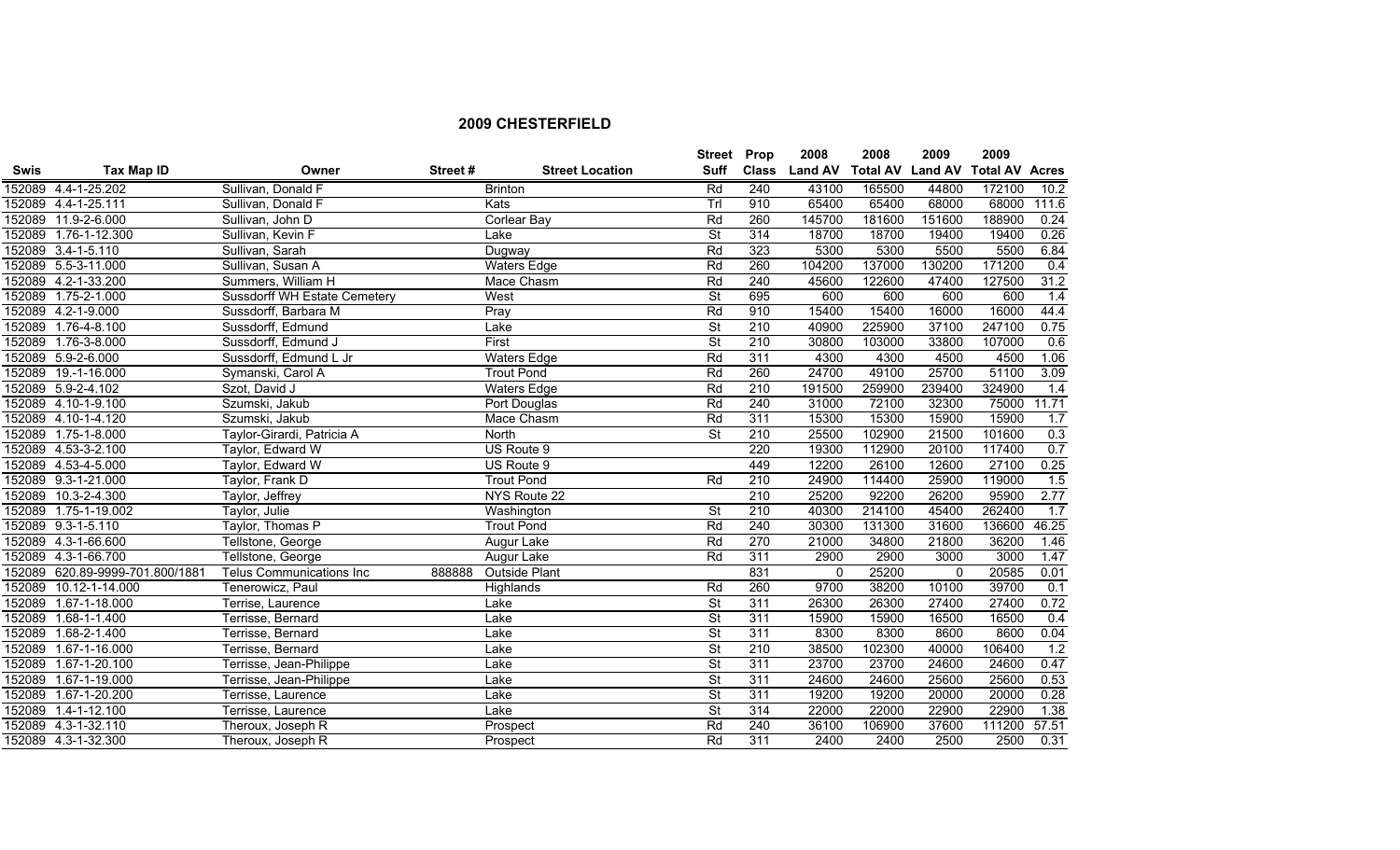|             |                        |                                |         |                        | <b>Street Prop</b>       |              | 2008           | 2008                    | 2009   | 2009                  |                         |
|-------------|------------------------|--------------------------------|---------|------------------------|--------------------------|--------------|----------------|-------------------------|--------|-----------------------|-------------------------|
| <b>Swis</b> | Tax Map ID             | Owner                          | Street# | <b>Street Location</b> | <b>Suff</b>              | <b>Class</b> | <b>Land AV</b> | <b>Total AV Land AV</b> |        | <b>Total AV Acres</b> |                         |
|             | 152089 4.3-1-32.140    | Theroux, Joseph RR             |         | Rogers                 | Ln                       | 210          | 500            | 58100                   | 500    | 60400                 | 0.01                    |
|             | 152089 4.3-1-32.120    | Theroux, Joyce                 |         | Rogers                 | <b>Ln</b>                | 210          | 32400          | 72300                   | 33700  | 75200                 | 0.61                    |
|             | 152089 9.12-1-51.000   | Thomas, Philip A               |         | Merrilee               | Ln                       | 260          | 61900          | 111300                  | 77400  | 134000                | 0.2                     |
|             | 152089 9.12-1-11.120   | Thomas, Richard                |         | Lewis                  | Rd                       | 260          | 11500          | 18100                   | 14400  | 22600                 | 0.15                    |
|             | 152089 4.46-3-7.000    | Thomas, Richard C Jr           |         | Port Douglas           | Rd                       | 210          | 14300          | 62100                   | 14900  | 64600                 | 0.4                     |
|             | 152089 9.4-1-3.000     | <b>Thompson Bros</b>           |         | Niesen                 | Rd                       | 910          | 118000         | 118000                  | 122700 | 122700                | 189.7                   |
|             | 152089 5.5-3-6.000     | Thompson Michael C             |         | <b>Waters Edge</b>     | Rd                       | 210          | 90000          | 157700                  | 112500 | 197100                | 0.4                     |
|             | 152089 5.5-3-7.000     | Thompson Nancy S               |         | <b>Waters Edge</b>     | Rd                       | 260          | 126000         | 174000                  | 157500 | 181500                | 0.5                     |
|             | 152089 9.2-1-4.100     | Thompson, Gary A               |         | Augur Lake             | Rd                       | 260          | 33700          | 69600                   | 35100  | 72400                 | 19.07                   |
|             | 152089 5.5-3-5.000     | Thompson, Michael              |         | <b>Waters Edge</b>     | Rd                       | 210          | 116600         | 228400                  | 145800 | 285500                | 0.4                     |
|             | 152089 5.5-1-3.100     | Thompson, Michael C            |         | Trembleau              | Rd                       | 322          | 15500          | 15500                   | 16100  | 16100                 | 18.4                    |
| 152089      | 4.3-1-37.000           | Thompson, Robert J             |         | Thompson               | Rd                       | 210          | 22500          | 63100                   | 23400  | 65600                 | 1.4                     |
| 152089      | 4.54-2-10.000          | Thompson, Timothy J            |         | Prospect               | Rd                       | 210          | 14600          | 52600                   | 15200  | 54700                 | 0.5                     |
| 152089      | $1.76 - 1 - 4.000$     | Thornhill, Mary G              |         | Lake                   | $\overline{\mathsf{St}}$ | 210          | 25300          | 87900                   | 21500  | 110000                | 0.33                    |
|             | 152089 9.1-1-14.000    | Thwaits, William L III         |         | Dugway                 | Rd                       | 210          | 21900          | 108100                  | 22800  | 112400                | 0.9                     |
|             | 152089 4.3-1-72.000    | Timosevich, Robert E           |         | Cinnamon               | Rdg                      | 210          | 14300          | 91500                   | 19700  | 95000                 | 0.41                    |
| 152089      | 1.75-2-10.000          | Torricelli, Mark J             |         | Lumber                 | <b>St</b>                | 311          | 32500          | 32500                   | 33800  | 33800                 | $\overline{\mathbf{1}}$ |
| 152089      | $3.4 - 1 - 8.200$      | Town Of Chesterfield           |         | US Interstate 87       |                          | 323          | 18200          | 18200                   | 18900  | 18900                 | 25.71                   |
|             | 152089 3.4-1-7.200     | Town Of Chesterfield           |         | Augur Lake             | Rd                       | 330          | 400            | 400                     | 400    | 400                   | 1.6                     |
|             | 152089 3.4-1-7.100     | Town Of Chesterfield           |         | Augur Lake             | Rd                       | 330          | 31500          | 31500                   | 32800  | 32800                 | 21.1                    |
| 152089      | $1.83 - 1 - 1.112$     | Town Of Chesterfield           |         | Second                 | $\overline{\mathsf{St}}$ | 822          | 85000          | 107700                  | 88400  | 112000                | 2.37                    |
| 152089      | 1.76-4-12.000          | Town Of Chesterfield           | Lake    |                        | $\overline{\mathsf{St}}$ | 330          | 24900          | 24900                   | 25900  | 25900                 | 0.35                    |
| 152089      | 1.76-4-11.000          | Town Of Chesterfield           | Lake    |                        | $\overline{\mathsf{St}}$ | 330          | 62500          | 62500                   | 65000  | 65000                 | 1.8                     |
| 152089      | 1.76-4-9.000           | Town Of Chesterfield           |         | NYS Route 373          |                          | 963          | 19300          | 19300                   | 20100  | 20100                 | 0.2                     |
| 152089      | $1.76 - 2 - 1.000$     | Town Of Chesterfield           |         | Sable                  | <b>St</b>                | 484          | 34500          | 139800                  | 35900  | 145400                | 0.31                    |
|             | 152089 1.76-1-9.000    | Town Of Chesterfield           | First   |                        | $\overline{\mathsf{St}}$ | 330          | 96400          | 96400                   | 100300 | 100300                | 1.75                    |
|             | 152089 4.20-3-53.000   | Town Of Chesterfield           |         | Kessel                 | Park                     | 311          | 5900           | 5900                    | 6100   | 6100                  | 0.1                     |
| 152089      | $4.2 - 1 - 13.112$     | Town of Chesterfield           |         | Trembleau              | Rd                       | 330          |                |                         | 2600   | 2600                  | 3.13                    |
|             | 152089 4.3-2-1.000     | Town Of Chesterfield           |         | US Route 9             |                          | 330          | 28100          | 28100                   | 29200  | 29200                 | 41.37                   |
|             | 152089 4.3-2-3.000     | Town Of Chesterfield           |         | Thompson               | Rd                       | 240          | 12900          | 12900                   | 13400  | 13400                 | 20.21                   |
| 152089      | $10.3 - 1 - 35.000$    | Town Of Chesterfield           |         | NYS Route 22           |                          | 330          | 7600           | 7600                    | 7900   | 7900                  | 3.2                     |
| 152089      | 4.3-2-2.000            | Town Of Chesterfield           |         | US Route 9             |                          | 330          | 39400          | 39400                   | 41000  | 41000                 | 61.6                    |
| 152089      | 4.53-3-6.300           | Town Of Chesterfield           |         | White                  | $\overline{\mathsf{St}}$ | 330          | 4300           | 4300                    | 4500   | 4500                  | 2.54                    |
| 152089      | 4.53-3-7.000           | Town Of Chesterfield           |         | US Route 9             |                          | 651          | 20700          | 62400                   | 21500  | 64900                 | 0.9                     |
|             | 152089 4.53-3-9.200    | Town Of Chesterfield           |         | US Route 9             |                          | 330          | 700            | 700                     | 700    | 700                   | 0.4                     |
|             | 152089 9.12-1-13.202/1 | Town Of Chesterfield           |         | Dellwood               | Ln                       | 692          | 2300           | 2300                    | 2400   | 2400                  | 0.01                    |
|             | 152089 4.20-3-6.000    | Town Of Chesterfield & AuSable |         | <b>Corlear Bay</b>     | Rd                       | 963          | 105200         | 114500                  | 109400 | 119100                | 0.63                    |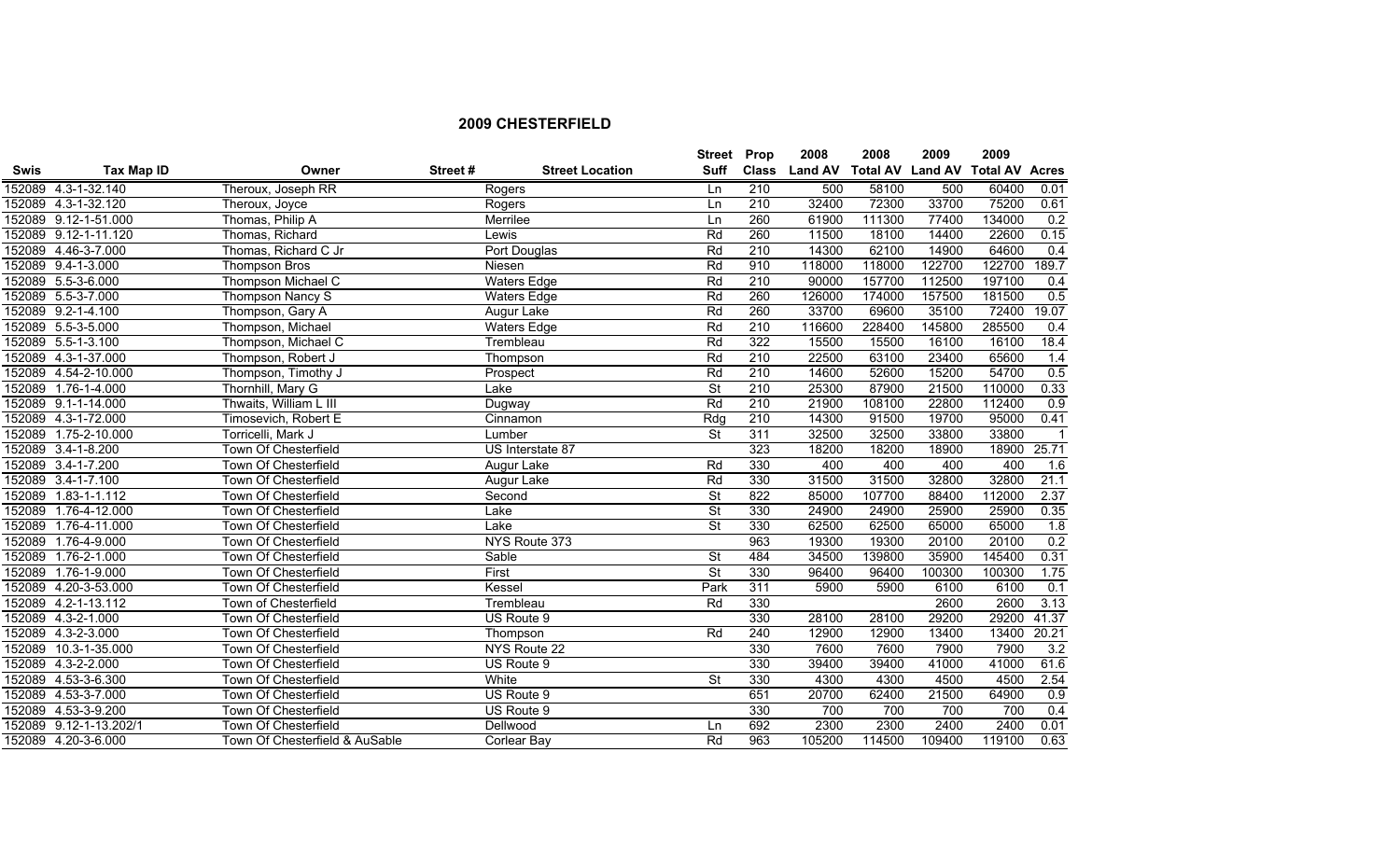|             |                      |                                  |         |                        | <b>Street</b> | Prop         | 2008           | 2008   | 2009   | 2009                            |                |
|-------------|----------------------|----------------------------------|---------|------------------------|---------------|--------------|----------------|--------|--------|---------------------------------|----------------|
| <b>Swis</b> | <b>Tax Map ID</b>    | Owner                            | Street# | <b>Street Location</b> | <b>Suff</b>   | <b>Class</b> | <b>Land AV</b> |        |        | Total AV Land AV Total AV Acres |                |
| 152089      | 4.20-3-5.000         | Town Of Chesterfield & AuSable   |         | Schuyler               | Rd            | 963          | 73700          | 73700  | 76600  | 76600                           | 0.4            |
|             | 152089 4.20-3-4.000  | Town Of Chesterfield & AuSable   |         | Schuyler               | Rd            | 963          | 142000         | 145600 | 147700 | 151400                          | 1.4            |
| 152089      | 11.9-1-15.000        | Townsend, Barbara T              |         | <b>Nixie Bay</b>       | Rd            | 260          | 212600         | 277200 | 265700 | 346500                          | 0.6            |
| 152089      | 10.12-2-11.200       | Townsend, Barbara T              |         | Corlear Bay            | Rd            | 314          | 28700          | 28700  | 29800  | 29800                           | 3.6            |
|             | 152089 9.12-1-43.000 | Treat, Mary E                    |         | Glomann                | Rd            | 260          | 63900          | 142100 | 79900  | 113500                          | 0.3            |
|             | 152089 5.5-3-23.001  | Trembleau Pt HO Assoc Inc        |         | <b>Waters Edge</b>     | Rd            | 314          | 300            | 300    | 300    | 300                             | 0.12           |
|             | 152089 5.9-1-1.000   | <b>Trioka Associates</b>         |         | <b>Waters Edge</b>     | Rd            | 910          | 51700          | 51700  | 31900  | 31900                           | 49.1           |
|             | 152089 4.2-1-11.000  | <b>Trioka Associates</b>         |         | Pray                   | Rd            | 910          | 20400          | 20400  | 21200  | 21200                           | 26.4           |
|             | 152089 4.2-1-18.000  | <b>Trioka Associates</b>         |         | Pray                   | Rd            | 910          | 306900         | 306900 | 319200 | 319200                          | 493.6          |
|             | 152089 4.16-2-2.001  | <b>Trioka Associates</b>         |         | <b>Gilbert Cameron</b> | Ln            | 311          | 170100         | 170100 | 194500 | 194500                          | 1.2            |
|             | 152089 4.2-2-1.000   | Troika Associates                |         | <b>Gilbert Cameron</b> | Ln            | 322          | 40600          | 40600  | 42200  | 42200                           | 14.8           |
|             | 152089 5.9-2-5.000   | Troika Associates                |         | <b>Waters Edge</b>     | Rd            | 311          | 156100         | 156100 | 285300 | 285300                          | $\overline{2}$ |
|             | 152089 9.2-1-13.000  | Trombley, Kevin R                |         | Augur Lake             | Rd            | 270          | 28300          | 136200 | 29400  | 141600                          | 8.1            |
|             | 152089 20.2-1-4.100  | Trombley, Peter                  |         | Highlands              | Rd            | 321          | 61500          | 61500  | 39000  | 39000                           | 149.6          |
|             | 152089 20.2-1-8.200  | Trombley, Peter                  |         | Highlands              | Rd            | 240          | 25200          | 77500  | 26200  | 80600                           | 10.96          |
|             | 152089 20.2-1-6.000  | Trombley, Peter                  |         | Highlands              | Rd            | 210          | 23600          | 88700  | 24500  | 92200                           | 1.3            |
|             | 152089 20.2-1-7.000  | Trombley, Peter A                |         | Highlands              | Rd            | 322          | 7000           | 7000   | 1500   | 1500                            | 15             |
|             | 152089 10.3-1-28.000 | Trombly, Perry L                 |         | NYS Route 22           |               | 270          | 19500          | 51200  | 20200  | 71500                           | 0.9            |
|             | 152089 19.-1-31.000  | <b>Trout Pond Trotters Assoc</b> |         | <b>Trout Pond</b>      | Rd            | 912          | 64100          | 64100  | 66700  | 66700                           | 87.5           |
|             | 152089 4.3-1-53.000  | Turco, Marco C                   |         | US Route 9             |               | 322          | 84700          | 125000 | 103400 | 145300                          | 143.9          |
|             | 152089 19.-1-1.000   | Twetan, Karl A Jr                |         | Whisher                | Rd            | 322          | 50900          | 53100  | 52900  | 55200                           | 43.8           |
|             | 152089 9.4-1-8.000   | Twining, Judith B                |         | Frontage               | Rd            | 322          | 8300           | 8300   | 8600   | 8600                            | 14.8           |
|             | 152089 4.3-1-1.213   | <b>Unifirst Corporation</b>      |         | <b>Industrial Park</b> | Rd            | 449          | 62500          | 225600 | 65000  | 234600                          | 9.09           |
|             | 152089 4.3-1-71.000  | Valentine, Carol                 |         | Cinnamon               | Rdg           | 210          | 14700          | 78500  | 15200  | 81600                           | 0.37           |
|             | 152089 4.16-2-12.000 | VanHerpe, Gary                   |         | Schuyler               | Rd            | 311          | 97100          | 97100  | 121400 | 121400                          | 0.5            |
| 152089      | 10.8-2-29.100        | Vanherpe, Gary                   |         | <b>Corlear Bay</b>     | Rd            | 260          | 297400         | 297400 | 284600 | 300000                          | 2.85           |
| 152089      | 10.8-2-28.000        | VanHerpe, Gary                   |         | Old Ice House          | Rd            | 260          | 223400         | 269900 | 279900 | 309200                          | 3.9            |
|             | 152089 4.16-2-7.000  | Vendetti, James A                |         | Schuyler               | Rd            | 260          | 127400         | 171100 | 159200 | 213900                          | 0.6            |
|             | 152089 5.5-3-25.000  | Vernaire, Jacques                |         | <b>Waters Edge</b>     | Rd            | 260          | 117500         | 134200 | 133300 | 154400                          | 0.6            |
|             | 152089 9.12-1-29.001 | Vetro, Sandra A                  |         | Acorn                  | Ln            | 260          | 17400          | 25800  | 18100  | 26800                           | 0.36           |
|             | 152089 9.12-1-24.000 | Vetro, Sandra A                  |         | Acorn                  | Ln            | 260          | 59400          | 76100  | 74300  | 95000                           | 0.49           |
|             | 152089 4.38-5-7.000  | Village Of Keeseville            |         | Soper                  | Rd            | 963          | 25500          | 25500  | 26500  | 26500                           | $\overline{1}$ |
|             | 152089 4.38-5-6.000  | <b>Village Of Keeseville</b>     |         | Soper                  | Rd            | 322          | 20100          | 20100  | 20900  | 20900                           | 11.8           |
|             | 152089 9.4-1-7.000   | Village Of Keeseville            |         | Frontage               | Rd            | 822          | 4800           | 4800   | 5000   | 5000                            | 6.6            |
|             | 152089 10.1-1-1.000  | <b>Village Of Keeseville</b>     |         | Frontage               | Rd            | 822          | 23200          | 69000  | 24200  | 71800                           | 0.78           |
|             | 152089 4.3-1-34.000  | Village Of Keeseville            |         | Rogers                 | Ln            | 822          | 22100          | 51600  | 23000  | 53700                           | 0.6            |
|             | 152089 4.3-1-32.200  | <b>Village Of Keeseville</b>     |         | Prospect               | Rd            | 822          | 23700          | 37300  | 24700  | 38800                           | 0.88           |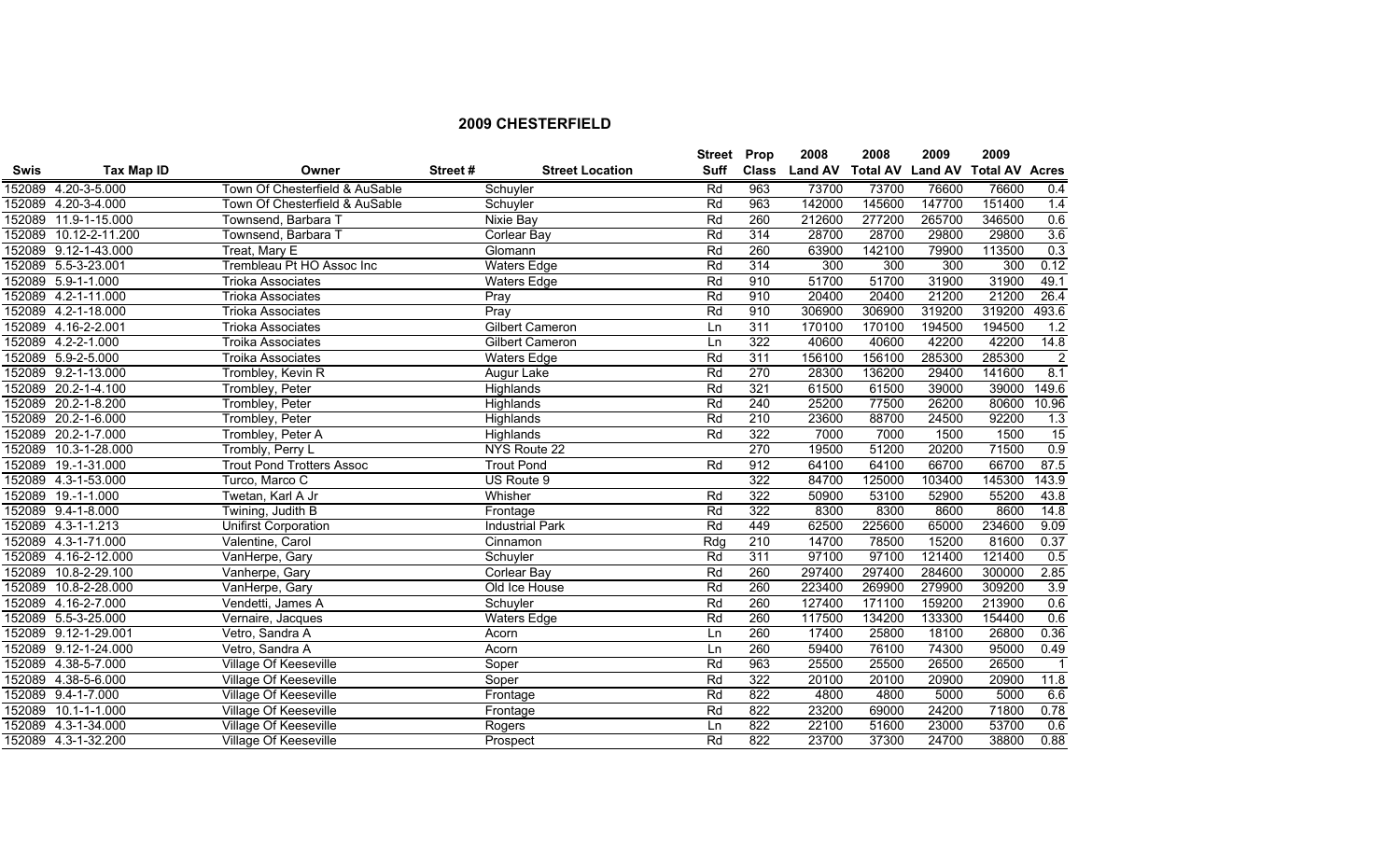|             |                      |                      |         |                        | <b>Street</b>            | Prop             | 2008           | 2008                    | 2009   | 2009                  |                  |
|-------------|----------------------|----------------------|---------|------------------------|--------------------------|------------------|----------------|-------------------------|--------|-----------------------|------------------|
| <b>Swis</b> | Tax Map ID           | Owner                | Street# | <b>Street Location</b> | <b>Suff</b>              | <b>Class</b>     | <b>Land AV</b> | <b>Total AV Land AV</b> |        | <b>Total AV Acres</b> |                  |
|             | 152089 10.3-1-27.000 | Vincelette, Norman   |         | Shun Pike              | Rd                       | 210              | 23700          | 81200                   | 24600  | 84400                 | 1.8              |
|             | 152089 9.1-1-12.100  | Vira, Albert N Jr    |         | Dugway                 | Rd                       | 323              | 95700          | 95700                   | 99500  | 99500                 | 198.4            |
|             | 152089 1.75-2-8.000  | Vogt, Wilhelm F      |         | Lumber                 | St                       | 311              | 19700          | 19700                   | 21500  | 21500                 | 0.3              |
|             | 152089 1.75-2-9.000  | Vogt, Wilhelm F      |         | Lumber                 | $\overline{\mathsf{St}}$ | 210              | 29300          | 155200                  | 21500  | 161400                | 0.3              |
|             | 152089 1.76-2-5.100  | Wagner, William      |         | <b>Bolivar</b>         | $\overline{\mathsf{St}}$ | 210              | 23700          | 63100                   | 24600  | 65600                 | 0.34             |
| 152089      | 1.76-2-5.200         | Wagner, William      |         | <b>Bolivar</b>         | $\overline{\mathsf{St}}$ | 311              | 19200          | 19200                   | 20600  | 20600                 | 0.28             |
|             | 152089 19.-1-29.000  | Ward Bros TI LLC     |         | <b>Trout Pond</b>      | Rd                       | 912              | 99500          | 99500                   | 103500 | 103500                | 209.1            |
| 152089      | 19.-1-26.000         | Ward Bros TI LLC     |         | <b>Trout Pond</b>      | Rd                       | 912              | 103200         | 103200                  | 107300 | 107300                | 163.4            |
| 152089      | 19.-1-25.000         | Ward Bros TI LLC     |         | <b>Trout Pond</b>      | Rd                       | 912              | 93000          | 93000                   | 96700  | 96700                 | 190.6            |
|             | 152089 9.1-1-20.000  | Ward, Janet G        |         | Dugway                 | Rd                       | 912              | 22000          | 22000                   | 22900  | 22900                 | 35.3             |
|             | 152089 9.1-1-18.000  | Ward, Janet G        |         | Dugway                 | Rd                       | 912              | 75100          | 75100                   | 78100  | 78100                 | 149.9            |
| 152089      | 19.-1-37.000         | Ward, Jeffrey A      |         | <b>Trout Pond</b>      | Rd                       | 912              | 95000          | 95000                   | 98800  | 98800                 | 146              |
| 152089      | $1.75 - 2 - 6.000$   | Warner, David        |         | Washington             | $\overline{\mathsf{St}}$ | 210              | 25700          | 104100                  | 21600  | 108300                | 0.3              |
| 152089      | 1.75-2-24.100        | Warner, David        |         | Washington             | $\overline{\mathsf{St}}$ | 312              | 20000          | 33200                   | 20100  | 33800                 | 0.27             |
| 152089      | $10.8 - 2 - 1.100$   | Warner, John         |         | Corlear Bay            | Rd                       | 210              | 105400         | 186000                  | 131700 | 232500                | 1.7              |
| 152089      | 10.20-2-2.000        | Warner, Robert       |         | Highlands              | Rd                       | 323              | 100            | 100                     | 100    | 100                   | 0.2              |
| 152089      | 10.20-3-2.000        | Warner, Robert S     |         | Highlands              | Rd                       | 323              | 200            | 200                     | 200    | 200                   | 1.8              |
| 152089      | 10.20-1-2.000        | Warner, Robert S     |         | Highlands              | Rd                       | 314              | 700            | 700                     | 700    | 700                   | 0.57             |
| 152089      | 10.20-1-3.000        | Warner, Robert S     |         | Highlands              | Rd                       | 240              | 54900          | 200000                  | 57100  | 208000                | 18.2             |
|             | 152089 4.3-1-30.112  | Washburn, David H    |         | Thompson               | Rd                       | 210              | 35700          | 98300                   | 37100  | 102200                | 9.74             |
|             | 152089 4.4-1-3.200   | Webb, Robert P       |         | <b>Brinton</b>         | Rd                       | 311              | 19100          | 19100                   | 19900  | 19900                 | 3.07             |
| 152089      | 10.16-2-1.002        | <b>Weed Dale</b>     |         | <b>Highlands</b>       | Rd                       | 314              | 13100          | 13100                   | 13600  | 13600                 | 3.7              |
| 152089      | 20.1-1-13.000        | Weed, Dale           |         | NYS Route 22           |                          | $\overline{314}$ | 16400          | 16400                   | 17100  | 17100                 | $\overline{0.8}$ |
|             | 152089 10.16-1-3.300 | Weed, Margaret P     |         | Highlands              | Rd                       | 311              | 36600          | 36600                   | 38100  | 38100                 | 8.11             |
|             | 152089 4.2-1-15.100  | Weerts, Richard R II |         | Trembleau              | Rd                       | 250              | 221100         | 1418600                 | 185000 | 1174900               | 285.9            |
|             | 152089 2.17-1-1.000  | Weerts, Richard R II |         | Trembleau              | Rd                       | 311              | 47300          | 47300                   | 59100  | 59100                 | 3.5              |
|             | 152089 1.84-3-1.000  | Weerts, Richard R II |         | NYS Route 373          |                          | 311              | 59100          | 59100                   | 61500  | 61500                 | 1.2              |
|             | 152089 4.20-3-14.200 | Weins, Edward        |         | <b>Corlear Bay</b>     | Rd                       | 210              | 106700         | 155200                  | 133400 | 194000                | 0.75             |
|             | 152089 5.5-1-1.110   | Weisburgh, Jeffrey   |         | Trembleau              | Rd                       | 314              | 32400          | 32400                   | 33700  | 33700                 | 14.75            |
|             | 152089 5.5-1-1.200   | Weisburgh, Jeffrey   |         | Trembleau              | Rd                       | 210              | 68800          | 562300                  | 71600  | 584800                | 5.3              |
|             | 152089 9.12-1-31.000 | Weisman, Luther A    |         | Heather                | Ln                       | 260              | 50700          | 58300                   | 63400  | 72900                 | 0.3              |
| 152089      | 4.53-3-22.000        | Welch, Howard W      |         | Scott                  | Ln                       | 210              | 24300          | 89200                   | 25300  | 92800                 | $\overline{2}$   |
|             | 152089 9.12-1-25.000 | Wells, Heidi V       |         | Acorn                  | Ln                       | 311              | 71100          | 71100                   | 88000  | 88000                 | 1.25             |
|             | 152089 9.12-1-26.000 | Wells, Merrill H     |         | Acorn                  | Ln                       | 260              | 49400          | 73400                   | 61700  | 92600                 | 0.47             |
|             | 152089 4.14-1-1.000  | Wemette, Brenda T    |         | Prospect               | Rd                       | 210              | 24600          | 77200                   | 25600  | 80300                 | 2.3              |
|             | 152089 4.4-1-33.220  | Wemette, Danny H     |         | <b>Brinton</b>         | Rd                       | 210              | 34600          | 115900                  | 35900  | 120500                | 8.1              |
|             | 152089 1.76-3-1.000  | Wenzel, Cynthia      |         | Sable                  | $\overline{\mathsf{St}}$ | 210              | 27900          | 111000                  | 29000  | 115400                | 0.37             |